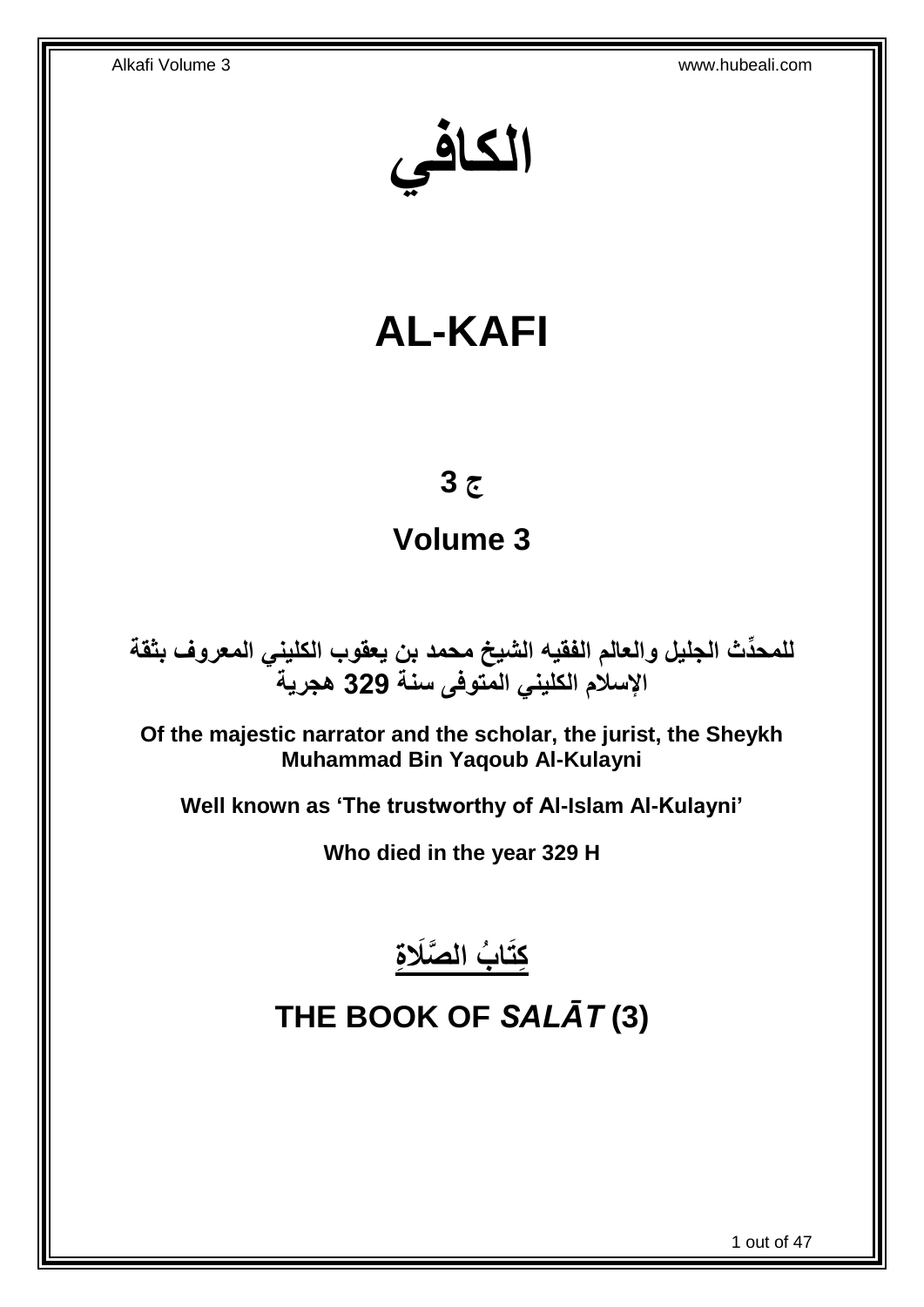## **TABLE OF CONTENTS**

| Chapter 26 – The least of what would suffice from the Glorification ( <i>Tasbih</i> ) during the |
|--------------------------------------------------------------------------------------------------|
| Chapter 27 - What one can perform Sajdah upon and what is disliked5                              |
|                                                                                                  |
|                                                                                                  |
| Chapter 30 - The performing of the Tashahhud (testimonies) during the first two Rak'at,          |
| Chapter 31 - The Qunut during the Obligatory and the optional Salat, and when is it (to be       |
|                                                                                                  |
| Chapter 33 - The one whose ablution breaks before Salām (the greeting at the end of              |
| Chapter 34 - The mistake during the commencement of the Salat  30                                |
|                                                                                                  |
|                                                                                                  |
|                                                                                                  |
|                                                                                                  |
|                                                                                                  |
| Chapter 39 - The omission in Al-Fajr, and Al-Maghrib and the Friday (Salāts) 35                  |
|                                                                                                  |
| Chapter $41$ – The one who omits in the fourth and the fifth and does not know he has            |
| Chapter 42 - The one who speaks during his Salat, or leaves before he completes it, or           |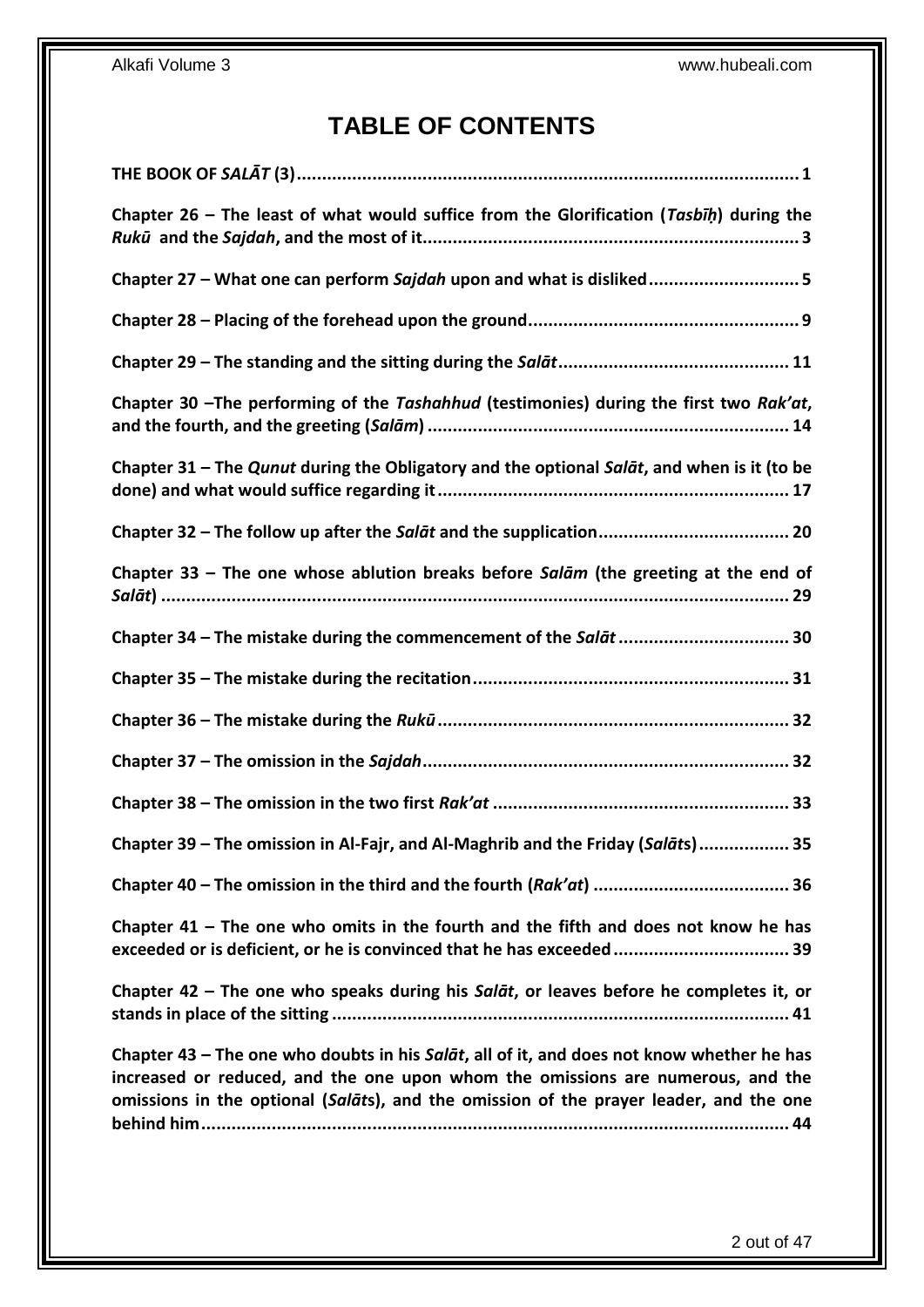بسم الله الرحمن الرحيم الحمد لله رب العالمين، وصلى الله على سيدنا محمد وآله الطاهرين، وسلم تسليما<sub>.</sub>

In the Name of Allah<sup>azwj</sup> the Beneficent, the Merciful. The Praise is for Allah<sup>azwj</sup> Lord<sup>azwj</sup> of the Worlds, and Blessing be upon our Chief Muhammad<sup>saww</sup> and his<sup>saww</sup> Purified Progeny<sup>asws</sup>, and greetings with abundant greetings.

> باب أَذْنَى مَا يُجْزِئُ مِنَ التَّسْبِيحِ فِى الرُّكُوعِ وَ السُّجُودِ وَ أَكْثَرِهِ **ِ ِ ِ ِ ِ َ**

<span id="page-2-0"></span>**Chapter 26 – The least of what would suffice from the Glorification (***Tasbīḥ***) during the** *Rukū* **and the** *Sajdah***, and the most of it**

مُحَمَّدُ بْنُ يَحْيَى عَنْ أَحْمَدَ بْنِ مُحَمَّدٍ عَنْ عَلِيِّ بْنِ الْحَكَمِ عَنْ عُثْمَانَ بْنِ عَبْدِ الْمَلِكِ عَنْ أَبِي بَكْرٍ الْحَضْرَمِيِّ قَالَ قَالَ أَبُو ْ ِ ْ َ ْ َ ْ جَعْفَرٍ ( عليه السلام ) تَدْرِي أَيُّ شَيْءٍ حَدُّ الرُّكُوعَ وَ السُّجُودِ قُلْتُ لَا قَالَ تُسَبِّحُ فِي الرُّكُوعِ ثَلَاثَ مَرَّاتٍ اً.<br>ا ِ ْ ِ

Muhammad Bin Yahya, from Ahmad Bin Muhammad, from Ali Bin Al Hakam, from Usman Bin Abdul Malik, from Abu Bakr Al Hazramy who said,

'Abu Ja'far<sup>asws</sup> said: 'Do you know which thing is the limit of the *Rukū* (bowing) and the *Sajdah (*prostration)?' I said, 'No'. Heasws said: 'The Glorification during the *Rukū* is three times,

> سُبْحَانَ رَبِّيَ الْعَظِيمِ وَ بِحَمْدِهِ ِ **ُ** ْ

'Glorious is my Lord<sup>azwj</sup> the Magnificent, and by His<sup>azwj</sup> Praise';

َو ِفي ال ُّس ُجوِد

And during the *Sajdah*,

سُبْحَانَ رَبِّيَ الْأَعْلَى وَ بِحَمْدِهِ ثَلَاثَ مَرَّاتٍ **∶** 

'Glorious is my Lord<sup>azwj</sup> the Exalted, and by His<sup>azwj</sup> Praise' - three times.

فَمَنْ نَقَصَ وَاحِدَةً نَقَصَ ثُلُثَ صَلَاتِهِ وَ مَنْ نَقَصَ تِتْنَيْنِ نَقَصَ ثُلُثَيْ صَلَاتِهِ وَ مَنْ لَمْ يُسَبِّحْ فَلَا صَلَاةَ لَهُ . ة<br>أ ا<br>ا ُ ُ

Thus, the one who reduces one, so he has reduced a third of his *Salāt*; and the one who reduces two, so he has reduced two-thirds of his *Salāt*; and the one who does not Glorify, so there is no *Salāt* for him'.<sup>1</sup>

الْحُسَيْنُ بْنُ مُحَمَّدٍ عَنْ عَبْدٍ اللَّهِ بْنِ عَامِرٍ عَنْ عَلِيٍّ بْنِ مَهْزِيَارَ عَنِ ابْنِ فَضَّالٍ عَنْ أَحْمَدَ بْنِ عُمَرَ الْحَلَبِيِّ عَنْ أَبَانِ أَبَانِ **∶** ْ َ ِ َ ِ ْ َ يْنِ تَغْلِبَ قَالَ دَخَلْتُ عَلَى أَبِي عَبْدِ اللَّهِ (ً عليه السلَّام )َ وَ هُوَ يُصَلِّيَ فَعَدَدْتُ لَمُه فِي الرُّكُوعِ وَ السُّجُودِ سِثَّيْنَ تَسْبِيحَةً . ِ ْ ِ

Al Husayn Bin Muhammad, from Abdullah Bin Aamir, from Ali Bin Mahziyar, from Ibn Fazzal, from Ahmad Bin Umar Al Halby, from his father, from Aban Bin Taghlub who said,

'I went over to Abu Abdullah<sup>asws</sup> and he<sup>asws</sup> was praying *Salāt*. So I numbered for himasws saying during the *Rukū* and the *Sajdah*, sixty Glorifications'.<sup>2</sup>

1 Al Kafi V 3 – The Book of Salāt CH 26 H 1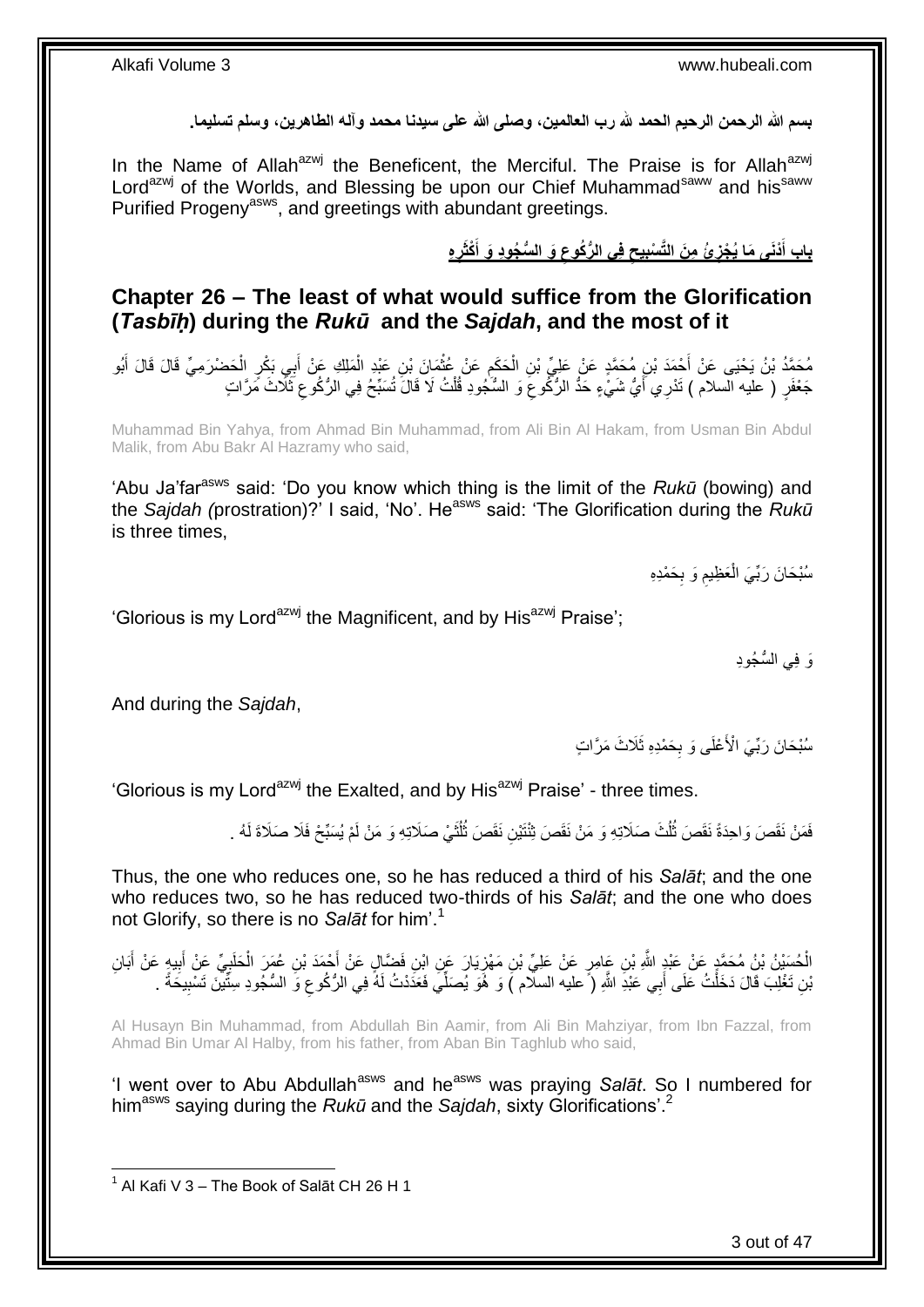مُحَمَّدُ بْنُ يَجْيَى عَنْ أَحْمَدَ بْنِ مُحَمَّدٍ عِنِ ابْنِ فَضَّالٍ عَنِ ابْنِ بُكَيْرٍ عَنْ جَمْزَةَ بْنِ حُمْرَانَ وَ الْحَسَنِ بْنِ زِيَادٍ قَالَا دَخَلْنَا عَلَى<br>مُحَمَّدُ بْنُ يَجْيَى عَنْ أَحْمَدَ بْنِ مُحَمَّدٍ ْ ِ ْ أَبِي عَبْدِ اللَّهِ (ِ عَلِيه السلام ) وَ عِنْدَهُ قَوْمٌ فَصَلَّى بِهِمُ الْعَصْرَ وَ قَدْ كُنَّا صَلَّيْنَا فَعَدَّنَا لَهُ فِي رُكُوعِهِ سَبْحَانَ رَبِّيَ الْعَظِيمِ أَرْبَعاً ْ َ َ ِ ْ اُ<br>ا َى ثُلَاثِينَ أَوْ ثُلَاثًا وَ ثَلَاثِينَ مَرَّةً

Muhammad Bin Yahya, from Ahmad Bin Muhammad, from Ibn Fazzal, from Ibn Bukeyr, from Hamza Bin Humran and Al Hassan Bin Ziyad who both said,

'We both went over to Abu Abdullah<sup>asws</sup>, and in his<sup>asws</sup> presence was a group of people. So he<sup>asws</sup> prayed Al-Asr *Salāt* with them (leading them), and we both had already prayed. So we counted for him<sup>asws</sup>, during his<sup>asws</sup> *Rukū*, 'Glorious is my Lord<sup>azwj</sup> the Magnificent', thirty four or thirty three times'.

نَ قَالَ أَحَدُهُمَا فِي حَدِيثِهِ وَ بِحَمْدِهِ فِي الرُّكُوِعِ وَ السُّجُودِ سَوَاءً هَذَا لِأَنَّهُ عَلِمَ ( عليه السلام ) احْتِمَالَ الْقَوْمِ لِطُولِ رُكُوعِهِ وَ ِ ِ َ ِ ْ سُجُودِهِ وَ ذَلِكَ أَنَّهُ رُوِيَ أَنَّ الْفَضْلَ لِلَّإِمَامِ أَنْ َيُخَفِّفَ وَ يُصَلِّيَ بِأَصْنَعَفِ الْقَوْمِ لَ ِ ْ َ ِ ِّ ِ ْ اُ ِ َ

And one of them said in a Hadeeth of his, 'And his<sup>asws</sup> praise during the *Rukū* and the Sajdah was the same. This is because he<sup>asws</sup> knew the capacity of the people of prolonging his<sup>asws</sup> *Rukū* and his<sup>asws</sup> *Sajdah*, and that is because it is reported that the best (thing to do) for the prayer leader is that he should lighten when he is praying Salāt with the weak people'.<sup>3</sup>

عَلِيُّ بْنُ إِبْرَاهِيمَ عَنْ مُحَمَّدِ بْنِ عِيسَى عَنْ يُونُسَ بْنِ عَبْدِ الرَّحْمَنِ عَنْ مُعَاوِيَةَ بْنِ عَمَّارٍ عَنْ أَبِي عَبْدِ اللَّهِ ( عليه السلام )<br>عَلَيُّ بِنُ إِبْرَاهِيمَ عَنْ مُحَمَّدِ بْنِ عِيسَى عَنْ ي ِ ِ َ َ قَالَ قُلْتُ لَمُه أَذَنَىٰ مَا يُجْزِئُ الْمَرِيضَ مِنَ التَّسْبِيحِ فِي الرُّكُوعِ وَ السُّجُودِ قَالَ تَسْبِيحَةٌ وَاحِدَّةٌ . ْ ِ ِ  $\zeta$ ِ ِ ْ ِ

Ali Bin Ibrahim, from Muhammad Bin Isa, from Yunus Bin Abdul Rahman, from Muawiya Bin Ammar,

(It has been narrated) from Abu Abdullah<sup>asws</sup>, said, 'I said to him<sup>asws</sup>, 'What is the least of what would suffice the sick, from the Glorification during the *Rukū* and the Sajdah?' He<sup>asws</sup> said, 'One Glorification'.<sup>4</sup>

عَلِيٌّ عَنْ أَبِيهِ عَنْ عَبْدِ اللَّهِ بْنِ الْمُغِيِرَةِ عَنْ هِشَامٍ بْنِ الْحَكَمِ قَالَ قَالَ أَبُو عَبْدِ اللَّهِ إِ طيهِ السلامِ ) مَا مِنْ كَلِمَةٍ أَخَفَّ عَلَى ِ ْ ِ ْ **!** َ َ الِلِّمَـٰلَنِ مِنْهَا وَ لَا أَئِلَغَ مِنْ سُبْحَانَ اللَّهِ قَالَ قُلْتُ يُجْزِئُنَي فِي الرُّكُوعِ وَ السُّجُودِ أَنْ أَقُولَ مَكَانَ التَّسْبِيعِ لَا إِلَهَ إِلَّا اللَّهُ وَ الْحَمْدُ َ َ ِ ِ ْ َ ْ ا<br>ا لَ ِ ِ ِ بَنَّهِ وَ اللَّهُ أَكْبَرُ قَالَ نَعَمْ كُلُّ ذَا ذِكْرُ اللَّهِ َ

Ali, from his father, from Abdullah Bin Al Mugheira, from Hisham Bin Al Hakam who said,

'Abu Abdullah<sup>asws</sup> said: 'There is no word lighter upon the tongue than it, nor any more eloquent than 'Glory be to Allah<sup>azwj</sup>''. I said, 'Would it suffice me during the *Rukū* and the *Sajdah* if I was saying in place of the Glorification, 'There is no god except for Allah<sup>azwj</sup>, and the Praise is for Allah<sup>azwj</sup>, and Allah<sup>azwj</sup> is the Greatest?' He<sup>asws</sup> said: 'Yes. All that is the Mention of Allah<sup>azwj</sup>'.

لَّالَ قُلْتُ إِلْحَمْدُ لِلَّهِ وَ لَا إِلَهَ إِلَّا اللَّهُ قَدْ عَرَفْنَاهُمَا فَمَا تَفْسِيرُ سُبْحَانَ اللَّهِ قَالَ أَنَفَةٌ لِلَّهِ أَ مَا تَرَى الرَّجُلَ إِذَا عَجِبَ مِنَ الشَّيْءِ قَالَ َ ِ لَ י<br>י ْ ْ َ سُنْجَانَ اللَّه

He (the narrator) said, 'I said, '(The sentences) 'The praise is for Allah<sup>azwj</sup>, and there is no god except for Allah<sup>azwj</sup>, we understand these two. So what is the interpretation

 $^{2}$  Al Kafi V 3 – The Book of Salāt CH 26 H 2

 $^3$  Al Kafi V 3 – The Book of Salāt CH 26 H 3

 $^4$  Al Kafi V 3 – The Book of Salāt CH 26 H 4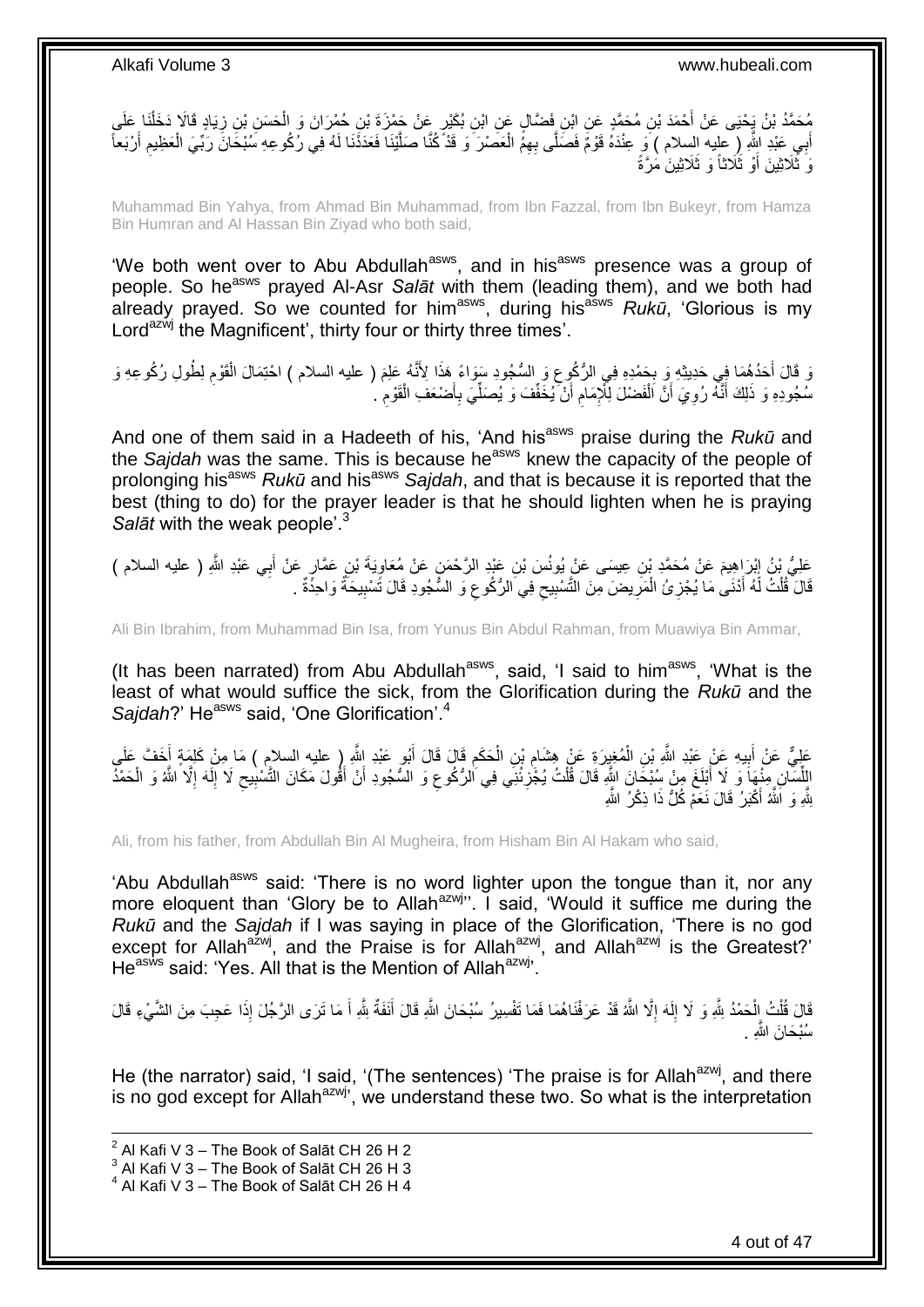of 'Glory be to Allah<sup>azwj</sup>'?' He<sup>asws</sup> said: 'A sense of respect for Allah<sup>azwj</sup>. Do you not see that when the man is astounded from something, he says, 'ِللاََّّ نَ حاَ بْسُ' ' Glory be to Allah<sup>azwj</sup>!'?<sup>5</sup>

عَلِيُّ بْنُ مُحَمَّدٍ عَنْ بَعْضِ أَصْحَابِذَا عَنْ مَرْوَكِ بْنِ عُبَيْدٍ عَنْ بَعْضِ أَصْحَابِهِ عَنْ أَبِي جَعْفَرٍ ( عليه السلام ) قَالَ قُلْتُ لَهُ إِنِّي َ **∣** َ ِ ْ َ ِ إِمَامٌ مَسْجِدِ الْحَيِّ فَأَرْكَعُ بِهِمْ فَأَسْمَعُ خَفَقَانَ نِعَالِهِمْ َوَ أَنَا رَاكِعٌ فَقَالَ اصْبِرْ رُكُوعَكَ وَ مِثْلَ رُكُوعِكَ فَإِنِ انْقَطْعَ وَ إِلَّا فَانْتَصِبْ ِ َ ِ َ ِ َ ْ ِ ِ **ٔ** َقاِئما . ً

Alli Bin Muhammad, from one of our companions, from Marwak Bin Ubeyd, from one of his companions,

(It has been narrated) from Abu Ja'far $a<sup>asws</sup>$ , said, 'I said to him $a<sup>asws</sup>$ , 'I am a prayer leader of a district Masjid. So I perform *Rukū* (bow) with them, and I hear the footsteps of their slippers while I am in *Rukū*'. So he<sup>asws</sup> said: 'Wait in your *Rukū* (for a time) similar to your *Rukū*. So if (the sounds are) cut off, or else, straighten up in standing<sup>'.6</sup>

**ْي ِه َو َما باب َما ُي ْس َجُد َعل ُيْكَر ُه َ**

### <span id="page-4-0"></span>**Chapter 27 – What one can perform** *Sajdah* **upon and what is disliked**

مُحَمَّدُ بْنُ يَحْيَى عَنْ أَحْمَدَ بْنِ مُحَمَّدِ بْنِ عِيسَى عَنْ مُحَمَّدِ بْنِ خَالِدٍ وَ الْحُسَيْنِ بْنِ سَعِيدٍ عَنِ الْقَاسِمِ بْنِ عُرْوَةَ عَنْ أَبِي الْعَدَّاسِ<br>وَحَمَّدُ بْنُ يَحْيَى عَنْ أَحْمَدَ بْنِ مُحَمَّ ْ َ ْ َ ِ ْ الْفَضْلِ بْنِ عَبْدِ الْمَلِكِ قَالَ قَالَ أَبُو عَبْدِ اللَّهِ ( عليه السلام ) لَا تَسْجُدْ إِلَّا عَلَى الْأَرْضِ أَوْ مَا أَنْبَتَتِ الْأَرْضُ إِلَّا الْقُطْنَ وَ َ ِ َ ْ ْ ِ َ الْكَتَّانَ . ْ

Muhammad Bin Yahya, from Ahmad Bin Muhammad Bin Isa, from Muhammad Bin Khalid and Al Husayn Bin Saeed, from Al Qasim Bin Urwat, from Abu Al Abbas Al Fazeyl Bin Abdul Malik who said,

'Abu Abdullah<sup>asws</sup> said: 'Do no perform Sajdah except upon the earth or what grows from the earth, except for the cotton and the flax (linen)'.

عَلِيُّ بْنُ إِبْرَاهِيمَ عَنْ أَبِيهِ وَ مُحَمَّدُ بْنُ إِسْمَاعِيلَ عَنِ الْفَضْلِ بْنِ شَاذَانَ جَمِيعاً عَنْ حَمَّادٍ بْنِ عِيسَى عَنْ زُرَارَةَ عَنْ أَبِي جَعْفَرٍ ْ ِ ِ َ ِ َ ( عَلَيه السَلام ) قَالَ قُلْتُ لَهُ أَسِجُدُ عَلَى الزِّفْتِ يَعْنِي الْقِيرَ فَقَالَ لَا وَ لَا عَلَى النُّوْبِ الْكُرْسُفِ وَ لَا عَلَى الصُّوفِ وَ لَا عَلَى ة<br>مواليد ْ َ ْ شُيْءٍ مِنَ الْمَنِوَانِ وَ لَا عَلَى طَعَامٍ وَ لَا عَلَى شَيْءٍ مِنْ ثِمَالِ الْأَرْضِ وَ لَا عَلَّى شَيْءٍ مِنَ الرِّيَاشِ . ٍ ْ

Ali Bin Ibrahim, from his father, and Muhammad Bin Ismail, from Al Fazl Bin Shazaan, altogether from Hammad Bin Isa, from Zurara,

(It has been narrated) from Abu Ja'far $a<sup>asws</sup>$ , said, 'I said to him $a<sup>asws</sup>$ , 'Can I perform *Sajdah* upon the asphalt, meaning the synthetic fabric (plastic/petroleum based)?'. So he<sup>asws</sup> said: 'No, and neither upon the cloth, nor the cotton pads, nor upon the wool, nor upon anything from the animals, nor upon food, nor upon anything from the fruits of the earth, nor upon anything from the feathers'.<sup>8</sup>

 $^5$  Al Kafi V 3 – The Book of Salāt CH 26 H 5

 $^6$  Al Kafi V 3 – The Book of Salāt CH 26 H 6

 $^7$  Al Kafi V 3 – The Book of Salāt CH 27 H 1

 $^8$  Al Kafi V 3 – The Book of Salāt CH 27 H 2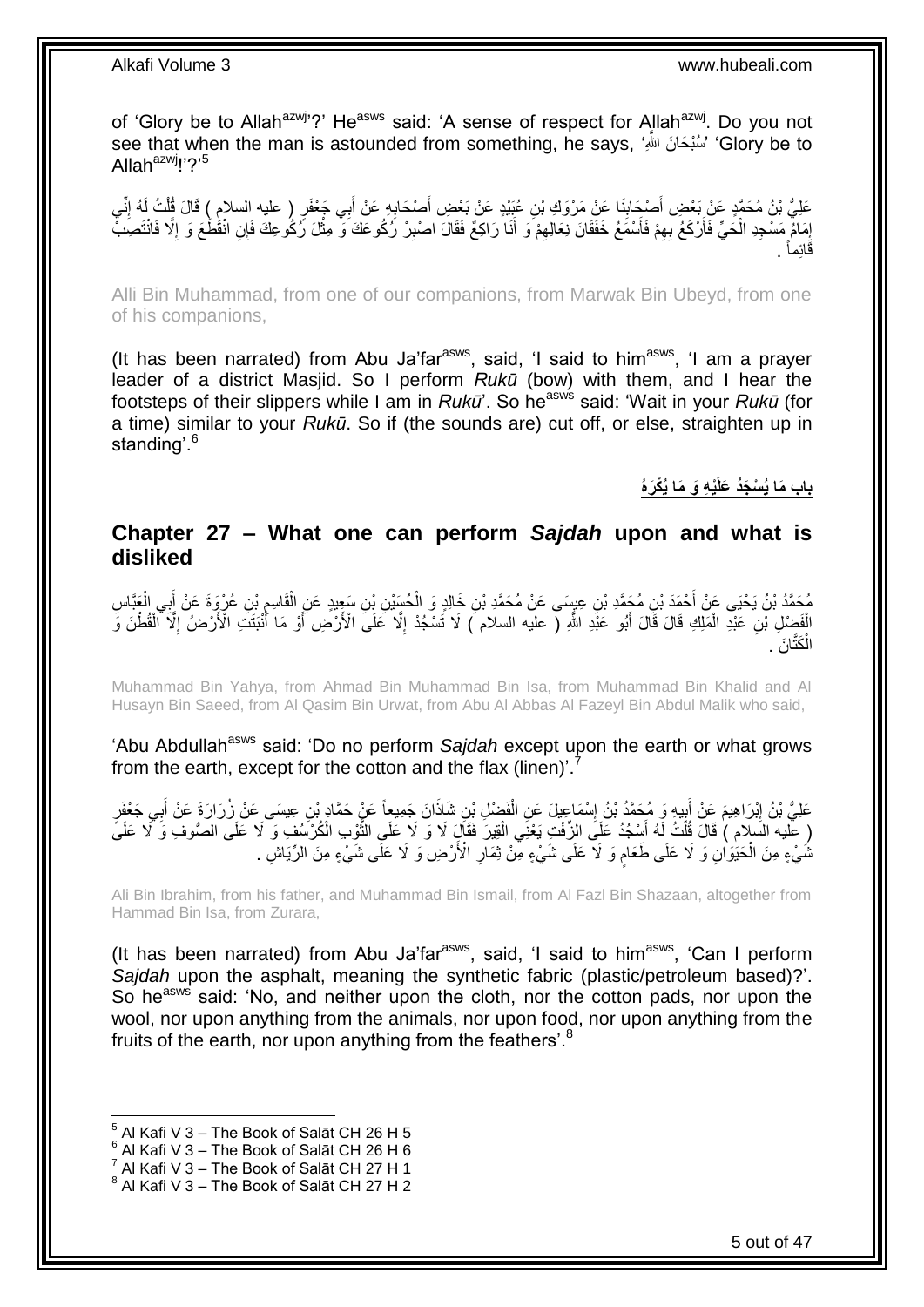مُحَمَّدُ بْنُ يَحْيَى عَنْ أَحْمَدَ بْنِ مُحَمَّدٍ عَنِ الْحَسَنِ بْنِ مَحْبُوبٍ قَالَ سَأَلْتُ أَبَا الْحَسَنِ ( عِليهِ السلام ) عَنِ الْجِصِّ يُوقَدُ عَلَيْهِ ْ َ ْ اً<br>أ ْ ْ ِ بِالْعَذِرَةِ وَ عِظَلَمِ الْمَوْتَى ثُمَّ يُجَمَّصُ بِهِ الْمَسْجِدُ أَ يُسْجَدُ عَلَيْهِ فَكَتَبَ ( عليه السلام ) إِلَيَّ بِخَطِّهِ إِنَّ الْمَاءَ وَ النَّارَ قَدْ طَهَّرَاهُ . ْ **∶** ْ ِ ِ لَ ِ َ ْ ِ ُ ْ

Muhammad Bin Yahya, from Ahmad Bin Muhammad, from Al Hassan Bin Mahboub who said,

'I asked Abu Al-Hassan<sup>asws</sup> about the lime inflamed upon it by the faeces and the bones of the dead, then the Masjid is plastered with it. Can one perform *Sajdah* upon it?' So he<sup>asws</sup> wrote to me in his<sup>asws</sup> own handwriting: 'The water and the fire have already purified it'.<sup>9</sup>

مُحَمَّدُ بْنُ يَحْيَى عَنْ أَحْمَدَ بْنِ مُحَمَّدٍ عَنْ مُحَمَّدِ بْنِ سِنَانٍ عَنِ ابْنٍ مُسْكَانَ عَنِ الْحَلَبِيِّ قَالَ قَالَ أَبُو عَبْدِ اللَّهِ ( عليه السلام )<br>. ِ ْ َ دَعَا أَبِي بِالْخُمْرَةِ فَأَبْطِأَتْ عَلَيْهِ فَأَخَذَ كَفّاً مِنْ حَصَىَ فَجَعَلْهُ عَلَى الْبِسَاطِ ثُمَّ سَجَدَ َ َ ر<br>وف ِ َ ان<br>المقامات ِ ْ

Muhammad Bin Yahya, from Ahmad Bin Muhammad, from Muhammad Bin Sinan, from Ibn Muskan, from Al Halby who said,

'Abu Abdullah<sup>asws</sup> said: 'My<sup>asws</sup> father<sup>asws</sup> called for the 'Khumra' (a small piece of flax to perform *Sajdah* upon), but l<sup>asws</sup> was slow upon it, so he<sup>asws</sup> grabbed a handful of pebbles and made these to be upon the carpet, then perform *Sajdah*d'.<sup>10</sup>

عَلِيُّ بْنُ إِبْرَاهِيمَ عَنْ أَبِيهِ عَنِ ابْنِ أَبِي عُمَيْرٍ عَنْ عُمَرَ بْنِ أُذَيْنَةَ عَنِ الْفُضَيْلِ بْنِ يَسَارٍ وَ بُرَيْدِ بْنِ مُعَاوِيَةَ عَنْ أَحَدِهِمَا ( ْ ُ َ **!** َ ِ َ ِ علِيهما السِّلامِ ) قَالَ لَا بَأْسَ بِالْقِيَامِ عَلَى الْمُصَلَّى مِنَ الشَّعْرِ وَ الصُّوفِ إِذَا كَانَّ يَسْجُّدُ عَلَى الْأَرْضِ فَإِنْ كَانَ مِنْ نَبَاتِ ِ ْ ِ ْ **∶** ْ ∣ٍ إ الْأَرْضِ فَلَا بَأْسَٰ بِالْقِيَامِ عَلَيْهِ وَ السُّكُودِ عَلَيْهِ . ِ ْ ِ ْ

Ali Bin Ibrahim, from his father, from Ibn Abu Umeyr, from Umar Bin Azina, from Al Fuzayl Bin Yasaar, and Bureyd Bin Muawiya,

(It has been narrated) from one of the two  $(5<sup>th</sup>$  or  $6<sup>th</sup>$  Imam<sup>asws</sup>) having said: 'There is no problem with the standing upon the prayer mat (made) from the hair and the wool, when you were performing *Sajdah* upon the ground. So if it was (made) from the growth of the earth, then there is no problem with the standing and the performing *Sajdah* upon it'.<sup>11</sup>

أَحْمَدُ بْنُ إِدْرِيسَ وَ غَيْرُهُ عَنْ أَحْمَدَ بْنِ مُحَمَّدٍ عَنْ عَلِيٍّ بْنِ إِسْمَاعِيلَ عَنْ مُحَمَّدِ بْنِ عَمْرِو بْنِ سَعِيدٍ عَنْ أَبِي الْحَسَنِ الرِّضَا (<br>. ∣l<br>∶ **∶** יִי (ו َ ْ َ صلوات اللهُ عليه ) قَالَ لَا تَسْجُدْ عَلَى الْقِيرِ وَ لَا عَلَى الصَّارُوجِ . **∶** ْ

Ahmad Bin Idrees, and someone else, from Ahmad Bin Muhammad, from Ali Bin Ismail, from Muhammad Bin Amro Bin Saeed,

(It has been narrated) from Abu Al-Hassan Al-Reza<sup>asws</sup> having said: 'Neither perform *Sajdah* upon the asphalt, nor upon *Al-Sarouj* (construction material like cement)'.<sup>12</sup>

ِ َعْلِيُّ بْنُِ مُحَمَّدٍ وَ غَيْرُهُ عَنْ سَهْلِ بْنِ زِيَادٍ عَنْ عَلِيٍّ بْنِ الرَّيَّانِ قَالَ كَتَبَ بَعْضُ أَصْحَابِنَا إِلَيْهِ بِيَدٍ إِبْرَاهِيمَ بْنِ عُقْيَةَ يَسْأَلُهُ يَعْنِي **∣** َ **∶** ُ َ ِ ِ لَ أَبَا جَعْفَرٍ ( عليه السلام ) عَنِ الْصَلَّاةِ عَلَى الْخُمْرَةِ الْمَدَنِيَّةِ فَكَّتَبَ صَلِّ فِيهَا مَا كَانَ مَعْمُو َلَا بِخُيُوطَةٍ وَ لَا ثُصَلِّ عَلَى مَا كَانَ ْ ِ مَعْمُولًا بِسُنُيورَةٍ ِ

Ali Bin Muhammad, and someone else, from Sahl Bin Ziyad, from Ali Bin Al Rayyan who said,

 9 Al Kafi V 3 – The Book of Salāt CH 27 H 3  $10$  Al Kafi V 3 – The Book of Salāt CH 27 H 4 <sup>11</sup> Al Kafi V 3 – The Book of Salāt CH 27 H 5  $12$  Al Kafi V 3 – The Book of Salāt CH 27 H 6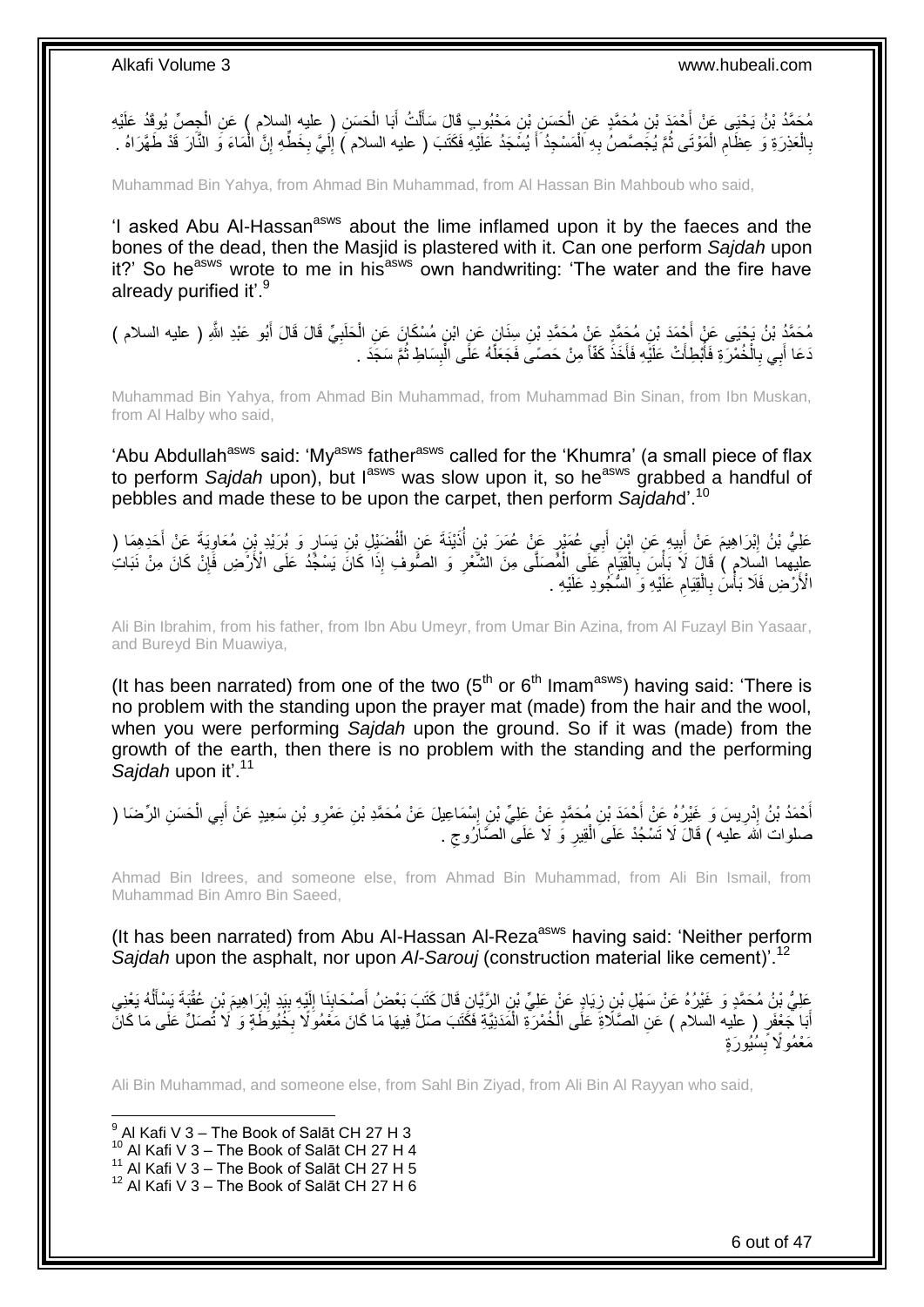'One of our companions wrote to him<sup>asws</sup> by the hand of Ibrahim Bin Uqba, asking him<sup>asws</sup>, meaning Abu Ja'far<sup>asws</sup>, about the Salat upon the 'Khumra' (a small piece of flax to perform *Saidah* upon) of Al-Medina. So he<sup>asws</sup> wrote: 'Pray *Salāt* in whatever was woven with threads, but do not pray *Salāt* upon whatever was woven with (leather) stripes'.

ِ قَالَ فَتَوَقَّفَ أَصْحَابُنَا فَأَنْشَدْتُهُمْ بَيْتَ شِعْرٍ لِتَأَبَّطَ شَرّاً الْعَدْوَانِيِّ . كَأَنَّهَا خُيُوطَةُ مَارِيٍّ تُغَارُ وَ تُفْتَلُ وَ مَارِيٌّ كَانَ رَجُلًا حَبَّالًا َ ْ َ َ َ ِ كَانَ يَعْمَلُ الْخُيُوطَ .

He (the narrator) said, 'Our companions differed, so I composed a poem of Taabat Al-Adwany – It is like the threads of Marie twisted and attached'. And Marie was a man who was a weaver, and used to work with the threads'.<sup>13</sup>

مُحَمَّدُ بْنُ يَحْيَى بِإِسْنَادِهِ قَالَ قَالَ أَبُو عَبْدِ اللَّهِ ( عليه السلام ) السُّجُودُ عَلَى الْأَرْضِ فَرِيضَةٌ وَ عَلَى الْخُمْرَةِ سُنَّةٌ . ِ َ ِ ِ

Muhammad Bin Yahya, by his chain who said,

'Abu Abdullah<sup>asws</sup> said: 'The Sujūd *(plural of Sajdah)* upon the earth is Obligatory, and upon the 'Khumra' (a small piece of flax to perform Sajdah upon), is a Sunnah'.<sup>1</sup>

عَلِِيُّ بْنٍُ مُحَمَّدٍ عَنْ سِمَهْلٍ بْنِ زِيَادٍ عَنْ مُحَمَّدِ بْنِ الْوَلِيدِ عَنْ يُونُسَ بْنِ يَعْقُوبَ عَنْ أَبِي عَبْدِ اللَّهِ ( عليه السلام ) قَالَ لَا تَسْجُدْ َ ْ ِ عَلَى الذَّهَبِ وَ لَا عَلَى الْفِضََّةِ َ. ْ

Ali Bin Muhammad, from Sahl Bin Ziyad, from Muhammad Bin Al Waleed, from Yunus Bin Yaqoub,

(It has been narrated) from Abu Abdullah<sup>asws</sup> having said: 'Neither perform Sajdah upon the gold, nor the silver'.  $15$ 

عَلِيُّ بْنُ إِبْرَاهِيمَ عَنْ أَبِيهِ عَنْ مُحَمَّدِ بْنِ يَحْيَى عَنْ غِيَاثِ بْنِ إِبْرَاهِيمَ عَنْ جَعْفَرٍ عَنْ أَبِيهِ عَنْ عَلِيٍّ ( عليه السلام ) قَالَ لَا ِ َ ِ **!** َ ِ يَسْجُّدُ الرَّجُلُ عَلَّى شَيْءٍ لَيْسَ عَلَيْهِ سَائِرُ جَسَدِهِ .

Ali Bin Ibrahim, from his father, from Muhammad Bin Yahya, from Giyas Bin Ibrahim,

(It has been narrated) from Ja'far $a<sup>asws</sup>$ , from his $a<sup>asws</sup>$  father $a<sup>asws</sup>$ , from Ali $a<sup>asws</sup>$  having said: 'The man cannot perform *Sajdah* upon anything which the rest of his body is not upon'.<sup>16</sup> (p.s. – According to a footnote, this Hadeeth is in dissimulation)

أَحْمَدُ بْنُ مُحَمَّدٍ عَنِ الْحُسَيْنِ بْنِ سَعِيدٍ عَنْ فَضَالَةَ عَنْ أَبَانٍ عَنْ عَبْدِ الرَّحْمَنِ بْنِ أَبِي عَبْدِ اللَّهِ عَنْ حُمْرَانَ عَنْ أَحَدِهِمَا ( َ َ ْ َ َ عليهما السِلام ِ) قَالَ كَانَ أَبِّي (ِ عليهِ السلام ) يُصَلِّي عَلَى الْخُمْرَةِ يَجْعَلُهَا عَلَى الطَّنْفِسَةِ وَ يَسْجُدُ عَلَيْهَا فَإِذَا لَمْ تَكُنْ خُمْرَةُ ٔ<br>ا َ َ ِ جُعِلَ حَصَى عَلَٰى الطِّنْفِسَةِ حَيْثُ يَسْجُدُ .

Ahmad Bin Muhammad, from Al Husayn Bin Saeed, from Fazalat, from Aban, from Abdul Rahman Bin Abu Abdullah, from Humran,

(It has been narrated) from one of the two  $(5<sup>th</sup>$  or  $6<sup>th</sup>$  Imam<sup>asws</sup> having said: 'My<sup>asws</sup> fatherasws used to pray upon the 'Khumra' (a small piece of flax to perform *Sajdah*

 $^{13}$  Al Kafi V 3 – The Book of Salāt CH 27 H 7

 $14$  Al Kafi V 3 – The Book of Salāt CH 27 H 8

 $15$  Al Kafi V 3 – The Book of Salāt CH 27 H 9

 $16$  Al Kafi V 3 – The Book of Salāt CH 27 H 10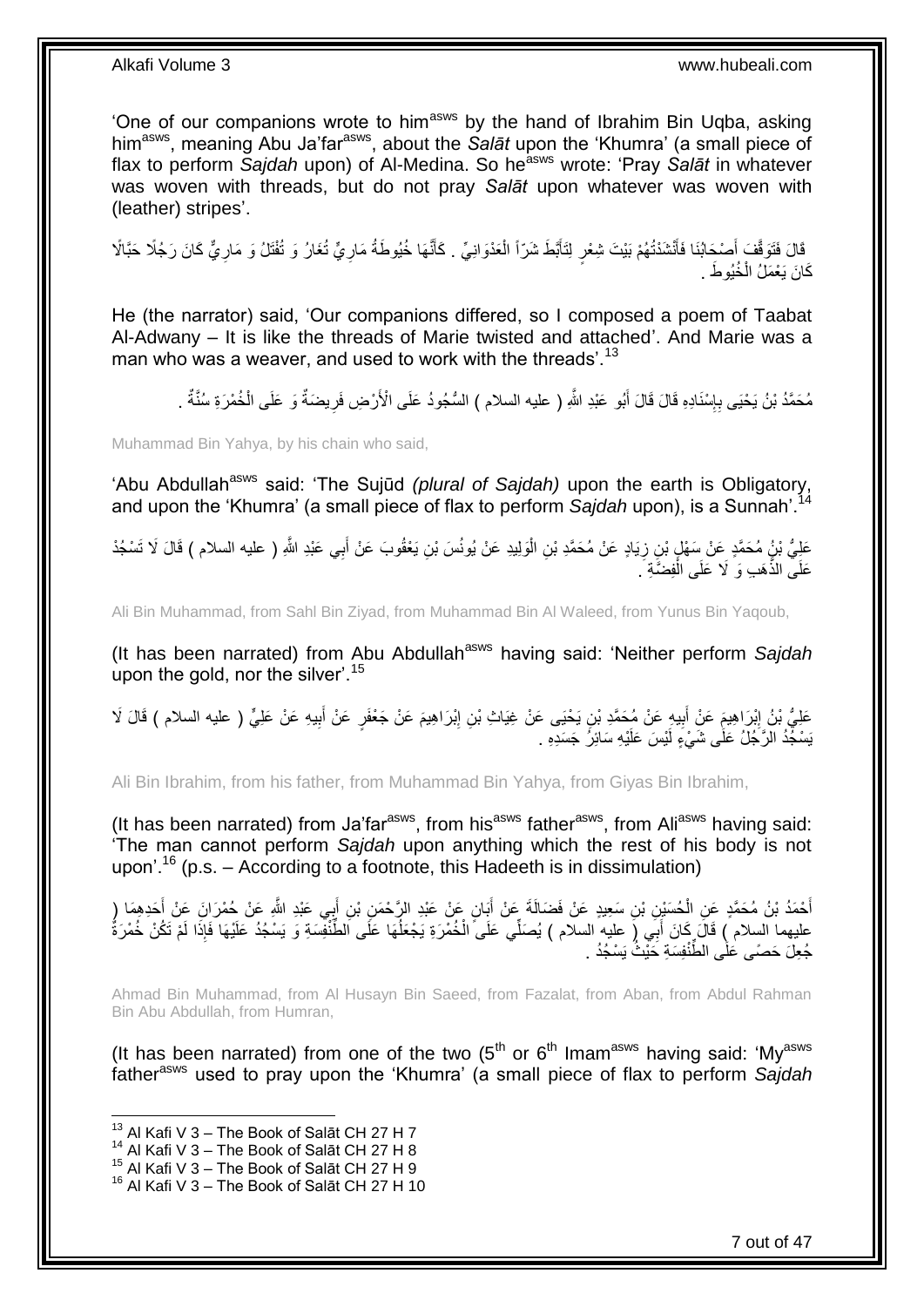upon), making it to be upon the carpet, and he<sup>asws</sup> would perform Sajdah upon it. So when there did not happen to be a 'Khumra' (a small piece of flax to perform *Sajdah* upon), he<sup>asws</sup> would make pebbles to be upon the carpet where he<sup>asws</sup> perform *Sajdah*'.<sup>17</sup>

َع ِن َد َّراج ِل ْب ِن َس ِعيٍد َع ْن َف َضالَ َة َع ْن َج ِمي ِن ْب ُح َسْي ِن ُم َح َّمٍد َع ِن ال ْح َمَد ْب ِي َعْبِد ََّّللا ُم َح َّمُد ْب ُن َي ْحَيى َع ْن <sup>أ</sup> ِ ) عليه السالم ( ب ْن أ ٍ ْ َ أَنَّهُ كَرِهَ أَنْ يُسْجَدَ عَلَى قِرْطَاَسٍ عَلَيْهِ كِتَّابَةٌ . َ ِ ֺ֪֪֪֪֪֪֪֪֪֦֪֪֪ׅ֦֪֪֦֪֪֦֝֘֝֘֝֟֓֕֘֝֟֓֟֘֟֓֡֟֓֟֓֡֟֓֟֓֡֟֓֟֓֞֟֓֡֟֓֡֟֓֡֟֓֡֟֓֞֟֓֞֟֓֡֡֡֞֟֞֟֞֟֞֟֞֟֞֟֟

Muhammad Bin Yahya, from Ahmad Bin Muhammad, from Al Husayn Bin Saeed, from Fazalat, from Jameel Bin Darraj,

(It has been narrated) from Abu Abdullah<sup>asws</sup> having disliked to perform *Sajdah* upon a paper upon which there is writing'.<sup>18</sup>

مُحَمَّدُ بْنُ يَجْيَى عَنِ الْعَمْرَكِيِّ النَّيْسَابُورِيِّ عَنْ عَلِيِّ بْنِ جَعْفَرٍ عَنْ أُخِيهِ مُوسَى بْنِ جَعْفَرٍ ( عليه السلام ) قَالَ سَأَلْتُهُ عَنِ<br>مَعَمَّدُ بْنُ يَجْيَى عَنِ الْعَمْرَكِيِّ النَّيْسَابُورِيِّ َ ِ ْ ْ َ الرَّجُلِ يُصَلِّي عَلَى الرَّطْبَةِ النَّابِتَةِ قَالَ فَقَالَ إِذَا اَلْصَقِّ جَبَّهَتَهُ بِالْأَرْضِ فَلَا بَأْسَ ِ ْ َ ِ ْ

Muhammad Bin Yahya, from Al Amraky Al Neyshapouri,

(It has been narrated) from Ali son of Ja'far $a<sup>asws</sup>$ , from his brother $a<sup>asws</sup>$  Musa $a<sup>asws</sup>$  Bin Ja'farasws, said, 'I asked himasws about the man who prays *Salāt* upon the wet growth. So he<sup>asws</sup> said: 'When his forehead touches the ground, so there is no problem'.

> نَ عَنِ الْحَشِيشِ النَّابِتِ الثَّيِّلِ وَ هُوَ يُصِيبُ أَرْضاً جَدَداً قَالَ لَا بَأْسَ . **ٔ** َ َّ **∣** ْ

And (I asked him<sup>asws</sup>) about the lawn grass and he hits the new ground. He<sup>asws</sup> said: 'No problem'.<sup>19</sup>

مُحَمَّدُ بْنُ يَحْيَى عَنْ مُحَمَّدِ بْنِ الْحُسِّيْنِ أَنَّ بَعْضَ أُصْحَابِنَا كَتَبَ إِلَى أَبِي الْحَسَنِ الْمَاضِي ( عليه السلام ) يَسْأَلُهُ عَنِ الصَّلَاةِ ْ ْ َ ∣∣<br>; **!** َ َ ْ ُ اً<br>أ َطَى الزُّجَاجِ قَالَ فَلَمًا نَفَذَ كِتَابِي إِلَيْهِ ۖ تَفَكِّرْتُ وَ فُلْتُ هُوَ مِمَّا أَنْبَتَتِ الْأَرْضُ وَ مَا كَانَ لِّي أَنْ أَسْأَلَهُ عُنْهُ قَالَ فَكَتَبَ إِلَيَّ لَا ْ لَ  $\frac{1}{2}$ ِ لَ ِ لَ َ َ َ َ ُنْصَلٌّ عَلَى الْزُّجَاجِ وَ إِنْ حَدَّثَتْكَ نَفْسُكَ أَنَّهُ مِمَّا أَنْبَتَتِ الْأَرْضُ وَ لَكِنَّهُ مِنَ الْمِلْحِ وَ الرَّمْلِ وَ هُمَا مَمْسُوخَانِ . ِ ْ َ َ **ٔ** ِ ِ

Muhammad Bin Yahya, from Muhammad Bin Al Husayn that,

'One of our companions wrote to Abu Al-Hassan Al-Maazy<sup>asws</sup> ( $7<sup>th</sup>$  Imam<sup>asws</sup>) asking himasws about the *Salāt* upon the glass. He said: 'So when my letter was implemented to go to him<sup>asws</sup>, I thought and said (to myself), 'It (glass) is from what the earth grows and it is not for me that I should be asking him<sup>asws</sup> about it'. So he<sup>asws</sup> wrote to me: 'You cannot pray *Salāt* upon the glass, and that you discussed it with yourself (thought about), it is from what the earth grows, but, it is from the salt and the sand, and they have both been metamorphosed<sup>'.20</sup>

<sup>1</sup>  $17$  Al Kafi V 3 – The Book of Salāt CH 27 H 11

 $18$  Al Kafi V 3 – The Book of Salat CH 27 H 12

 $^{19}$  Al Kafi V 3 – The Book of Salāt CH 27 H 13

 $20$  Al Kafi V 3 – The Book of Salāt CH 27 H 14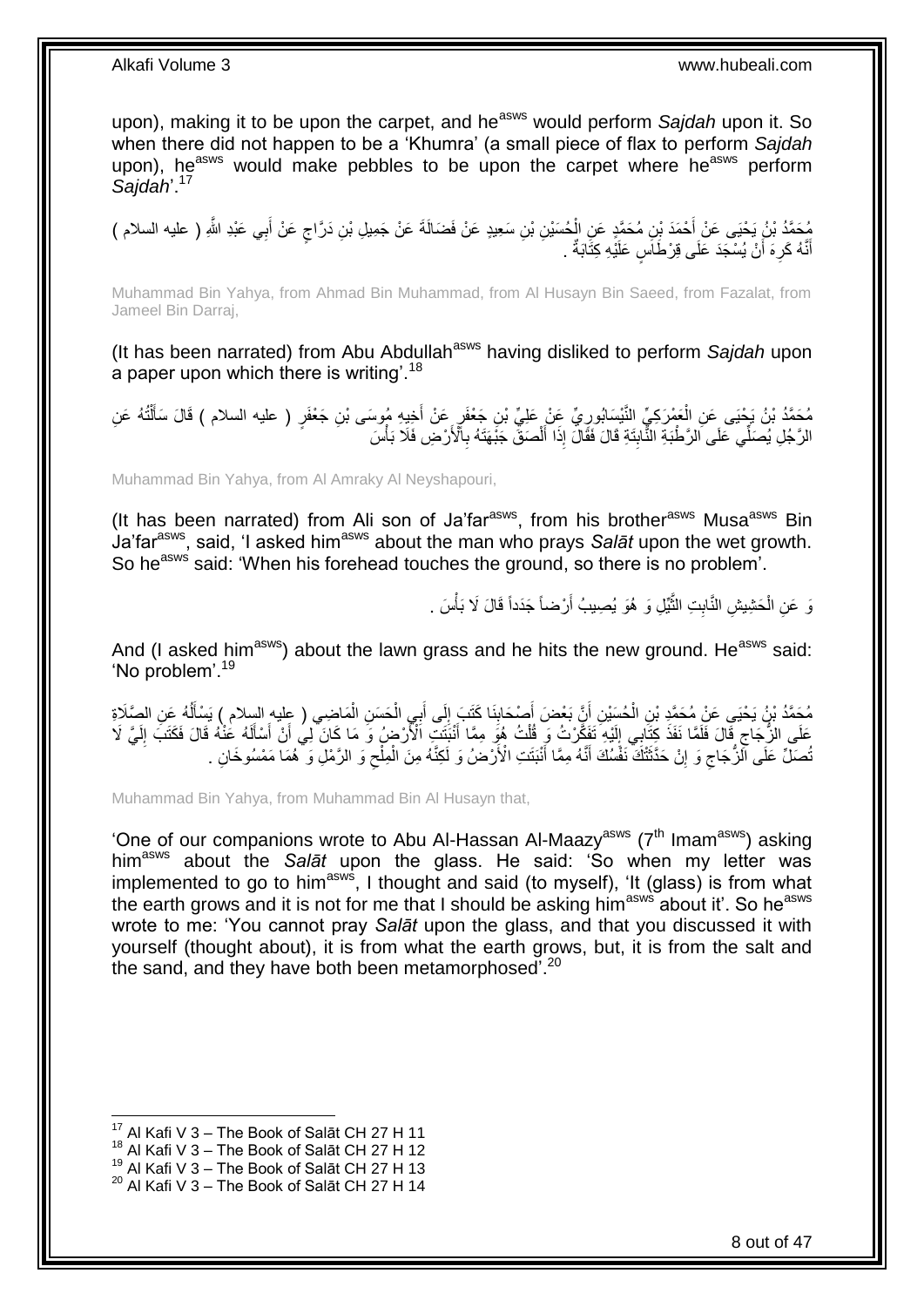**ْر ِض َجْب َه ِة َعلَى اْْلَ الْ باب َو ْضع ِ**

## <span id="page-8-0"></span>**Chapter 28 – Placing of the forehead upon the ground**

عْلِيُّ بْنُ إِبْرَاهِيمَ عَنْ أَبِيهِ عَنْ حَمَّادِ بْنِ عِيسَى عَنْ حَرِيزٍ عَنْ زُرَارَةَ عَنْ أَبِي جَعْفَرٍ ( عِليه السلام ) قَالَ الْجَبْهَةُ كُلُّهَا مِنْ !! َ ِ ُّ ْ َ ِ ُّصَلِّصِ شَعْرِ الرَّأْسِ إِلَى الْحَاجِبَيْنِ مَوَّضِعُ الْمُتُجُودِ فَأَيَّمَاً سَقَطَ مِنْ ذَلِكَ إِلَى ٱلْأَرْضِ أَخْزَأَكَ مِقْدَارُ الْدِّرْهَمِ وَ مِقْدَارُ طَرَفَ َ َ ِ َ ْ  $\frac{1}{2}$ :<br>أ **∶** ِ ِة . ُملَ نْ ْزَأْ ا

Ali Bin Ibrahim, from his father, from Hammad Bin Isa, from Hareyz, from Zurara,

(It has been narrated) from Abu Ja'far<sup>asws</sup> having said: 'The forehead is all of it, from the beginning of the hair of the head up to the two eyebrows, is a place for the *Sajdah*. So, whichever (part) from that falls to the ground, it would suffice you, the measurement of a Dirham (coin), and the measurement of the finger-tip<sup>'.21</sup>

عَنْهُ عَنْ أَبِيهٍ عَنْ عَلِدِ اللَّهِ بْنِ الْمُغِيرَةِ قَالَ أَخْبَرَنِي مَنْ سَمِعَ أَبَا عَبْدِ اللَّهِ ( عليه السلام ) يَقُولُ لَا صَلَاةَ لِمَنْ لَمْ يُصِبْ أَنْفُهُ مَا َ َ ْ **!** َ يُصِيبُ جَبِينُهُ . ِ

From it, from his father, from Abdullah Bin Al Mugheira who said,

'I was informed by the one who heard Abu Abdullah<sup>asws</sup> saying: 'There is no Salat for the one whose nose did not hit what his forehead had hit'.<sup>22</sup>

حُمَّدُ بْنُ إِسْمَاعِيلَ عَنِ الْفَضْلِ بْنِ شَاذَانَ عَنْ صَفْوَانَ بْنِ يَحْيَى عَنْ مُعَاوِيَةَ بْنِ عَمَّارٍ قَالَ قَالَ أَبُو عَبْدِ اللَّهِ ( عليه السلام )<br>ِ ْ ِ َ ِ إِذَا وَضَعْتَ جَبْهَتَكَ عَلَى نَبَكَةٍ فَلَا تَرْفَعْهَا وَ لَكِنْ جُرَّهَا عَلَى الْأَرْضِ .

Muhammad Bin Ismail, from Al Fazl Bin Shazaan, from Safwan Bin Yahya, from Muawiya Bin Ammar who said,

'Abu Abdullah<sup>asws</sup> said: 'When you place your forehead upon a mound, so do not raise it, but drag it upon the ground (towards the place of *Sajdah*'). 23

عَلِيُّ بْنُ إِبْرَاهِيمَ عَنْ أَبِيهِ عَنِ ابْنِ أَبِي عُمَيْرٍ عَنْ عَيْدِ اللَّهِ بِّنِ سِنَانٍ عَنْ أَبِي عَبْدِ اللَّهِ ( عليه السلام ) قَالَ سَأَلْتُهُ عَنْ مَوْضِعِ َ ِ َ יִין<br>∶ ِ ْ ĺ َ جَبْهَةِ السَّاجِدِ يَكُونُ أَرْفَعَ مِنْ فَيَامَةٍ قَالَ لَا وَ لَكِنْ يَكُونُ مُسْتَوِياً . ِ

Ali Bin Ibrahim, from his father, from Ibn Abu Umeyr, from Abdullah Bin Sinan,

(It has been narrated) from Abu Abdullah $a<sup>asws</sup>$ , said, 'I asked him $a<sup>asws</sup>$  about the place for the forehead of the one performing *Sajdah*. Can it happen to be higher than the (place of) standing?' Heasws said: 'No, but it should happen to be even'.

وَ فِي حَدِيثٍ آخَرَ فِي السُّجُودِ عَلَى الْأَرْضِ الْمُرْتَفِعَةِ قَالَ قَالَ إِذَا كَانَ مَوْضِعُ جَبْهَتِكَ مُرْتَفِعاً عَنْ رِجْلَيْكَ قَدْرَ لَبِنَةٍ فَلَا بَأْسَ . ْ ْ ِ ِ

And in another Hadeeth regarding the Sujūd (plural of *Sajdah)* upon the raised ground, he<sup>asws</sup> said: 'If it was so that the place of your forehead was higher than (the place of) your legs of the measurement of a brick, so there is no problem<sup>'. 24</sup>

<sup>&</sup>lt;sup>21</sup> Al Kafi V 3 – The Book of Salāt CH 28 H 1

 $^{22}$  Al Kafi V 3 – The Book of Salāt CH 28 H 2

 $^{23}$  Al Kafi V 3 – The Book of Salāt CH 28 H 3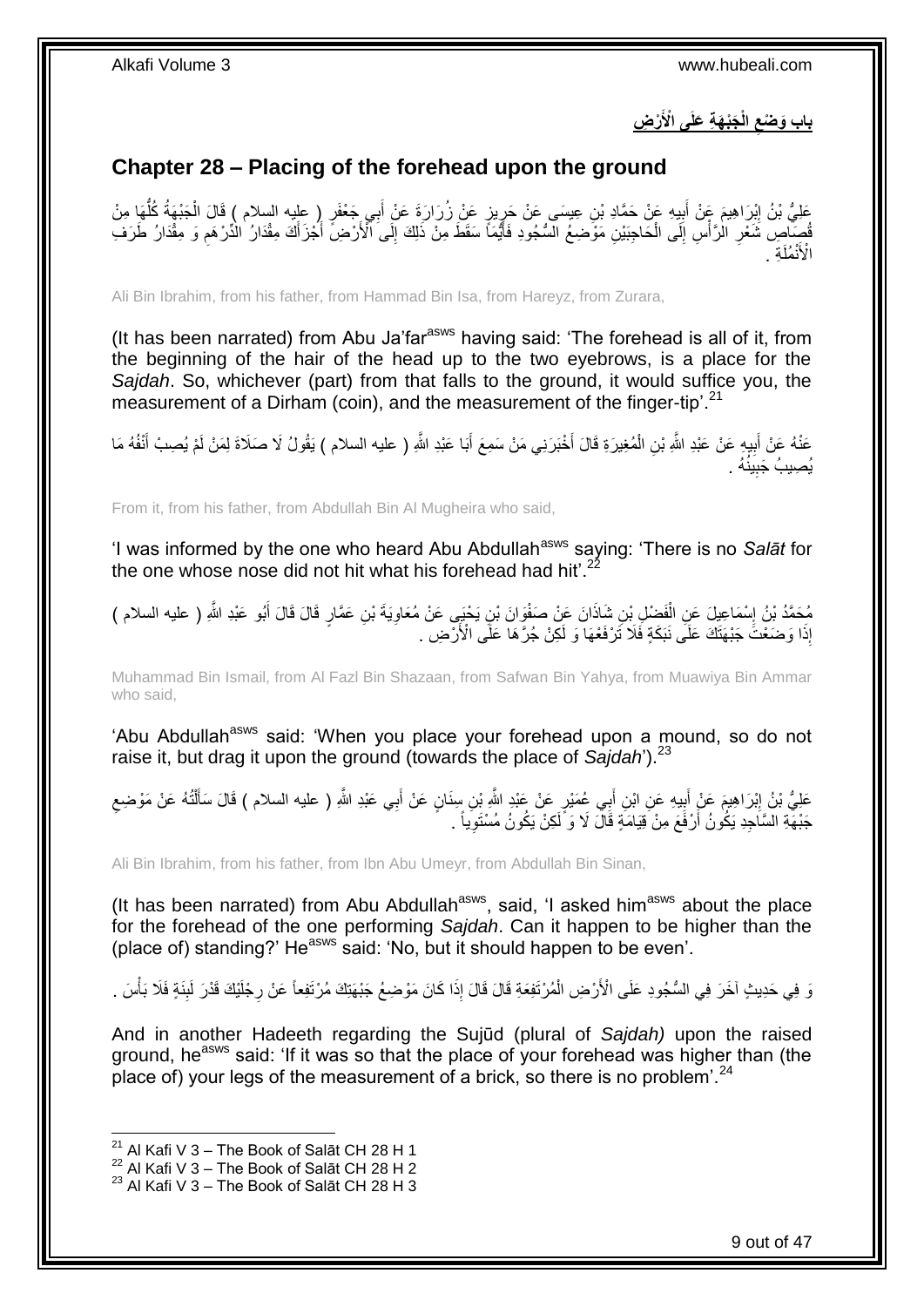مُحَمَّدُ بْنُ يَحْيَى عَنْ أَحْمَدَ بْنِ مُحَمَّدٍ عَنِ الْحُسَيْنِ بْنِ سَعِيدٍ عَنْ صَفْوَانَ بْنِ يَجْيَى عَنْ إِسْحَاقَ بْنِ عَمَّارٍ عَنْ بَعْضِ أَصْحَابِهِ<br>مُحَمَّدُ بْنُ يَحْيَى عَنْ أَحْمَدَ بْنِ مُحَمَّدٍ ۚ إِنِّ ;<br>; َ ∣∣<br>∶ ْ عَنْ مُصَادِفٍ قَالَ خَرَجَ بِي َدُمَّلٌ فَكُنْثُ أَسْجُدُ عَلَى جَانِبَ فَرَأَى أَبُو عَبْدِ اللَّهِ ( عليه السلام ) أَثَرَهُ فَقَالَ مَا هَذَا فَقُلْتُ لَا<br>نَبَ مِنْ نَبِيٍّ مَا اللَّهُ وَ مَنْ تَجَانُونَ أَسْجُدُ عَلَى َ َ َ َ ْ أَسْتَطِيعُ أَنِّ أَسْجُدَ مِنْ أَجْلِ الْدُّمَّلِ فَإِنَّمَا أَسْجُدُ مُنْحَرِفاً فَقَالَ لِي لَا تَفْعَلْ وَ لَكِنِ احْفِرْ حُفَيْرَةً فَاجْعَلِ الدُّمَّلَ فِي الْحُفْرَةِ حَتَّى تَقَعَ **∶** ∣اٍ َ ֪֧֧֚֚֚֚֚֚֚֚֚֚֚֚֚֚֚֚֚֚֚֚֚֝֝֓֕֓֡֡֡֡֡֝֬֓֓֓֡֡֡֡֡֡֡֡֡֡֡֡֡֬<br>֧֢֧֧֜֡֠֩֞ َ ْ جَبْهَتُكَ عَلَى الْأَرْضِ .

Muhammad Bin Yahya, from Ahmad Bin Muhammad, from Al Husayn Bin Saeed, from Safwan Bin Yahya, from Is'haq Bin Ammar, from one of his companions, from Musadif who said,

'(Once) I had a boil (upon my forehead), so I was *performing Sajdah* upon a side. So Abu Abu Abdullah<sup>asws</sup> saw its effect, so he<sup>asws</sup> said: 'What is this?' So I said, 'I am unable to perform *Sajdah* due to the boil, so rather I am *performing Sajdah* sideways'. So he<sup>asws</sup> said: 'Do not do so, but dig out a hole and make the boil to be in the hole until your forehead falls upon the ground'.<sup>25</sup>

عَلِيُّ بْنُِ مُحَمَّدٍ بِإِسْنَادٍ لَهُ قَالَ سُئِلَ أَبُو عَبْدِ اللَّهِ ( ِعليه السلام ) عَمَّنْ بِجَبْهَتِهِ عِلَّةٌ لَا يَقْدِرُ عَلَى السُّجُودِ عَلَيْهَا قَالَ يَضَعُ ذَقَنَهُ َّ ِ َ ∣اٍ<br>∶ **∶** عَلَى الْأَرْضِ إِنَّ اللَّهَ عَزَّ وَ جَلَّ يَقُولُ يَخِرُّونَ لِلْأَذْقانِ سُجَّداً ۚ <u>֖֚֚֚֚֚֚֚֓</u> **ٔ** 

Ali Bin Muhammad, by a chain of his, said,

'Abu Abdullah<sup>asws</sup> was asked about the one who has an illness in his forehead, not being able upon *performing Sajdah* upon it. He<sup>asws</sup> said: 'He should place his chin upon the ground. Allahazwj Mighty and Majestic is Saying *[17:107] they are falling down upon their chins in Sajdah*'.<sup>26</sup>

جُمَّدُ بْنُ إِسْمَاعِيلَ عَنِ الْفَضْلِ بْنِ شَاذَانَ عَنْ صَفْوَانَ بْنِ يَحْيَى عَنْ إِسْحَاقَ بْنِ عَمَّارٍ عَنْ عَبْدِ الْمَلِكِ بْنِ عَمْرٍ و قَالَ رَأَيْتُ ِ ْ ِ َ ْ أَبَا عَبْدِ اللَّهِ ( عليه السلَام ) سَوَّى اَلْحَصَى حِينَ أَرَادَ السُّجُودَ . َ ْ َ

Muhammad Bin Ismail, from Al Fazl Bin Shazaan, from Safwan Bin Yahya, from Is'haq Bin Ammar, from Abdul Malik Bin Amro who said,

'I saw Abu Abdullah<sup>asws</sup> evening out the pebbles where he<sup>asws</sup> intended the *Sajdah* to be'. $27$ 

مُحَمَّدٌ عَنِ الْفَضْلِ عَنْ حَمَّادِ بْنِ عِيسَى عَنْ حَرِيزٍ عَنْ مُحَمَّدِ بْنِ مُسْلِمٍ عَنْ أَبِي عَبْدِ اللَّهِ ( عليه السلام ) قَالَ قُلْتُ لَهُ الرَّجُلُ<br>مُمتَمَّدٌ عَنِ الْفَضْلِ عَنْ حَمَّادِ بْنِ عِيسَى عَنْ ح َ ֧֧֧֖֧֧֧֧֧֦֧֚֓֝֬֝֝֓֝֬֟֓֓֝֓֝֓֝֬֝֬֝ ِ ْ ْ يَنْفُخُ فِي اَلْصَّلَاةِ مَوْضِعَ جَبْهَتِهِ فَقَالَ لَا .

Muhammad, from Al Fazl, from Hammad Bin Isa, from Hareyz, from Muhammad Bin Muslim,

(It has been narrated) from Abu Abdullah<sup>asws</sup>, said, 'I said to him<sup>asws</sup>, 'Can the man blow in the place of his forehead during the *Salāt*'. So he<sup>asws</sup> said: 'No'.<sup>28</sup>

مُحَمَّدُ بْنُ يَحْيَى عَنْ أَحْمَدَ بْنِ مُحَمَّدٍ عَنِ الْحُسَيْنِ بْنِ سَعِيدٍ عَنْ فَضَالَةَ عَنْ أَبَانٍ عَنْ عَبْدِ الرَّحْمَنِ بْنِ أَبِي عَبْدٍ الثَّهِ قَالَ سَأَلْتُ<br>يُحْمَّدُ بْنُ يَحْيَى عَنْ أَحْمَدَ بْنِ مُحَم َ ْ َ ْ َ َ أَبَا عَبْدٍ اللَّهِ ( عليه السلام ) عَنِ الرَّجُلِ يَسْجُدُ وَ عَلَيْهِ الْعِمَامَةُ لَا يُصِيبُ وَجْهُهُ أَلأَرْضَ قَالَ لَا يُجِّزِئُهُ ذَلِكَ حَتَّى تَصِلَ جَبْهَتُهُ َ **∶** ْ إِلَى الْأَرْضِ ۚ. יִי<br>;

1  $^{24}$  Al Kafi V 3 – The Book of Salāt CH 28 H 4  $^{25}$  Al Kafi V 3 – The Book of Salāt CH 28 H 5  $26$  Al Kafi V 3 – The Book of Salāt CH 28 H 6  $^{27}$  Al Kafi V 3 – The Book of Salāt CH 28 H 7  $28$  Al Kafi V 3 – The Book of Salāt CH 28 H 8

10 out of 47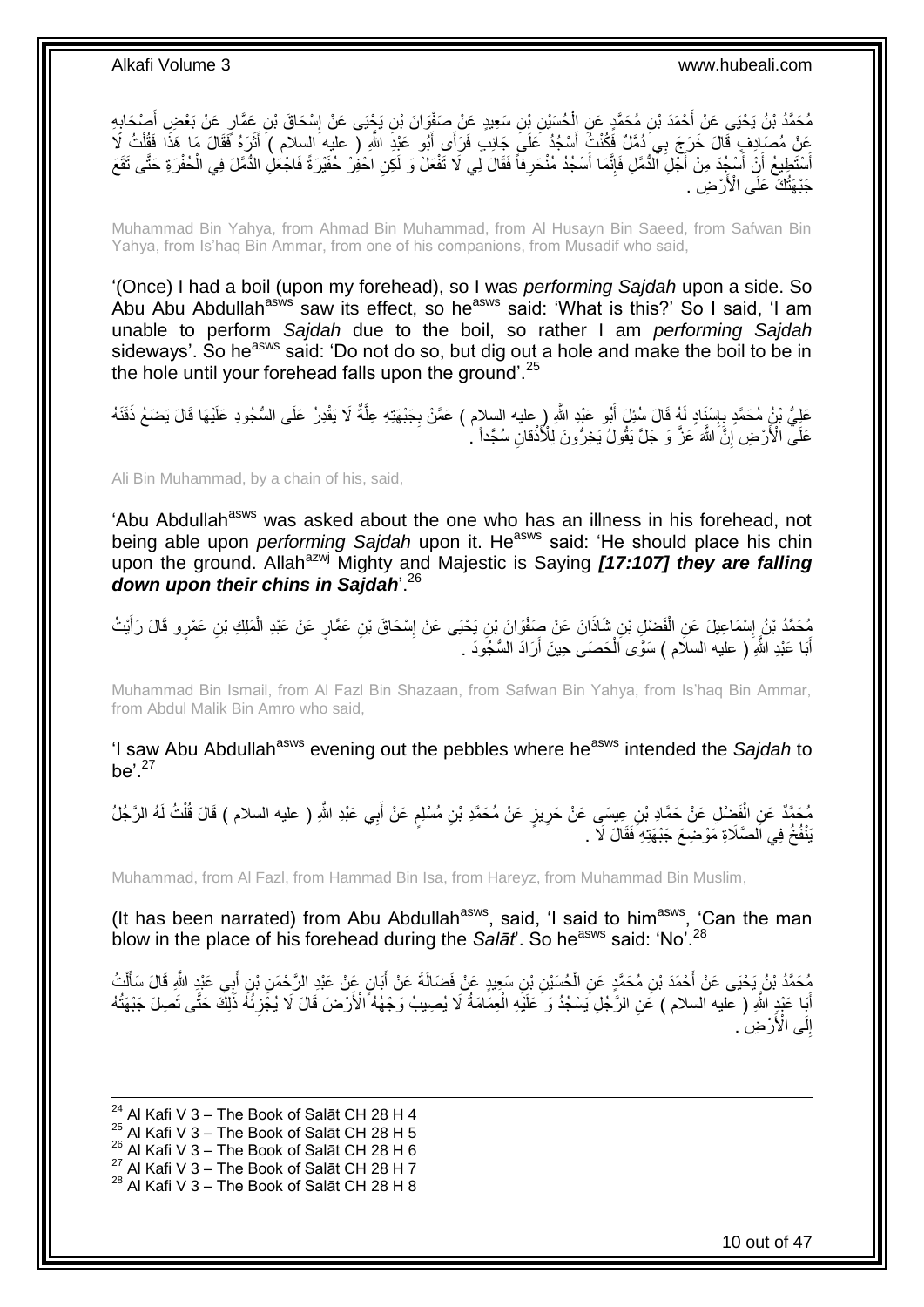Muhammad Bin Yahya, from Ahmad Bin Muhammad, from Al Husayn Bin Saeed, from Fazalat, from Aban, from Abdul Rahman Bin Abu Abdullah who said,

'I asked Abu Abdullah<sup>asws</sup> about the man who is performing Sajdah and upon him is the turban, his face is not hitting the ground'. He<sup>asws</sup> said: 'That would not suffice him until his forehead arrives to the ground'.<sup>29</sup>

> **ُعوِد فِي ال َّصَال باب ِة َو الْقُ الْقَِيام ِ**

### <span id="page-10-0"></span>**Chapter 29 – The standing and the sitting during the** *Salāt*

عَلِيٌّ عَنْ أَبِيهِ عَنْ حَمَّادٍ بْنِ عِيسَى وَ مُحَمَّدُ بْنُ إِسْمَاعِيلَ عَنِ الْفَضْيِلِ بْنِ شَاذَانَ عَنْ حَمَّادِ بْنِ عِيسَى وَ مُحَمَّدُ بْنُ يَحْيَى عَنْ ْ ِ ِ أَحْمَدَ بْنِ مُحَمَّدٍ عَنْ حَمَّادِ بْنِ عِيسَى عَنْ حَرِيزٍ عَنْ زُرَارَةَ عَنْ أَبِي جَعْفَرٍ ( عليه السلام ) قَالَ إِذَا قُمْتَ فِي الصَّلَاةِ فَلَا<br>أَحْمَدَ بْنِ مُحَمَّدٍ ، فَلا تَعْلَيْهِ مَنْ حَرِيزٍ عَنْ ذَرَارَ ِ َ نَاهِيقُ قَدَمَكَ بِالْأُخْرَى دَعْ بَيْنَهُمَا فَصْلًا إِصْبَعَاً أَقَلُّ ذَلِكَ إِلَى شِبْرٍ أَكْثَرُهُ وَ اسْدِلْ مَنْكِبَيْكَ وَ أَرْسِلْ يَذَيْكَ وَ لَا تُشَبِّكْ أَصَابِعَكَ **∶**ّ َ  $\frac{1}{2}$ َ  $\frac{1}{2}$ **∶** ْ **∶** َ َ وَ لْتَكُونَا عَلَى فَخِذَيْكَ قُبَالَةً رُكْبَتَيْكَ وَ لْيَكُنَّ نَظَرُكَ إِلَى مَوْضِع سُجُودِكَ ِ  $\frac{1}{2}$ :<br>ا

Ali, from his father, from Hammad Bin Isa, and Muhammad Bin Ismail, from Al Fazl Bin Shazaan, from Hammad Bin Isa, and Muhammad Bin Yahya, from Ahmad Bin Muhammad, from Hammad Bin Isa, from Hareyz, from Zurara,

(It has been narrated) from Abu Ja'far<sup>asws</sup> having said: 'When you stand in the *Salat*, so do not join your foot with the other one. Leave a distance between the two toes, the least of that being up to an open palm's width and more; and drop your shoulders and send your hands without crossing your fingers for them to be upon your thighs, in front of the knees, and let your sight be towards the place of your *Sajdah*.

َفَإِذَا رَكَعْتَ فَصُفَّ فِي رُكُوعِكَ بَيْنَ قَدَمَيْكَ تَجْعَلُ بَيْنَهُمَا قَدْرَ شِبْرٍ وَ تُمَكِّنُ رَاحَتَيْكَ مِنْ رُكْبَتَيْكَ وَ تَضَبَعُ يَذَكَ الْيُمْنَى عَلَى<br>فَإِذَا رَكَعْتَ فَصُفَّ فِي رُكُوعِكَ بَيْنَ قَد ْ يُكْبَتِكَ الْيُمْنَى قَبْلَ الْيُسْرَى وَ بَلِّغْ أَطْرَافَ أَصَابِعِكَ عَيْنَ الرُّكْبَةِ ۖ وَ فَرِّجْ أَصَابِعَكَ إِذَا وَصَبَعْتَهَا عَلَى رُكْبَتَيْكَ فَإِذَا وَصَلَتَ ِ َ **∶** َ ِّ :<br>ا :<br>إ َطْرَ افُ أَصَابِعِكَ فِي رُكُو عِكَ إِلَى رُكْبَتَيْكَ أَجْزَأَكَ ذَلِكَ وَ أَحَبُّ إِلَيَّ أَنْ تُمَكِّنَ كَفَّيْكَ مِنْ رُكْبَتَيْكَ فَتَجْعَلَ أَصَابِعَكَ فِي عَيْنِ َ لَ ِ َ َ َ ِ **∶** َ ِ َ الرُّكْبَةِ وَ تُفَرِّجَ بَيْنَهُمَّا وَ أَقِمْ صُلْبَكَ وَ مُدَّ عُثُقَكَ وَ لْيَكُنْ نَظَرُكَ إِلَى مَا بَيْنَ قَدَمَيْكَ ْ لَ  $\frac{1}{2}$ ْ

So when you perform *Rukū*, form a row with your two feet making between them to be a distance of a measure of an open palm's width, and enable your palms upon your knees and place you right hand upon your right knee before the left, and the tips of your fingers should reach the eye (centre) of the knee, and separate you fingers when you place them upon your knees. So when the tips of your fingers arrive to your knees during your *Rukū*, that would suffice you. And the most beloved to measws is that you enable your palms upon your knees, so you make your fingers to be upon the eye (centre) of your knee and separate between the two, and straighten your back, and extend your neck, and let your sight be towards what is between your feet.

فَإِذَا أَرَدْتَ أَنْ تَسْجُدَ فَارْفَعْ يَدَيْكَ بِالثَّكْبِيرِ وَ خِرَّ سَاجِداً وَ ابْدَأْ بِيَدَيْكَ فَضَعْهُمَا عَلَى الْأَرْضِ قَيْلَ رُكْبَتَيْكَ تَضَعُهُمَا مَعاً وَ لَا **!**  $\frac{1}{2}$ ِ ِ **∶** َ اً ُفْتَرِشْ ذِرَاعَيْكَ افْتِرَاشَ الْمُتَبُع ذِرَاعَيْهِ وَ لَا تَضَعَنَّ ذِرَاعَيْكَ عَلَى رُكْبَتَيْكَ وَ فَخِذَيْكَ وَ لَكِنْ تَجَنَّحْ بِمِرْفَقَيْكَ وَ لَا تُلْصِقْ كَفَّيْكَ ِ Į. ْ ِ بِرُكْبَتَيْكَ وَ لَا تُذْنِهِمَا مِنْ وَجُّهِكَ بَيْنَ ذَلِكَ حِيَالَ مَنْكِبَيْكَ وَ لَا تَجْعَلْهُمَا بَيْنَ يَدَيْ رُكْبَتَيْكَ وَ لَكِنْ تُحَرِّفُهُمَا عَنْ ذَلِكَ شَيْئًا وَ ْ ِ ِ **∣** اَبْسُطْهُمَا عَلَى الْأَرْضِ بَسْطاً وَ اقْبِضْهُمَا إِلَيْكَ قَبْضاً لَ ِ ِ

So when you intend to perform *Sajdah*, raise your hand in the exclamation of *Takbīr* and fall down perform *Sajdah*, and begin with your hands and place these upon the

 $^{29}$  Al Kafi V 3 – The Book of Salāt CH 28 H 9

1

11 out of 47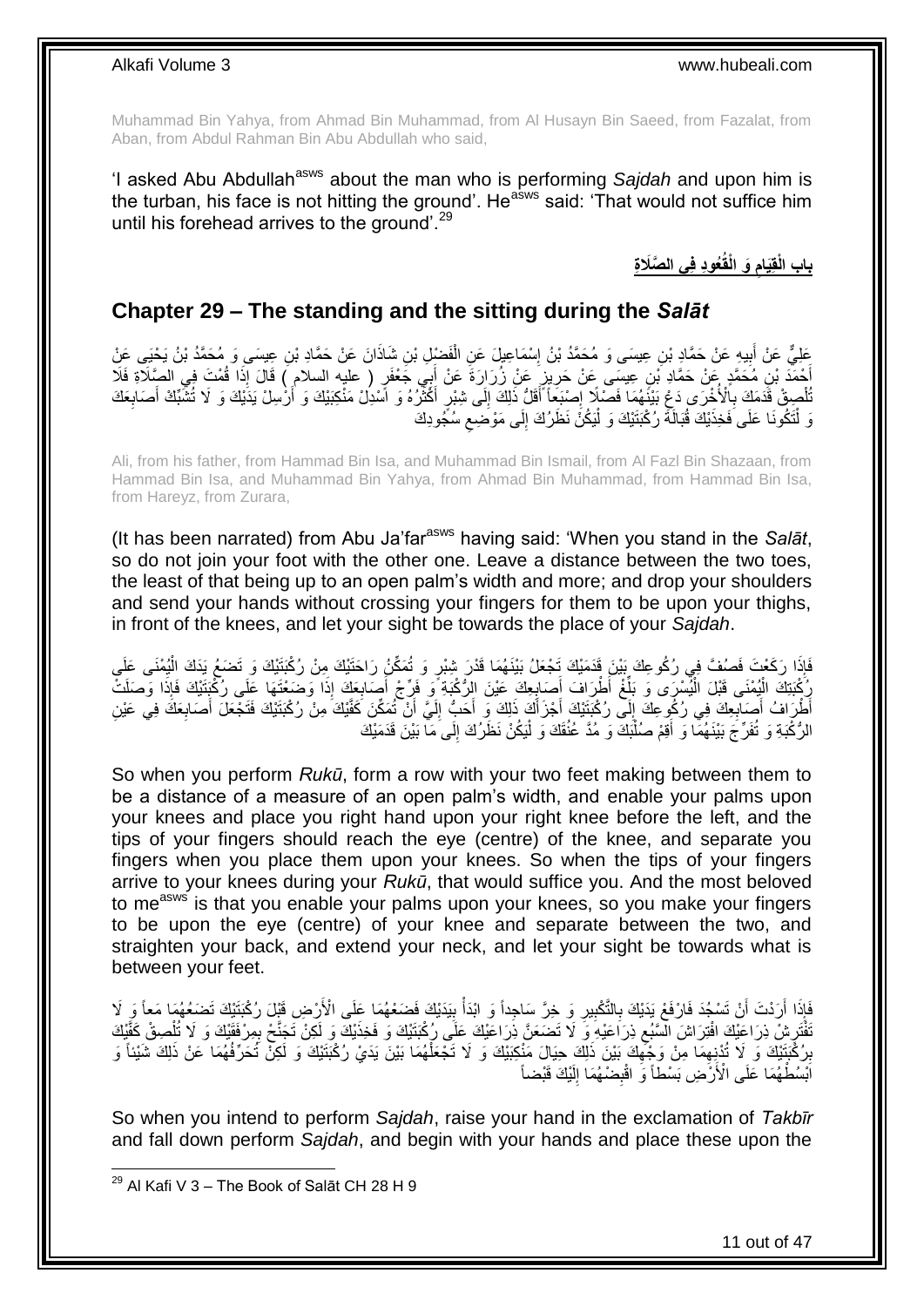ground before your knees, placing them both together and not squatting your forearms like the wild animals, nor placing your forearms upon your knees and your thighs, but forming wings with your elbows, not pasting your palm with your knees, nor them being too close to your face, displaying them parallel to your shoulders and not making them to be in front of your knees, but diverging them a little bit from that, and extend them upon the ground with an extensions, and pulling them a little towards you with a pulling.

وَ إِنْ كَانَ تَحْتَهُمَا ثَوْبٌ فَلَا يَصْرُكَ وَ إِنْ أَفْضَيْتَ بِهِمَا إِلَى الْأَرْضِ فَهُوَ أَفْضَلُ وَ لَا تُفَرِّجَنَّ بَيْنَ أَصَابِعِكَ فِي سُجُودِكَ وَ لَكِنْ َ ِ ِ َ ِ روبا<br>سا ِ ِ َ ضُمَّهُنَّ جَمِيعاً

And if there was a cloth beneath them, it would not harm you, and if you were to lead with these two to the ground, so it would be superior. And do not separate between your fingers during your *Sajdah*, but keep them close together'.

قَالَ وَ إِذَا قَعَدْتَ فِي تَشْهُدِكَ فَأَلْصِقْ رُكْبَتَنِكَ بِالْإِرْضِ وَ فَرِّجْ بَيْنَهُمَا شَيْئاً وَ لَيَكُنْ ظَاهِرُ قَدَمِكَ الْبُسْرَى عَلَى الْأَرْضِ وَ<br>عَبَدَتَ الْمُسْرَحَمِ الْمُسْرَحِمِينَ مِنْ الْمَسْرَحِ ْ ا<br>ا **∶** ْ َ طَاهِرُ قَذَمِكَ الْيُمْنَى كَلَى بَاطِنِ قَدَمِكَ الْيُسْرَى وَ أَلْيَتَاكَ عَلَى الْأَرْضِ وَ طَرَفُ إِبْهَامِكَ الْيُمْنَىِ عَلَى الْأَرْضِ وَ إِيَّاكَ وَ الْقُعُودَ ِ ا<br>ا َ ْ ا<br>ا ْ ِ ْ عَلَى قَدَمَيْكَ فَتَتَأَذَّى بِذَلِكَ وَ لَا تَكُنْ قَاعِداً عَلَى الْأَرْضِ فَتَكُونَ إِنَّمَا قَعَدَ بَعْضُكَ عَلَى بَعْضٍ فَلَا تَصْبِرَ لِلثَّشَهُّدِ وَ الدُّعَاءِ . ِ َ ِ

He<sup>asws</sup> said: 'And when you sit during your performing of the *Tashahhud* (three or more testimonies), so paste the two knees with the ground and separate between the two a bit, and let the back of your left foot be upon the ground and the back of your right foot be upon the inside of your left foot and your backside to be upon the ground, and the side of your right big toe to be upon the ground.

And beware of the sitting upon your two feet, for you would be hurt by that. And do not sit with part of you upon the (other) part but let yourself be sitting upon the ground, so you should rather happen to be sitting (comfortably), otherwise you would not be patient for the *Tashahhud* and the supplication'.<sup>30</sup>

َرَ بِهَذِهِ الْأَسَانِيدِ عَنْ حَمَّادِ بْنِ عِيسَى عَنْ جَرِيزٍ عَنْ زُرَارَةَ قَالَ إِذَا قَامَتِ الْمَرْأَةُ فِي الصَّلَاةِ جَمَعَتْ بَيْنَ قَدَمَيْهَا وَ لَا تُفَرِّجُ ِ ِ َ ْ َبَيْنَهُمَا وَ تَصْبُمُّ يَدَيْهَا إِلَى صَذْرِهَا لِمَكَانِ ثَدْيَيْهَٔا فَإِذَا رَكَعَتْ وَصَعَتْ يَدَيْهَا فَوْقَ رُكْبَتَيْهَا عَلَى فَخِذَيْهَا لِئَلَّا تُطَأْطِئَ كَثِيراً ة<br>أ ِ  $\frac{1}{2}$ ْ ِفَتَرْتَفِعَ عَجِيزَتُهُا فَإِذَا جَلَسَتْ فَعَلَى أَلْيَتَنِّهَا لَيْسَ كَمَا يَقْعُدُ الرَّجُلُ وَ إِذَا سَقَطَتْ لِلسُّجُودِ بِدَأَتْ بِالْقُعُودِ بِالرُّكْبَتَيْنِ قَبْلَ الْيَدَيْنِ ثُمَّ ْ َ ا<br>-<br>-ْ ِ ْ ِ َ َسْجُدُ لَاطِئَةً بِالْإِزْخَن فَإِذَا كَانَتْ فِي جُلُوسِهَا ضَمَّتْ فَخِذَيْهَا وَ رَفَعََتْ رُكْبَتَيْهَا مِنَ الْأَرْضِ وَ إِذَا نَهَضَتْ انْسَلَّتْ انْسِلَالَا لَا ِ تَرْفَعُ عَجِيزَتَهَا أَوَّلًا . اُ

And by this chain, from Hammad Bin Isa, from Hareyz, from Zurara who said,

'When the woman stands in the *Salāt*, she should gather her two feet and not have separation between the two, and she would clasp her hands to her chest in the place of her breasts. So when she *Rukū*, she should place her hands above her knees upon her thighs so as not to bend down very much to lift up her backside. So when she sits, so it should be upon her backside, not like the sitting of the man. And when she falls for the *Sajdah*, she should begin with the sitting with the two knees before the two hands, then she should perform *Sajdah*, pasting with the ground. So when she was in her sitting, she should clasp her thigs, and raise her knees from the

 $30$  Al Kafi V 3 – The Book of Salāt CH 29 H 1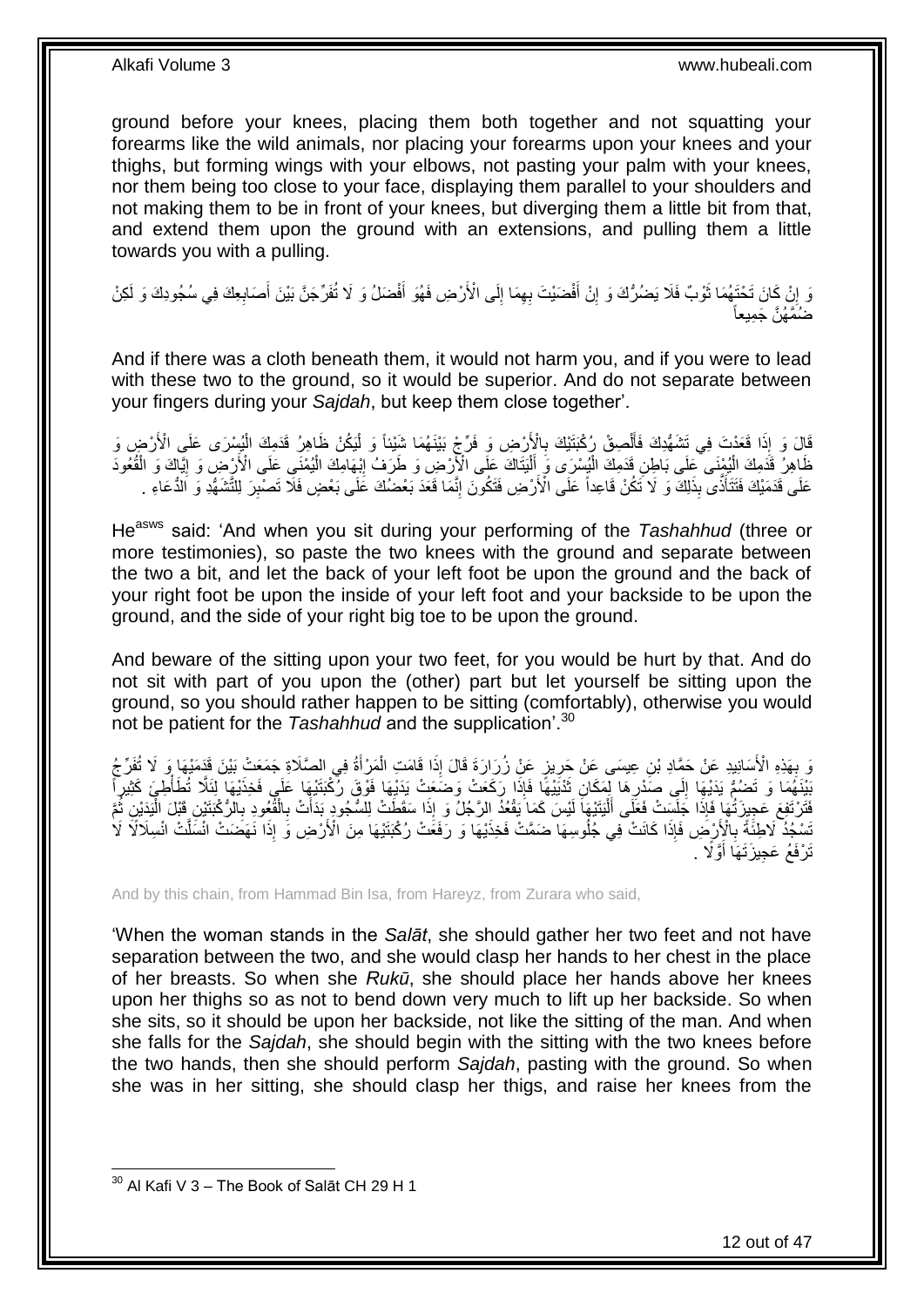ground. And when she stand she should do it stealthily, not raising her backside first'.<sup>31</sup>

ِجَمَاعَةٌ عَنْ أَحْمَدَ بْنِ مُحَمَّدٍ بْنِ عِيسَى عَنِ الْحُسَيْنِ بْنِ سَعِيدٍ عَنْ فَضَالَةَ بْنِ أَيُّوبَ عَنِ الْحُسَيْنِ بْنِ عُثْمَانَ عَنْ سَمَاعَةَ عَنْ ْ ْ َ ْ أَبِي بَصِيرٍ ۚ عَنْ أَبِي عَبْدِ اللَّهِ ( عَليه السّلام ) قَالَ لَا نُقْعِ بَيْنَ الْسَّجْدَنَيْنِ إِقْعَاءً ۖ ِ ِ َ َ

A group, from Ahmad Bin Muhammad Bin Isa, from Al Husayn Bin Saeed, from Fazalat Bin Ayoub, from Al Husayn Bin Usman, from Sama'at, from Abu Baseer,

(It has been narrated) from Abu Abdullah<sup>asws</sup> having said: 'You should not fall between the two Sujūd *(plural of Sajdah*) with a falling'. (i.e. – do it methodically). 32

أَحْمَدُ بْنُ مُحَمَّدٍ عَنِ الْحُسَيْنِ بِنِ سَعِيدٍ عَنْ عُثْمَانَ بْنِ عِيسَى عَنِ ابْنِ مُسْكَانَ عَنِ ابْنِ أَبِي يَعْفُورٍ عَنْ أَبِي عَبْدِ اللَّهِ ( عليه َ **ٔ** ْ َ السلام ) قَالَ إِذَا سَجَدَتِ الْمَرْ أَةُ بَسَطَتْ ذِرَاعَيْهَا . ْ

Ahmad Bin Muhammad, from Al Husayn Bin Saeed, from Usman Bin Isa, from Ibn Muskaan, from Ibn Abu Yafour,

(It has been narrated) from Abu Abdullah<sup>asws</sup> having said: 'When the woman perform Sujūd *(plural of Sajdah*), she should extend her forearms<sup>'.33</sup>

َّ أَحْمَدُ بْنُ مُحَمَّدٍ عَنِ الْحُسَيْنِ بْنِ سَعِيدٍ عَنْ فَضَالَةَ بْنِ أَيُّوبَ عَنْ مُعَلَّى أَبِي عُثْمَانَ عَنْ مُعَلِّى بْنِ خُنَيْسٍ عَنْ أَبِي عَبْدِ اللَّهِ ( ْ َ  $-61$ اً َ ْ َ َ عليه السلام ) قَالَ سَمِعْتُهُ يَقُولُ كَانَ عَلِيُّ بْنُ الْحُسَيْنِ ( عليه السلام ) إِذَا هَوَى سَاجِداً انْكَبَّ وَ هُوَ يُكَبِّرُ ً **ٔ** َ ِ ْ

Ahmad Bin Muhammad, from Al Husayn Bin Saeed, from Fazalat Bin Ayoub, from Moalla Abu Usman, from Moalla Bin Khunays,

(It has been narrated) from Abu Abdullah<sup>asws</sup>, said, 'I heard him<sup>asws</sup> saying: 'Ali<sup>asws</sup>  $\dot{\mathsf{B}}$ in Al-Husayn<sup>asws</sup> while going down *for Sajdah*, would was exclaim *Takbīr*'.<sup>34</sup>

عَلِيُّ بْنُ إِبْرَاهِيمَ عَنْ أَبِيهِ عَنِ ابْنِ أَبِي عُمَيْرٍ عَنْ حَمَّادِ بْنِ عُثْمَانَ عَنِ الْحَلَبِيِّ عَنْ أَبِي عَبْدِ اللَّهِ ( عليه السلام ) قَالَ إِذَا سَجَدَ َ **∶** ْ ْ َ **!** َ ِ الرَّجُلُ ثُمَّ أَرَادَ أَنْ يَنْهَضَ فَلاَّ يَعْجِّنُ بِيَّدَيْهِ فِيٍّ الْأَرْضِ وَ لَكِنْ يَبْسُطُ كَفَّيْهِ مِنْ خَيْرِ أَنْ يَضَعَ مَقْعَدَتُهُ عَلَى الْأَرْضِ . َ **ٍ** ِ اُ ُ

Ali Bin Ibrahim, from his father, from Ibn Abu Umeyr, from Hammad Bin Usman, from Al Halby,

(It has been narrated) from Abu Abdullah<sup>asws</sup> having said: 'When the man perform Sujūd *(plural of Sajdah*), then intends that he stands, so he should not knead with his hands in the ground, but he should extend his palm from without placing his posterior upon the ground'.<sup>35</sup>

عَلِيُّ بْنُ إِبْرَاهِيمَ عَنْ أَبِيهِ عَنِ الْجُسَيْنِ بْنِ سَعِيدٍ عَنْ فَضَالَةَ عَنْ أَبَانٍ عَنْ عَبْدِ الرَّحْمَنِ بْنِ أَبِي عَبْدِ اللَّهِ قَالَ سَأَلْتُهُ عَنْ جُلُوسِ َ ْ ِ َ ِ ْ َ َ الْمَرْۚ أَةِ فِيَ الصَّلَاةِ قَالَ تَضُمُّ فَخِذَيْهَا ۚ أَ َ ْ

Ali Bin Ibrahim, from his father, from Al Husayn Bin Saeed, from Fazalat, from Aban, from Abdul Rahman Bin Abu Abdullah who said,

 $31$  Al Kafi V 3 – The Book of Salāt CH 29 H 2

- $32$  Al Kafi V 3 The Book of Salāt CH 29 H 3
- $33$  Al Kafi V 3 The Book of Salāt CH 29 H 4
- $^{34}$  Al Kafi V 3 The Book of Salāt CH 29 H 5

 $35$  Al Kafi V 3 – The Book of Salāt CH 29 H 6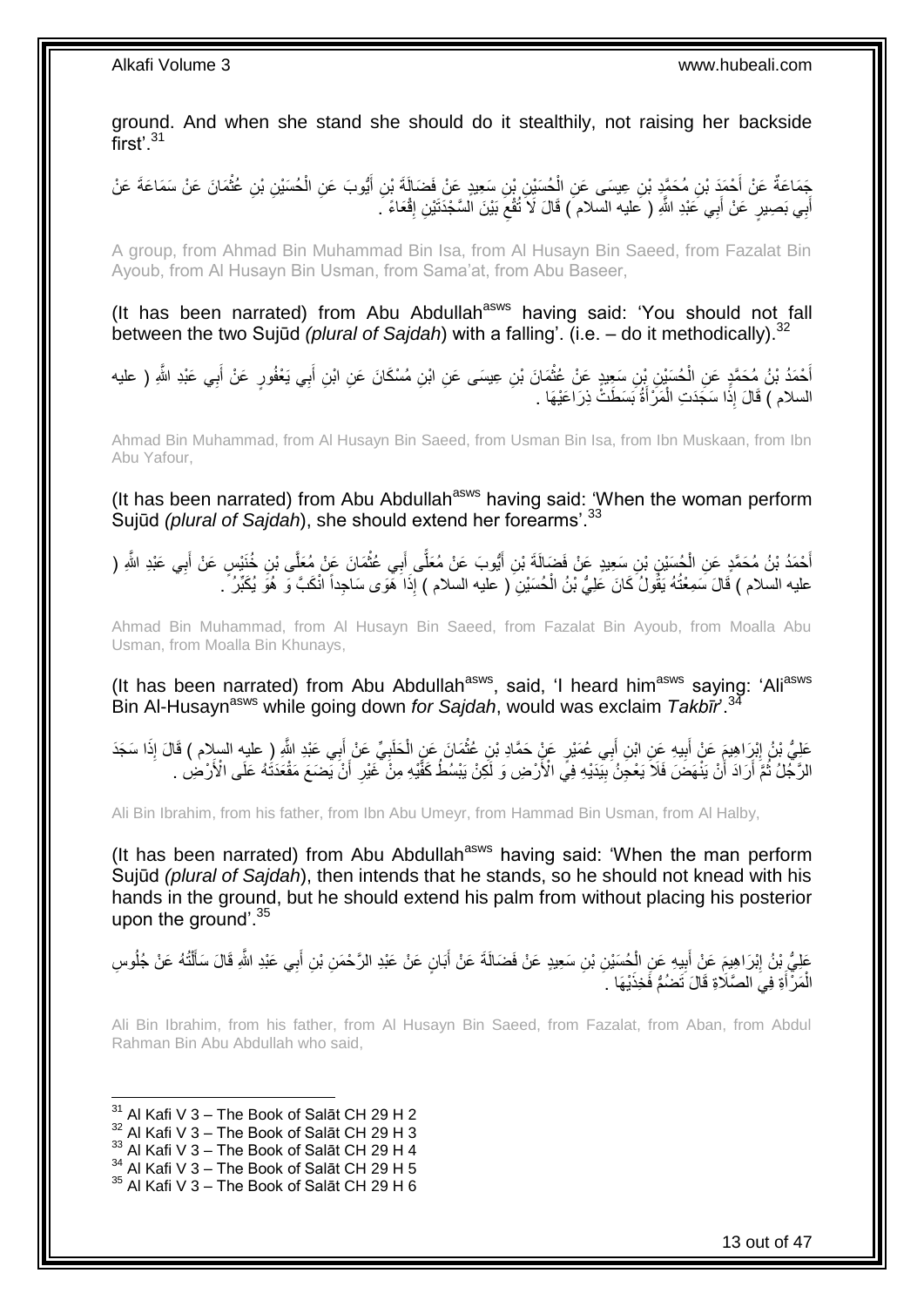'I asked him<sup>asws</sup> about the sitting of the woman during the Salat. He<sup>asws</sup> said: 'She would clasp her thighs (together)'.<sup>36</sup>

ْ مُحَمَّدُ بْنُِ يَحْيَى عِنْ أَحْمَدَ بْنِ مُحَمَّدٍ عَنِ ابْنِ فَضَّالٍ عَنِ ابْنِ بُكَيْرٍ عَنْ بَعْضِ أَصْحَابِنَا قَالَ الْمَرْأَةُ إِذَا سَجَدَتْ تَضَمَّمَتْ وَ<br>دَعَيْدُ بْنُ يَحْيَى عِنْ أَحْمَدَ بْنِ مُحَمَّدٍ عَنِ ِ َ الرَّجُلُ إِذَا سَجَدَ تَفَثَّحَ .

Muhammad Bin Yahya, from Ahmad Bin Muhammad, from Ibn Fazzal, from Ibn Bukeyr, from one of our companions who said,

'The woman, when she perform Sujūd *(plural of Sajdah*), should be clasped, and the man when he perform Sujūd, should be open<sup>'.37</sup>

عَذْهُ عَنْ أَحْمَدَ بْنِ مُجَمَّدٍ عَنْ حَمَّادٍ عَنْ حَرِيزٍ عَنْ رَجُلٍ عَنْ أَبِي جَعْفَرٍ ( عليه السلام ) قَالَ قُلْتُ لَهُ فَصَلٍّ لِرَبِّكَ وَ انْحَرْ قَالَ ْ َ **ٍ** النَّحْرُ الِاعْتِدَالُ فِي الْقِيَامِ أَنْ يُقِيمَ صُلْبَهُ وَ نَحْرَهُ :<br>ا ِ ْ

From him, from Ahmad Bin Muhammad, from Hammad, from Hareyz, from a man,

(It has been narrated) from Abu Ja'far $a$ <sup>asws</sup>, said, 'I said to him $a$ <sup>asws</sup>, '(What about) **[108:2] Therefore pray Salāt to your Lord and make a sacrifice?**' He<sup>asws</sup> said: 'The moderation during the standing, that he should straighten his back and his face'.

> وَ قَالَ لَا تُكَفِّرْ فَإِنَّمَا يَصْنَعُ ذَلِكَ الْمَجُوسُ وَ لَا تَلَثَّمْ وَ لَا تَحْتَفِزْ وَ لَا تُفْع عَلَى قَدَمَيْكَ وَ لَا تَفْتَرِشْ ذِرَاعَيْكَ . ِ َّ ْ ِ ِ

And he<sup>asws</sup> said: 'Do not place one hand upon the other, that is what the Magians do, and neither veil your face, nor hold limbs tightly, nor fall upon your feet, nor spread out your arms'.<sup>38</sup>

> باب التَّشَهُّدِ فِى الرَّكْعَتَيْنِ الْأَوَّلَتَيْنِ وَ الرَّابِعَةِ وَ التَّسْلِيمِ **ِ ِ**

### <span id="page-13-0"></span>**Chapter 30 –The performing of the** *Tashahhud* **(testimonies) during the first two** *Rak'at***, and the fourth, and the greeting (***Salām***)**

مُحَمَّدُ بْنُ يَحْيَى عَنْ أَحْمَدَ بْنِ مُحَمَّدِ بْنِ عِيسَى عَنِ الْجُسَيْنِ بْنِ سَعِيدٍ عَنْ غُثْمَانَ ب<br>مُحَمَّدُ بْنُ يَحْيَى عَنْ أَحْمَدَ بْنِ مُحَمَّدِ بْنِ عِيسَى عَنِ الْجُسَيِّيِّ ، يَجْمِعُ عَنْ غَثْمَانَ ب ْ َ ; ֧֖֖֖֖֧֧֧ׅ֧֧ׅ֧֚֚֚֚֚֚֚֚֚֓֝֝֬֝֟֓֝֓֝֓֝֓֜֟֓֟֓֟֓֝֬֜֝ ِ ِ **ٔ** َّنِنِ جَبِيبٍ قَالَ سَأَلْتُ أَبَا جَعْفَرٍ ( عِليهٍ اَلسِلام ) عَنَ التَّشَهُّدِ فَقَالَ لَوْ كَانَ كَمَا يَقُولُونَ وَاجِباً عَلَى النَّاسِ هَلَكُوا إِنَّمَا كَانَ الْقَوْمَ َ ْ َ **!** ْ ِ يَقُوَلُونَ أَيْسَرَ مَا يَعْلَمُونَ إِذَا حَمِدُْتَ اللَّهَ أَجْزَأَ عَٰنْكَ بَ َ َ َ

Muhammad Bin Yahya, from Ahmad Bin Muhajmmad Bin Isa, from Al Husayn Bin Saeed, from Usman Bin Isa, from Mansour Bin Hazim, from Bakr Bin Habeeb who said,

'I asked Abu Ja'far<sup>asws</sup> about the *Tashahhud*, so he<sup>asws</sup> said: 'Had it been as you are saying it to be to be, an Obligation upon the people, they would have been destroyed. But rather, the people are saying the easier of what they are doing. If you were to Praise Allah<sup>azwj</sup>, it would suffice from you'.<sup>39</sup>

 $36$  Al Kafi V 3 – The Book of Salāt CH 29 H 7

 $37$  Al Kafi V 3 – The Book of Salāt CH 29 H 8

 $38$  Al Kafi V 3 – The Book of Salāt CH 29 H 9

<sup>39</sup> Al Kafi V 3 – The Book of Salāt CH 30 H 1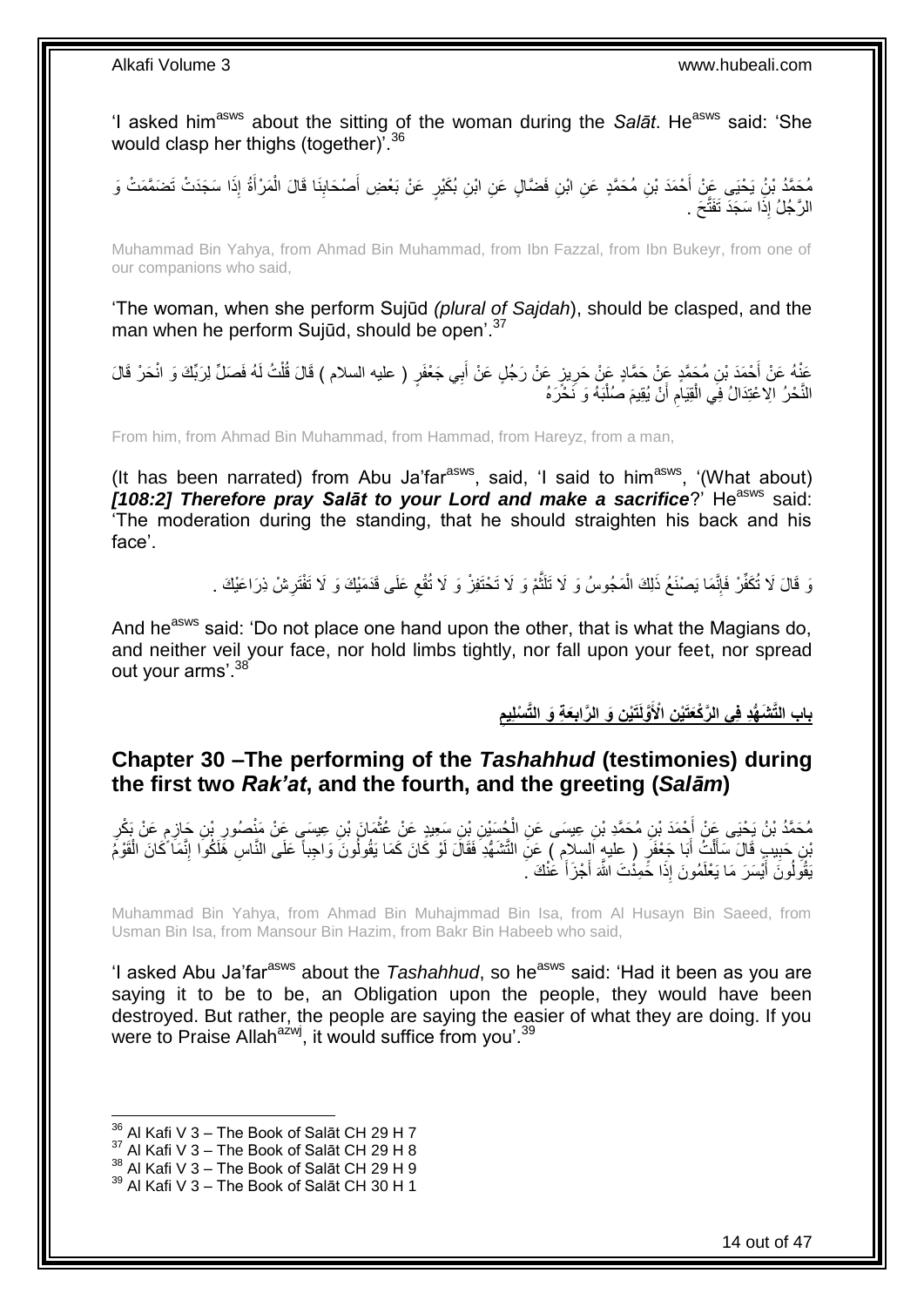وَ إِنَّهُمْ أُخْرَى عَنْ صَفْوَانَ عَنْ مَنْصُورٍ عَنْ بَكْرِ بْنٍ جَبِيبٍ قَالَ قُلْتُ لِأَبِي جَعْفَرٍ ( عليه السلام ) أَيَّ شَيْءٍ أَقُولُ فِي ْ ِ **∶** ان<br>ا ِ َ النَّشَهُّدِ وَ الْقُنُوتِ قَالَ قُلْ بِأَحْسَنِ مَا عَلِمْتَ فَإِنَّهُ لَوْ كَانَ مُوَقَّتاً لَهَلَكَ النَّاسُ لَ ِ َ **∶** ْ

And in another report from Safwan, from Mansour, from Bakr Bin Habeen who said,

'I said to Abu Ja'farasws, 'Which thing should I be saying during the *Tashahhud* and the *Qunut*?' He<sup>asws</sup> said: 'With the best of what you know, for had it been fixed, the people would be destroyed'.<sup>40</sup>

مُحَمَّدُ بْنُ يَحْيَى عَنْ أَحْمَدَ بْنِ مُحَمَّدٍ عَنِ الْحَجَّالِ عَنْ ثَعْلَيَةَ بْنِ مَيْمُونٍ عَنْ يَحْيَى بْنِ طَلْحَةَ عَنْ سَوْرَةَ بْنِ كُلَّيْبِ قَالَ سَأَلْتُ أَبَا ْ  $\ddot{\phantom{0}}$ ْ َ ْ َ جَعْفَرٍ ( عليه السلام ) عَنْ أَذَنَى مَا يُجْزِئُ مِنَ النَّشَهُّدِ فَقَالَ الشَّهَادَتَانِّ . ِ َ

Muhammad Bin Yahya, from Ahmad Bin Muhammad, from Al Hajjal, from Sa'albat Bin Maymoun, from Yahya Bin Talha, from Sowrat Bin Kuleyb who said,

'I asked Abu Ja'far<sup>asws</sup> about the least of what would suffice from the Tashahhud, so he<sup>asws</sup> said: 'The two testimonies'.<sup>41</sup>

مُحَمَّدُ بْنُ يَحْيَيِ عَنْ أَحْمَدَ بْنِ مُحَمَّدٍ عَنْ عَلِيٍّ بْنِ النُّعْمَانِ عَنْ دَاوُدَ بْنِ فَرْقَدٍ عَنْ يَعْقُوبَ بْنِ شُعَيْبِ قَالَ قُلْتُ لِأَبِي عَبْدِ اللَّهِ ( َ ْ عليه السلام ) أَقْرَأُ فِي النَّشَهُّدِ مَا طَّابَ فَلِلَّهِ وَ مَا َخَبُثَ فَلِغَيْرِهِ فَقَالَ هَكَذَا كَانَ يَقُولُ عَلِيٍّ ( عَليه السلام ) . ِ َّ َ

Muhammad Bin Yahya, from Ahmad Bin Muhammad, from Ali Bin Al Nu'man, from Dawood Bin Farqad, from Yaqoub Bin Shuayb who said,

'I said to Abu Abdullah<sup>asws</sup>, 'Recite in the *Tashahhud*, 'Whatever is good, so it is for Allah<sup>azwj</sup>, and whatever is bad, so it is for others'?' So he<sup>asws</sup> said: 'Like this is what Aliasws was saying'.<sup>42</sup>

عَلِيُّ بْنُ إِبْرَاهِيمَ عَنْ أَبِيهِ عَنِ ابْنِ أَبِي عُمَيْرٍ عَنْ حَفْصِ بْنِ الْبَخْتَرِيِّ عَنْ أَبِي عَبْدِ اللَّهِ ( عليه السلام ) قَالَ يَنْبَغِي لِلْإِمَامِ أَنْ َ ِ ْ َ **!** َ ِ َ ِ يُسْمِعَ مَنْ خَلْفَهُ النَّشَهُّدَ وَ لَا يُسْمِعُونَهُ ۚ هُمْ شَيْئًا ۚ ـ ْ

Ali Bin Ibrahim, from his father, from Ibn Abu Umeyr, from Hafs Bin Al Bakhtary,

(It has been narrated) from Abu Abdullah<sup>asws</sup> having said: 'It is befitting for the prayer leader that he makes the ones behind him to listen to the *Tashahhud*, and they should not make him listen to anything<sup>'.43</sup>

مُحَمَّدُ بْنُ يَحْيَى عَنْ أَحْمَدَ بْنِ مُحَمَّدٍ عَنِ الْحُسَيْنِ بْنِ سَعِيدٍ عَنْ فَضَالَةَ بْنِ أَيُّوِبَ عَنِ الْحُسَيْنِ بْنِ عُثْمَانَ عَنِ ابْنِ مُسْكَانَ عَنِ ْ َ ْ َ **ٔ** الْحَلَبِيِّ قَالَ قَالَ لِي أَبُو عَبْدِ اَللَّهِ (ِ عَليهِ السلامِ ) كُلُّ مَا ذَكَرْتَ اللَّهَ بِهِ وَ النَّبِيَّ ( صلَى الله عَليه وأله ) فَهُوَ مِنَ الصَّلَاةِ وَ إِنَّ َ **∶** ِ ِ **∶** قُلْتَ الْسَّلَامُ عَلَيْنَا وَ عَلَى عِبَادِ اللَّهِ الصَّالِحِينَ فَقَدِ انْصَرَفْتَ . ْ

Muhammad Bin Yahya, from Ahmad Bin Muhammad, from Al Husayn Bin Saeed, from Fazalat Bin Ayoub, from Al Husayn Bin Usman, from Ibn Muskan, from Al Halby who said,

'Abu Abdullah<sup>asws</sup> said to me: 'Whatever you say of Allah<sup>azwj</sup> and His<sup>azwj</sup> Prophet<sup>saww</sup> is of *Salāt*. As soon as you say the phrase, 'The greetings be upon us and the righteous servants of Allah<sup>azwj</sup>', so you have ended (the Salat)<sup>' 44</sup>

 $^{40}$  Al Kafi V 3 – The Book of Salāt CH 30 H 2

 $41$  Al Kafi V 3 – The Book of Salat CH 30 H 3

 $^{42}$  Al Kafi V 3 – The Book of Salāt CH 30 H 4

 $43$  Al Kafi V 3 – The Book of Salāt CH 30 H 5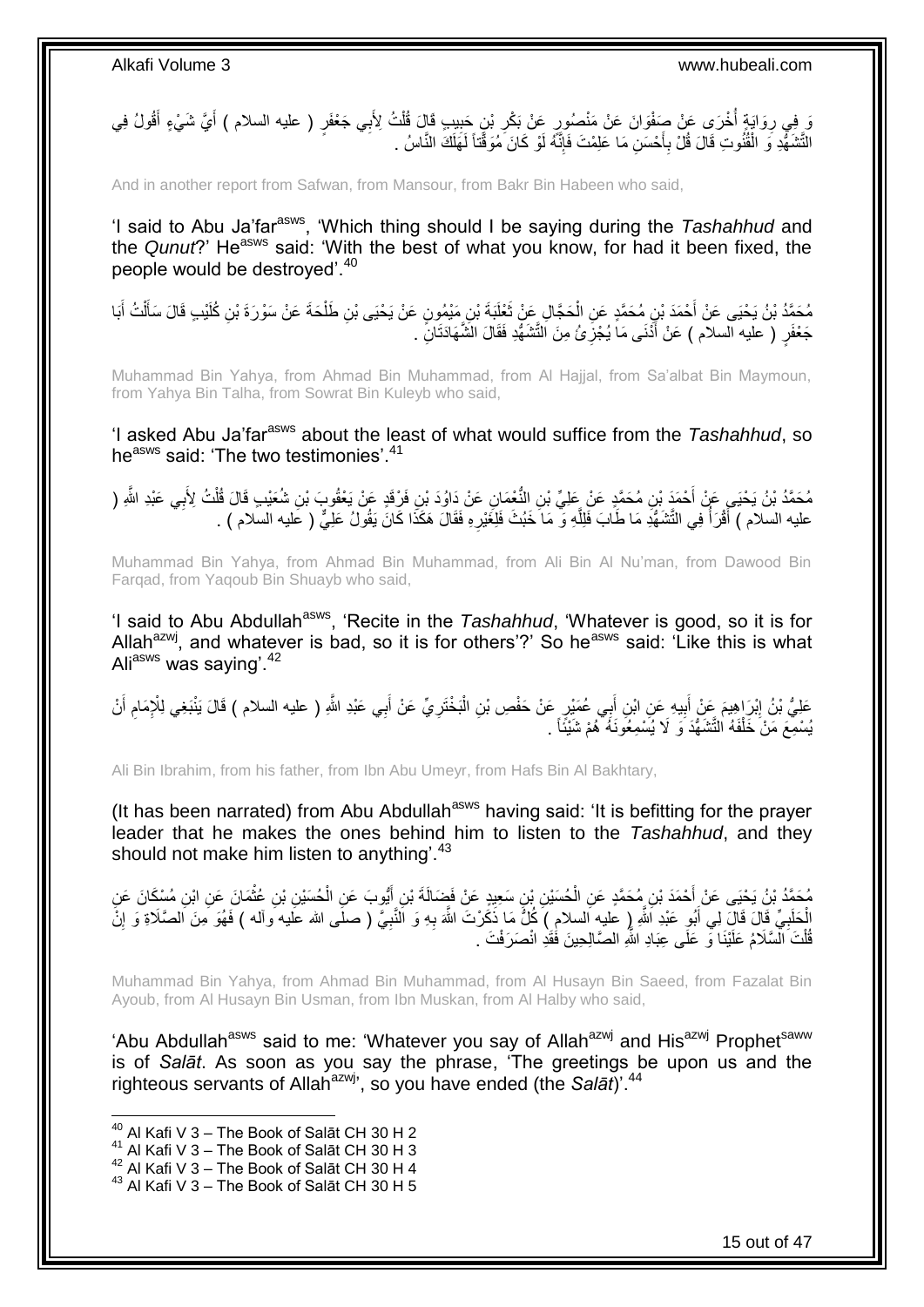

And by this chain, from Ibn Muskan, from Abu Baseer who said,

'Abu Abdullah<sup>asws</sup> said: 'Whenever you were in a row, so greet (Salām) with a greeting from your right, and a greeting from your left, because on your left is the one who is greeting upon you; and when you were the prayer leader and you greet, so areet while you are facing the Qiblah'.

مُحَمَّدُ بْنُ يَحْبِي عَنْ أَحْمَدَ بْنِ مُحَمَّدٍ عَنْ عُثْمَانَ بْنِ عِيسَى عَنْ سَمَاعَةَ عَنْ أَبِي عَبْدِ اللَّهِ ( عليه السلام ) قَالَ إِذَا انْصَرَفْتَ َ **ٔ** مِنَ الصَّلَاةِ فَانْصَرِ فْ عَنْ يَمِينِكَ . ِ

Muhammad Bin Yahya, from Ahmad Bin Muhammad, from Usman Bin Isa, from Sama'at,

(It has been narrated) from Abu Abdullah<sup>asws</sup> having said: 'When you exit from the *Salāt*, so exit from your right<sup>', 46</sup>

مُحَمَّدُ بْنُ يَحْيَى عَنْ أَحْمَدَ بْنِ مُحَمَّدٍ عَنِ الْحُسَيْنِ بْنِ سَعِيدٍ عَنْ فَضَالَةَ بْنِ أَيُّوبَ عَنِ الْحُسَيْنِ بْنِ عُثْمَانَ عَنِ ابْنِ مُسْكَانَ عَنْ ْ **ٔ** ْ َ عَنْبَسَةَ بْنِ مُصْعَبٍ قَالَ سَأَلْتُ أَبَا عَبْدِ اللَّهِ ( عليه السَلام ) عَنِ الرَّجُلِ يَقُومُ فِي الصَّفِّ خَلْفَ الْإِمَامِ وَ لَيْسَ عَلَى يَسَارِهِ أَحَدٌ ْ َ ْ َ َ ِ ِ كَيْفَ يُسَلِّمُ قَالَ يُسَلِّمُ وَاحِدَةً عَنْ يَمِينِهِ . ِّ ِّ

Muhammad Bin Yahya, from Ahmad Bin Muhammad, from Al Husayn Bin Saeed, from Fazalat Bin Ayoub, from Al Husayn Bin Usman, from Ibn Muskan, from Anbasa Bin Mus'ab who said,

'I asked Abu Abdullah<sup>asws</sup> about the man who is standing in the row behind the prayer leader, and there is no one on his left. How should he greet (Salam)?' He<sup>asws</sup> said: 'He should greet once on his right'.<sup>47</sup>

َ بِهَذَا الْإِسْنَادِ عَنْ فَضَالَةَ بْنِ أَيُّوبَ عَنْ سَيْفٍ بْنِ عَمِيرَةَ عَنْ أَبِي بَكْرِ الْحَضْرَمِيِّ قَالَ قَالَ أَبُو عَيْدِ اللَّهِ ( عليه السلام ) إِذَا<br>وَجَهَّدَتُ وَجَهَّدُو وَجَهَةً فَضَالَةً بِنَ تَعْبِد َ ِ َ ْ َ قُمْتَ مِنَ الرَّكْعَةِ فَاعْتَمِدْ عَلَى كَفَّيْكَ وَ قُلْ بِحَوْلِ اللَّهِ وَ قُوتِهِ أَقُومُ وَ أَقْعُدَّ فَإِنَّ عَلِيّاً ( عليه السلام ) كَانَ يَفْعَلُ ذَلِكَ . ِ َ ِ

And by this chain, from Fazalat Bin Ayoub, from Sayf Bin Ameyra, from Abu Bakr Al hazramy who said,

'Abu Abdullah<sup>asws</sup> said: 'When you stand from the (completed) *Rak'at*, so rely upon your palms and say, 'By the Might of Allah<sup>azwj</sup> and His<sup>azwj</sup> Strength I am standing and sitting', for Aliasws used to do that'.<sup>48</sup>

مُحَمَّدُ بْنُ يَحْيَى عَنْ أَحْمَدَ بِنِ مُحَمَّدٍ عَنْ حَمَّادِ بْنِ عِيسَى عَنْ حَرِينٍ عَنْ مُحَمَّدِ بْنِ مُسْلِمٍ قَالَ قَالَ أَبُو عَبْدِ اللَّهِ ( عليه السلام )<br>مُحَمَّدُ بْنُ يَحْيَى عَنْ أَحْمَدَ بِنِ مُحَمَّدٍ ع ֧֖֧֚֚֓֝֝֝ **∶** َ إِذَا جَلَسْتَ فِي الرَّكَعَتَيْنِ الْأَوَّلَّتَيْنِ فَتََشَهَّدْتَ ثُمَّ قُمْتَ فَقُلْ بِحَوْلِ الثَّهِ وَۗ قُوتِهِ أَقُومُ وَ أَقْعُدُ . َ َ **∶** ُ

Muhammad Bin Yahya, from Ahmad Bin Muhammad, from Hammad Bin Isa, from Hareyz, from Muhammad Bin Muslim who said,

1  $^{44}$  Al Kafi V 3 – The Book of Salāt CH 30 H 6 Al Kafi V 3 – The Book of Salāt CH 30 H 7 Al Kafi V 3 – The Book of Salāt CH 30 H 8 Al Kafi V  $3 -$  The Book of Salāt CH 30 H 9 Al Kafi V 3 – The Book of Salāt CH 30 H 10

16 out of 47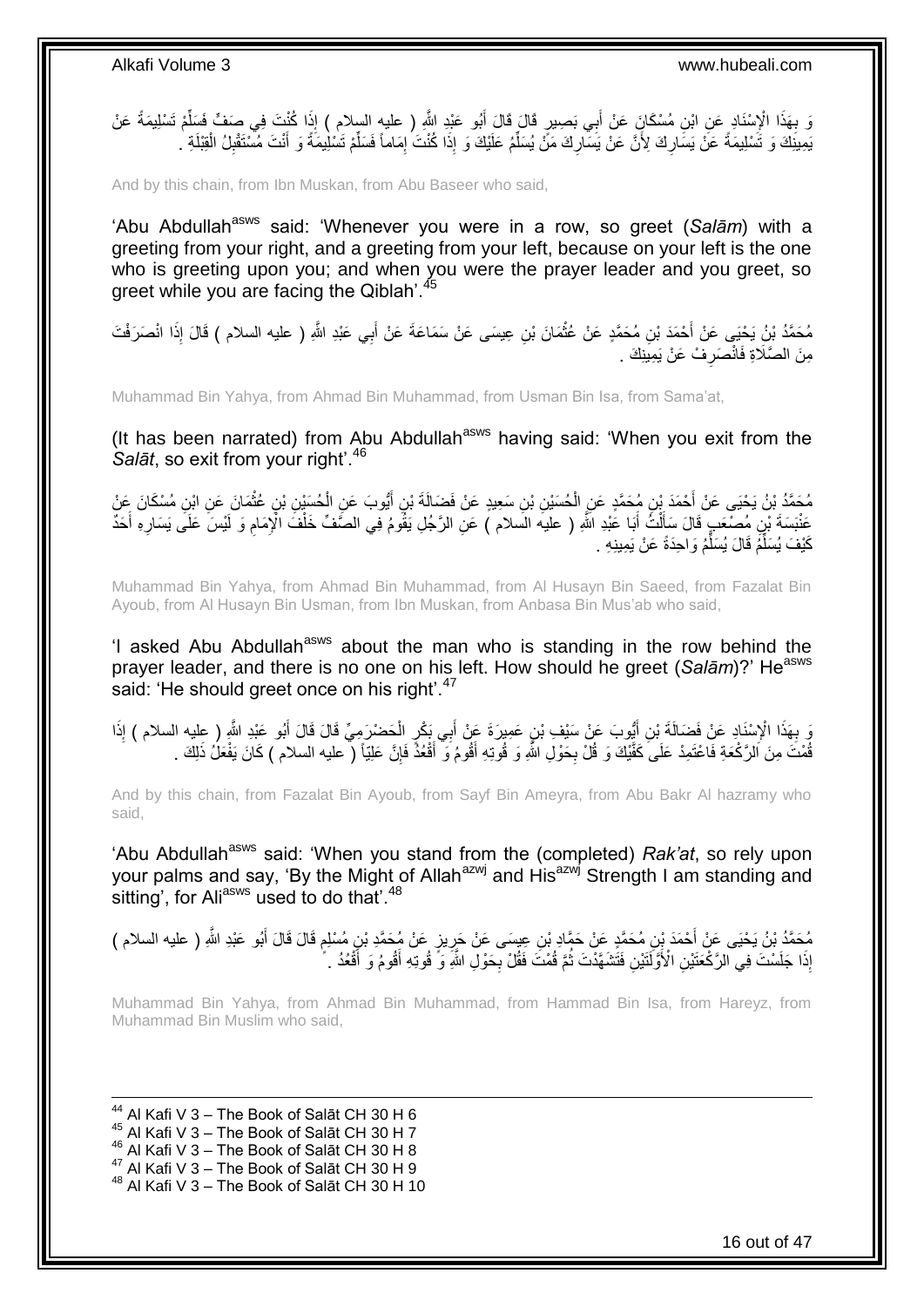'Abu Abdullah<sup>asws</sup> said: 'Whenever you sit during the first two *Rak'at*, so you perform *Tashahhud*, then stand, so say, 'By the Might of Allah<sup>azwj</sup> and His<sup>azwj</sup> Strength I am standing and sitting<sup>'.49</sup>

> باب الْقُنُوتِ فِى الْفَرِيضَةِ وَ النَّافِلَةِ وَ مَتَى هُوَ وَ مَا يُجْزِي فِيهِ **ِ**

<span id="page-16-0"></span>**Chapter 31 – The** *Qunut* **during the Obligatory and the optional**  *Salāt***, and when is it (to be done) and what would suffice regarding it**

مُحَمَّدُ بْنُ يَحْيَى وَ غَيْرُهُ عَنْ أَحْمَدَ بْنِ مُحَمَّدِ بْنِ عِيسَى عَنِ الْحُسَيْنِ بْنِ سَعِيدٍ عَنِ ابْنِ أَبِي عُمَيْرٍ وَ صَفْوَانَ بْنِ يَحْيَى عَنِ<br>. ْ َ َ ْ ابْنِ بُكَيْرٍ عَنْ مُحَمَّدِ بْنِ مُسْلِمٍ قَالَ سَأَلْتُ أَبَا جَعْفَرٍ ( عليه السلام ) عَنِ اَلْقُنُوتِ فِيَ الصَّلَوَاتِ الْخَمَّسِ فَقَالَ اقْنُتْ فِيهِنَّ جَمِيعاً ْ َ ْ َ ٍ ِ َقا َل

Muhammad Bin Yahya, and someone else, from Ahmad Bin Muhammad Bin Isa, from Al Husayn Bin Saeed, from Ibn Abu Umeyr, and Safwan Bin Yahya, from Ibn Bukeyr, from Muhammad Bin Muslim who said,

'I asked Abu Ja'far<sup>asws</sup> about the *Qunut* during the five (Obligatory) Salāts. So he<sup>asws</sup> said: 'Perform *Qunut* in the entirety of these'.

> وَ سَأَلْتُ أَبَا عَبْدِ اللَّهِ ( عليه السلام ) بَعْدَ ذَلِكَ عَنِ الْقُنُوتِ فَقَالَ لِي أَمَّا مَا جَهَرْتَ فَلَا تَشْكُّ . َ ْ َ ْ َ

He (the narrator) said, 'And I asked Abu Abdullah<sup>asws</sup> after that, about the *Qunut*, so he<sup>asws</sup> said to me: 'As for what you say it loudly, so you would not be in doubt'.<sup>50</sup>

أَحْمَدُ عَنِ الْحُسَيْنِ عَنِ ابْنِ أَبِي نَجْرَانَ عَنْ صَفْوَانَ الْجَمَّالِ قَالَ صَلَّيْتُ خَلْفَ أَبِي عَبْدِ اللَّهِ ( عليه السلام ) أَيَّاماً فَكَانَ يَقْنُتُ َ ْ َّ ْ َ ْ َ في كُلِّ صَلَاةٍ يَجْهَرُ فِيهَا وَ لَا يَجْهَرُ فِيهَا .

Ahmad, from Al Husayn, from Ibn Abu Najran, from Safwan Al Jammal who said,

'I prayed *Salāt* behind Abu Abdullah<sup>asws</sup> for days, and he<sup>asws</sup> used to perform *Qunut* in every *Salāt*, the ones in which is loud recitation, and in those wherein is no loud recitation'.<sup>51</sup>

عَلِيُّ بْنُ إِبْرَاهِيمَ عَنْ أَبِيهِ عَنِ ابْنِ فَضَالٍ عَنِ ابْنٍ بُكَيْرٍ عَنْ أَبِي بَصِبِرٍ قَالَ سَأَلْتُ أَبَا عَبْدِ اللَّهِ ( عليه السلام ) عَنِ الْقُنُوِتِ َ ْ َ َ **!** َ ِ ْ فَقَالَ فِيمَا يُجْهَزُ ٰ فِيهِ بِالْقَرَاءَةِ قَالَ فَقُلْتُ لَهُ ۚ إِنِّي سَأَلْتُ أَبَاكَ عَنْ ذَلِّكَ فَقَالً فِي الْخَمْسِ كُلِّهَا فَقَالَ رَحٰمَ اللَّهُ أَبِي إِنَّ أَصْحَابَ أَبِي<br>يَنِفُقُلْ تَفِيمُ يُجْهِزُ ۖ فِي ِّ ْ َ ْ َ ِ ْ :<br>ا ِ ِ َ َ ِ َ أَتَوْهُ فَسَأَلُوهُ فَأَخْبَرَ هُمْ بِالْحَقِّ ثُمَّ أَتَوْنِي شُكَّاكَاً فَأَفْتَيْتُهُمْ بِالثَّقِيَّةِ . ِ َ َ ا ماہ<br>سال ْ ِ ا<br>استعمال َ َ

Ali Bin Ibrahim, from his father, from Ibn Fazzal, from Ibn Bukeyr, from Abu Baseer who said,

'I asked Abu Abdullah<sup>asws</sup> about the *Qunut*, so he<sup>asws</sup> said: 'In what you have to be loud with the recitation'. So I said, 'I asked your<sup>asws</sup> father<sup>asws</sup> about that, so he<sup>asws</sup> said: 'In the five (Obligatory) Salat, all of them'. So he<sup>asws</sup> said: 'May Allah<sup>azwj</sup> have Mercy on my<sup>asws</sup> father<sup>asws</sup>. The companions of my<sup>asws</sup> father<sup>asws</sup> came to him<sup>asws</sup> and

 $49$  Al Kafi V 3 – The Book of Salāt CH 30 H 11

 $^{50}$  Al Kafi V 3 – The Book of Salāt CH 31 H 1

 $51$  Al Kafi V 3 – The Book of Salāt CH 31 H 2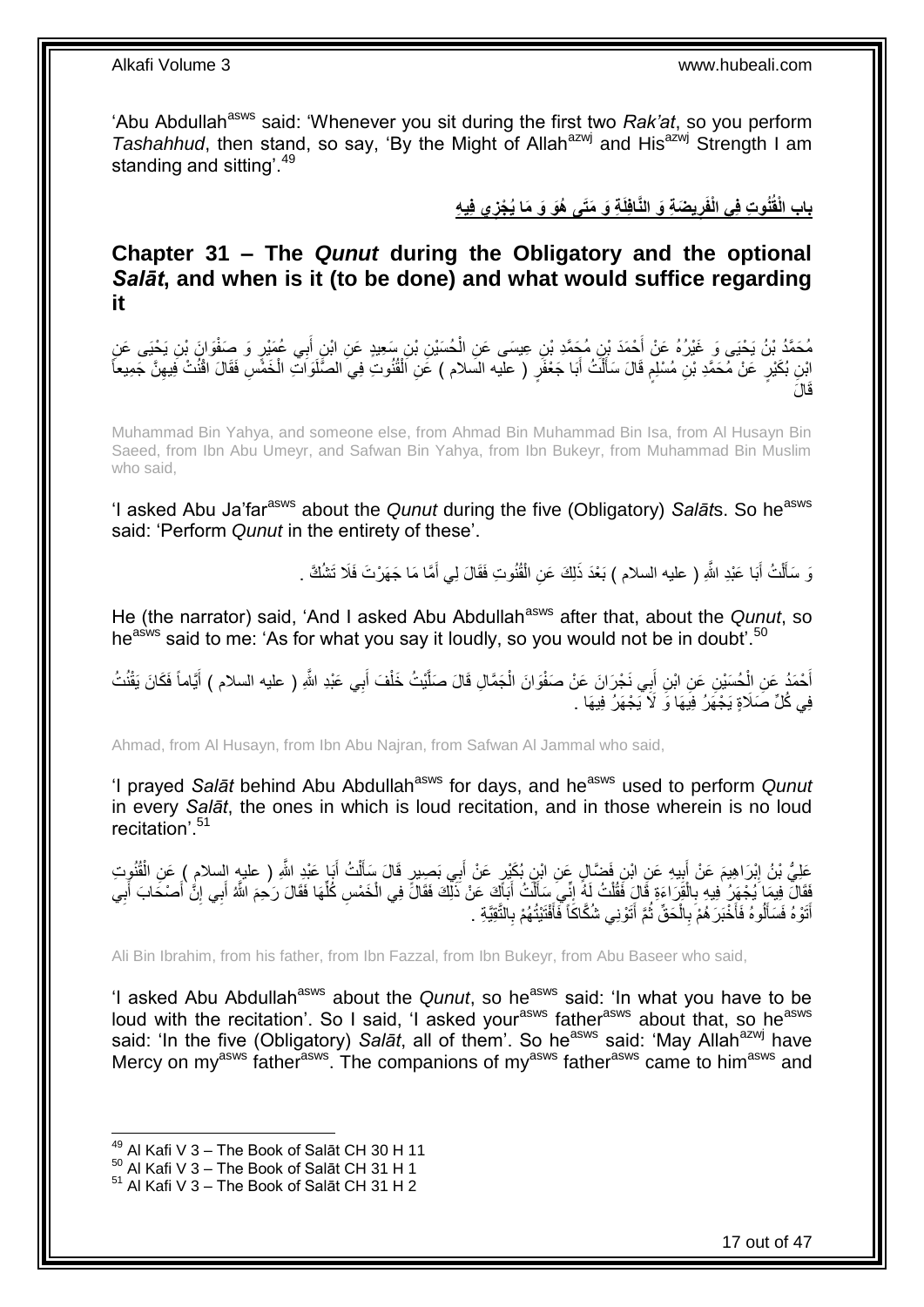asked him<sup>asws</sup>, so he<sup>asws</sup> informed them with the truth. Then they come to me<sup>asws</sup> as doubtful, so l<sup>asws</sup> issued a Fatwa to them with 'بِالتَّقِيَّةِ' the dissimulation'.<sup>52</sup> **∶** 

عَلِيٌّ عَنْ مُحَمَّدٍ بْنِ عِيسَى عَنْ يُونُسَ بْنِ عَبْدٍ الرَّحْمَنِ عَنْ مُحَمَّدِ بْنِ الْفُضَيْلِ عَنِ الْحَارِثِ بْنِ الْمُغِيرَةِ قَالَ قَالَ أَبُو عَبْدِ اللَّهِ ( **∶** ْ ْ َ عليه السلام ) اقْنُثَّ فِي كُلِّ رَكْعَنَيْنِ فَرِيضَةٍ أَوْ نَافِلَةٍ قَبْلَ الرُّكُوعِ . ِ َ ِ

Ali, from Muhammad Bin Isa, from Yunus Bin Abdul Rahman, from Muhammad Bin Al Fuzayl, from Al Haris Bin Al Mugheira who said,

'Abu Abdullah<sup>asws</sup> said: 'Perform *Qunut* in every two *Rak'at* (of *Salāt*), Obligatory or optional, before the *Rukū*'.<sup>53</sup>

مُحَمَّدُ بِنُ إِسْمَاعِيلَ عَنِ الْفَضْلِ بْنِ شَاذَانَ عَنِ ابْنِ أَبِي عُمَيْرٍ عَنْ عَبْدِ الرَّحْمَنِ بْنِ الْحَجَّاجِ عَنْ أَبِي عَبْدِ الثَّهِ ( عليه السلام )<br>ِ ِ ْ َ ْ ِ َ قَالَ سَأَلْتُهُ عَنِ الْقُنُوتِ فَقَالَ فِي كُلٍّ صَلَاةٍ فَرِيضَةٍ وَ نَـْافِلَةٍ . **∶** ْ ֺ֦֦֪֦֧֦֦֖֦֦֪֦֧֦֪֦֧֦֪֪֦֧֦֪֦֪֪֦֧֦֪֦֧֦֧֦֪֦֧֦֧֦֪֪֦֧֪֦֧֪֦֧֦֧֦֧֝֟֟֟֟֟֟֟֟֟֟֟֟֟֟֟֟֟֟֟֟֟֟֓֕֬֟֓֡֟֓֟֓֞֟֟֓֞֟֟֟֟֟֟֟֩֓֞֟֟֟֟֟֟ َ

Muhammad Bin Ismail, from Al Fazl Bin Shazaan, from Ibn Abu Umeyr, from Abdul Rahman Bin Al Hajjaj,

(It has been narrated) from Abu Abdullah<sup>asws</sup>, said, 'I asked him<sup>asws</sup> about the *Qunut*, so he<sup>asws</sup> said: '(recite) in every *Salāt*, Obligatory as well in the optional'.<sup>54</sup>

وَ بِهَذَا الْإِسْنَادِ عَنْ يُونُسَ عَنْ وَهْبِ بْنِ عَبْدِ رَبِّهِ عَنْ أَبِي عَبْدِ اللَّهِ ( عليه السلام ) قَالَ مَنْ تَرَكَ الْقُنُوتَ رَغْبَةً عَنْهُ فَلَا َ ِ ْ صَلَاةَ لَهُ  $\,$ 

And by this chain, from Yunus, from Wahab Bin Abd Rabbih,

(It has been narrated) from Abu Abdullah<sup>asws</sup> having said: 'The one who neglects the *Qunut* turning away from it, so there is no *Salāt* for him'.<sup>55</sup>

عَلِيُّ بْنُ إِبْرَاهِيمَ عَنْ أُبِيهِ عَنِ ابْنِ أَبِي عُمَيْرٍ عَنْ زُرَارَةَ عَنْ أَبِي جَعْفَرٍ ( عليه السلام ) قَالَ الْقُنُوتُ فِي كُلِّ صَلَاةٍ فِي ْ َ َ **!** َ ِ الرَّكْعَةِ الثَّانِيَةِ قَبْلَ الرُّكُوَ عِ ِ ة<br>•<br>•

Ali Bin Ibrahim, from his father, from Ibn Abu Umeyr, from Zurara,

(It has been narrated) from Abu Ja'far<sup>asws</sup> having said: 'The *Qunut* is to be in every *Salāt*, in the second *Rak'at*, before the *Rukū*'.<sup>56</sup>

مُحَمَّدُ بْنُ يَحْيَى عَنْ أَحْمَدَ بْنِ مُحَمَّدٍ عَنِ الْحُسَيْنِ بْنِ سَعِيدٍ عَنْ فَضَالَةَ بِّنِ أَيُّوبَ عَنْ أَبَانٍ عَنْ إِسْمَاعِيلَ بْنِ الْفَضْلِ قَالَ سَأَلْتُ َ ْ َ ْ َ ْ ِ َ َ أَبَا عَبْدِ اللَّهِ ( عليه السلام ) عَنِ الْقُنُوتِ وَ مَا يُقَالُ فِيهِ فَقَالَ مَا قَضَى اللَّهُ عَلَى لِسَانِكَ وَ لَّا أَعْلَمُ لَهُ شَيْئاً مُوَقَّتاً . ْ َ

Muhammad Bin Yahya, from Ahmad Bin Muhammad, from Al Husayn Bin Saeed, from Fazalat Bin Ayoub, from Aban, from Ismail Bin Al Fazl who said,

'I asked Abu Abdullah<sup>asws</sup> about the *Qunut* and what is to be said during it'. So he<sup>asws</sup> said: 'Whatever Allah<sup>azwj</sup> Ordains upon your tongue, and lasws do not know of anything fixed for it'.<sup>57</sup>

- $53$  Al Kafi V 3 The Book of Salāt CH 31 H 3
- $54$  Al Kafi V 3 The Book of Salāt CH 31 H 5
- $^{55}$  Al Kafi V 3 The Book of Salāt CH 31 H 6

 $52$  Al Kafi V 3 – The Book of Salāt CH 31 H 3

<sup>56</sup> Al Kafi V 3 – The Book of Salāt CH 31 H 7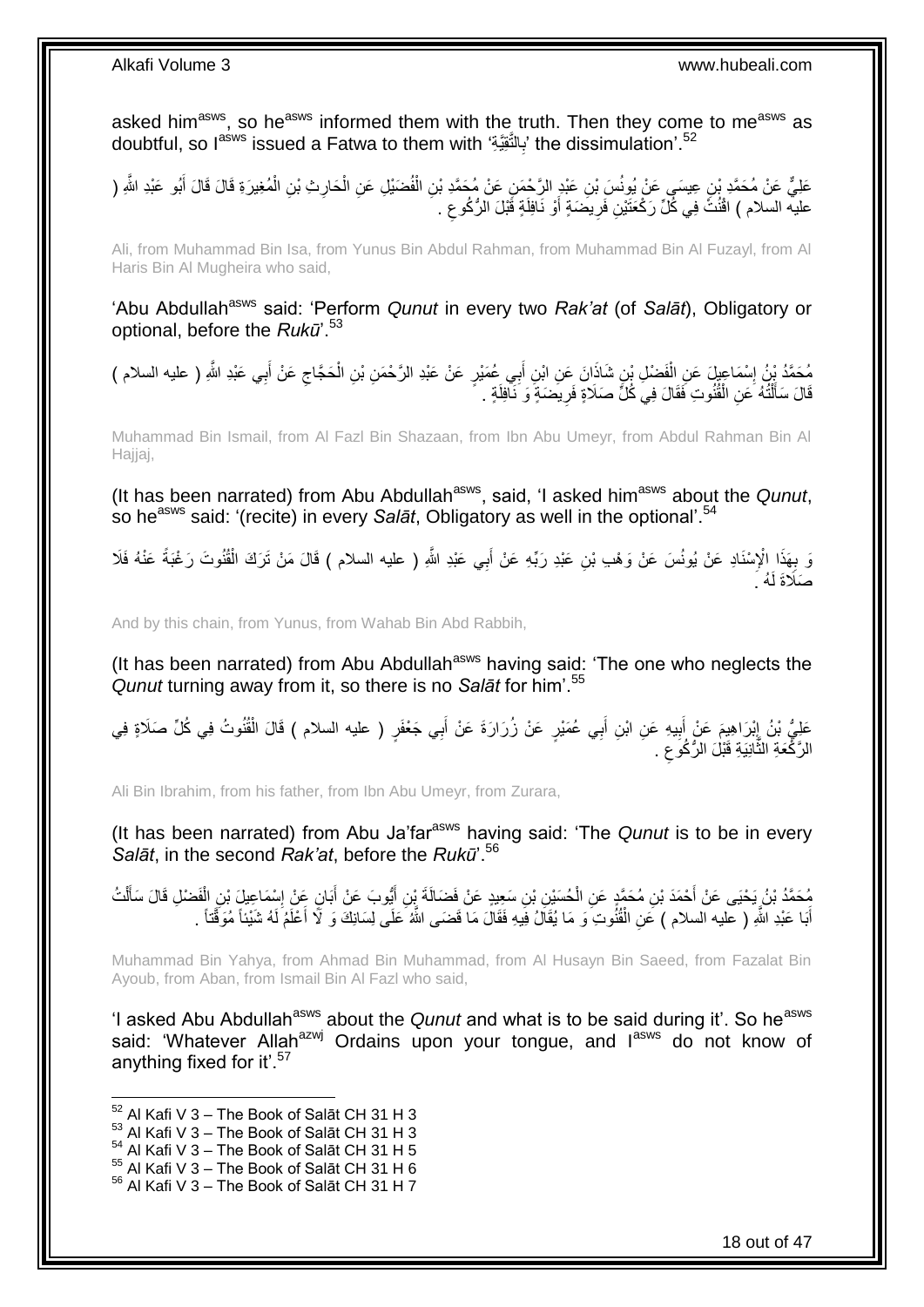ِيهَذَا الْإِسْنَادِ عَنْ فَضَالَةَ عَنْ أَبَانٍ عَنْ عَبْدِ الرَّحْمَنِ بْنِ أَبِي عَبْدِ اللَّهِ عَنْ أَبِي عَبْدِ اللَّهِ ( عليه السلام ) قَالَ الْقُنُوتُ فِي<br>يَعْبُدُ الْإِسْنَادِ عَنْ فَضَالَةً عَنْ أَبَانٍ عَنْ عَبْ َ َ َ ِ ْ اَلْفَرِيضَةِ الدُّعَاءُ وَ فِي الْوَتْرِ الِاسْتِغْفَارُ . **∶** ْ **∶** ْ

By this chain, from Fazalat, from Aban, from Abdul Rahman Bin Abu Abdullah,

(It has been narrated) from Abu Abdullah<sup>asws</sup> having said: 'The *Qunut* in the Obligatory (*Salāt*) is the supplication, and in the Witr (*Salāt*), it is the seeking of Forgiveness'.<sup>58</sup>

مُحَمَّدُ بْنُ إِسْمَاعِيلَ عِنِ الْفَضْلِ بْنِ شَاذَانَ عَنْ حَمَّادِ بْنِ عِيسَى عَنْ حَرِينٍ عَنْ زُرَارَةَ قَالَ قُلْتُ لِأَبِي جَعْفَرٍ ( عليه السلام )<br>مُحَمَّدُ بْنُ إِسْمَاعِيلَ عِنِ الْفَضْلِ بْنِ شَاذَانَ عَنْ حَم ْ ِ ْ **֡** رَجُلٌ نَسِيَ الْقُنُوتَ فَذَكَرَهُ وَ هُوَ فِيَ بَعْضِ الطَّرِيقِ فَقَالَ يَسْتَقْبِلُ الْقِلْةَ ثُمَّ لَيُقُلُهُ ْ ْ ْ ُ ْ ِ **∶** 

Muhammad Bin Ismail, from Al Fazl Bin Shazaan, from Hammad Bin Isa, from Hareyz, from Zurara who said,

'I said to Abu Ja'far<sup>asws</sup>, 'A man forgets the *Qunut*, so he remembers it while he is in one of the roads'. So he<sup>asws</sup> said: 'He should face towards the Qiblah, then let him say it'.

> نُّمَّ قَالَ إِنِّي لَأَكْرَهُ لِلرَّجُلِ أَنْ يَرْغَبَ عَنْ سُنَّةِ رَسُولِ اللَّهِ ( صلى الله عليه وآله ) أَوْ يَدَعَهَا . َ َ ِ ُ

Then he<sup>asws</sup> said: 'My<sup>asws</sup> father<sup>asws</sup> used to dislike it for the man that he should turn away from a Sunnah of Rasool-Allahsaww, or he leaves it'.<sup>59</sup>

مُحَمَّدُ بِّنُ يَحْيَى عَنْ أَحْمَدَ بْنِ مُحَمَّدٍ عَنِ الْحُسَيْنِ بْنِ سَعِيدٍ عَنِ الْقَاسِمِ بْنِ مُحَمَّدٍ عَنْ عَلِيٍّ بْنِ أَبِي حَمْزَةَ عَنْ أَبِي بَصِيرٍ قَالَ ِ ْ ْ َ ِ َ َ سَأَلْتُ أَبَا عَبْدِ اللّهِ ( عليه السلَام ) عَنْ أَدْنَى الْقُنُوتِ فَقَالَ خَمْسُ تَسْبِيخَاتٍ َ ـ ِ ْ َ َ ْ َ

Muhammad Bin Yahya, from Ahmad Bin Muhammad, from Al Husayn Bin Saeed, from Al Qasim Bin Muhammad, from Ali Bin Abu Hamza, from Abu Baseer who said,

'I asked Abu Abdullah<sup>asws</sup> about the least (recitation in) the *Qunut*. So he<sup>asws</sup> said: 'Five Glorifications' 60

> عَلِيُّ بْنُ إِبْرَاهِيمَ عَنْ أَبِيهِ عَنِ ابْنِ أَبِي عُمَيْرٍ عَنْ سَعْدِ بْنِ أَبِي خَلَفٍ عَنْ أَبِي عَبْدِ اللَّهِ قَالَ يُجْزِئُكَ فِي الْقُنُوتِ. َ َ َ **!** َ ِ ْ ِ

Ali Bin Ibrahim, from his father, from Ibn Abu Umeyr, from Sa'ad Bin Abu Khalaf,

(It has been narrated) from Abu Abdullah<sup>asws</sup> having said: 'It would suffice you in the *Qunut* (saying),

> اللَّهُمَّ اغْفِرْ لَنَا وَ ارْحَمْنَا وَ عَافِنَا وَ اعْفُ عَنَّا فِي الدُّنْيَا وَ الْأَخِرَةِ إِنَّكَ عَلَى كُلِّ شَيْءٍ قَدِيرٌ ِ

'O Allah<sup>azwj</sup>! Forgive us, and be Merciful to us, and Grant us health, and Pardon us in the world and the Hereafter. You<sup>azwj</sup> are Able upon everything'.<sup>61</sup>

 $57$  Al Kafi V 3 – The Book of Salāt CH 31 H 8

 $58$  Al Kafi V 3 – The Book of Salāt CH 31 H 9

 $^{59}$  Al Kafi V 3 – The Book of Salāt CH 31 H 10

 $^{60}$  Al Kafi V 3 – The Book of Salāt CH 31 H 11

 $61$  Al Kafi V 3 – The Book of Salāt CH 31 H 12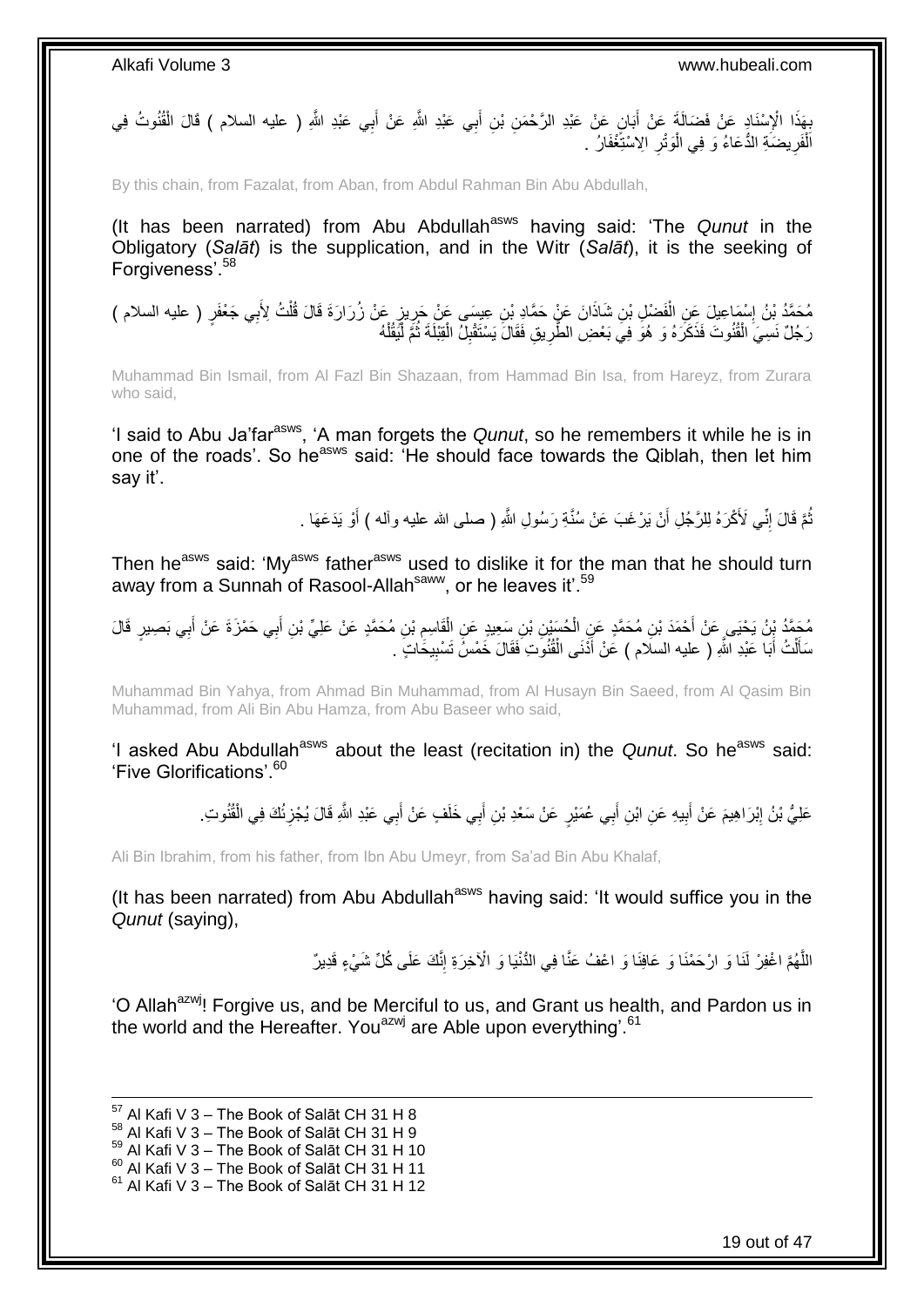مُحَمَّدُ بْنُ إِسْمَاعِيلَ عَنِ الْفَضْلِ بْنِ شَاذَانَ عَنِ ابْنِ أَبِي عُمَيْرٍ عَنْ مُعَاوِيَةَ بْنِ عَمَّارٍ عَنْ أَبِي عَبْدِ اللَّهِ ( عليه السلام ) قَالَ مَا<br>يَهْجَمَّدُ بْنُ إِسْمَاعِيلَ عَنِ الْفَضْلِ بْنِ شَاذَ َ **∶** َ ْ ∣l<br>∶ أَعْرِفُ قُنُوَنَاً إِلَّا قَبْلَ الزُّكُوعِ ۚ ِ ِ ِ َ

Muhammad Bin Ismail, from Al Fazl Bin Shazaan, from Ibn Abu Umeyr, from Muawiya Bin Ammar,

(It has been narrated) from Abu Abdullah<sup>asws</sup> having said: ' $1^{35WS}$  do not recognise a *Qunut* except before the *Rukū*'.<sup>62</sup>

مُحَمَّدُ بْنُ يَحْيَى عَنْ أَحْمَدَ بْنِ مُحَمَّدٍ عَنِ الْحُسَيْنِ بْنِ سَعِيدٍ قَالَ حَذَّتَنِي يَعْقُوبُ بْنُ يَقْطِينِ قَالَ سَأَلْتُ عَبْداً صَالِحاً ( عليه<br>. َ ْ ْ اً ا السلام ) عَنِ الْقُنُوتِ فِي الْوَتْرِ وَ الْفَجْرِ وَ مَا يُجْهَرُ فِيهِ قَبْلَ الرُّكُوعِ أَوْ بَعْدَهُ فَقَالَ قَبْلَ الرُّكُوعِ حِينَ تَفْرُغُ مِنْ قِرَاءَتِكَ . َ ِ ِ ْ ِ ا<br>ا :<br>ا ِ

Muhammad Bin Yahya, from Ahmad Bin Muhammad, from Al Husayn Bin Saeed who said, 'Yaqoub Bin Yaqteen narrated to me saying,

'I asked Abu Al-Salih<sup>asws</sup> (7<sup>th</sup> Imam<sup>asws</sup>) about the *Qunut* during Al-Witr (Salat), and Al-Fajr (*Salāt*), and what is to be said loudly in it, before the *Rukū* and after it'. So he<sup>asws</sup> said: 'Before the *Rukū* when you are free from your recitation'.<sup>63</sup>

عَلِيُّ بْنُِ مُحَمَّدٍ عِنْ سَهْلِ بْنِ زِيَادٍ عَنْ يَعْقُوبَ بْنِ يَزِيدَ عَنْ زِيَادٍ الْقَنْدِيِّ عَنْ دُرُسْتَ عَنْ مُحَمَّدِ بْنِ مُسْلِمٍ قَالَ قَالَ الْقُنُوتُ فِي<br>رِ ْ ِ **∶** ِ ْ ֧֖֧֦֧֦֧֦֖֚֚֝֝֝֝֓֝֬֟֓֝֓֬֝֬֝֓֬֝֬֝֓**֓** كُلِّ صَلَاةٍ فِي الْفَرِيضَةِ وَ النَّطَوُّعَ . ِ ِ ْ

Ali Bin Muhammad, from Sahl Bin Ziyad, from Yaqoub Bin Yazeed, from Ziyad Al Qindy, from Dorost, from Muhammad Bin Muslim who said,

'The *Qunut* is to be in every *Salāt*, in the Obligatory and the optional'.<sup>64</sup>

**باب الَّتْعقِي ِب َبْعَد ال َّصَال ِة َو الُّد َعا ِء**

### <span id="page-19-0"></span>**Chapter 32 – The follow up after the** *Salāt* **and the supplication**

عَلِيُّ بْنُ إِبْرَاهِيمَ عَنْ أَبِيهِ عَنِ ابْنِ أَبِي عُمَيْرٍ عَنْ حَمَّادٍ عَنِ الْحَلَبِيِّ عَنْ أَبِي عَبْدِ اللَّهِ ( عليه السلام ) قَالَ لَا يَنْبَغِي لِلْإِمَامِ أَنْ<br>وَيَنْ يَبِينُ إِبْرَاهِيمَ عَنْ أَبِيهِ عَنِ َ ِ ْ َ **!** َ ِ َ ِ يَنْتَقِلَ إِذَا سَلَّمَ حَتَّى يُتِمَّ مَنْ خَلْفَهُ الصَّلَّاةَ ْ َّ

Ali Bin Ibrahim, from his father, from Ibn Abu Umeyr, from Hammad, from Al Halby,

(It has been narrated) from Abu Abdullah<sup>asws</sup> having said: 'It is not befitting for the prayer leader that he should turn when he has greeted (*Salām*) until the ones behind him have completed the *Salāt*'.

ِ قَالَ وَ سَأَلْتُهُ عَنِ الرَّجُلِ يَؤُمُّ فِي الصَّلَاةِ هَلْ يَنْبَغِي لَهُ أَنْ يُعَقِّبَ بِأَصْحَابِهِ بَعْدَ التَّسْلِيمِ فَقَالَ يُسَبِّحُ وَ يَذْهَبُ مَنْ شَاءَ لِحَاجَتِهِ وَ **∶** َ ِ اُ ْ َ **ٔ:** لَا يُعَقِّبُ رَجُلٌ لِتَعْقِيبِ الْإِمَامِ . ِ

He (the narrator) said, 'And I asked him<sup>asws</sup> about the man who leads (a *Jam'at*) in the *Salāt*, 'Is it befitting for him that he does a follow up with his companions after the greeting (*Salām*)?' So he<sup>asws</sup> said: 'He can Glorify, and he can go wherever he so

 $62$  Al Kafi V 3 – The Book of Salāt CH 31 H 13

 $^{63}$  Al Kafi V 3 – The Book of Salāt CH 31 H 14

 $64$  Al Kafi V 3 – The Book of Salāt CH 31 H 15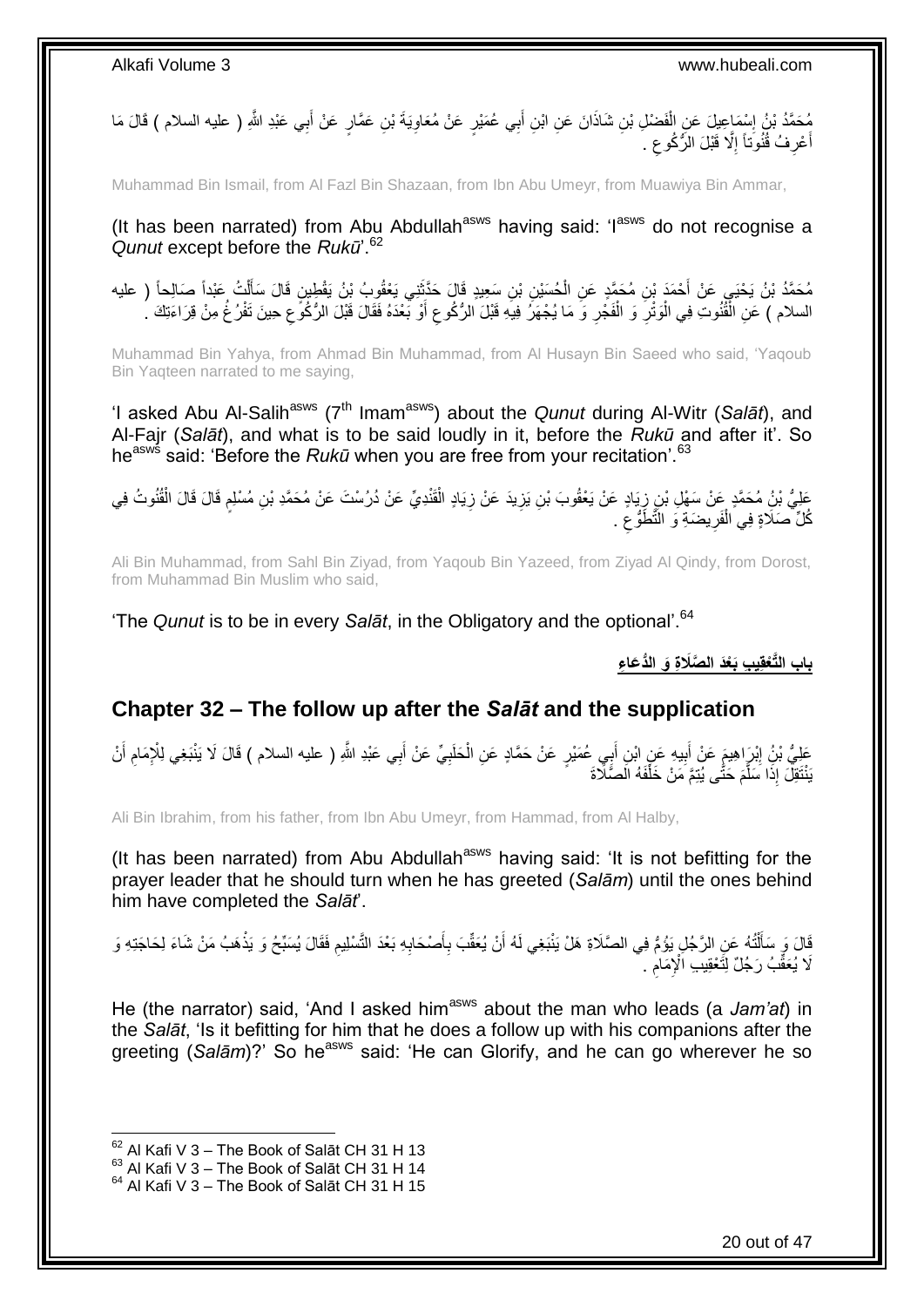desires to for his need, and a man should not do a follow up to the follow up of the prayer leader'.<sup>65</sup>

عَلِيٌّ عَنْ أَبِيهِ عَنْ حَمَّادٍ عَنْ حَرِيزٍ عَنْ أَبِي بَصِبِرٍ عَنْ أَبِي عَبْدٍ اللَّهِ ( عليه السلام ) قَالَ أَيُّمَا رَجُلٍ أَمَّ قَوْماً فَعَلَيْهِ أَنْ يَقْعُدَ َ َ َ **∶ !** َ َ بَعْدَ التَّسْلِيمِ وَ لَا يَخْرُجَ مِنْ ذَلِكَ الْمَوْضِعِ حَتَّى يُتِمَّ الَّذِينَ خَلْفَهُ الَّذِينَ سُبِقُوا صَلَاتَهُمْ ذَلِكَ عَلَى كُلِّ إِمَامٍ وَاجِبٌ إِذَا عَلِمَ أَنَّ **!** َّ ْ َّ  $\zeta$ ْ ِ َ ֧֖֧֦֧֦֧֦֖֚֚֝֝֝֝֓֝֬֟֓֝֓֬֝֬֝֓֬֝֬֝֓**֓** ِ فِيهِمْ مَسْبُوقَاً وَ إِنْ عَلِمَ أَنْ لَيْسَ فِيهِمْ مَسْبُوِّقٌ بِالصَّلَاةِ فَلْيَذْهَبْ حَيْثُ شَاءَ ﴾ ِ ِ **ٔ** ا<br>ا ِ ِ اُ

Ali, from his father, from Hammad, from Hareyz, from Abu Baseer,

(It has been narrated) from Abu Abdullah<sup>asws</sup> having said: 'Whichever man leads a group (in *Salāt*), so upon him is that he sits after the greeting (*Salām*), and he does not go out from that place until those behind him have completed, those who preceded their *Salāt*s. That is an Obligation upon every prayer leader when he knows that among them are preceded ones, and if he knows that there aren't any preceded ones among them with the *Salāt*, so let him go wherever he so desires to'. $66$ 

مُحَمَّدُ بْنُ يَجْيَى عَنْ أَحْمَدَ بْنِ مُحَمَّدٍ عَنْ عَلِيٍّ بْنِ حَدِيدٍ عَنْ مَنْصُورِ بْنِ بُونُسٍ عَمَّنْ ذَكَرَهُ عَنْ أَبِي عَبْدِ اللَّهِ ( عليه السلام )<br>ِ ِ ِ َ قَالَ مَنْ صَلَّى صَلَاةً فَرِيضَةً وَ عَقَّبَ إِلَى أُخْرَى فَهُوَ ضَيْفُ اللَّهِ وَ خَقٌّ عَلَى اللَّهِ أَنْ يُكْرِمَ ضَيْفَهُ لَ َ ابل<br>ا  $\frac{1}{2}$ **∶** 

Muhammad Bin Yahya, from Ahmad Bin Muhammad, from Ali Bin Hadeed, from Mansour Bin Yunus, from the one who mentioned it,

(It has been narrated) from Abu Abdullah $a<sup>asws</sup>$  having said: 'The one prays an Obligatory Salat and follows up to another, so he is a guest of Allah<sup>azwj</sup>, and has a right upon Allah<sup>azwj</sup> that He<sup>azwj</sup> be Benevolent with His<sup>azwj</sup> guest'.<sup>67</sup>

الْحُسَيْنُ بْنُ مُحَمَّدٍ عَنْ مُعَلِّى بْنِ مُحَمَّدٍ عَنِ الْوَشَّاءِ عَنْ أَبَانِ بْنِ عُثْمَانَ عَنِ الْحَسَنِ بْنِ الْمُغِيرَةِ أَنَّهُ سَمِعَ أَبَا عَبْدِ اللَّهِ ( عليه ْ ْ **ٔ** َ ْ َ َ السلام ) يَقُولُ إِنَّ فَضْلَ الدُّعَاءِ بَعْدَ الْفَرِيضَةِ عَلَى الدُّعَاءِ بَعْدَ النَّافِلَةِ كَفَضْلِ الْفَرِيضَةِ عَلَى النَّافِلَةِ ِ ْ ا **∶** ْ

Al Husayn Bin Muhammad, from Moalla Bin Muhammad, from Al Washa, from Aban Bin Usman, from Al Hassan Bin Al Mugheira that,

'He heard Abu Abdullah<sup>asws</sup> saying: 'The superiority of the supplication after the Obligatory (*Salāt*) over the supplication after the optional (*Salāt*), is like the superiority of the Obligatory (*Salāt*) over the optional (*Salāt*)'.

قَالَ نُمَّ قَالَ ادْعُهْ وَ لَا تَقُلْ قَدْ فُرِغَ مِنَ الْإِنْمِرِ فَإِنَّ الدُّعَاءَ هُوَ الْعِبَادَةُ إِنَّ اللَّهَ عَزَّ وَ جَلَّ يَقُولُ إِنَّ النَّذِينَ يَسْتَكْبِرُونَ عَنْ عِبادَتِي ِ ِ َّ ِ ِ ْ ِ ِ سَيَدْخُلُونَ جَهَنَّمَ داخِرِينَ وَ قَالَ اَدْعُونِي أَسْتَجِبُّ لَكُمْ ِ

He (the narrator) said, 'Then he<sup>asws</sup> said: 'Supplicate to Him<sup>azwj</sup> and do not say that you are free from the matter, for the supplication, it is the worship. Allah<sup>azwj</sup> Mighty and Majestic is Saying *[40:60] surely those who are too proud to worship Me shall soon enter Hell abased*, and Said *[40:60] Call upon Me, I will Answer you*.

وَ قَالَ إِذَا أَرَدْتَ أَنْ تَدْعُوَ اللَّهَ فَمَجِّدْهُ وَ احْمَدُهُ وَ هَلَّلْهُ وَ أَثْنِ عَلَيْهِ وَ صَلِّ عَلَى النَّبِيِّ ( صلى الله عليه وآله ) ثُمَّ سَلْ ْ َ ْ ِّ َ َ ُ ِ تُعْطَ

<sup>&</sup>lt;sup>65</sup> Al Kafi V 3 – The Book of Salāt CH 32 H 1

<sup>66</sup> Al Kafi V 3 – The Book of Salāt CH 32 H 2

 $67$  Al Kafi V 3 – The Book of Salāt CH 32 H 3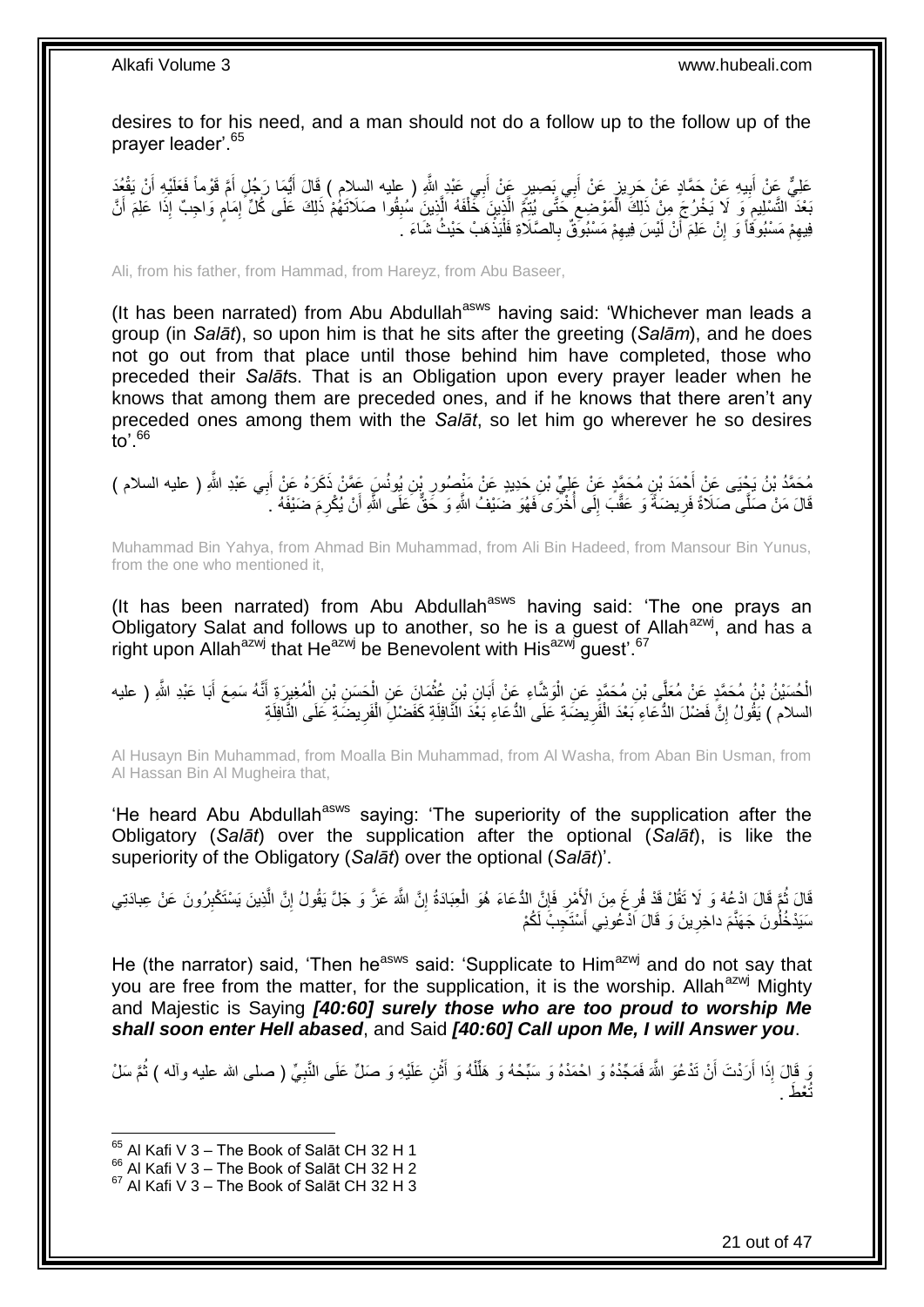And he<sup>asws</sup> said: 'Whenever you intend to Supplicate to Allah<sup>azwj</sup>, so Praise Him<sup>azwj</sup>, and Glorify Him<sup>azwj</sup>, and Extol His<sup>azwj</sup> Holiness, and Laud upon Him<sup>azwj</sup>, and send Blessings upon the Prophet<sup>azwj</sup>. Then ask, you would be Given<sup>'. 68</sup>

عَلِيُّ بِنُ إِبْرَاهِيمَ عَنْ أَبِيهِ عَنْ حَمَّادٍ عَنْ حَرِيزٍ عَنْ زُرَارَةَ عَنْ أَبِي جَعْفَرٍ ( عليه السلام ) قَالَ الدُّعَاءُ بَعْدَ الْفَرِيضَةِ أَفْضَلُ ِ ِ َ <u>֖֚֚֓</u>֦֧֢֦֦֦֓֕֝֡ َ ِ ْ َ مِنَ الصَّلَاةِ تَنَفُّلًا .

Ali Bin Ibrahim, from his father, from Hammad, from Hareyz, from Zurara,

(It has been narrated) from Abu Ja'far $a<sup>asws</sup>$  having said: 'The supplication after the Obligatory (*Salāt*) is superior than the *Salāt* prayed voluntarily'.<sup>69</sup>

الْحُسَيْنُ بْنُ مُحَمَّدٍ الْأَشْعَرِ يُّ عَنْ عَيْدِ اللَّهِ بْنِ عَامِرٍ عَنْ عَلِيِّ بْنِ مَهْزِيَارَ عَنْ فَضَالَةَ بْنِ أَيُّوبَ عَنْ عَيْدِ اللَّهِ بْنِ سَنَانٍ قَالَ قَالَ<br>ا ِ ِ أَبُو عَبْدِ اللَّهِ ( عِلَيه السلاَم ) مَنْ سَبَّحَ تَسْبِيحَ فَاطِمًةَ الزَّهْرَآءِ (َ عليهَا السلام ) قَبْلَ أَنْ يَثْنِيَ رِجْلَيْهِ مِنْ صَلَاةِ الْفَرِيضَةِ غَفَرَ ِ ْ َ ِ ِ ْ لَ الثَّهُ لَهُ وَ لُّيَبْدَأٌ بِالتَّكْبِيرِ ۚ . **∶ ! ∶** ا<br>أ :<br>ا

Al Husayn Bin Muhammad Al Ashary, from Abdullah Bin Aamir, from Ali Bin Mahziyar, from Fazalat Bin Ayoub, from Abdullah Bin Sinan who said,

'Abu Abdullah<sup>asws</sup> said: 'The one who Glorifies with the Glorification (*Tasbīḥ*) of Fatima Al-Zahra<sup>asws</sup> before bending his legs from the Obligatory Salat, Allah<sup>azwj</sup> would Forgive (his sins) for him, and let him begin with the exclamation of *Takbīr*'.<sup>70</sup>

عِدَّةٌ مِنْ أَصِدْحَابِذَا عَنْ أَحْمَدَ بْنِ مُحَمَّدِ بْنِ خَالِدٍ عَنْ يَحْيَيِ بْنِ مُحَمَّدٍ عَنْ عَلِيٍّ بْنِ النَّعْمَانِ عَنِ ابْنِ أَبِي نَجْرَانَ عَنْ رَجُلٍ عَنْ َ ِ َ َ أَبِي عَبْدِ اللَّهِ ۚ وَ عَلِيه السلام ) قَالَ مَنْ سَنَّحَ اللَّهَ فِي دُبُرِ الْفَرِيضَةِ تَسْبِيحَ فَاطِمَةَ الزَّهْرَاءِ (َ عليَها الَسلام ) الْمِائَةَ مَرَّةٍ وَ أَتْبَعَهَا ِ ِ ْ ِ َ َ ْ بِلَاَّ إِلَهَ إِلَّا اللَّهُ غَفَرَ اللَّهُ لَهُ ا ِ لَ ∣l<br>∶ ِ

A number of our companions, from Ahmad Bin Muhammad Bin Khalid, from Yahya Bin Muhammad, from Ali Bin Al Numan, from Ibn Abu Najran, from a man,

(It has been narrated) from Abu Abdullah<sup>asws</sup> having said: 'The one who Glorifies Allahazwj at the end of the Obligatory (*Salāt*) with the Glorification (*Tasbīḥ*) of Fatima Al-Zahra<sup>asws</sup>, one hundred times, and follows it up with (saying) 'There is no god except for Allah<sup>azwj</sup>', Allah<sup>azwj</sup> would Forgive (his sins) for him'.<sup>7</sup>

ْ عِدَّةٌ مِنْ أَصْحَابِنَا عَنْ أَحْمَدَ بْنِ مُحَمَّدٍ عَنْ عَمْرِو بْنِ عُثْمَانَ عَنْ مُحَمَّدٍ بْنِ عُذَاقِرٍ قَالَ دَخَلْتُ مَعَ أَبِي عَلِّي أَبِي عَبْدٍ الثَّهِ ( ْ َ **↓**<br>; َ َ َ عليه السِلامِ ) فَسَأَلَهُ أَبِي عَنْ تَسْبِيعِ فَاطِمَةَ ( صَلواتَ اللهِ عليهِا ) فَقَالَ اللَّهُ أَكْبَرُ جَتَّى أَحْصَاهَا أَرْبَعَأَ وَ ثَلَاَثِينَ مَرَّةً ثُمَّ قَالَ ِ **!** َ لَ َ ُ َ َ َ الْحَمْدُ لِلَّهِ حَتَّىٰ بَلَغَ سَبْعاً ۖ وَ سِتِّينَ ثُمَّ قَالَ سُبْحَانُ اللَّهِ حَتَّى بَلَغَ مِائَةً يُحْصِيهَا بِيَدِهِ جُمْلَةً وَاحِدَةً ۚ ـ ِ ا<br>استقلال ا ْ

A number of our companions, from Ahmad Bin Muhammad, from Amro Bin Usman, from Muhammad Bin Uzafir who said,

'I went over with my father to Abu Abdullah<sup>asws</sup>. So my father asked him<sup>asws</sup> about the Glorification (*Tasbīḥ*) of Syeda Fatima<sup>asws</sup>. So he<sup>asẃs</sup> said: كَانَتُمْ أَغْبَرُ "Aِllah<sup>azwj</sup> is the َ Greatest', until I counted it as thirty four times. Then he<sup>asws</sup> said: 'الْحَمْدُ لِلَّهِ' 'The Praise ْ is for Allah<sup>azwj</sup>, until it reached sixty seven (i.e., thirty three times). Then he<sup>asws</sup> said:

 $68$  Al Kafi V 3 – The Book of Salāt CH 32 H 4

 $69$  Al Kafi V 3 – The Book of Salāt CH 32 H 5

 $^{70}$  Al Kafi V 3 – The Book of Salāt CH 32 H 6

 $71$  Al Kafi V 3 – The Book of Salāt CH 32 H 7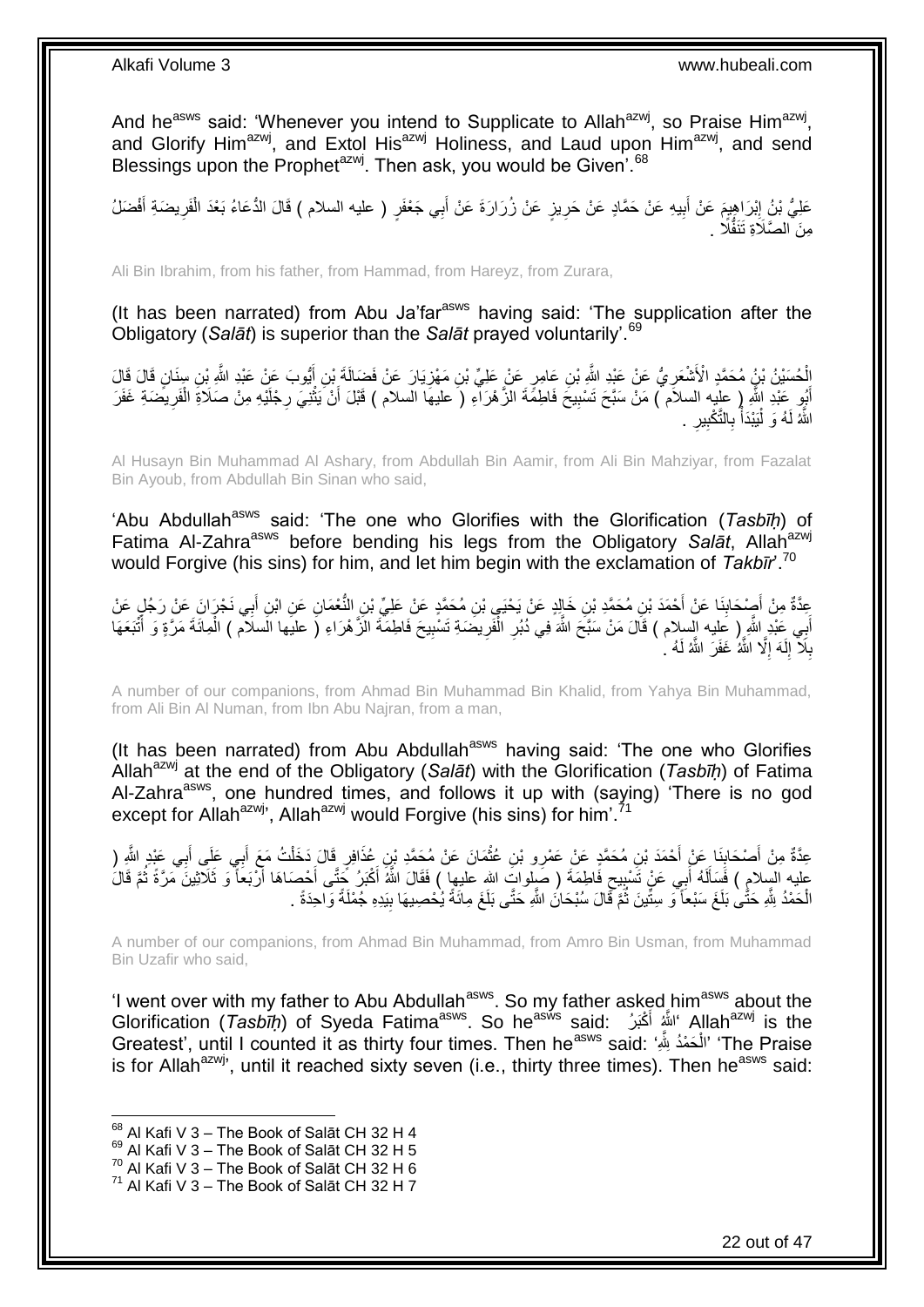'بُمُبْحَانَ اللَّهِ 'Glory be to Allah<sup>azwj</sup>', until it reached one hundred. He counted it with his hand as one total'.<sup>72</sup>

عَلِيُّ بْنُ مُحَمَّدٍ عَنْ سَهْلِ بْنِ زِيَادٍ عَنْ مُحَمَّدِ بْنِ عَبْدِ الْحَمِيدِ عَنْ صَفْوَانَ عَنِ ابْنِ مُسْكَانَ عَنٍْ أَبِي بَصِيدٍ عَنْ أَبِي عَبْدٍ اللَّهِ ( ْ ِ َ َ عليه السلام ) قَالَ فِي تَسْبِيَحِ فَاطِمَةَ ( صلواتُ الله عليها ) يُبْدَأُ بِالتَّكْبِيرِ أَرْبَعَاً وَ ثَلَاثِينَ ثُمَّ التَّسْبِيعُ التَّسْبِيعُ<br>نَبَيْهَ عَبَدَتَهُمْ عَلَيْهِ تَسْبِيعُ فَاطِمَةَ ( صلواتُ الله عليها ) ُ َ ِ ِ **∶** ا<br>ا  $\zeta$ ِ ِ ر<br>: ثَلاثاً وَ ثَلاثِينَ .

Ali Bin Muhammad, from Sahl Bin Ziyad, from Muhamad Bin Abdul Hameed, from Safwan, from Ibn Muskaabn, from Abu Baseer,

(It has been narrated) from Abu Abdullah<sup>asws</sup> having said: 'In the Glorification (Tasbīņ) of Fatima<sup>asws</sup>, it is begun with the exclamation of Takbīr thirty four (times), then the Praise (The Praise is for Allah<sup>azwj</sup>) thirty three (times), then the Glorification (Glory be to Allah<sup>azwj</sup>) thirty three (times)<sup>'.73</sup>

ِّمْحَدُّ بْنُ يَحْيَى عَنْ مُحَمَّدِ بْنِ الْحُسَيْنِ عَنْ مُحَمَّدِ بْنِ إِسْمَاعِيلَ بْنِ بَزِيعٍ عَنِ الْخَيْبِرِيِّ عَنِ الْحُسَيْنِ بْنِ ثَوَيْرٍ وَ أَبِي سَلَمَةَ **∶** ْ ∕<br>} **ٍ** ∣l<br>∶ ْ َ ا<br>ا ْ السَّرَّاجِ قَالَا سَمِّعْنَا أَبَا عَبْدِ الثَّهِ ( عليه السلام ) وَ هُوَ يَلْعَنُ فِي دُبُرٍ كُلٍّ مَكْثُوبَةَ أَرْبَعَةً مِنَ الرَّجَالِ وَ أَرْبَعاً مِنَ النِّسَاءَ فَلَانٌ وَ َ ِ ْ َ ِ َ **∶** فُلَانٌ وَّ فُلَانٌ وَ مُعَاوِيَةُ وَ يُسَمِّيهِمْ وَ فُلَانَةُ وَ فُلَانَةُ وَ هِنْدٌ وَ أُمُّ الْحَكَمِ أَخْتُ مُعَاوِيَةَ . ِ ا<br>أ ِ ْ ا<br>ا ِ

Muhammad Bin Yahya, from Muhamad Bin Al Husayn, from Muhammad Bin Ismail Bin Bazie, from Al Khaybari, from Al Husayn Bin Suweyr, and Abu Salma Al Sarraj who both said,

'We heard Abu Abdullah<sup>asws</sup>, and he<sup>asws</sup> was sending 'Laan' (asking for Allah<sup>azwj</sup>'s wrath) at the end of every Prescribed (*Salāt*), on four from the men and four from the women. So and so, and so and so, and so and so, and Muawiya', (and he<sup>asws</sup> named them), 'And so and so woman, and so and so woman, and Hinda, and Umm Al-Hakam - the sister of Muawiya'.<sup>74</sup>

أَحْمَدُ بْنُ إِدْرِيسَ عَنْ مُحَمَّدِ بْنِ أَحْمَدَ رَفَعَهُ قَالَ قَالَ أَبُو عَبْدِ اللَّهِ ( عليه السلام ) إِذَا شَكَكْتَ فِي تَسْبِيحِ فَاطِمَةَ الزَّهْرَاءِ ( َ َ **∶** ِ َ ِ ِ عليها السلامُ ) فَأَعِدْ . َ

Ahmad Bin Idrees, from Muhammad Bin Ahmad, raising it, said,

'Abu Abdullah<sup>asws</sup> said: 'When you have a doubt in the Glorification (*Tasbīh*) of Syeda Fatima Al-Zahra<sup>asws</sup>, so repeat<sup>75</sup>

عَنْهُ عَنْ مُحَمَّدِ بْنِ أَحْمَدَ عَنْ يَعْقُوبَ بْنِ يَزِيدَ عَنْ مُحَمَّدِ بْنِ جَعْفَرٍ عَمَّنْ ذَكَرَهُ عَنْ أَبِي عَبْدِ اللَّهِ ( عليه السلام ) أَنَّهُ كَانَ َ **∶** َ يُسَبِّحُ تَسْبِيحَ فَاطِمَةَ ( صلوات الله عليها َ) فَيَصِلُهُ وَ لَا يَقْطَعُهُ <sub>.</sub> ا<br>ا **!** 

From him, from Muhammad Bin Ahmad, from Yaqoub Bin Yazeed, from Muhammad Bin Ja'far, from the one who mentioned it,

(It has been narrated) from Abu Abdullah<sup>asws</sup> that he<sup>asws</sup> used to Glorify by the Glorification (*Tasbīḥ*) of Syeda Fatima<sup>asws</sup>, so he<sup>asws</sup> would recite it without interruption'.<sup>76</sup>

 $72$  Al Kafi V 3 – The Book of Salāt CH 32 H 8

 $^{73}$  Al Kafi V  $3 -$  The Book of Salāt CH 32 H 9

 $74$  Al Kafi V 3 – The Book of Salāt CH 32 H 10

 $75$  Al Kafi V  $3 -$  The Book of Salāt CH 32 H 11

 $76$  Al Kafi V 3 – The Book of Salāt CH 32 H 12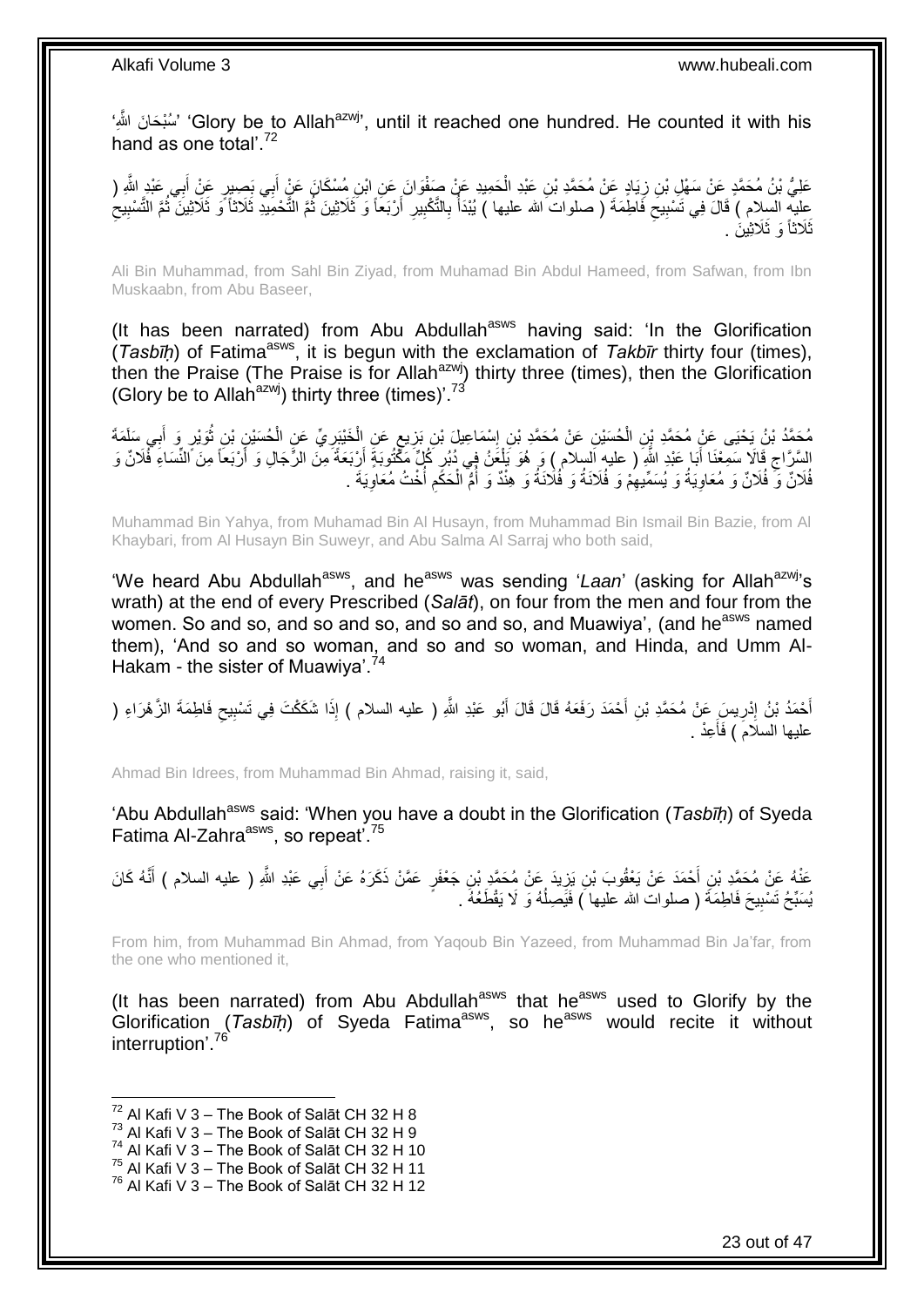مُحَمَّدُ بْنُ يَجْيَى عَنْ مُحَمَّدِ بْنِ الْحُسَيْنِ عَنْ مُحَمَّدٍ بْنٍ إِسْمَاعِيلَ بْنِ بَزِيعٍ عَنْ صَالِحٍ بْنِ عُقْبَةَ عَنْ أَبِي هَارُونَ الْمَكْفُوفِ عَنْ ِ **≀** ِ ِ ْ ْ َ ْ أَبِي عَبْدِ اللَّهِ ( عليه السلام ) قَالَ يَا أَبَاّ هَارُونَ إِنَّا نَأْمُرُ صِبْيَانَنَا بِتََسْبِيَّحِ فَاطِمَةَ ( عَلَيها السلام ) كَمَا نَّأْمُرُهُمْ بِالصَّلَاةِ فَأَلْزِمْهُ ِ ِ َ ِ ْ ِ **!** ِ فَإِنَّهُ لَمْ يُلْزِمْهُ عَبْدٌ فَشَقِيَ . ِ ِ

Muhammad Bin Yahya, from Muhamad Bin Al Husayn, from Mughammad Bin Ismail Bin Bazie, from Salih Bin Uqba, from Abu Haroun Al Makfouf,

(It has been narrated) from Abu Abdullah<sup>asws</sup> having said: 'O Abu Haroun! We<sup>asws</sup> instruct our<sup>asws</sup> children with the Glorification (*Tasbih*) of Syeda Fatima<sup>asws</sup> just as weasws instruct them with the Obligatory *Salāt*, for a servant who does not necessitate it, is a wretch'.<sup>77</sup>

وَ بِهَذَا الْإِسْنَادِ عَنْ صَالِحٍ بْنِ عُقْبَةً عَنْ عُقْبَةً عَنْ أَبِي جَعْفَرٍ ( عليه السلام ) قَالَ مَا عُبِدَ اللَّهُ بِشَيْءٍ مِنَ التَّحْمِيدِ أَفْضَلَ مِنْ َ ِ ِ ِ ِ َ نْسْبِيح فَاطِّمَة ( عليها السَّلام ) وَ لَوْ كَانَ شَيْءٌ أَفْضَلَّ مِنْهُ لَنَحَلَّهُ رَسُولُ اللَّهِ ( صلى الله عليه وآلَه ) فَاطِمَةَ ( عليها السلام). ِ **!** َ

And by this chain, from Salih Bin Ugba, from Ugba,

(It has been narrated) from Abu Ja'far<sup>asws</sup> having said: 'A servant cannot worship Allah<sup>azwj</sup> with anything from the Praising, superior than the Glorification (*Tasbīḥ*) of Syeda Fatima<sup>asws</sup>, and had there been anything superior than it, Rasool-Allah<sup>saww</sup> would have conferred (bestowed) it upon Fatima<sup>asws, 78</sup>

يَ عَنْهُ عَنْ أَبِي خَالِدٍ الْقَمَّاطِ قَالَ سَمِعْتُ أَبَا عَبْدِ اللَّهِ ( عليه السلام ) يَقُولُ تَسْبِيحُ فَاطِمَةَ ( عليها السلام ) فِي كُلِّ يَوْمٍ فِي دُبُرِ ِ َ ْ َ ِ **ื** كُلِّ صَلَاةٍ أُحَبُّ إِلَيَّ مِنْ صَلَاةِ أَلْفِ رَكْعَةٍ فِي كُلِّ يَوْم َ ֧֖֖֖֧֧֖֧֧֧֧֧ׅ֧֧֧֧֧֚֚֚֚֓֝֝֝֝֟֓֟֓֝֬֝֓֝֓֝֬֟֓֟֓֟֓֟֓֝֬֝֬֝֓֝֬֜֓֝֬֝֓֝֬֝֬֝ ْ َ لَ  $\frac{1}{2}$ 

And from him, from Abu Khalid Al Qammat who said,

'I asked Abu Abdullah<sup>asws</sup> saying: 'The Glorification (*Tasbīh*) of Fatima<sup>asws</sup> during every day at the end of every *Salāt* is more beloved to me than a *Salāt* of a thousand *Rak'at* during every day'.<sup>79</sup>

َ عَلِيُّ بِنُ إِبْرَاهِيمَ عَنْ أَبِيهِ عَنْ حَمَّادٍ عَنْ حَرِيزٍ عَنْ زُرَارَةَ عَنْ أَبِي جَعْفَرٍ ( عليه السلام ) قَالَ أَقَلُّ مَا يُجْزِئُكَ مِنَ الدُّعَاءِ َ **∶** ِ َ ِ **ٍ** بَعْدَ الْفَرِيضَةِ أَنْ تَقُولَ ز<br>ا **∶** ْ

Ali Bin Ibrahim, from his father, from Hammad, from Hareyz,

(It has been narrated) from Abu Ja'far<sup>asws</sup> having said: 'The least of what would suffice you from the supplication after the Obligatory (*Salāt*) is that you should be saying,

الِلَّهُمَّ إِنِّي أَسْأَلُكَ مِنْ كُلِّ خَيْرٍ أَحَاطَ بِهِ عِلْمُكَ وَ أَعُوذُ بِكَ مِنْ كُلِّ شَرِّ أَحَاطَ بِهِ عِلْمُكَ اللَّهُمَّ إِنِّي أَسْأَلُكَ عَافِيَتَكَ فِي أُمُورِي ِ َّ َ ِ َّ ْ ِ َ ِ َ ْ ِ َ ُ ֦֦֧֧֧֧֧֦֡֓֓֓֓֓֓֓֓֓֓֓֓֓֓֓֓֓֓֓֓֡֓֓֓֓֓֓֓֡֓֓֡֬֓֓֓֡֓֓֓֓֡֓֓֓֡֡֬֓֓֡֬֓֓֓֡֬֓֓֡֬֓֓֬֓֓֓֬֓֓֬֓֞֓֓֟֬֟֩֬֟ ِ ُ ُ اً<br>ا كُلِّهَا وَ أَكْوذُ بِكَ مِنْ خِزْيِ الْدُّنْيَا وَ عَذَابِ الْأَخِرَةِ .  $\ddot{\phantom{0}}$ **∣** َ ِّ

'O Allah<sup>azwj</sup>! I ask You<sup>azwj</sup> of every goodness encompassed by Your<sup>azwj</sup> Knowledge, and I seek Refuge with You<sup>azwj</sup> from every evil encompassed by Your<sup>azwj</sup> Knowledge. O Allah<sup>azwj</sup>! I ask You<sup>azwj</sup> of Your<sup>azwj</sup> Granting good health in my affairs, all of them,

 $77$  Al Kafi V 3 – The Book of Salāt CH 32 H 13

 $^{78}$  Al Kafi V 3 – The Book of Salāt CH 32 H 14

 $^{79}$  Al Kafi V 3 – The Book of Salāt CH 32 H 15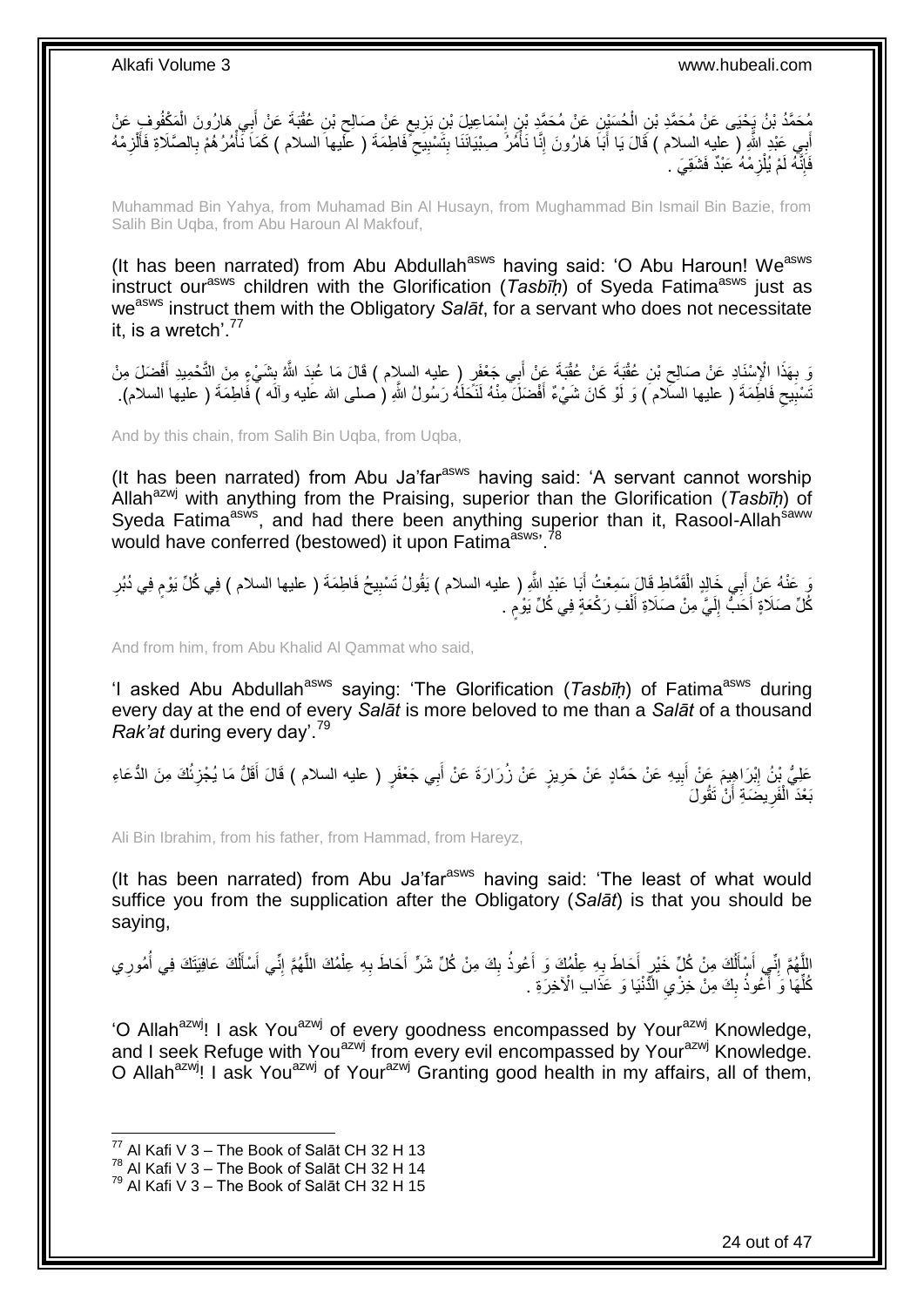and I seek Refuge with You<sup>azwj</sup> from the disgrace of the world and the Punishment of the Hereafter'. 80

ْ عِدَّةٌ مِنْ أَصْحَابِذَا عَنْ أَحْمَدَ بْنِ مُحَمَّدِ بْنِ خَالِدٍ عَنِ الْقَاسِرِ بْنِ عُرْوَةَ عَنْ اِلْعَيَّاسِ الْفَضْلِ بْنِ عَبْدِ الْمَلِكِ قَالَ قَالَ<br>يَحْدَّةُ مِنْ أَصْحَابِذَا عَنْ أَحْمَدَ بْنِ مُحَمَّدِ بْنِ َ ِ ْ ِ َ **∣** َ ْ ْ أَبُو عَلْدِ اللَّهِ ( عَليه السّلام ) يُسَّتَجَابُ الدُّعَاءُ فِي أَرْبَعَةِ مَوَاطِّنَ فِيَ الْوَنْْزِ وَ بَعْدَ الْفَجْزِ وَ بَعْدَ الظُّهْرِ وَ بَعْدَ الْفَعْزِبِ . َ ِ ْ ِ ْ َ ِ ْ ِ

A number of our companions, from Ahmad Bin Muhammad Bin Khalid, from his father, from Al Qasim Bin Urwa, from Abu Al Abbas Al Fazl Bin Abdul Malik who said,

'Abu Abdullah<sup>asws</sup> said: 'The supplication would be Answered in four places  $-$  in Al-Witr (*Salāt*), and after Al-Fajr (*Salāt*), and after Al-Zohr (*Salāt*), and after Al-Maghrib'.<sup>81</sup>

مُحَمَّدُ بْنُ يَحْيَى عَنْ عَبْدِ اللَّهِ بْنِ مُحَمَّدٍ بْنِ عِيسَى عَنْ عَلِيٍّ بْنِ الْحَكَمِ عَنْ أَبَانٍ عَنْ مُحَمَّدٍ الْوَاسِطِيِّ قَالَ سَمِعْتُ أَبَا عَبْدِ اللَّهِ ( َ ِ ْ َ ْ عليه السلام ) يَقُولُ لَا تَدَعْ فِي َدُبُرِ كُلِّ صَلَاةٍ. ِ

Muhammad Bin Yahya, from Abdullah Bin Muhammad Bin Isa, from Ali Bin Al Hakam, from Aban, from Muhammad Al Wasity who said,

'I heard Abu Abdullah<sup>asws</sup> saying: 'Do not leave (saying) at the end of every Salat,

إُعِبْدُ نَفْسِي وَ مَا رَزَقَنِي رَبِّي بِاللَّهِ الْوَاحِدِ الصَّمَدِ حَتَّى تَخْتِمَهَا وَ أُعِيدُ نَفْسِي وَ مَا رَزَقَنِي رَبِّي بِرَبِّ الْفَلَقِ حَتَّى تَخْتِمَهَا وَ :<br>ا ِ ْ ِ أُعِيذُ نَفْسِي ۖ وَ مَا رَزَقَنِي ۖ رَبِّي بِرَبِّ النَّاسِ حَتَّى تَخْتِمَهَا ۖ ا<br>ا **!** 

'I seek Refuge for myself and for whatever my Lord<sup>azwj</sup> has Graced me, with Allah<sup>azwj</sup>, the One, the Last' – until you complete it (Chapter 112), and, 'I seek Refuge for myself and whatever my Lord<sup>azwj</sup> has Graced me, with the Lord<sup>azwj</sup> of the Falaq (a Chasm of Fire)' – until you complete it (Chapter 113), and , I seek Refuge for myself and whatever Allah<sup>azwj</sup> has Grace me, with my Lord<sup>azwj</sup>, the Lord<sup>azwj</sup> of the people' – until you complete it (Chapter 114)<sup>'.82</sup>

عَلِيُّ بْنُ إِبْرَاهِيمَ عَنْ أَبِيهِ عَنْ حَمَّادٍ بْنِ عِيسَى عَنْ حَرِيزٍ عَنْ زُرَارَةَ قَالَ قَالَ أَبُو جَعْفَرٍ ( عِليه السلام ) لَا تَنْسَوُا الْمُوجِبَتَيْنِ<br>يَسِفُّ بَنُ إِبْرَاهِيمَ عَنْ أَبِيهِ عَنْ حَمَّادٍ َ **∶**  $\frac{1}{2}$ ِ ْ أَوْ فَّالَ عَلَيْكُمْ بِالْمُوجِبَنَّيْنِ فِي دُبُرِ كُلِّ صَلَاةٍ قُلْتُ وَ مَاَ الْمُوجِبَتَانِ قَالَ تَسْأَلُ اللَّهَ الْجَنَّةَ وَ تَعُوذُ بِاللَّهِ مِنَ النِّارِ . ْ ْ ِ ْ **∶** َ ِ **∶** ْ َ

Ali Bin Ibrahim, from his father, from Hammad Bin Isa, from Hareyz, from Zurara who said,

'Abu Ja'far<sup>asws</sup> said: 'Do not forget the two duties', or said: 'It is upon you with the two duties at the end of every *Salat*'. I said, 'And what are the two duties?' He<sup>asws</sup> said: 'Your asking Allah<sup>azwj</sup> for the Paradise, and seeking Refuge with Allah<sup>azwj</sup> from the Fire'. 83

مُحَمَّدُ بْنُ يَحْيَى وَ أَحْمَدُ بْنُ إِدْرِيسَ عَنْ مُحَمَّدِ بْنِ أَحْمَدَ عَنْ عَلِيِّ بْنِ مُحَمَّدٍ الْقَاسَانِيِّ عَنْ مُحَمَّدٍ بْنِ عِيسَى عَنْ سُلَيْمَانَ بْنِ َ ِ יִין<br>י ْ َّفْصٍ الْمَرْوَزِيِّ قَالَ كَتَبَ إِلَيَّ الرَّجُلُ ( صلوات الله عليه ) فِي سَجْدَةِ الشُّكْرِ مِائَةَ مَرَّةٍ شُكْراً شُكْراً وَ إِنْ شِئْتَ عَفْواً عَفْواً ۚ **ٍ** لَ  $\frac{1}{2}$ ِ ْ ِ اً

Muhammad Bin Yahya and Ahmad Bin Idrees, from Muhamad Bin Ahmad, from Ali Bin Muhammad Al Qasany, from Muhammad Bin Isa, from Suleyman Bin Hafs Al Marouzy who said,

 $80$  Al Kafi V 3 – The Book of Salāt CH 32 H 16

1

- $81$  Al Kafi V 3 The Book of Salāt CH 32 H 17
- $82$  Al Kafi V 3 The Book of Salāt CH 32 H 18

83 Al Kafi V 3 - The Book of Salāt CH 32 H 19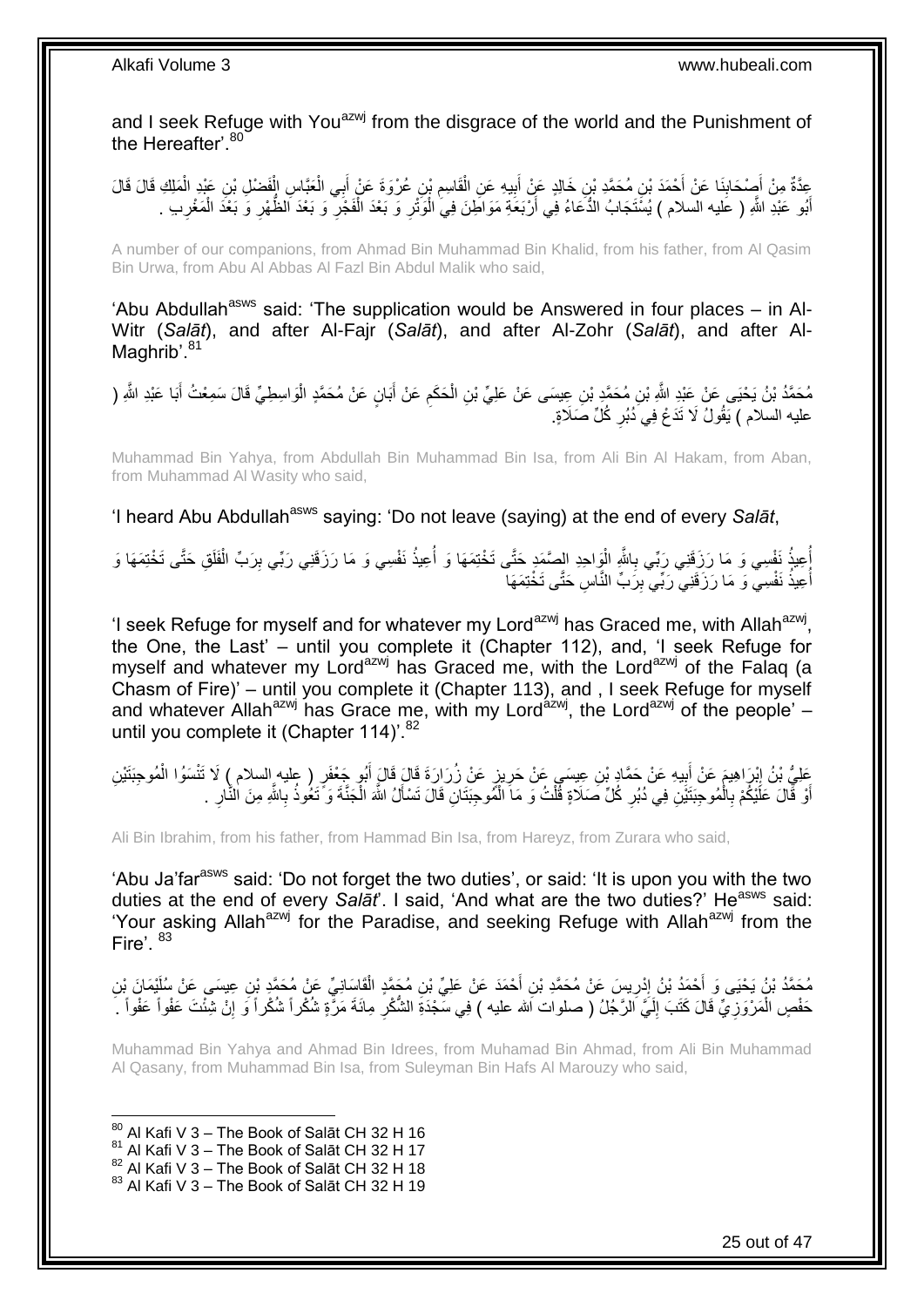'A man<sup>asws</sup> wrote to me: 'In the *Sajdah*-e-Shukr (prostration of gratefulness), (say) one hundred times, 'Thanks! Thanks!', and if you so desire to, 'Pardon! Pardon!'.<sup>84</sup>

مُحَمَّدُ بْنُ الْحَسَنِ عَنْ سَهْلِ بْنِ زِيَادٍ بِإِسْنَادِهِ عَنْ سَمَاعَةَ بْنِ مِهْرَانَ عَنْ أَبِي عَبْدِ اللَّهِ ( عليه السلام ) قَالَ مَنْ سَبَقَتْ أَصَابِعُهُ َ ∣اٍ<br>∶ ِ **∶** ِ َ لِسَانَهُ حُسِبَ لَهُ ۚ.

Muhammad Bin Al Hassan, from Sahl Bin Ziyad, by his chain, from Sama'at Bin Mihran,

(It has been narrated) from Abu Abdullah<sup>asws</sup> having said: 'The one whose fingers move faster than his tongue, so (he will be) counted in his favour'.<sup>85</sup>

ْ عِدَّةٌ مِنْ أَصْحَابِذَا عَنْ أَحْمَدَ بْنِ مُحَمَّدٍ عَنْ عَلِيٍّ بْنِ الْحَكَمِ عَنْ دَاوُدَ الْعِجْلِيِّ مَوْلَى أَبِي الْمَغْرَاءِ قَالَ سَمِعْتُ أَبَا عَبْدِ اللَّهِ (ِ عليه<br>- يَمْسَمُونَ أَمْسُ بِنَبِي اللَّهِ الْمَ َ ْ ِ ْ َ **!** َ َ السلام ) يَقُولُ ثَلَاثٌ أُعْطِينَ سَمْعَ الْخَلَائِقِ الْجَنَّةُ وَ النَّالُ وَ الْحُورُ الْعِينِّ فَإِذَا صَلَّى الْعَبْدُ وَ قَالَ اللَّهُمَّ أَعْتِقْنِي مِنَ النَّارِ وَ<br>نُسْلام ) يَقُولُ ثَلَاثٌ أُعْطِينَ مِنْهُمَ ال ا<br>ا ْ ا<br>أ ِ َ َّ ْ ْ ْ أَدْخِلْنِي الْجَنَّةَ وَ زِرِّجْنِي مِنَ الْحُورِ الْعِينِ قَالَتِ النَّارُ يَا رَبِّ إِنَّ عَبْدَكَ قَدْ سَأَلَكَ أَنْ تُعْتِقَهُ مِنِّي فَأَعْتِقْهُ وَ قَالَتِ الْجَنَّةُ يَا رَبِّ َ لَ ĺ ֧֦֦֧֦֧֦֧֦֧֦֧֦֧ׅ֦֦֦֧ׅ֦֧֦֧֦֧֦֧֦֧֦֧֦֧֦֧֦֚֚֚֝֝֜֜֡֜֓֡ ْ **∶** ْ ْ ْ َ َ ْ إِنَّ عَبْدَكَ قَدْ سَأَلَكَ إِيَّايَ فَأَسْكِنْهُ فِيَّ وَ قَالَتِ الْحُورُ الْعِينُ يَا رَبٍّ إِنَّ عَبْدَكَ قَدْ خَطَبَنَا إِلَيْكَ فَزَوِّجْهُ مِنَّا ِ ْ ْ َ **֓**ׇ֚֚֚֚֚֓֡֡֓֡֘ لَ Í اٍ لَ ِ

A number of our companions, from Ahmad Bin Muhammad, from Ali Bin Al Hakam, from Dawood Al Ajaly a slave of Abu Al Magra'a who said,

'I heard Abu Abdullah<sup>asws</sup> saying: 'Three have been Given (the power to) hear the creatures – the Paradise, and the Fire and the Maiden Houries. So when the servant prays a *Salāt* and says, 'O Allah<sup>azwj</sup>! Liberate me from the Fire and Enter me into the Paradise and Marry the Maiden Houries to me', the Fire says: 'O Lord<sup>azwj</sup>! Your<sup>azwj</sup> servant has asked You<sup>azwj</sup> to Emancipate him from me, so Emancipate him'; and the Paradise says: 'O Lord<sup>azwj</sup>! Your<sup>azwj</sup> servant has asked You<sup>azwj</sup> for me, so Settle him in me'; and the Maiden Houries say: 'O Lord<sup>azwj</sup>! Your<sup>azwj</sup> servant has proposed to You<sup>azwj</sup> for us, so Marry from us to him'.

فَإِنْ هُوَ انْصِرَفَ مِنْ صَلَاتِهِ وَ لَمْ يَسْأَلِ اللَّهَ شِّيْئاً مِنْ هَذِهِ قُلْنَ الْحُورُ الْعِينُ إِنَّ هَذَا الْعَبْدَ فِينَا لَزَاهِدٌ وَ قَالَتِ الْجَنَّةُ إِنَّ هَذَا َ ِ ِ ْ ْ ِ ْ ْ ْ الْعَبْدَ فِيَّ لَزَاهِدٌ وَ قَالَتِ النَّارُ إِنَّ هَذَا الْعَبْدَ فِيَّ لَجَاهِلٌ . ْ יֲ<br>י ا<br>ا

So if he finishes from his *Salāt* and did not ask Allah<sup>azwj</sup> for anything from this, the Maiden Houries say: 'This servant is being an ascetic from us'; and the Paradise says: 'This servant is being an ascetic regarding me'; and the Fire says, 'This servant is ignorant regarding me".<sup>86</sup>

أَحْمَدُ بْنُ مُحَمَّدٍ رَفَعَهُ عَنْ أَبِي عَبْدِ اللَّهِ ( عليه السلام ) دُعَاءً يُدْعَى بِهِ فِي دُبُرِ كُلِّ صَلَاةٍ تُصَلِّيهَا فَإِنْ كَانَ بِكَ دَاءٌ مِنْ سَقَمٍ وَ ِ ∣ļ ِّ **∶ ∶ ื** وَجَعٍ فَإِذَا قَضَيْتَ صِلَاتَكَ فَأَمْسَحْ بِيَدِكُ عَلَى مَوْضِعِ سُجُودِكَ مِنَ الْأَرْضِ ۖ وَ ادْعُ بِهَذَا الدُّعَاءِ وَّ أَمِرَّ بِيَدِكَ عَلَى مَوْضِعِ ِ ِ ِ ٍ ِ ِ َ وَجَعِّكَ سَبْعَ مَرَّاتٍ تَقُولُ.

Ahmad Bin Muhammad, raising it,

1

(It has been narrated) from Abu Abdullah<sup>asws</sup>, 'A supplication to supplicate with at the end of every *Salāt* you pray, if there was an illness with you from a disease and pain, so when you accomplish your *Salāt*, wipe your hand upon the place of your *Sajdah* from the ground, and supplicate with this supplication, and pass your hand upon the place of pain, seven times, saying,

 $84$  Al Kafi V 3 – The Book of Salāt CH 32 H 20

 $85$  Al Kafi V 3 – The Book of Salāt CH 32 H 21

<sup>86</sup> Al Kafi V 3 – The Book of Salāt CH 32 H 22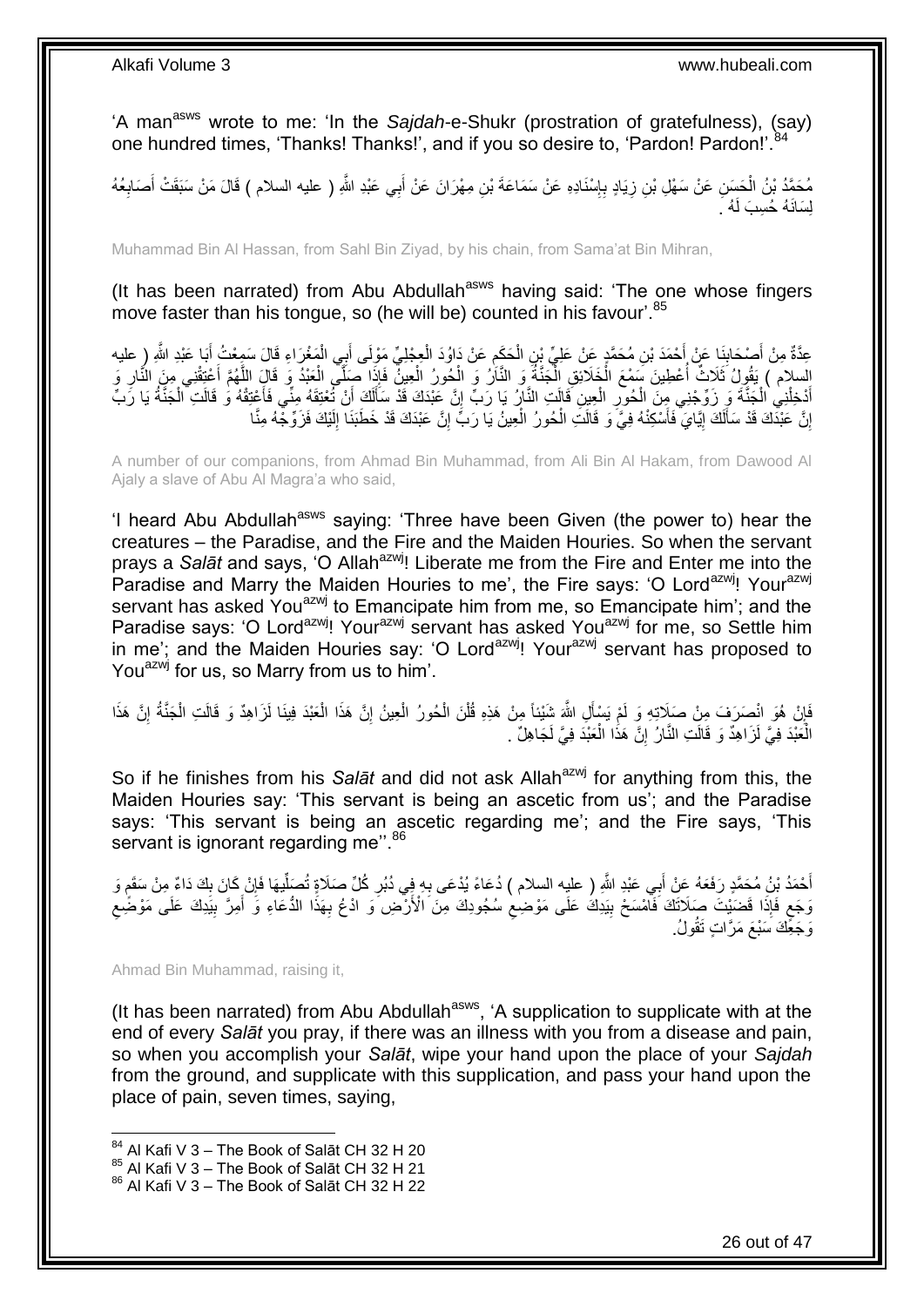يَا مَنْ كَبِسَ الْأَرْضَ عَلِّى الْمَاءِ وَ سَدَّ الْهَوَاءَ بِالسَّمَاءِ وَ اخْتَارَ لِنَفْسِهِ أَحْسَنَ الْأَسْمَاءِ صَلِّ عَلَى مُحَمَّدٍ وَ الْفَعْلْ بِي َ ِ ْ ْ ِ كَذَا وَ كَذَا وَ ارْزُقْنِي كَذَا وَ كَذَا وَ عَافِنِي مِنْ كَذَا وَ كَذَا

'O the One<sup>azwj</sup> Who Compressed the earth upon the water, and Filled the atmosphere with the sky, and Chose for Himself<sup>azwj</sup> the best of the Names! Send Blessings upon Muhammad<sup>saww</sup> and the Progeny<sup>asws</sup> of Muhammad<sup>saww</sup>, and do such and such with me, and Grace me with such and such, and Grant me good health from such and such (pain)'. $87$ 

مُحَمَّدُ بْنُ يَحْيَى عَنْ أَجْمَدَ بْنِ مُحَمَّدِ بْنِ عِيسَى عَنْ مُحَمَّدِ بْنِ إِسْمَاعِيلَ عَنْ أَبِي إِسْمَاعِيلَ السَّرَّاجِ عَنْ عَلِيِّ بْنِ شَجَرَةَ عَنْ ِ َ ِ ِ مُحَمَّدٍ بْنِ مَرْوَانَ عَنْ أَبِي عَذِ اللَّهِ ( عَلِيه السلام ) أَنَّهُ قَالَ تَفْسَحُ بِبَدِكَ الْيُمْنَيِّ عَلَى جَبْهَتِكَ وَ وَجْهِكَ فِي َّدُبُرِ الْمَغْرِبِ وَ َ ِ ْ ِ ِ ْ ِ َ ِ الْصَلَوَاتِّ وَ تَقُولُ بِسِمِّ اللَّهِ الَّذِي لَا إِلَهُ إِلَّا هُوَ عَالِمِ الْغَيْبِ وَ الشَّهَادِّةِ الرَّحْمَنِ الرَّحيمِ اللَّهُمَّ إِنِّي أَعُوذُ بِكَ مِنَّ الْهُمَّ وَ الْحَزَنِ وَ ْ ِ  $\overline{\phantom{a}}$ لَ ِ َّ ِ **∣** ْ ْ ِ َ ِ السُّقْمِ وَ الْعُدْمِ وَ الصَّغَّارِ وَ الذُّلِّ وَ اَلْفَوَاحِشِ مَا ظَهَرَ مِنْهَا وَ مَا بَطَنَ . ْ ِ **ُ** ْ ِ

Muhammad Bin Yahya, from Ahmad Bin Muhammad Bin Isa, from Muhammad Bin Ismail, from Abu Ismail Al Sarraj, from Ali Bin Shajara, from Muhammad Bin Marwan,

(It has been narrated) from Abu Abdullah<sup>asws</sup> having said: 'Wipe your right hand upon your forehead and your face at the end of Al-Maghrib (*Salāt*), and (other) *Salāt*s, and you should be saying, 'In the Name of Allahazwj Who, there is no god except for Him<sup>azwj</sup>, the Knower of the hidden and the apparent, the Beneficent, the Merciful! O Allah<sup>azwj</sup>! I seek Refuge with You<sup>azwj</sup> from the worries, and the grief, and the sickness, and the deficiencies, and lowliness, and the disgrace, and the immoralities, whatever is apparent from these and what is hidden'.<sup>88</sup>

ِن ُح َسْي ي ِه َع ِن ال ب َم َع ْن أ ْب َرا ِهي ٍر َعلِ ُّي ْب ُن إ ) عليه َبا َج ْعَف ُت أ ل َقا َل َسأ ِن ُم ْسلِم َعَالِء َع ْن ُم َح َّمِد ْب ِن َس ِعيٍد َع ْن َف َضالَ َة َع ِن ال ْب ْ **!** َ ِ َ ْ ĺ ֖֖֖֦֧֦֦֧֦֧ׅ֧ׅ֪֦֧ׅ֧֚֚֚֚֚֚֩֘֝֝֝֓֝֜֓֜֟֓֟֓֡֟֓֜֓֜֝֬ ْ السِلْامِ ) عَنِ التَّسْبِيحِ فَقَالَ مَا عَلِمْتُ شَيْئاً مَوْقُوفاً عَيْنِ تَسْبِيحِ فَاطِمَةَ ( صلوات الله عليهاً ) وَ عَشْنَ مَنَّاتٍ بَعْدَ الْغَذَاةِ تَقُولُ لَا<br>السلام ) عَنْ زَلْتَسْبِيحِ فَقَالَ مَا عَلِمْتُ شَيْ ِ **!** ્ ِ ْ إِلَهَ إِلَّا اللَّهُ وَحْدَهُ لَا شَّرِيكَ لَهُ لَهُ الْمُلْكُ وَ لَهُ الْحَمْدُ يُحْيِي وَكَّيُمِيتُ وَ يُحْيِي بِيَدِهِ الْخَيْرُ وَ هُوَ عَلَى كُلِّ شَيْءٍ قَدِيرٌ وَ ِ ْ ْ ْ ¦ ِ لَ ׀<br>֧֚ كِنَّ الْإِنْسَانَ يُسَبِّحُ مَا شَاءَ تَطَوُّ عاً <sub>.</sub> لَ

Ali Bin Ibrahim, from his father, from Al Husayn Bin Saeed, from Fazalat, from Al A'ala, from Muhammad Bin Muslim who said,

'I asked Abu Ja'far<sup>asws</sup> about the Glorification. So he<sup>asws</sup> said: 'I<sup>asws</sup> do not know of anything assigned apart from the Glorification (*Tasbīḥ*) of Syeda Fatima<sup>asws</sup>, and ten times after the morning you should be saying, 'There is no god except for Allah<sup>azwj</sup>, Alone, there being no associates for Him<sup>azwj</sup>, the King, and for Him<sup>azwj</sup> is the Praise. He<sup>azwj</sup> Revives and (Causes to) dies, (Causes to) die and Revives. In His<sup>azwj</sup> Hand is the goodness, and  $He^{azwj}$  Able upon everything', but the human being Glories whatever he so desires to, voluntarily'.<sup>89</sup>

مُحَمَّدُ بْنُ يَحْيَى عَنْ أَحْمَدَ بْنِ مُحَمَّدٍ عَنْ مُحَمَّدِ بْنِ سِنَانٍ عَنْ عَبْدِ الْمَلِكِ الْقُمِّيِّ عَنْ إِدْرِيسَ أَخِيهِ قَالَ سَمِعْتُ أَبَا عَبْدِ اللَّهِ ( َ َ َ ِ ِ ْ ْ عليه السلام ) يَقُولُ إِذَا فَرَغْتَ مِنْ صَلَاتِكَ فَقُلِ

Muhammad Bin Yahya, from Muhammad, from Muhammad Bin Sinan, from Abdul Malik Al Qummy, from Idrees his brother who said,

 $87$  Al Kafi V 3 – The Book of Salāt CH 32 H 23

1

88 Al Kafi V 3 – The Book of Salāt CH 32 H 24

89 Al Kafi V 3 - The Book of Salāt CH 32 H 25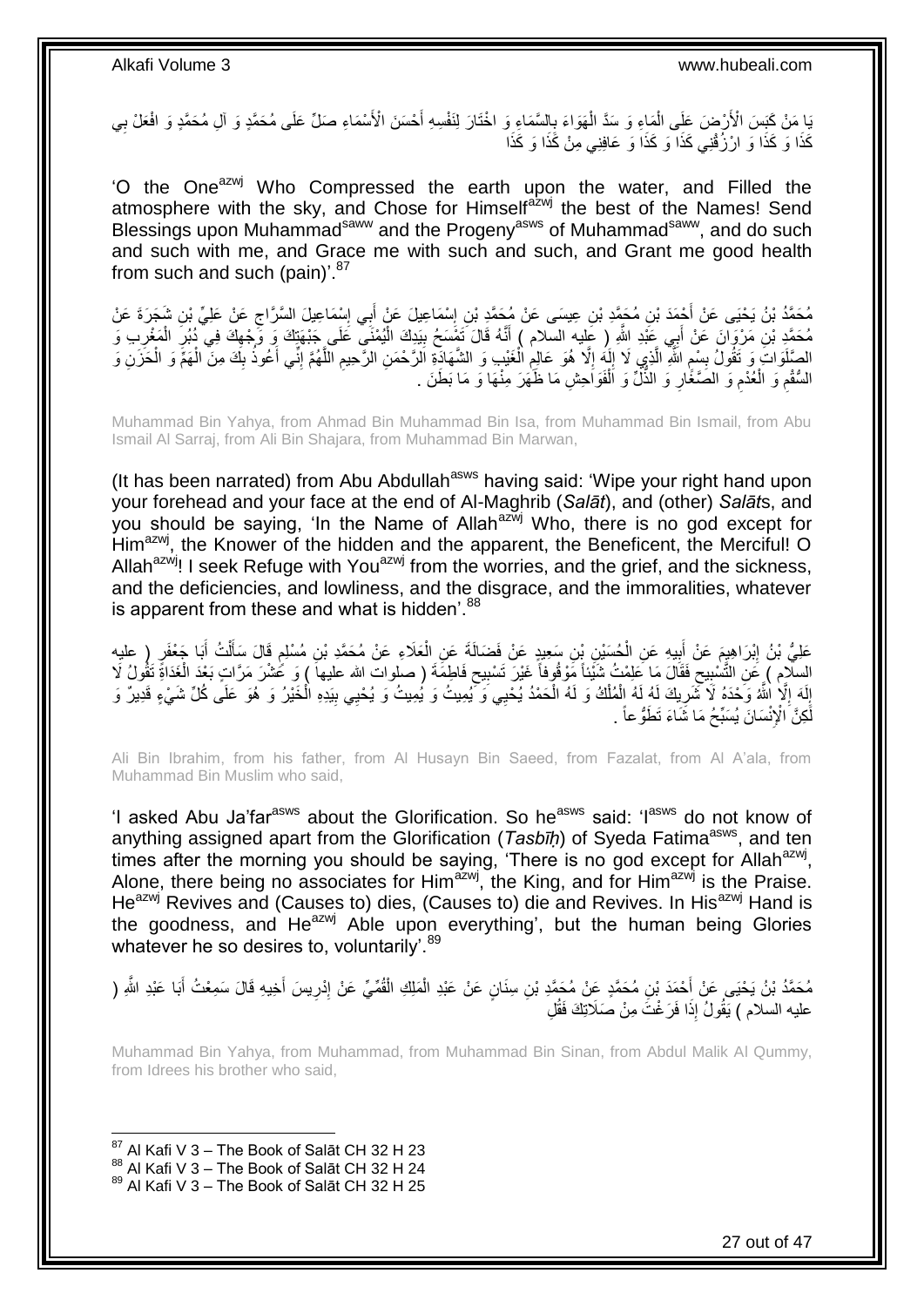'I heard Abu Abdullah<sup>asws</sup> saying: 'When you are free from your *Salāt*, say,

اللَّهُمَّ إِنِّي أَدِينُكَ بِطَاعَتِكَ وَ وَلَايَتِكَ وَ وَلَايَةِ رَسُولِكَ وَ وَلَايَةِ الْأَئِمَّةِ ( عليهم السلام ) مِنْ أَوَّلِهِمْ إِلَى آخِرِ هِمْ وَ تُسَمِّيهِمْ ِ َ ֺ֧ׅ֧ׅ֧֧֚֚֚֚֚֚֚֚֚֚֚֚֚֚֚֚֚֝֝֬֓֡֡֡֡֡֡֡֬֓֡֟֓֡֟֓֡֟֓֡֡֡֬֓֡֡֬֩֓֓֬֩ ِ ِ ِ ِ َ

'O Allah<sup>azwj</sup>! I follow Your<sup>azwj</sup> Religion by Your<sup>azwj</sup> obedience, and obedience, and Your<sup>azwj</sup> Wilayah, and Wilayah of Your<sup>azwj</sup> Rasool<sup>saww</sup>, and Wilayah of the Imams<sup>asws</sup>, from their<sup>asws</sup> first one to their<sup>asws</sup> last one', and name them<sup>asws</sup>.

> ِل َّم قُ ث ُ

Then say,

اللَّهُمَّ إِنِّي أَدِيثُكَ بِطَاعَتِكَ وَ وَلَايَتِهِمْ وَ الرِّضَا بِمَا فَضَّلْتَهُمْ بِهِ غَيْرَ مُتَكَبِّرٍ وَ لَا مُسْتَكْبِرٍ عَلَى مَعْنَى مَا أَنْزَلْتَ فِي كِتَابِكَ عَلَى ِ ֺ֝֟֟֓֕֟֓֕֓֕׆<br>֧֢ׅ֦֧ׅ֦֧֦֧֦֦ׅ֦֧֦֧֦֦֧֧֧ׅ֘֘֜֓֬֘֓֞֬֘֩֓֓֬֟֩֓֓֞֬֩֩֓֓֩ ِ ِ ِ َ ֺ֧ׅ֧ׅ֧֧֚֚֚֚֚֚֚֚֚֚֚֚֚֚֚֚֚֝֝֬֓֡֡֡֡֡֡֡֬֓֡֟֓֡֟֓֡֟֓֡֡֡֬֓֡֡֬֩֓֓֬֩ ِ ْ َ حُدُودِ مَآ أَتَانَا فِيهِ َوَ مَا لَمْ يَأْتِنَا مُؤْمِنٌ مُقِرٌّ مُسَلِّمٌ بِذَلِكَ رَاضٍۢ بِمَا رَضِيتَ ۚ بِهِ ِ ِ ِّ ْ

'O Allah<sup>azwj</sup>! I follow Your<sup>azwj</sup> Religion by Your<sup>azwj</sup> obedience and their<sup>asws</sup> Wilayah, and the pleasure with what You<sup>azwj</sup> have Preferred them<sup>asws</sup> with without any arrogance nor being arrogant against the Meaning of what You<sup>azwj</sup> Revelaed in Your<sup>azwj</sup> Book upon the limits of what reached us regarding it, and what did not reach us, believing, accepting, submitting to that, being pleased with whatever You<sup>azwj</sup> are Pleased with.

يَا رَبٍّ أُرِيدُ بِهِ وَجْهَكَ وَ الدَّارَ الْآخِرَةَ مَرْ هُوباً وَ مَرْ غُوباً إِلَيْكَ فِيهِ فَأَخْيِنِي مَا أَحْيَيْتَنِي عَلَى ذَلِكَ وَ أَمِثْنِي إِذَا أَمَتَّنِي عَلَى ذَلِكَ ِ **∶** َ َ َ ِ َ لَ ِ وَ ابْعَثْنِيَ إِذَا بَعَثْتَنِي عَلَى ذَلِكَ وَ إِنْ كَانَ مِنِّي تَقْصِيرٌ فِيمَا مَضَى فَإِنِّي أَتُوبٌ إِلَيْكَ مِنْهُ وَ أَرْغَبُ إِلَيْكَ فِيمَا عِنْدَكَ لَ ِ َ ∣اٍ יִי, ْ **ٔ** لَ ِ

O Lord<sup>azwj</sup>! I intend Your<sup>azwj</sup> Face and the House of the Hereafter by it, fearing, desiring to You<sup>azwj</sup> with regards to it. So Keep me alive upon that whatever (duration) You<sup>azwj</sup> Cause to me live, and Cause me to die upon that whenever You<sup>azwj</sup> Cause me to die, and Resurrect me upon that whenever You<sup>azwj</sup> Resurrect me; and if there was a deficiency from me in what is past, so I repent to You<sup>azwj</sup> from it and wish to You regarding what is in Your<sup>azwj</sup> Presence.

وَ أَسْأَلُكَ أَنْ تَعْصِمَنِي مِنْ مَعَاصِبِيكَ وَ لَا تَكِلَنِي إِلَى نَفْسِي طَرْفَةَ عَيْنٍ أَبَداً مَا أَخْيَيْتَنِي لَا أَقَلَّ مِنْ ذَلِكَ وَ لَا أَكْثَرَ إِنَّ النَّفْسَ اُ ُ َ َ ِ َ َ َ َ َ  $\frac{1}{2}$ لَّأَمَّارَةٌ بِالسُّوءِ إِلَّا مَا رَحِمْتَ يَا أَرْحَمَ الرَّاحِمِينَ اُ ِ ِ

And I ask You<sup>azwj</sup> that You<sup>azwj</sup> Safeguard me from being disobedient to You<sup>azwj</sup>, and do not Leave me to depend on myself even for the blink of an eye, ever, neither Letting me to live any less than that nor more. The self is prone to evil except what You<sup>azwj</sup> are Merciful with, O most Merciful of the merciful ones.

وَ أَسْأَأُكَ أَنْ تَعْصِمَنِي بِطَاعَتِكَ حَتَّى تَتَوَفَّانِي عَلَيْهَا وَ أَنْتَ عَنِّي رَاضٍ وَ أَنْ تَخْنِمَ لِي بِالسَّعَادَةِ وَ لَا تُحَوِّلَنِي عَنْهَا أَبَداً وَ لَا **∶** َ َ ِ ز<br>ا ُ َ َ َ قُوَّةَ إِلَّا بِكَ . **∣**  $\ddot{\phantom{a}}$ 

And I ask You<sup>azwj</sup> You<sup>azwj</sup> to Safeguard me from being disobedient to You<sup>azwj</sup> until You<sup>azwj</sup> Cause me to die upon it and You<sup>asws</sup> are Pleased with me. And if Your<sup>azwj</sup> Ending for me is with the happiness, so do not Change me from it, ever! There is no Strength except with You<sup>azwj, 90</sup>

<sup>1</sup>  $^{90}$  Al Kafi V 3 – The Book of Salāt CH 32 H 26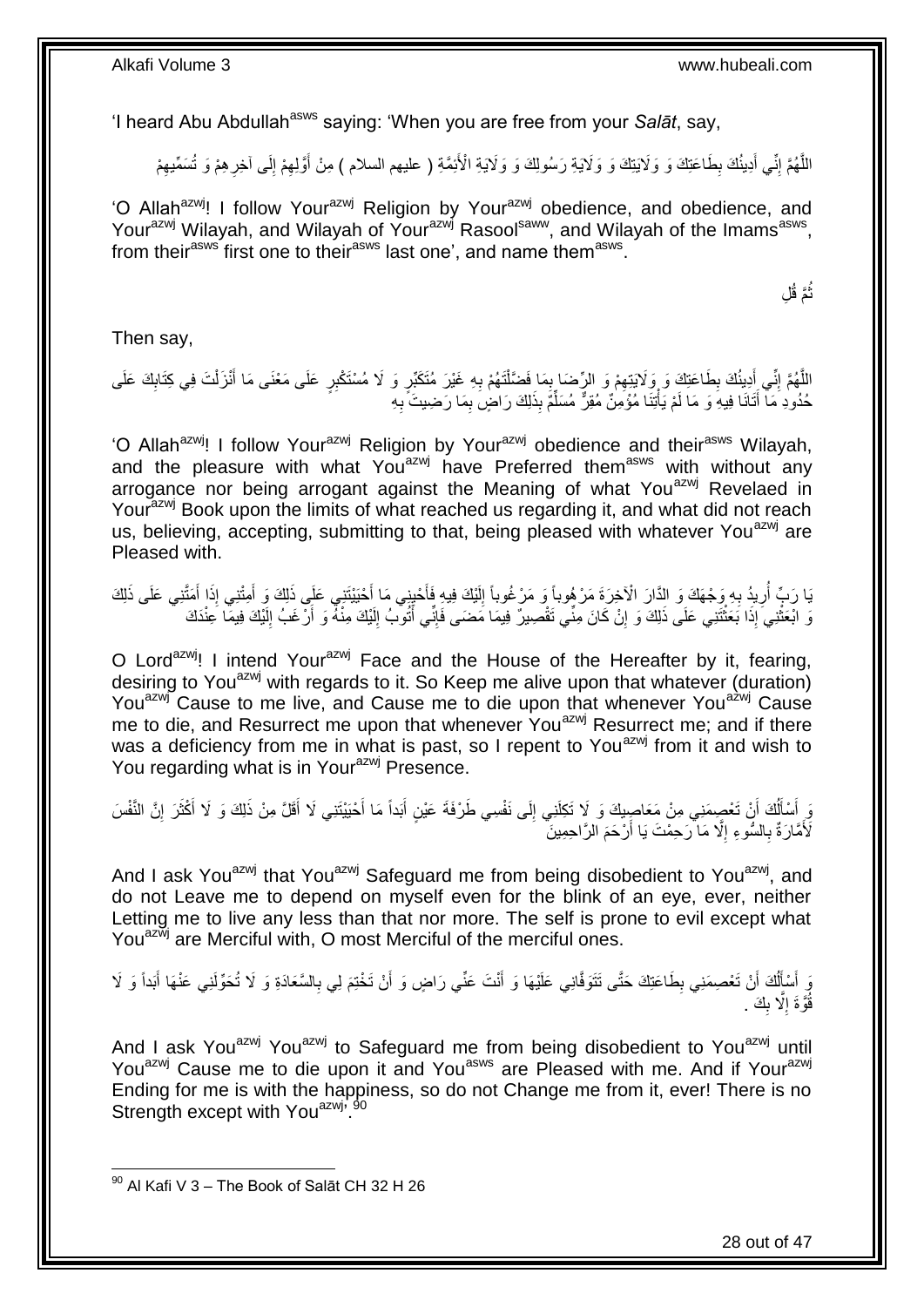أَحُسَنُنُ بْنُ مُحَمَّدٍ عَنْ مُعَلَّى بْنِ مُحَمَّدٍ عَنِ الْوَشَّاءِ عَنْ أَبَانٍ عَنْ مُحَمَّدٍ الْوَاسِطِيِّ قَالَ سَمِعْتُ أَبَا عَبْدِ اللَّهِ ( عليه السلام ) ْ َ ْ َ يَقُولُ لَا تَدَعْ فِي دُبُرِ كُُلِّ صَلَاةٍ َ ِ

Al Husayn Bin Muhammad, from Moalla Bin Muhammad, from Al Washa, from Aban, from Muhammad Al Wasity who said,

'I heard Abu Abdullah<sup>asws</sup> saying: 'Do not leave (saying) at the end of every *Salat*,

إُعِيذُ نَفْسِي وَ مَا رَزَقَنِي رَبِّي بِاللَّهِ الْإِلحِدِ الصَّمَدِ حَتَّى تَخْتِمَهَا وَ أُعِيذُ نَفْسِي وَ مَا رَزَقَنِي رَبِّي بِرَبِّ الْفَلَقِ حَتَّى تَخْتِمَهَا وَ :<br>ا ِ ْ ِ المستقبل المستقبل المستقبل المستقبل المستقبل المستقبل المستقبل المستقبل المستقبل المستقبل المستقبل المستقبل ال<br>المستقبل المستقبل المستقبل المستقبل المستقبل المستقبل المستقبل المستقبل المستقبل المستقبل المستقبل المستقبل ال أُعِيذُ نَفْسِي ۖ وَ مَا رَزَفَنِي ۖ رَبِّي بِرَبِّ النَّاسِ حَتَّى تَخْتِمَهَا ۖ ِ ا<br>ا

'I seek Refuge for myself and for whatever my Lord<sup>azwj</sup> has Graced me, with Allah<sup>azwj</sup>, the One, the Last' – until you end it (Chapter 112); 'and I seek Refuge for myself and whatever my Lord<sup>azwj</sup> has Graced me, with the Lord<sup>azwj</sup> of *Al-Falaq* (a chasm of Fire)' – until you end it (Chapter 113); 'and I seek Refuge for myself and whatever my Lord<sup>azwj</sup> has Grace me, with the Lord<sup>azwj</sup> of the people' – until you end it (Chapter 114)'.<sup>91</sup>

عَلِيُّ بْنُ مُحَمَّدٍ عَنْ سَهْلِ بْنِ زِيَادٍ عَنْ عَلِيٍّ بْنِ مَهْزِيَارَ قَالَ كَتَبَ مُجَمَّدُ بْنُ إِبْرَاهِيمَ إِلَى أَبِي الْحَسَنِ ( عليه السلام ) إِنْ ِ ِ ْ َ ِ ِ **ٍ** رَأَيْتَ يَا سَيِّدِي أَنْ تُعَلِّمَنِي ذَعَاءً أَدْعُو بِهِ فِّي ذُبُرِ صَلَوَاتِي يَجْمَعُ اللَّهُ لِي بِهِ خَيْرَ الْدُّنْيَا وَ الْأَخِرَةِ فَكَتَبَ ( عليه السلام ) ِ ِ ِ َ ِّ َ تَقُولُ.

Ali Bin Muhammad, from Sahl Bin Ziyad, from Ali Bin Mahziyar who said,

'Muhammad Bin Ibrahim wrote to Abu Al-Hassan<sup>asws</sup> that, 'What is your<sup>asws</sup> view, O my Master<sup>asws</sup>, if you<sup>asws</sup> were to teach me a supplication I can supplicate with at the end of my Salat due to which Allah<sup>azwj</sup> would Gather for me the goodness of the world and the Hereafter'. So he<sup>asws</sup> wrote: 'You should be saying,

أَعُوذُ بِوَجْهِكَ الْكَرِيمِ وَ عِزَّتِكَ الَّتِي لَا تُرَامُ وَ قُدْرَتِكَ الَّتِي لَا يَمْتَنِعُ مِنْهَا شَيْءٌ مِنْ شَرِّ الْذُنْيَا وَ الْآخِرَةِ وَ مِنْ شَرِّ الْأَوْجَاعِ َّ َّ ِ ِ ْ ِ **∶** ِ َها ُكل ِّ

'I seek Refuge with Your<sup>azwj</sup> Benevolent Face, and Your<sup>azwj</sup> Might which cannot be assailed, and Your<sup>azwj</sup> Power, nothing from which can be prevented by the evil of the world and the Hereafter, and from the evil of the pains, all of them'.<sup>92</sup>

> **ِ ْبلَ الَّت ْسلِيم ْحَد َث قَ باب َم ْن أ َ**

### <span id="page-28-0"></span>**Chapter 33 – The one whose ablution breaks before** *Salām* **(the greeting at the end of** *Salāt***)**

مُحَمَّدُ بْنُ يَحْيَي عَنْ أَحْمَدَ بْنِ مُحَمَّدِ بْنِ عِيسَى عَنِ الْحُسَيْنِ بْنِ سَعِيدٍ عَنْ فَضَالَةَ بْنِ أَيُّوبَ عَنِ ابْنِ بُكَيْرٍ عَنْ غُبَيْدِ بْنِ زُرَارَةَ َ َ ْ عَنْ أَبِي عَبْدِ اللَّهِ ( عِليه السِلَام ) قَالَ سَأَلْتُهُ عَنْ رَجُلٍ صَلَّى اَلْفَرِيضَةَ فَلَمَّا فَرَغَ وَ رَفَعَ رَأْسَهُ مِنَ السَّفَدَةِ الثَّانِيَةِ مِنَ الْرَكْعَةِ **ٔ** ¦ ْ ْ َ َّ الرَّابِعَةِ أَحْدَثَ فَقَالَ أَمَّا صَلَاثُهُ فَقَدْ مَضنَتْ وَ بَقِيَ التَّشَهُّدُ وَ إِنَّمَا الَتَّشَهُّدُ سُنَّةٌ فِي الصَّلَاةِ فَلْيَتَوَضَّأْ وَ لْيَعُدْ إِلَى مَجْلِسِهِ أَوْ مَكَانٍ ِ َ َ **∶** َ ِ ْ ْ ْ نَظِيفَ فَنَتَشَمَّدُ

Muhammad Bin Yahya, from Ahmad Bin Muhammad Bin Isa, from Al Husayn Bin Saeed, from Fazalat, from Ibn Bukeyr, from Ubeyd Bin Zurara,

1

29 out of 47

 $91$  Al Kafi V 3 – The Book of Salāt CH 32 H 27 92 Al Kafi V 3 – The Book of Salāt CH 32 H 28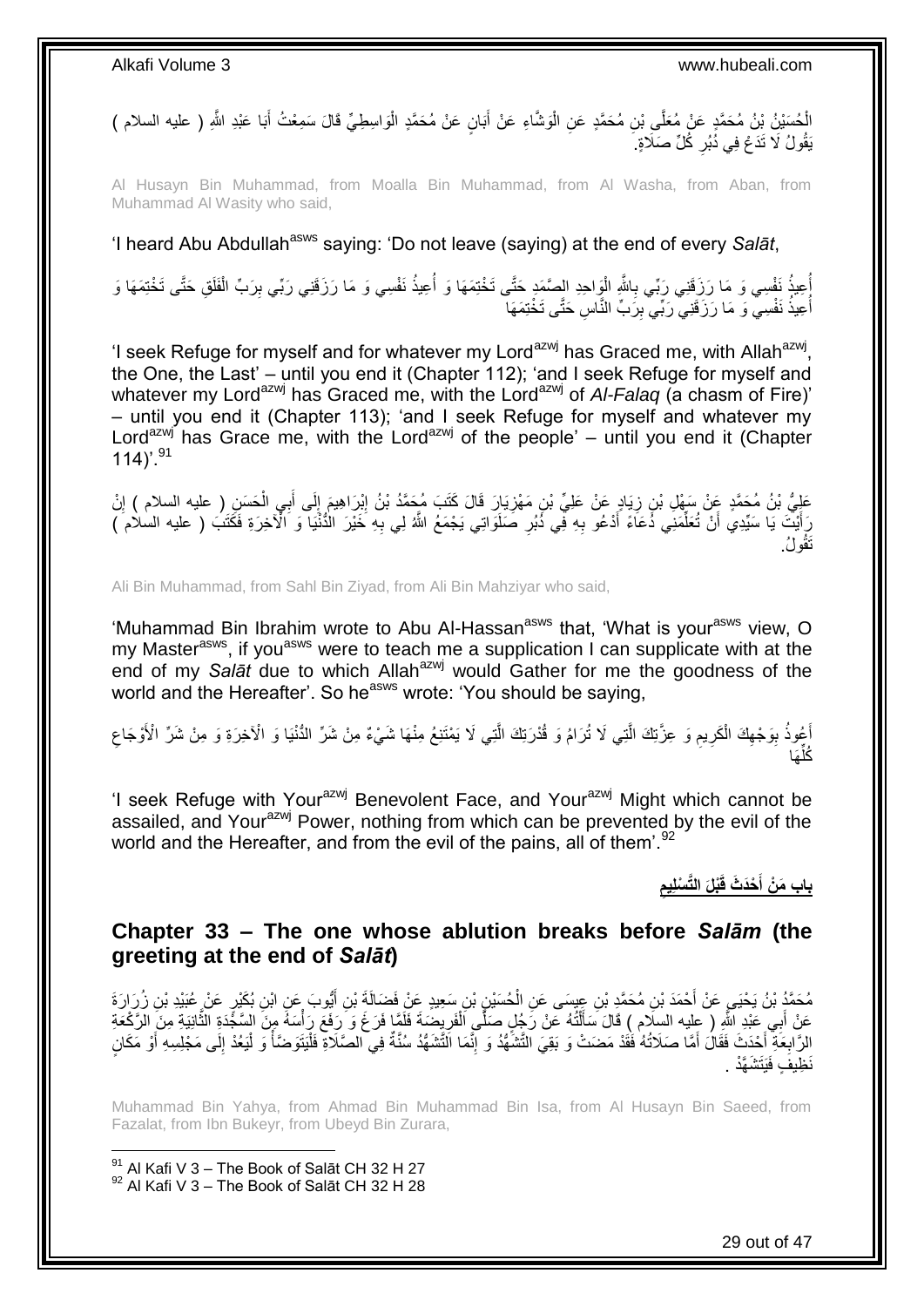(It has been narrated) from Abu Abdullah $a<sup>asws</sup>$ , said, 'I asked him $a<sup>asws</sup>$  about a man who prayed the Obligatory *Salāt*. So when he was free and raised his head from the second Sajdah of the fourth *Rak'at*, his ablution was invalidated'. So he<sup>asws</sup> said: 'As for his *Salāt*, so it has passed, and there remains the bearing of the *Tashahhud* (three or more testimonies); and rather, the *Tashahhud* is a Sunnah in the *Salāt*, therefore let him perform an ablution and let him return to his seat or a clean place, so he should recite *Tashahhud* (bear three or more testimonies)<sup>'.93</sup>

عَلِيُّ بْنُ إِبْرَاهِيمَ عَنْ أَبِيهِ عَنِ ابْنِ أَبِي عُمَيْرٍ عَنْ عُمَرَ بْنِ أَذَيْنَةَ عَنْ زُرَارَةَ عَنْ أَبِي جَعْفَرٍ ( عليهِ السلام ) فِي الرَّجُلِ َ **!** َ ِ َ ُ يُحْدِّثُ بَعْدَ مَا يَرْفَعُ رَأْسَهُ مِنَ السَّجْدَةِ الْأَخِيرَةِ قَيْلَ أَنْ يَتَشَفَّدَ قَالَ يَنْصَرِفٍ فَيَتَوَضَّأُ فَإِنْ شَاءَ رَبُجَعَ إِلَى الْمَسْجِدِ وَ إِنْ شَاءَ ُ **∶** َ ْ ْ ِ ∣ļ ِ فَفِي بَيْتِهِ وَ إِنْ شَاءَ حَيْثُ شَاءَ يَقْعُدُ فَيَتَشَهَّدُ ثُمَّ يُسَلِّمُ وَ إِنْ كَانَ الْحَدَثُ بَعْدَ التَّشَهُّدِ فَقَدْ مَضَتْ صَلَاتُهُ ۖ ْ ِ ِّ ُ ِ

Ali Bin Ibrahim, from his father, from Ibn Abu Umeyr, from Umar Bin Azina, from Zurara,

(It has been narrated) from Abu Ja'far $a<sup>asws</sup>$  regarding the man whose ablution breaks after him raising his head from the last *Sajdah*, before he performs *Tashahhud*. He<sup>asws</sup> said: 'He should leave and perform the ablution. So if he so desires to, he returns to the Masjid, and if he so desires to, so to his house, and if he so desires to, wherever he so desires to. He should sit and perform *Tashahhud*, then greet (*Salām*). And if it was so that the ablution broke after the *Tashahhud*, so his *Salāt* would have passed (completed)'.<sup>94</sup>

> **ال َّصَال ِة تَِتاح باب ال َّس ْه ِو فِي افْ ِ**

### <span id="page-29-0"></span>**Chapter 34 – The mistake during the commencement of the** *Salāt*

عَلِيُّ بْنُ إِبْرَاهِيمَ بْنِ هَاشِمٍ عَنْ أَبِيهِ عَنِ ابْنِ أَبِي عُمَيْرٍ عَنْ جَمِيلٍ وَ مُحَمَّدُ بْنُ إِسْمَاعِيلَ عَنِ الْفَضْلِ بْنِ شَاذَانَ عَنِ ابْنِ أَبِي َ ِ َ ٍ ِ ِ َ ْ ِ ِ عُمَيْْرٍ عَنْ جَمِيلِ بْنِ دَرَّاجٍّ عَنْ زُرَارَةَ قَالَ سَأَلْتُ أَبَا جَعْفَرٍ ( عليه السلام ) عَنِ الرَّجُلِ يَنْسَىَ تَكْبِيرَةَ الِافْتِتَاحِ قَالَ يُعِيدُ . َ ْ Í ٍ ِ

Ali Bin Ibrahim Bin Hashim, from his father, from Ibn Abu Umeyr, from Jameel, and Muhammad Bin Ismail, from Al Fazl Bin Shazaan, from Ibn Abu Umeyr, from Jameel Bin Darraj, from Zurara who said,

'I asked Abu Ja'farasws about the man who forgets the exclamation of *Takbīr* in the beginning. He<sup>asws</sup> said: 'He should repeat'.<sup>95</sup>

الْحُسَيْنُ بْنُ مُحَمَّدٍ الْإَِشْعَرِ يُّ عَنْ عَبْدِ اللَّهِ بْنِ عَامِرٍ عَنْ عَلِيِّ بْنِ مَهْزِيَارَ عَنْ فَضَالَةَ عَنْ أَبَانٍ عَنِ الْفَضْلِ بْنِ عَبْدِ الْمَلِكِ أَوِ<br>. ֦֧֦֧ ِ ْ **∶** َ ْ ْ َ ائِنِ أَبِي يَعْفُورِ عَنْ أَبِي عَنْدٍ اللَّهِ ( عِليه السلَّام ) أَنَّهُ قَالَ فِي الزَّجُلِ يُصَلِّي فَلَمْ يَفْتَتِحْ بِالثَّكْبِيرِ ۗ هَلْ تُجْزِئُهُ تَكْبِيرَةُ الزُّكُوعِ قَالَ َ ِ ِ ِ ِ َ ِ ِ لَا بَلْ َيُعِيدُ صَلَّاتَهُ إِذَا خَفِظَ أَنَّهُ لَمْ يُكَبِّرْ . َ

Al Husayn Bin Muhammad Al Ashary, from Abdullah Bin Aamir, from Ali Bin Mahziyar, from Fazalat, from Aban, from Al Fazl Bin Abdul Malik, or Ibn Abu Yafour,

(It has been narrated) from Abu Abdullah $a<sup>sws</sup>$  having said regarding the man who prays a *Salāt* but did not open it with the exclamation of *Takbīr*, would the

 $93$  Al Kafi V 3 – The Book of Salāt CH 33 H 1

 $^{94}$  Al Kafi V 3 – The Book of Salāt CH 33 H 2

 $95$  Al Kafi V 3 – The Book of Salāt CH 34 H 1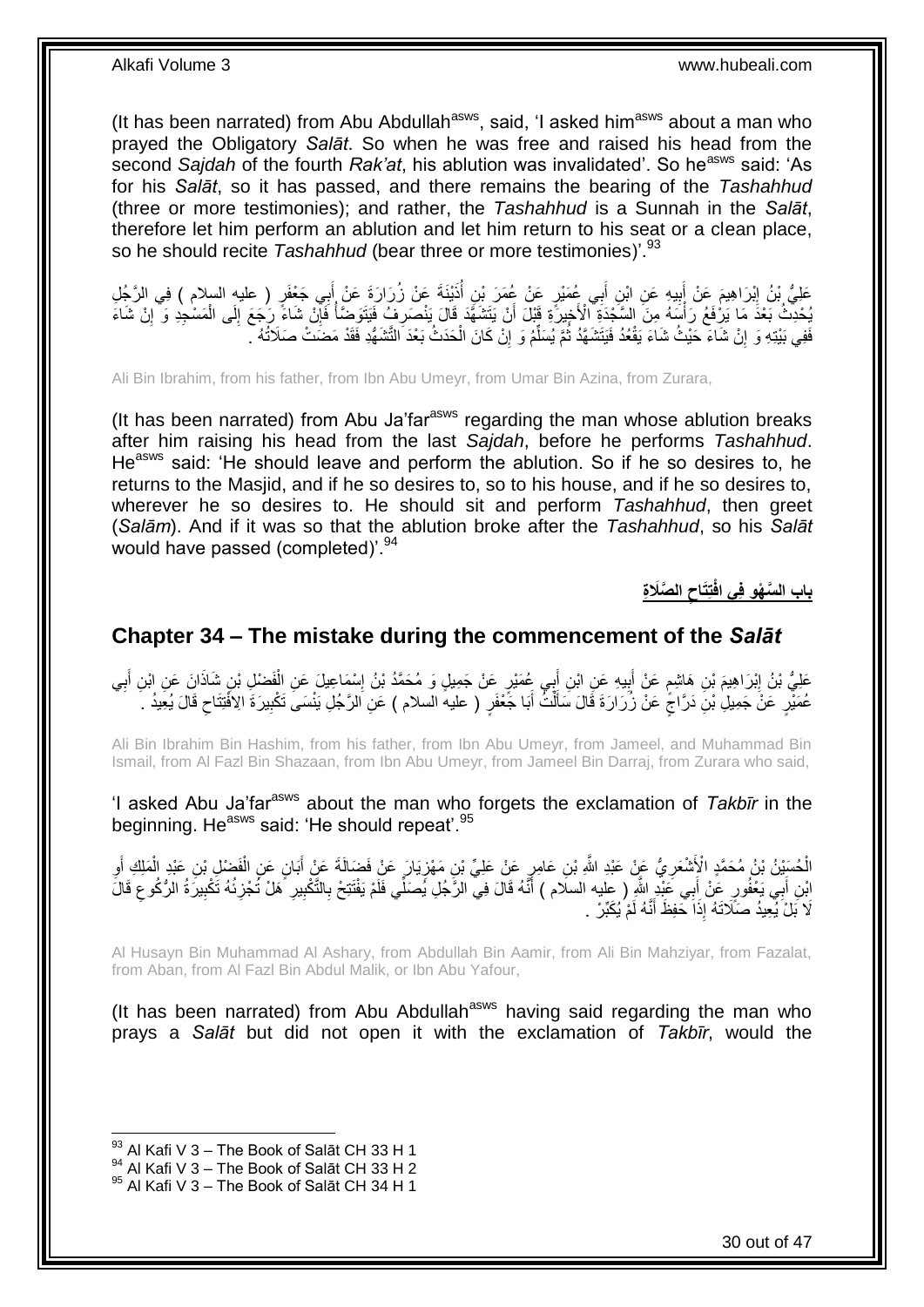exclamation of *Takbīr* of the *Rukū* suffice him?' He<sup>asws</sup> said: 'No, but he should repeat his *Salāt* when he remembers that he did not exclaim *Takbīr*'.<sup>96</sup>

> مُحَمَّدُ بْنُ يَحْيَى رَفَعَهُ عَنِ الرِّضَا ( عليه السلام ) قَالَ الْإِمَامُ يَحْمِلُ أَوْ هَامَ مَنْ خَلْفَهُ إِلَّا تَكْبِيرَةَ الِافْتِتَاحِ . ِ ِ ِ ْ َ

Muhammad Bin Yahya,

(It has been narrated) raising it from Al-Reza<sup>asws</sup> having said: 'The prayer leader would bear the imaginations of the ones behind him except for the opening *Takbīr*'.<sup>97</sup>

**ال َّس ْه ِو فِي الْ باب قِ َرا َء ِة**

### <span id="page-30-0"></span>**Chapter 35 – The mistake during the recitation**

مُحَمَّدُ بْنُ إِسْمَاعِيلَ عَنِ الْفَضْلِ بْنِ شَاذَانَ عَنْ حَمَّادٍ بْنِ عِيسَى عَنْ رِبْعِيٍّ بْنِ عَبْدِ اللَّهِ عَنْ مُحَمَّدٍ بْنِ مُسْلِمٍ عَنْ أَحَدِهِمَا ( ِ ْ ِ َ ֖֖֦֦֦֦֦֚֚֩֘֝֝֝֝֝ عليهما السَلام ) قَالَ إِنَّ اللَّهَ فَرَضَ الرُّكُوعَ وَ السُّجُودَ وَ الْقِرَاءَةُ سُنَّةٌ فَمَنْ تَرَكَ الْقِرَاءَةَ مُتَعَمِّداً أَعَادَ الصَّلَاةَ وَ مَنْ نَسِيَ َ ْ ْ ِ الْقِرَاءَةَ فَقَدْ تَمَّتْ صَلَاثُهُ وَ لَا شَيْءَ عَلَيْهِ . ْ

Muhammad Bin Ismail, from Al Fazl Bin Shazaan, from Hammad Bin Isa, from Rabie Bin Abdullah, from Muhammad Bin Muslim,

(It has been narrated) from one of the two  $(5<sup>th</sup>$  or  $6<sup>th</sup>$  Imam<sup>asws</sup>) having said: 'Allah<sup>azwj</sup> Necessitated the *Rukū* and the *Sajdah*, and the recitation is a Sunnah. So the one who neglects the recitation deliberately should repeat the *Salāt*, and the one who forgets the recitation, so he has completed his *Salāt* and there is nothing upon him' $^{98}$ 

Muhammad Bin Yahya, from Ahmad Bin Muhammad, from Al Husayn Bin Saeed, from Al Qasim Bin Muhammad, from Ali Bin Abu Hamza, from Abu Baseer who said,

'I asked Abu Abdullah<sup>asws</sup> about a man who forgets the Mother of the Quran (Chapter 1). He<sup>asws</sup> said: 'If it was so that he has not gone into the *Rukū* (Rukū), so let him repeat the Mother of the Quran (Chapter 1)<sup>'.99</sup>

ِ مُحَمَّدُ بْنُ يَحْيَى عَنْ أَجْمَدَ بْنِ مُحَمَّدٍ عَنِ ابْنِ فَضَّالٍ عَنْ يُوِنُسَ بْنِ يَعْوُوبَ عَنْ مَنْصُورِ بْنِ حَازِمٍ قَالَ قُلْتُ لِأَبِي عَبْدٍ الثَّهِ ( ِ ْ ֧֧֧֖֧֧֧֧֧֦֧֚֓֝֬֝֝֓֝֬֟֓֓֝֓֝֓֝֬֝֬֝ عليه السلام ) إِنِّي صَلَّيْتُ الْمَكْتُوبَةَ فَنَسِيَتُ أَنْ أَقْرَأَ فِي صَلَاتِي كُلِّهَا فَقَالَ أَ لَيْسَ قَدْ أَتْمَمْتَ الرُّكُوعُ وَ السُّجُودَ قُلّْتُ بَلَى قَالَ **ٔ** َ لَ َ ِّ ا<br>ا  $\ddot{\phantom{a}}$ َ اُ ْ َّ ِّ ِ قَدْ تَمَّتْ صَلَاثُكََ إِذَا كَانَ نِسْيَاناً <sub>ـ</sub>

Muhammad Bin Yahya, from Ahmad Bin Muhammad, from Ibn Fazzal, from Yunus Bin Yaqoub, from Mansour Bin Hazim who said,

'I said to Abu Abdullah<sup>asws</sup>, 'I prayed the Prescribed *Salāt*, but I forgot to recite in my *Salāt*, all of it'. So he<sup>asws</sup> said: 'Is it no so that you had completed the *Rukū* and the

مُحَمَّدُ بِنُ يَحْيَى عَنْ أَحْمَدَ بْنِ مُحَمَّدٍ عَنِ الْحُسِيْنِ بْنِ سَعِيدٍ عَنِ الْقَاسِمِ بْنِ مُحَمَّدٍ عَنْ عَلِيٍّ بْنِ أَبِي حَمْزَةَ عَنْ أَبِي بَصِيرٍ قَالَ ْ َ َ ِ ْ ُ سَأَلْتُ أَبَا عَبْدِ اللَّهِ ( عليه السلام ) عَنْ رَجُلٍ نَسِيَ أُمَّ الْقُرْآنِ قَالَ إِنْ كَانَ لَمْ يَرْكَعْ فَلْيُعِدْ أُمَّ الْقُرْآنِ ۖ. ْ ِ ْ ا<br>ا َ ْ َ ْ

 $96$  Al Kafi V 3 – The Book of Salāt CH 34 H 2

 $97$  Al Kafi V 3 – The Book of Salāt CH 34 H 3

 $^{98}$  Al Kafi V 3 – The Book of Salāt CH 35 H 1

 $99$  Al Kafi V 3 – The Book of Salāt CH 35 H 2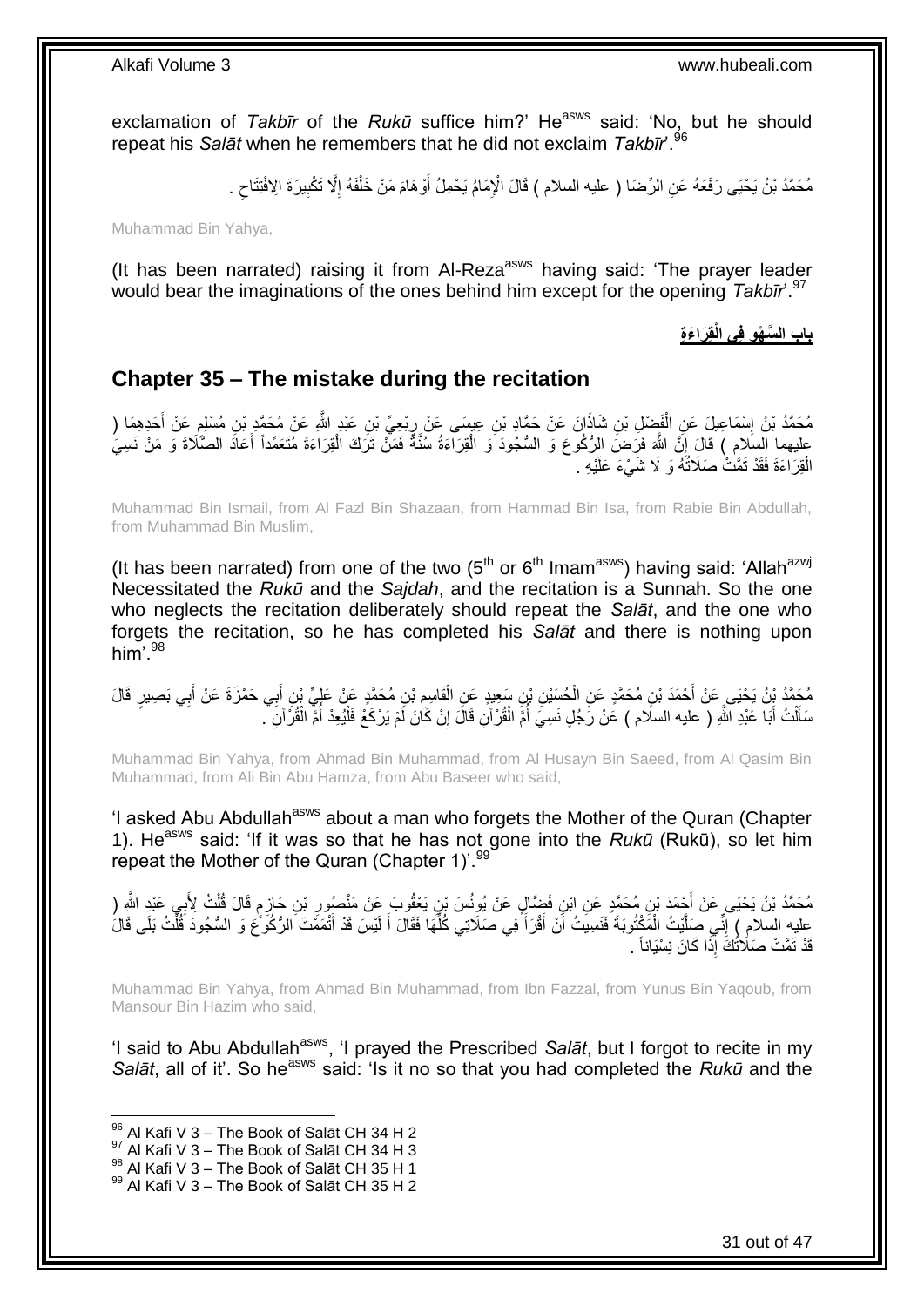Sajdah?' I said, 'Yes'. He<sup>asws</sup> said: 'You have completed your Salat, when it was out of forgetfulness'.<sup>100</sup>

> **ِ باب ال َّس ْه ِو فِي ال ُّر ُكوع**

## <span id="page-31-0"></span>**Chapter 36 – The mistake during the** *Rukū*

ِّهُحَمَّدُ بْنُ يَحْيَى عَنْ أَجْمَدَ بْنِ مُحَمَّدٍ عَنِ الْحُسَيْنِ بْنِ سَعِيدٍ عَنْ فَضَالَةَ بْنِ أَيُّوبَ عَنِ الْحُسَيْنِ بْنِ عُثْمَانَ عَنْ ابْنِ مُسْكَانَ عَنْ ْ ْ ْ َ َ أَبِي بَصِبْرٍ ۚ قَالَ سَأَلْتُ أَبَا عَبْدِ اللَّهِ ( عليه السلام ۖ ) عَنِ الرَّجُلِ يَشُكُّ وَ هُوَ قَائِمٌ لَا يَدْرِكِي رَكَعَ أَمْ لَمْ يَرْكَعْ قَالَ يَرْكَعُ وَ يَسْجُدُ . َ ْ َ

Muhammad Bin Yahya, from Ahmad Bin Muhammad, from Al Husayn Bin Saeed, from Fazalat Bin Ayoub, from Al Husayn Bin Usman, from Ibn Muskan, from Abu Baseer who said,

'I asked Abu Abdullah<sup>asws</sup> about the man who doubted and he was standing, not knowing whether he had performed the *Rukū* or not. He<sup>asws</sup> said: 'He should perform *Rukū* and perform *Sajdah*'.<sup>101</sup>

عَلِيُّ بْنُ إِبْرَاهِيمَ عَنْ أَبِيهِ وَ مُحَمَّدُ بْنُ إِسْمَاعِيلَ عَنِ الْفَضْلِ بْنِ شَاذَانَ جَمِيعاً عَنِ ابْنِ أَبِي عُمَيْرٍ عَنْ رِفَاعَةَ عَنْ أَبِي عَبْدِ اللَّهِ ْ ِ ِ َ ِ َ ِ َ ( عليه السلام ) قَالَ سَأَلْتُهُ عَنْ رَجُلٍ نَسِيَ أَنْ يَرْكَعَ حَتَّى يَسْجُدَ وَ يَقُومَ قَالَ يَسْتَقْبِلُ ِ َ ْ َ

Ali Bin Ibrahim, from his father and Muhammad Bin Ismail, from Al Fazl Bin Shazaan, altogether from Ibn Abu Umeyr, from Rifa'at,

(It has been narrated) from Abu Abdulah<sup>asws</sup>, said, 'I asked him<sup>asws</sup> about a man who forgot that he performed the *Rukū* until he perform *Sajdah*d, and he was standing. He<sup>asws</sup> said: 'He should begin again'.<sup>102</sup>

عَلِيُّ بْنُ إِبْرَاهِيمَ عَنِْ أَبِيهِ عَنِ ابْنِ أَبِي عُمَيْرٍ عَنْ عُمَرَ بْنِ أُذَيْنَةَ عَنْ زُرَارَةَ عَنْ أَبِي جَعْفَرٍ ( عليه السلام ) قَالَ إِذَا اسْتَيْقَنَ َ ُ ِ َ ِ أَنَّهُ قَدْ زَادَ فِي الْصَّلَاةِ اَلْمَكْتُوبَةِ رَكْعَةً لَمْ يَعْثَدَّ بِهَا وَ اسْتَقْبَلَ الصَّلَاةَ اسْتِقْبَالًا إِذَا كَانَ قَدِ اسْتَيْقَنَ يَقِيناً . ْ َ ِ لَ

Ali Bin Ibrahim, from his father, from Ibn Abu Umeyr, from Umar Bin Azina, from Zurara,

(It has been narrated) from Abu Ja'far $a<sup>asws</sup>$  having said: 'When you are convinced that a *Rak'at* has been increased in the Prescribed *Salāt*, he should not rely with it, and he should begin the *Salāt* from the beginning, when he was certain with conviction'.<sup>103</sup>

**باب ال َّس ْه ِو فِي ال ُّس ُجوِد**

### <span id="page-31-1"></span>**Chapter 37 – The omission in the** *Sajdah*

عَلِيُّ بْنُ إِبْرَاهِيمَ عَنْ أَبِيهِ عَنِ ابْنِ أَبِي عُمَيْرٍ عَنْ حَمَّادٍ عَنِ الْحَلَبِيِّ قَالَ سُئِلَ أَبُو عَبْدِ اللَّهِ ( عليه السلام ) عَنْ رَجُلٍ سَهَا فَلَمْ َ ِ ْ َ **!** َ ِ يَدْرِ ۛ سَجْدَةً سَجَدَ أَمْ تِتْنَيْنِ قَالَ يَسْجُدُ أَخْرَى وَ لَيْسَ عَلَيْهِ بَعْدَ اتْقِضَاءِ الصَّلَاةِ سَجْدَنَا السَّهْوِ ۚ َ **∶** ِ ا<br>ا

Ali Bin Ibrahim, from his father, from Ibn Abu Umeyr, from Hammad, from Al Halby who said,

 $100$  Al Kafi V 3 – The Book of Salāt CH 35 H 3

 $101$  Al Kafi V 3 – The Book of Salāt CH 36 H 1

 $102$  Al Kafi V 3 – The Book of Salāt CH 36 H 2

 $103$  Al Kafi V 3 – The Book of Salāt CH 36 H 3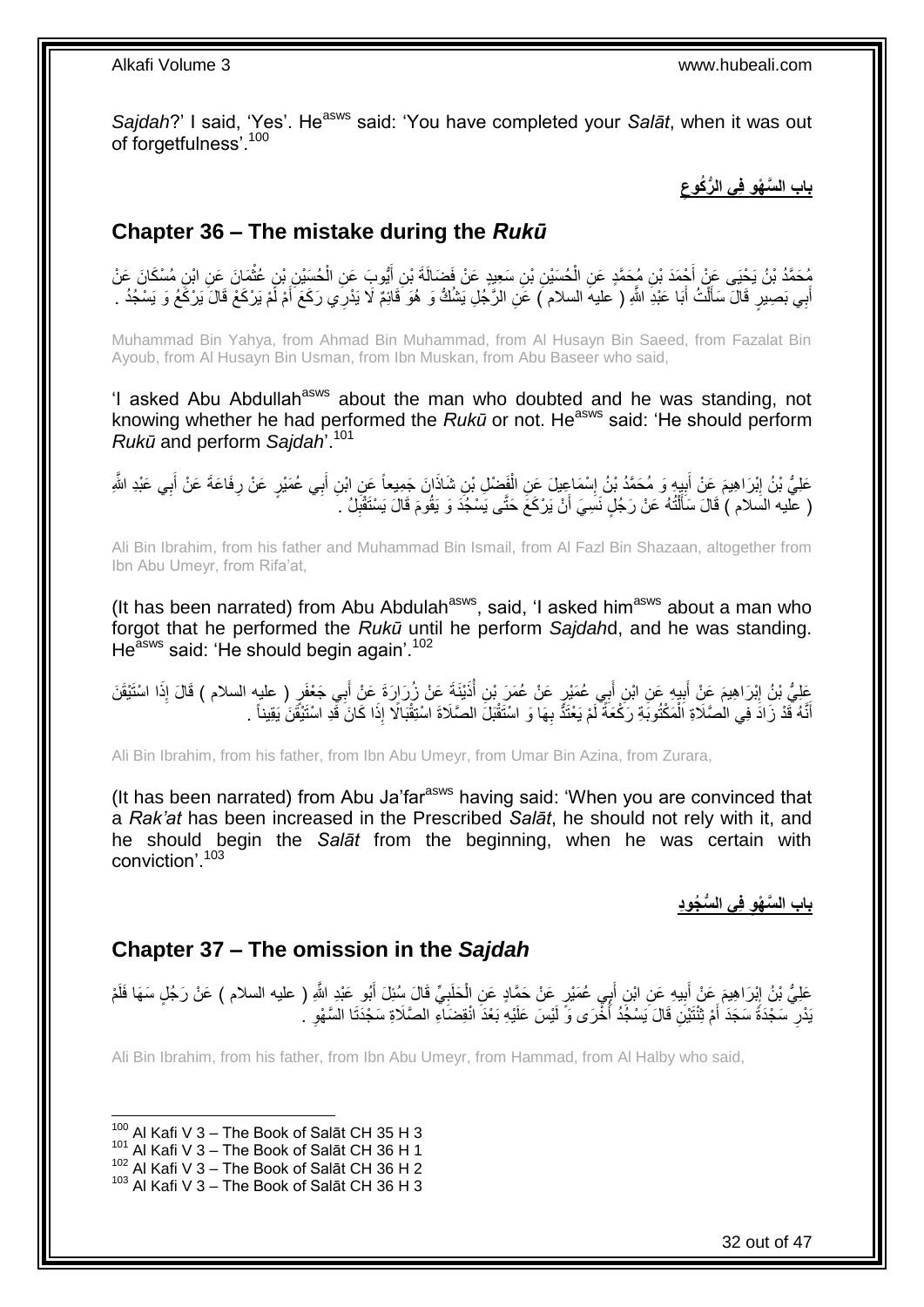'Abu Abdullah<sup>asws</sup> was asked about a man who erred, so he did not know whether he had perform *Sajdah* with one *Sajdah* or two. He<sup>asws</sup> said: 'He should perform *Sajdah* another, and it is not upon him, after the accomplishment of the *Salāt*, to perform a *Sajdah* for the omission'.<sup>104</sup>

مُحَمَّدُ بِنُ يَحْيَى عَنْ أَحْمَدَ بْنِ مُحَمَّدٍ عَنِ الْحُسَيْنِ بْنِ سَعِيدٍ عَنْ مُحَمَّدٍ بْنِ سِنَانٍ عَنِ ابْنِ مُسْكَانَ عَنْ أَبِي بَصِيرٍ قَالَ سَأَلْتُ أَبَا<br>وَيَمْتُمْ بَيْنَ يَجْبَى عَنْ أَحْمَدَ بْنِ مُحَمَ ْ َ َ ْ َ َ عَبْدِ اللَّهِ ( عليه السلام ) عَنْ رَجُلٍ شَكَّ فَلَمْ يَدْرِ سَجْدَةً سَجَدَ أَمْ سَجْدَنَيْنِ قَالَ يَسَّجُدُ حَتَّى يَسْتَيْقِنَ أَنَّهُمَا سَجْدَنَانِ ً. ِ َ َ

Muhammad Bin Yahya, from Ahmad Bin Muhammad, from Al Husayn Bin Saeed, from Muhammad Bin Sinan, from Ibn Muskan, from Abu Baseer who said,

'I asked Abu Abdullah<sup>asws</sup> about a man who doubted, so he did not know whether he had perform Sajdah with one Sajdah or two Sajdahs'. He<sup>asws</sup> said: 'He should perform *Sajdah* until he is convinced that these are two *Sajdah*s'.<sup>105</sup>

عَٰذُهُ عَنْ أَجْمَدَ بْنِ مُحَمَّدٍ عَنْ أَحْمَدَ بْنِ مُحَمَّدِ بْنِ أَبِي نَصْرٍ وَ عَلِيٍّ بْنِ مُحَمَّدٍ رَبِّ بِهِ بِمَجْتِرِ بْنِ أَبِي<br>ِ َ ِ َ َ ِ نَصْرٍ عَنِّ أَبِي الْخَسَنِ ( عليه السلام ) قَالَ سَأَلْتُهُ عَنَّ رَجُلٍّ صَلِّي رَكْعَةً ثُمَّ ذَكَرَ وَ هُوَ وَالْأَانِنَةِ وَ هُوَ رَاكِمٌ أَنَّهُ تَرَكَ سَجْدَةً َّ ا پایا<br>سال ֺ֦֦֦֧֦֦֪ׅ֧֦֧֦֧֦֧֦֧֦֪ׅ֦֧֦֪֪֦֧֦֧֝֟֟֓֕֓֕֓֕֓֕֓֕֓֓֡֓֓֡֟֓֡֟֓֡֟֓֡֟֓֡֟֓֡֟֩֓֓֞֓֞֓֞֟֓֡֟֓֡֟֓֟֩֓֟֓֟֓֟֟<br>֧֧֧֪֧֪֝֩֘֝֬֞֟׆<br>֧֪֘ َ ْ َ مِنَ أَلْأُولَى فَقَالَ كَانَ أَبُو الْحَسَنِ ( صٰلوات الله عليه ) يَقُولُ إِذَا تَرَكْتَ السُّجْدَةَ فِي الْرَكْعَةِ الْأُولَى وَ لَّمْ تَدْرِ وَاحِدَةً أَمْ تِنْتَيْنِ ْ َ ِ اسْتَقْبَلْتَ المصَّلَاةَ حَتَّى يَصِحَّ لَكَ أَنَّهُمَا اثْنَتَانِ . **ٔ** َ ْ

From him, from Ahmad Bin Muhammad, from Ahmad Bin Muhammad Bin Abu Nasr and Ali Bin Muhammad, from Sahl Bin Ziyad, from Ahmad Bin Muhammad Bin Abu Nasr,

(It has been narrated) from Abu Al-Hassan<sup>asws</sup>, said, 'I asked him<sup>asws</sup> about a man who prays one *Rak'at* of *Salāt*, then remembers when he is in the second and he is *Rukū*, that he had left out one *Sajdah* from the first (*Rak'at*). So he<sup>asws</sup> said: 'Abu Al-Hassanasws was saying: 'When you leave the *Sajdah* in the first *Rak'at* and do not know whether it was one or two, you should re-commence the *Salāt* until it is correct for you that these were two (*Sajdah*s)'.<sup>106</sup>

عَلِيُّ بْنُ إِبْرَاهِيمَ عَنْ أَبِيهِ عَنْ عَمْرٍو بْنِ عُثْمَانَ الْخَزَّازِ عَنِ الْمُفَضَّلِ بْنِ صَالِحٍ عَنْ زَيْدٍ الشَّحَّامِ عَنْ أَبِي عَبْدِ اللَّهِ ( عليه<br>. ٍ ْ <u>ุ้</u> ْ **ٔ ! ֽ**ו َ ِ السلام ) فِي رَجُلٍ شُبِّهَ عَلَيْهِ وَ لَمْ يَذُرِ وَاحِدَةً سَجَدَ أَمْ تِتْتَيْنِ قَالَ فَلْيَسْجُدْ أُخْرَى . ا<br>ا :<br>ا َ ِ

Ali Bin Ibrahim, from his father, from Amro Bin Usman Al Khazzaz, from Al Mufazzal Bin Salih, from Zayd Al Shahaam,

(It has been narrated) from Abu Abdullah $a<sup>asws</sup>$  regarding a man upon whom it was doubtful and he did not know whether he perform *Sajdah* once or twice'. He<sup>asws</sup> said: 'So let him perform *Sajdah* another'.<sup>107</sup>

**ِن َّولََتْي ِن اْْلَ باب ال َّس ْه ِو فِي ال َّر ْكَعَتْي**

### <span id="page-32-0"></span>**Chapter 38 – The omission in the two first** *Rak'at*

مُحَمَّدُ بِنُ الْحَسَنِ وَ غَيْرُهُ عَنْ سَهْلِ بْنِ زِيَادٍ عَنْ مُحَمَّدِ بْنِ سِنَانٍ عَنِ ابْنِ مُسْكَانَ عَنْ عَنْبَسَةَ بْنِ مُصْعَبِ قَالَ قَالَ لِي أَبُو ِ َ عَبْدِ اللَّهِ ( عليه السلام ) إِذَا شَكَكْتَ فِي الرَّكْعَنَيْنِ الْأَوَّلَنَيْنِ فَأَعِدْ . ا<br>استعمال

 $104$  Al Kafi V 3 – The Book of Salāt CH 37 H 1

 $105$  Al Kafi V 3 – The Book of Salāt CH 37 H 2

 $^{106}$  Al Kafi V 3 – The Book of Salāt CH 37 H 3

<sup>107</sup> Al Kafi V 3 – The Book of Salāt CH 37 H 4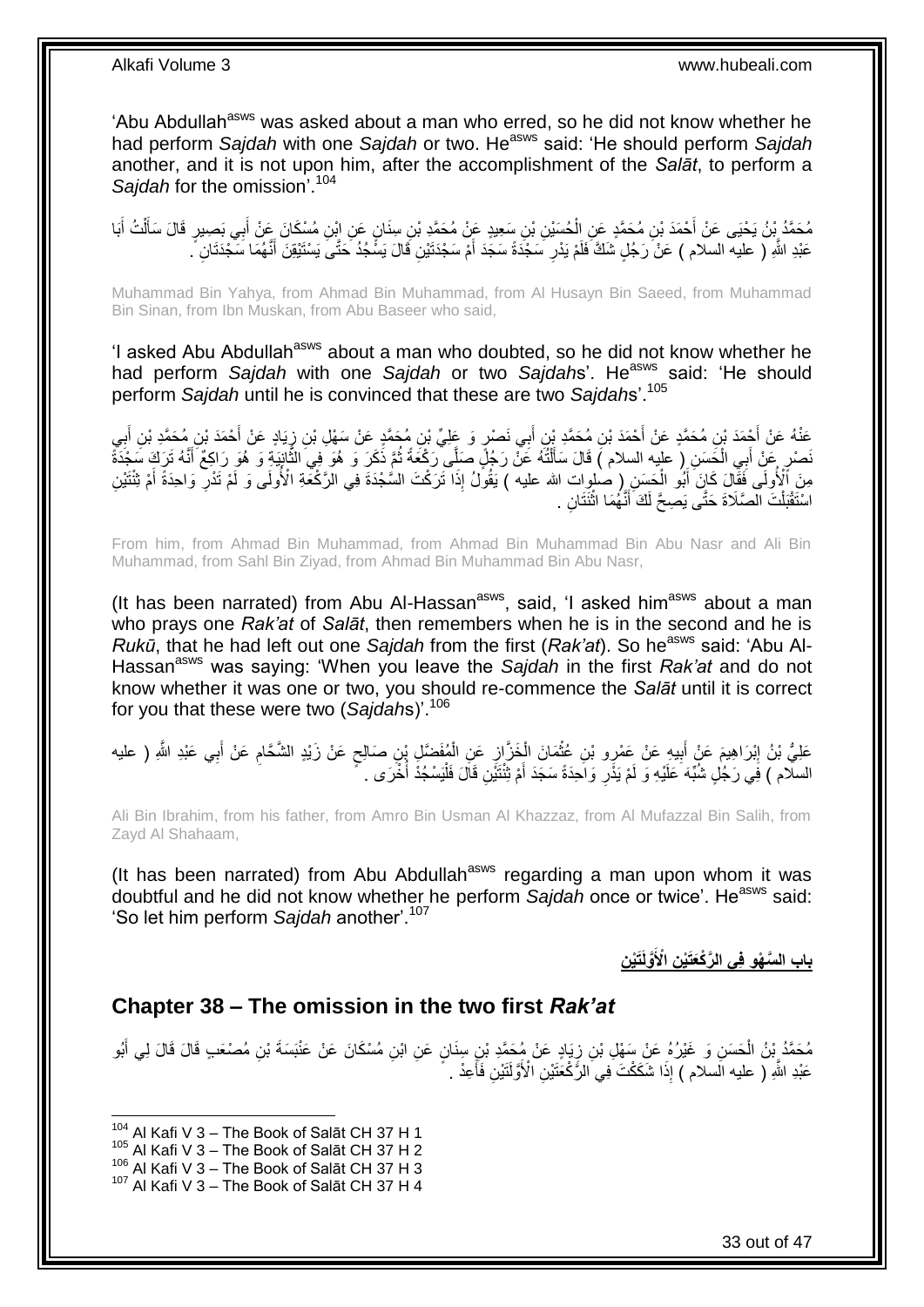Muhamad Bin Al Hassan and someone else, from Sahl Bin Ziyad, from Muhammad Bin Sinan, from Ibn Muskan, from Anbasa Bin Mus'ab who said,

### 'Abu Abdullah<sup>asws</sup> said to me: 'When you doubt in the first two *Rak'at*, so repeat'.<sup>108</sup>

لْحُسَيْنُ بْنُ مُحَمَّدٍ عَنْ عَبْدِ اللَّهِ بْنِ عَامِرٍ عَنْ عَلِيٍّ بْنِ مَهْزِيَارَ عَنِ الْحُسَيْنِ بْنِ سَعِيدٍ عَنْ زُرْعَةَ بْنِ مُحَمَّدٍ عَنْ سَمَاعَةَ قَالَ<br>ِ ْ ِ َفَالَ إِذَا سَهَا الرَّجُلُ فِي الرَّكْعَتَيْنِ الْأَوَّلَتَيْنِ مِنَ الظُّهْرِ وَ الْعَصْرِ وَ الْعَتَمَةِ وَ لَمْ يَدْرِ أَ وَاحِدَةً صَلَّىَ أَمْ تِثْنَيْنِ فَعَلَيْهِ أَنْ يُعِيدَ َ َ َ ِ ْ ِ ْ **∶** الصَّلَاةَ .

Al Husayn Bin Muhammad, from Abdullah Bin Aamir, from Ali Bin Mahziyar, from Al Husayn Bin Saeed, from Zur'at Bin Muhammad, from Sama'at who said,

'He<sup>asws</sup> said: 'When the man forgets in the first two *Rak'at* from Al-Zohr, and Al-Asr, and the Isha (*Salāt*s) and does not know whether he had prayed one or two, so upon him is that he repeats the *Salāt*'.<sup>109</sup>

مُحَمَّدُ بْنُ إِسْمَاعِيلَ عَنِ الْفَضْلِ بْنِ شَاذَانَ وَ عَلِيُّ بْنُ إِبْرَاهِيمَ عَنْ أَبِيهِ جَمِيعاً عَنْ حَمَّادِ بْنِ عِيسَى عَنْ حَرِيزٍ عَنْ زُرِرَارَةَ عَنْ ِ َ ِ ْ ِ أَخَذِهِمَا ۖ (ِعَلَيْهِمَا السِلاَّمِ ﴾ قَالَ قُلْتُ لَهُ رَجُلٌ لَإِنَّبِذِرِيَ وَاحِدَةُ صَلَّى أَمْ تِنْتَيْنِ قَالَ يُبِعِيدُ قَالَ قُلْتُ لَهُ رَجُلٌ لَمْ يَنْدِرِ أَ تَثْنَيْنِ صَلَّى َ ْ َّ َ ِ ْ اَمْ ثَلَاثاً فُقَالَ إِنْ دَخِلَهُ الْشِكُّ بَعْدَ دُخُولِهِ فِي الثَّالِثَةِ مِّضنَى فِي الثَّالِثَةِ ثُمَّ صَلَّى الْأُخْرَى وَ لَا شَيْءَ عَلَيْهِ وَ يُسَلِّمُ قُلْتُ فَإِنَّهُ لَمْ ان<br>ا  $\ddot{\phantom{0}}$ َّ  $\ddot{\cdot}$ َّ יֲ<br>י ِ ْ ِّ يَدُّرِ فِي ثِنْتَيْنِ َهُوَ أَمْ فِي أَرْبَعٍ قَالَ يُسَلِّمُ وَ يَقُومُ فَيُصَلِّي رَكْعَنَيْنِ ثُمَّ يُسَلِّمُ وَ لَا شَيْءَ عَلَيْهِ . ِّ ان<br>المقامات المقامات المقامات المقامات المقامات المقامات المقامات المقامات المقامات المقامات المقامات المقامات<br>المقامات المقامات المقامات المقامات المقامات المقامات المقامات المقامات المقامات المقامات المقامات المقامات ِّ ٍ َ ِ

Muhammad Bin Ismail, from Al Fazl Bin Shazaan, and Ali Bin Ibrahim, from his father, altogether from Hammad Bin Isa, from Hareyz, from Zurara,

(It has been narrated) from one of the two  $(5<sup>th</sup>$  or  $6<sup>th</sup>$  Imam<sup>asws</sup>), said, 'I said to him<sup>asws</sup>, 'A man does not know whether he has prays one (*Rak'at*) or two'. He<sup>asws</sup> said: 'He should repeat (the *Salāt*)'. I said to him, 'A man did not know whether he had prayed two or three (Rak'at)<sup>'</sup>. So he<sup>asws</sup> said: 'When the doubt enters after his entry into the second, he should go into the third, then pray another (*Rak'at*), and there would be nothing upon him, and he would offer *Salām* (greet)'. I said, 'So if he does not know whether he was in the second or the fourth?' He<sup>asws</sup> said: 'He should offer *Salām* (greet), and stand, so he should pray two *Rak'at*, then offer *Salām* (greet), and there would be nothing upon him'.<sup>110</sup>

مُحَمَّدُ بْنُ يَحْيَى عَنْ أَحْمَدَ بْنِ مُحَمَّدٍ عَنِ الْحَسَنِ بْنِ عَلِيٍّ الْوَشَّاءِ وَ الْحُسَيْنُ بْنُ مُحَمَّدٍ عَنْ مُعَلِّى بْنِ مُحَمَّدٍ عَنِ الْحَسَنِ بْنِ ْ ْ ْ َ ْ ِنِّي الْوَشَّاءِ قَالَ قَالَ لِي أَبُو الْحَسَنِ الرِّضَا ۚ ( عليه السلام ) الْإِعَادَةُ فِي الرَّكْعَتُيْنِ الْأَوَّلَئَيْلِ وَ السَّهُوُ فِي الرَّكْعَتَيْنِ ْ َ ْ الْأَخِيرَتَيْنِ<sub>.</sub>

Muhammad Bin Yahya, from Ahman Bin Muhammad, from Al Hassan Bin Ali Al Washa, and Al Husayn Bin Muhammad, from Moalla Bin Muhammad, from Al Hassan Bin Ali Al Washa who said,

'Abu Al-Hassan Al-Reza<sup>asws</sup> said: 'The repeating is regarding the first two *Rak'at*, and the omission is (allowed) during the last two *Rak'at'* (i.e. no need to repeat).<sup>111</sup>

 $108$  Al Kafi V 3 – The Book of Salāt CH 38 H 1

 $109$  Al Kafi V 3 – The Book of Salāt CH 38 H 2

 $110$  Al Kafi V  $3 -$  The Book of Salāt CH 38 H 3

 $111$  Al Kafi V 3 – The Book of Salāt CH 38 H 4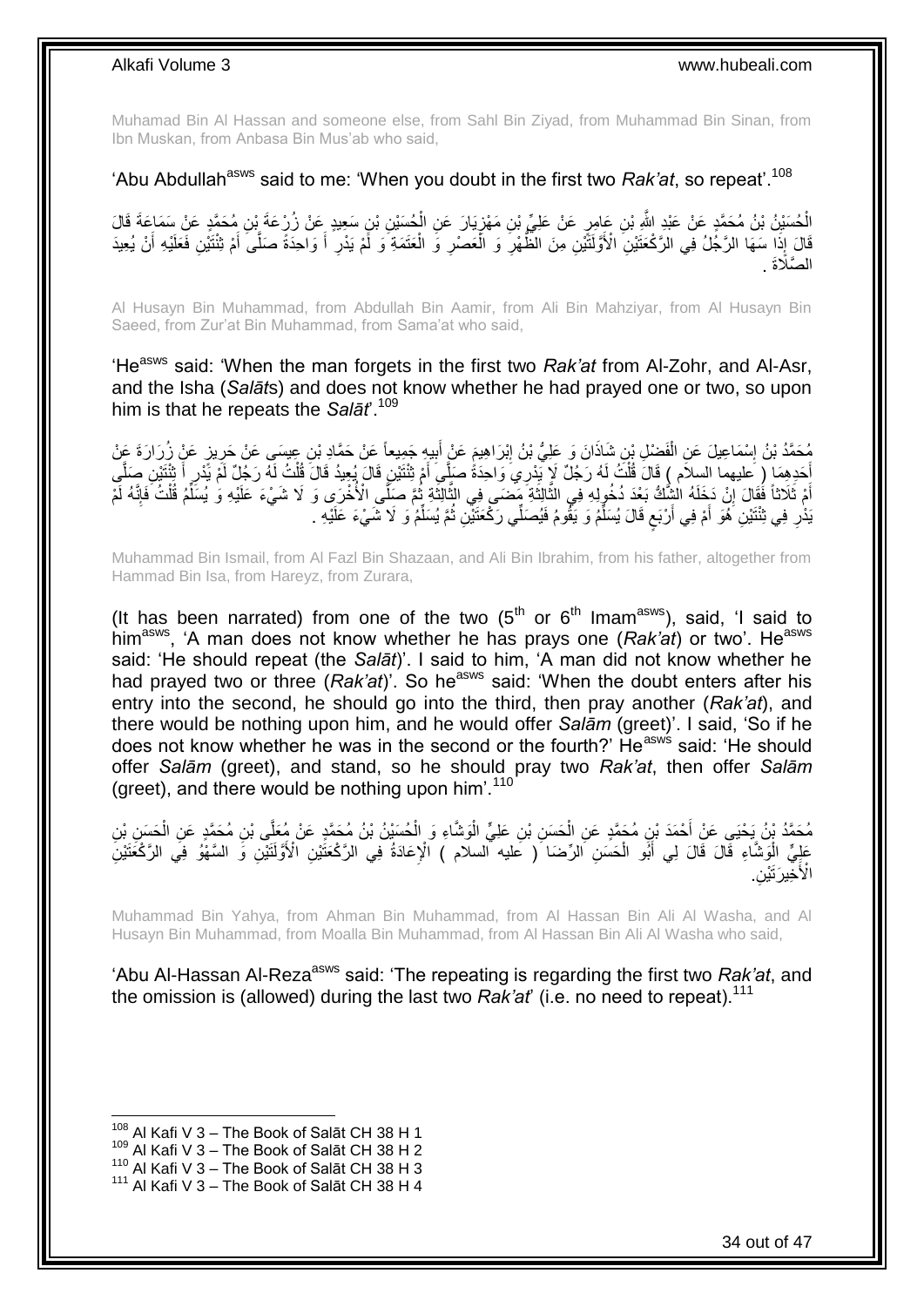**ُج ُمَع ِة ِب َو الْ َم ْغر َو الْ ْجر باب ال َّس ْه ِو فِي الْفَ ِ ِ**

### <span id="page-34-0"></span>**Chapter 39 – The omission in Al-Fajr, and Al-Maghrib and the Friday (***Salāt***s)**

عَلِيُّ بْنُ إِبْرَاهِيمَ عَنْ أَبِيهِ وَ مُحَمَّدُ بْنُ إِسْمَاعِيلَ عَنِ الْفَضْلِ بْنِ شَاذَانَ جَمِيعاً عَنِ ابْنِ أَبِي عُمَيْرٍ عَنْ حَفْصِ بْنِ الْبَخْتَرِيِّ وَ ِ ِ َ ِ ِ ْ َ ْ غَيْرِهِ عَنْ أَبِي عَٰيْدِ اللَّهِ ( عليه السلام ) قَالَ إِذَا شَكَكْتَ فِي الْمَغْرِبِ فَأَعِدْ وَ إِذَا شَكَكْتَ فِيَ الْفَجْرِ فَأَعِدْ . ْ َ **∶** ْ َ ِ َ ِ

Ali Bin Ibrahim, from his father, and Muhammad Bin Ismail, from Al Fazl Bin Shazaan, altogether from Ibn Abu Umeyr, from Hafs Bin Al Bakhtary and someone else,

(It has been narrated) from Abu Abdullah<sup>asws</sup> having said: 'When you doubt in Al-Maghrib (*Salāt*), so repeat, and when you doubt in Al-Fajr (*Salāt*), so repeat'.<sup>112</sup>

عَلِيُّ بْنُ إِبْرَاهِيمَ عَنْ أَبِيهِ عَنْ حَمَّادٍ عَنْ جَرِيزٍ عَنْ مُحَمَّدِ بْنِ مُسْلِمٍ قَالَ سَأَلْتُ أَبَا عَبْدِ اللَّهِ ( عليه السلام ) عَنِ الرَّجُلِ يُصَلِّي َ ْ َ ٍ ِ **!** َ ِ ِّ رَ لَا يَدْرِي وَاحِدَٰةً صَلَّى أَمْ تِثْنَيْنِ قَالَ يَسْنَقْبِلُ حَتَّى يَسْنَيْقِنَ أَنَّهُ قَدْ أَثْمَّ وَ فِي الْجُمُعَةِ وَ فِي الْمُغْرِبِ وَ فِي الْصَلَاَةِ فِي السَّفَرِ . ِ ْ ْ َ َ ِ َ ِ

Ali Bin Ibrahim, from his father, from Hammad, from Hareyz, from Muhammad Bin Muslim who said,

'I asked Abu Abdullah<sup>asws</sup> about the man who prays a Salat and he does not know whether he has prayed one or two (*Rak'at*). He<sup>asws</sup> said: 'He should re-commence until he is convinced that he has completed – and in the Friday (*Salāt*), and in Al-Maghrib, and in the *Salāt* during the journey'.<sup>113</sup>

الْحُسَيْنُ بْنُ مُحَمَّدٍ الْأَشْعَرِيُّ عَنْ عَبْدِ اللَّهِ بْنِ عَامِرٍ عَنْ عَلِيِّ بِنِ مَهْزِيَارَ عَنْ فَضَالَةَ بْنِ أَيُوبَ عَنْ سَيْفٍ بْنِ عَمِيرَةَ عَنْ أَبِي ِ ์<br>∙ั ِ َ َ ِّ يَكُن الْحَضْرَمِيِّ قَإِلَ صَلِّيْتُ بِأَصْحَابِيَ الْمَغْرِبَ قَلَمًا أَنْ صَلَّيْتُ رَكْعَتَيْنِ سَلِّمْتُ فَقَالَ بَعْضُهُمْ إِنَّمَا صَلَّيْتَ رَكْعَتَيْنِ فَأَعَذَتُ<br>يَكُن الْحَضْرَمِيِّ قَإِلَ صَلَّيْتُ بِأَصْحَا َّ َّ َ **∶** ْ **∶** َ **∶** َّ ْ َ َّ ِ فَأَخْبَرْتُ أَبَا عَبْدِ اللَّهِ ( عليه السَلام ) فَفَّالَ لَعَلَّكَ أَعَدْتَ قُلْتُ نَعَمْ قَالَ فَضَحِكَ ثُمَّ قَالَ إِنَّمَا يُجْزِئُكَ أَنْ تَقُومَ فَتَرْكَعَ رَكْعَةً . َ َ َ ِ ِ ُ ْ َ َّ

Al Husayn Bin Muhammad Al Ashary, from Abdullah Bin Aamir, from Ali Bin Mahziyar, from Fazalat Bin Ayoub, from Sayf Bin Ameyra, from Abu Bakr Al Hazramy who said,

'I prayed the Maghrib *Salāt* with my companions. So when I had prayed two *Rak'at*, I greeted. So one of them said, 'But rather you (only) prayed two *Rak'at*, therefore repeat'. So I informed Abu Abdullah<sup>asws</sup>, and he<sup>asws</sup> said: 'Perhaps you repeated?' I said, 'Yes'. He (the narrator) said, 'So he<sup>asws</sup> smiled, then said: 'But rather, it would have suffice you if you had stood and prayed a *Rak'at*'.<sup>114</sup>

عَلِيُّ بْنُ إِبْرَاهِيمَ عَنْ مُحَمَّدِ بْنِ عِيسَى عَنْ يُونُسَ عَنْ رَجُلٍ عَنْ أَبِي عَبْدِ اللَّهِ ( عليه السلام ) قَالَ لَيْسَ فِي الْمَغْرِبِ وَ الْفَجْرِ <u>֖֓</u> ِ ْ ِ ْ َ َس ْهٌو .

Ali Bin Ibrahim, from Muhammad Bin Isa, from Yunus, from a man,

(It has been narrated) from Abu Abdullah<sup>asws</sup> having said: 'There are no omissions (allowed) in Al-Maghrib and Al-Fajr (*Salāt*s)'.<sup>115</sup>

 $112$  Al Kafi V 3 – The Book of Salāt CH 39 H 1

 $113$  Al Kafi V 3 – The Book of Salāt CH 39 H 2

<sup>&</sup>lt;sup>114</sup> Al Kafi V 3 – The Book of Salāt CH 39 H 3

<sup>&</sup>lt;sup>115</sup> Al Kafi V 3 – The Book of Salāt CH 39 H 4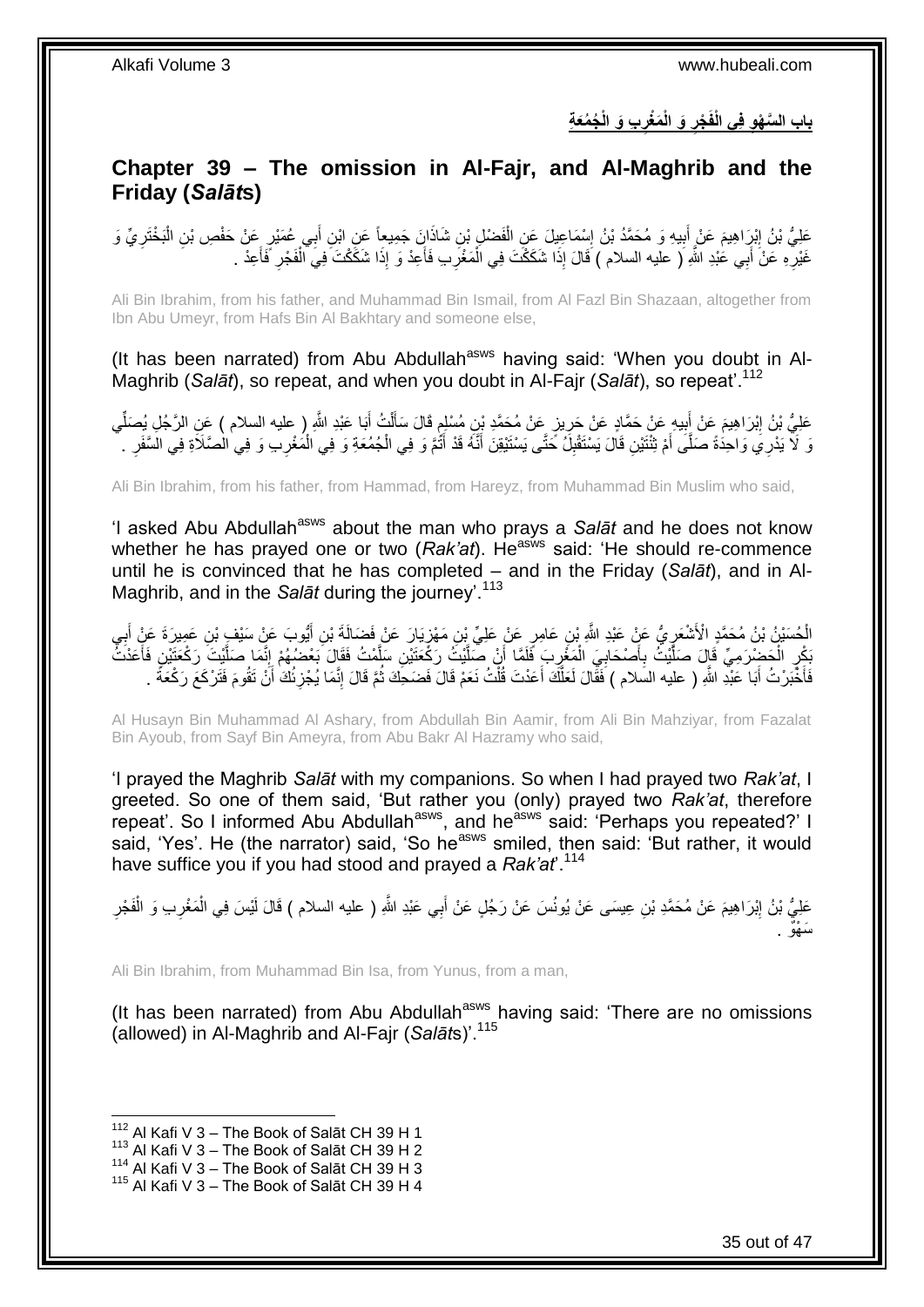### **ِ ْرَبع باب ال َّس ْه ِو فِي الثَّ َال ِث َو اْْلَ**

## <span id="page-35-0"></span>**Chapter 40 – The omission in the third and the fourth (***Rak'at***)**

مُحَمَّدُ بْنُ يَحْيَي وَ غَيْرُهُ عَنْ أَجْمَدَ بْنِ مُحَمَّدٍ عَنِ الْحُسَيْنِ بْنِ سَعِيدٍ عَنْ فَضَالَةَ عَنِ الْحُسَيْنِ بْنِ عُثْمَانَ عَنْ سَمَاعَةَ عَنْ أَبِي ْ ِ َ ْ ْ بَصِيرٍ ۚ قَالَ سَأَأَنَّهُ عَنْ رَجُلٍ صَلَّى فَلَمْٓ يَدْرِ أَ فِي النَّالِثَةِ ۚ هُوَ ۚ أَمْ فِي الزَّابِعَةِ قَالَ فَمَا ذَهَبَ وَهُمُهُ إِلَيْهِ إِنْ رَأَى أَنَّهُ فِي الثَّالِثَةِ وَ ِ ֺ<u>֓</u>֖֖֪֢֢֪֪ׅ֪֪֪֪֚֚֚֚֚֓֓֡֟֓֡֟֓֓֟֓֡֡֡֡֓׀֚  $\ddot{\phantom{0}}$ َّ َ **∶** ֦֧֦֧֧֦֧֦֧֦֧֦֧֦֧֦֧֧֦֧֦֪֧֪֦֪֦֧֧֧֧֧֧֧֟֟֟֓֕֟֓֕֝֓֟֓֡֟֓֡֟֓֡֟֓֡֟֓֡֟֟֓֡֟֓֡֟֟֩֓֞֟֓֞֟֓֡֟֓֞֟֓֟֓֝֬֝֓֟֝֓֟֝֬֝֬֝֬֝֬֝֬֝֬֝֬<br>֧֪֪֧֪֧֪֪֪֪֦֧֪֧֪֪֪֪֪֦֧֝֝֝֬֝֝֬֝ َ َ َّ َ ِ لَ ِ فِي قَلْدِهِ مِنَ الرَّابِعَةِ شَيْءٌ سَلَّمَ بَيْنَهُ وَ بَيْنَ نَفْسِهِ ثُمَّ يُصَلِّي رَكْعَتَيْنِّ يَقْرَأُ فِيهِمَا بِفَاتِحَةِ الْكِتَابِ . ِ **∶** ْ ِ ِ ُ ا ماہ<br>سال َّ

Muhammad Bin Yahya, and someone else, from Ahmad Bin Muhammad, from Al Husayn Bin Saeed, from Fazalat, from Al Husayn Bin Usman, from Sama'at, from Abu Baseer who said,

'I asked him<sup>asws</sup> about a man who prays but he does not know whether he is in the third or in the fourth (*Rak'at*). He<sup>asws</sup> said: 'If he according to his guess thinks it is the third or fourth, he accepts it along with his soul. Then he should pray two *Rak'at*, reciting in these two with the Opening of the Book (Chapter 1)<sup>'.116</sup>

وَ عَنْهُ عَنْ إِحْمَدَ عَنِ الْحُسَيْنِ عَنْ فَضِبَالَةَ عَنِ الْحُسَيْنِ بْنِ أَبِي الْعَلَاءِ عَنْ أَبِي عَبْدِ اللَّهِ ( عِليه السلام ) قَالَ إنِ اسْتَوَى َ ْ َ ْ ْ وَ هُمُهُ فِي الثَّلَاثِ وَ الْأَرْبَعِ سَلَّمَ وَ صَلَّى رَكْعَتَيْنِ وَ أَرْبََعَ سَّجَدَاتٍ بِفَاتِحَةِ الْكِتَابِ وَ هُوَ جَالِسٌ يَقْصِدُ فِي النَّشَهُّدِ . ْ  $\frac{1}{2}$ َ َّ ِ َّ

From him, from Ahmad, from Al Husayn, from Fazalat, from Al Husayn Bin Abu Al A'ala,

(It has been narrated) from Abu Abdullah<sup>asws</sup> having said: 'If his imagination is established regarding the third and the fourth, he should greet (complete the *Salāt*), and he should pray two *Rak'at* of *Salāt*, and four *Sajdah* with the Opening of the Book while he is seated, intending in the *Tashahhud*'.<sup>117</sup>

َعْلِيُّ بْنُ إِبْرَاهِيمَ عَنْ أَبِيهِ وَ مُحَمَّدُ بْنُ إِسْمَاعِيلَ عَنِ الْفَضْلِ بْنِ شَاذَانَ جَمِيعاً عَنْ حَمَّادِ بْنِ عِيسَى عَنْ حَرِيزٍ عَنْ زُرَارَةَ عَنْ ْ ِ **!** َ ِ أَخَذِهِمَاۤ ( عَليهما السَّلاَم ) قَالَ قُلْتُ لَهُۢ مَنْ لَمْ يَدْرِ ۖ فِي أَرْبَعٍ هُوَ أَمْ فِي تِنْتَيْنِ وَ قَدْ أَحْرَنَ الثَّنْتَيْنِۖ قَالَ يَرْكَحُمُّ رَحُعَتَيْنِ وَ أَرْبَعَ َ **∶** َ **∶** ْ َ ِّ َ سَِجَدَاتٍ وَ هُوَ قَائِمٌ بِفَاتِحَةِ الْكِتَابِ وَ يَتَشَهَّدُ وَ لَا شَيْءَ عَلَيْهِ وَ إِذَا لَمْ يَدْرِ فِي ثَلَاثٍ هُوَ أَوْ فِي أَرْبَعٍ وَ قَدْ أَحْرَزَ الثَّلَاثَ قَامَ ْ **∣** َّ َ **≀** َ َ ِ فَأَضَافَ إِلَيْهَا أُخْرَىٰ َوَ لَا شَيْءَ عَلَيْهِ .<br>ا لَ  $\frac{1}{2}$ َ

Ali Bin Ibrahim, from his father and Muhammad Bin Ismail, from Al Fazl Bin Shazaan, altogether from Hammad Bin Isa, from Hareyz, from Zurara,

(It has been narrated) from one of the two  $(5<sup>th</sup>$  or  $6<sup>th</sup>$  lmam<sup>asws</sup>), said, 'I said to him<sup>asws</sup>, 'The one who does not know whether he is in a fourth or in the second, and he has accomplished two'. He<sup>asws</sup> said: 'He should perform two *Rak'at* and four *Sajdah*s while he is standing, with the Opening of the Book (Chapter 1), and he should perform *Tashahhud* and there would be nothing upon him; and when he does not know whether he was in a third or in a fourth (*Rak'at*), and he has accomplished three, he would stand and increase upon it by another, and there would be nothing upon him.

وَ لَا يَنْقُضُ الْبَقِينَ بِالشَّكِّ وَ لَا يُدْخِلُ الشَّكَ فِي الْيَقِينِ وَ لَا يَخْلِطُ أَحَدَهُمَا بِالْاخَرِ وَ لَكِنَّهُ يَنْقُضُ الشَّكَ بِالْيَقِينِ وَ يُتِمُّ عَلَى ِ **∶** َ :<br>ا **∶** :<br>ا ْ ِ الْيَقِينِ فَيَبْنِي عَلَيْهِ وَ لَا يَعْنَدُّ بِالشَّكِّ فِي حَالٍ مِنَ الْحَالَاتِ . :<br>إ ْ ِ

And neither can the conviction be invalidated by the doubt nor can the doubt enter into the conviction, nor can one of the two get mixed up with the other, but, the doubt

<sup>&</sup>lt;sup>116</sup> Al Kafi V 3 – The Book of Salāt CH 40 H 1

<sup>&</sup>lt;sup>117</sup> Al Kafi V 3 – The Book of Salāt CH 40 H 2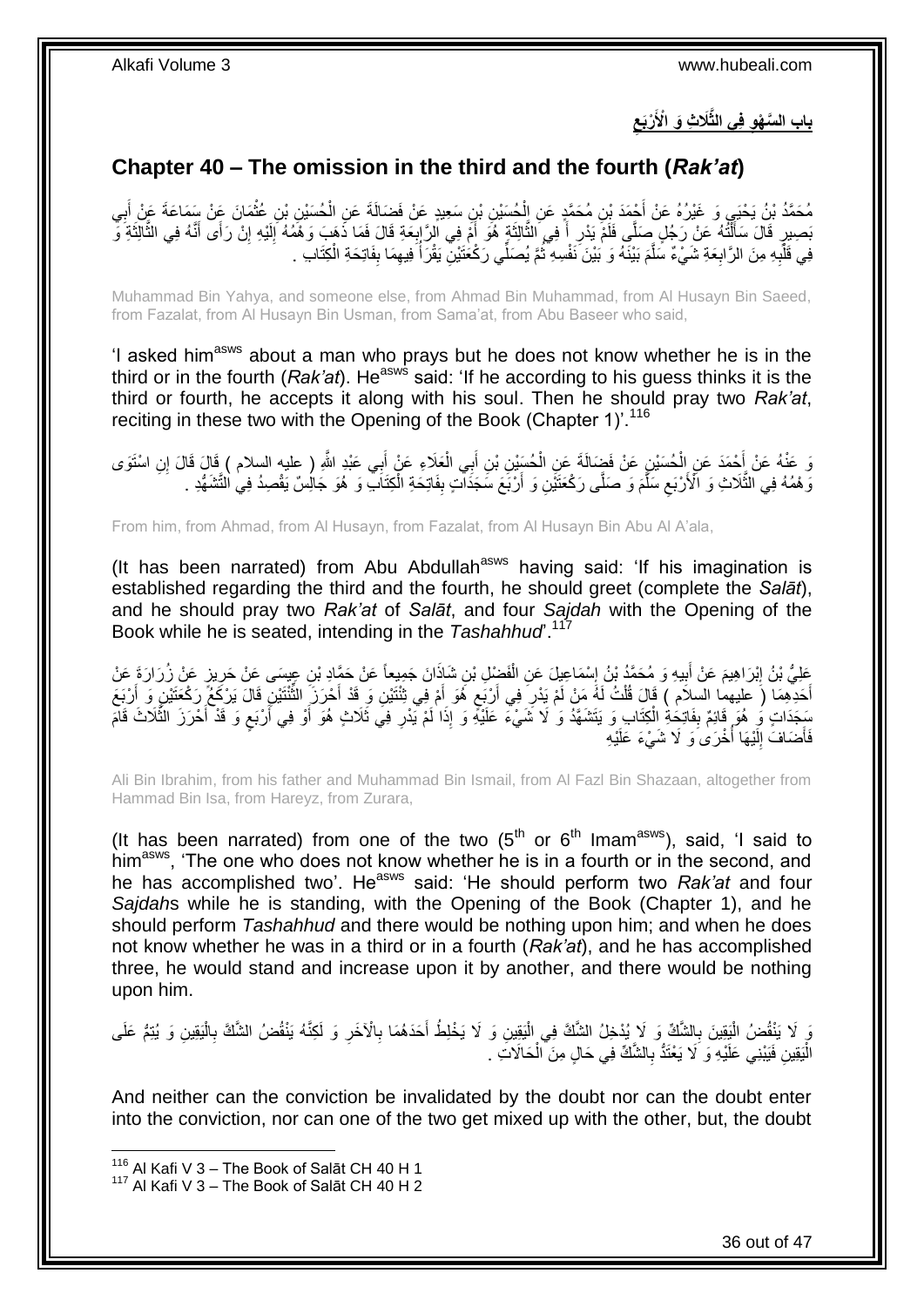would be invalidated by the conviction, and he would complete (the *Salāt*) upon the conviction. Thus, he would build upon it and he would not repeat with the doubt in any state from the states'.<sup>118</sup>

ْ عَلِيُّ بْنُ إِبْرَاهِيمَ عَنْ مُحَمَّدِ بْنِ عِيِسَىٍ عَنْ يُونُسَ عَنِ إِبْنِ مُسْكَانَ عَنِ ابْنِ أَبِي يَعْفُورِ قَالَ سَأَلْتُ أَبَا عَبْدِ اللَّهِ ( عليه السلام )<br>-َ َ ِ َ عَنِ الرَّجُلِ لَا يَذْرِي رَكْعَتَيْنِ صَلَّى أَمْ أَرْبَعاً قَالَ يَتَشَهَّدُ وَ يُسَلِّمُ ثُمَّ يَقُومُ فَيُصَلِّي رَكْعَتَيْنِ وَ أَرْبَعَ سَجَدَاتٍ يَقْرَأَ فِيهِمَا بِفَاتِحَةِ<br>نُفْسِ الْمُبْرِكَةِ يَقْدِينِ فَي تَف ُ ِّ اُ َ ِ ِ ا<br>ا َ الْجَنَّابِ ۖ ثُمَّ يَتَشَهَّدُ وَ يُسَلِّمُ وَ إَنْ كَانَ صَلَّى أَرْبَعاً كَانَتْ هَاَتَانِ نَافِلَةً وَ إِنْٰ ِ ِّ ُ ِ ِ ِ َ تَكَلَّمَ فَلْيَسْجُدْ سَجْدَتَـيِ السَّهْوِ ۚ ـِ ِ ِ :<br>ا َّ

Ali Bin Ibrahim, from Muhammad Bin Isa, from Yunus, from Ibn Muskan, from Ibn Abu Yafour who said,

'I asked Abu Abdullah<sup>asws</sup> about the man who does not know whether he has prayed two *Rak'at* of *Salāt* or four. He<sup>asws</sup> said: 'He would perform *Tashahhud*, then he would stand and pray two *Rak'at* and four *Sajdah*s, reciting in these two with the Opening of the Book. Then he would perform *Tashahhud* and *Salām* (greet)' And if it was so that he had prayed four *Rak'at*, these two would be (counted as) optional, and if it was so that he had prayed two *Rak'at*, these two would complete the four. And if he speaks, so let him perform *Sajdah* with the *Sajdah* of the omission'.<sup>119</sup>

حَمَّادٌ عَنْ حَرِيزٍ عَنْ مُحَمَّدٍ بْنِ مُسْلِمٍ قَالَ إِنَّمَا السَّهْوُ مَا بَيْنَ الثَّلَاثِ وَ الْأَرْبَعِ وَ فِي الاثْنَتَيْنِ وَ فِي الْأَرْبَعِ بِتِلْكَ الْمَنْزِلَةِ وَ مَنْ ِ لَ ِ ْ ْ ِ ِ **ٔ** ِ َّ ِ ٍ سَهَا وَ لَمْ يَدْرِ ثَلَاثاً صَلَّى أَمْ أَرْبَعاً وَّ اعْتَدَلَ شَكُّهُ قَالَ يَقُومُ فَيُتِمُّ ثُمَّ يَجْلِسُ فَيَتَشَّهَّدُ وَ يُسَلِّمُ وَ يُصَلِّي رَكْعَتَيْنِ وَ أَرْبَعَ سَجَدَاتٍ وَ ُ ا<br>ا ا<br>ا ِ َ ِّ هُوَ چَالِسِ ٌ

Hammad, from Hareyz, from Muhammad Bin Muslim who said,

'But rather, the omission is what is between the third and the fourth, and in the second and the fourth is of that very status. And the one who forgets and does not know whether he has prayed three or four and his doubt is equal, he should stand and he would complete (the *Salāt*), then he should be seated, so he would perform the *Tashahhud*, and he would offer *Salām* (greet), and he would pray two *Rak'at*, and four *Sajdah*s while he is seated.

ا<br>ا فَإِنْ كَانَ أَكْثَرُ وَهْمِهِ إِلَى الْأَرْبَعِ تَشَهَّدَ وَ سَلَّمَ ثُمَّ قَرَأَ فَاتِحَةِ الْكِتَابِ وَ رَكَعَ وَ سَجَدَ ثُمَّ قَرَأَ وَ سَجَدَتَيْنِ وَ تَشَهَّدَ وَ سَلَّمَ وَ ْ َ ٔ.<br>ـ َّ ِ  $\frac{1}{2}$ َ َ ֚׀֛<br>ׇ֧֢֚ َّ َ إِنَّ كَانَ أَكْثَرُ وَ هْمِهِ إِلَى الثَّنْنَيْنِ نَّـهَضَ فَصَلَّى رَكْعَتَيْنِ وَ تَشَهَّدَ وَ سَلَّمَ . َّ ِّ  $\frac{1}{2}$ َ َ ا

So if his imagination was more towards the four (*Rak'at* having been prayed), he should perform *Tashahhud* and greet. Then he should recite the Opening of the Book (Chapter 1), and he should perform *Rukū* and *Sajdah*. Then he should recite and perform *Sajdah* with two Sujūd (plural of *Sajdah*), and one *Tashahhud*, and greet (*Salām*). And if it was so that his imagination was more towards the two (*Rak'at* having been prayed), he should arise and pray two *Rak'at*, and one *Tashahhud*, and offer *Salām* (greet)<sup>' 120</sup>

عَلِيُّ بْنُ إِبْرَاهِيمَ عَنْ أَبِيهِ عَنِ ابْنِ أَبِي عُمَيْرٍ عَنْ بَعْضِ أَصْحَابِهِ عَنْ أَبِي عَبْدٍ اللَّهِ ( عليه السلام ) فِي رَجُلٍ صَلَّى فَلَمْ يَدْرِ أَ<br>وَيَمْسُلُ بِنَّ إِبْرَاهِيمَ عَنْ أَبِيهِ عَنِ ابْنِ أَ َ **∶** َ **!** َ ।।<br>∶ َّ َ ِّئْتَيْنِ صَلِّي أَمْ ثَلاثاً أَمْ أَرْبَعاً قَالَ بَقُومُ فَيُصَلِّي رَكْعَتَيْنِ مِنْ قِيَامٍ وَ يُسَلِّمُ ثُمَّ يُصَلِّي رَكْعَتَيْنِ مِنْ جُلُوسٍ وَ يُسَلِّمُ فَإِنْ كَانَتْ أَرْبَعَ ُ ِّ ٍ اُ َ َ َ ِ ِّ رَكَعَاتٍ كَانَّتِ الرَّكْعَتَانِ نَافِلَةً وَ إِلَّا تَمَّتِ الْأَرْبَّعُ . ِ

 $118$  Al Kafi V 3 – The Book of Salāt CH 40 H 3

<sup>119</sup> Al Kafi V 3 – The Book of Salāt CH 40 H 4

 $120$  Al Kafi V 3 – The Book of Salāt CH 40 H 5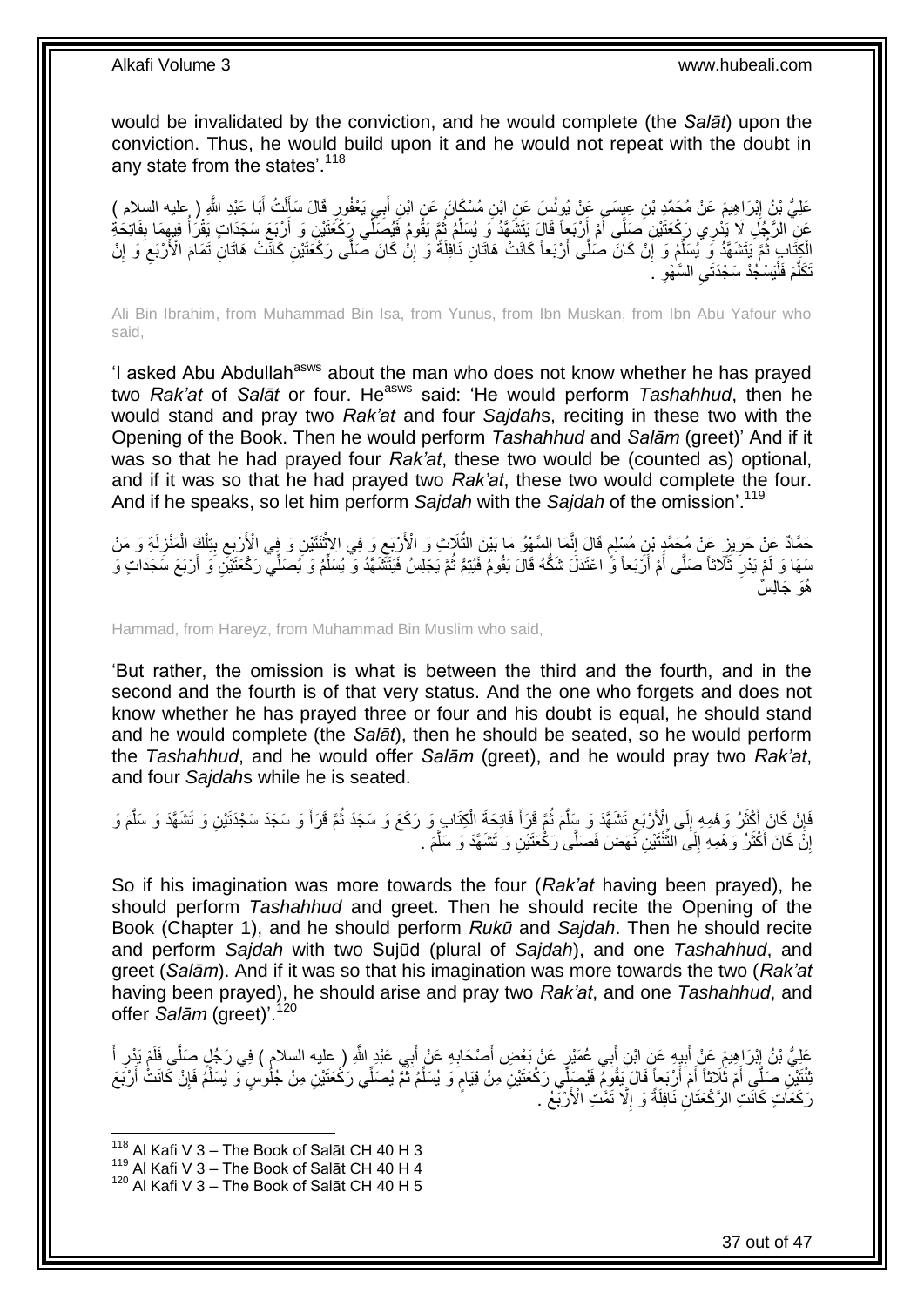Ali Bin Ibrahim, from his father, from Ibn Abu Umeyr, from one of his companions,

(It has been narrated) from Abu Abdullah $a<sup>asws</sup>$  regarding a man who prays but he does not know whether he has prayed two or three or four. Heasws said: 'He should stand and pray two *Rak'at* from a standing, then offer *Salām*, then he should pray two *Rak'at* from sitting and she should offer *Salām*. So if it was so that (he had prayed) four *Rak'at*, the two *Rak'at* would be (counted as) optional, or else the four would be complete<sup>'.121</sup>

مُحَمَّدُ بْنُ يَحْيَى عَنْ أَجْمَدَ بْنِ مُحَمَّدٍ عَنِ الْحُسَيْنِ بْنِ سَعِيدٍ عَنْ فَضَالَةَ بْنِ أَيُّوبَ عَنْ أَبَانٍ عَنْ عَبْدِ الرَّحْمَنِ بْنِ سَيَابَةٍ وَ أَبِي َ َ ْ ِ َ الْعَبَّاسِ عَنْ أَبِي عَبْدِ اللَّهِ ( عِلَيْهِ السلام ) قَالَ إِذَا لَمْ َتَدْرِ ثَلَاثًا صَلَّيْتَ أَوْ أَرْبَعاً وَ وَقَعَ رَأْيُكَ عَلَى الثَّلَاثِ فَالَمْ الثَّلَاثِ وَ َ َّ َّ َ َ َّ ِ إِنْ وَقَعَ رَأَيُكَ عَلَى الْأَرْبَعِ فَسَلِّمْ وَ انْصَرِفْ وَ إِنِ اعْتَدَلَّ وَهْمُكَ فَانْصَرِفْ وَ صَلِّ رَكْحَتَيْنِ وَ أَنْثَ جَالِسٌ . **∶ ∶** ِّ  $\zeta$ ֧֧֟֓֓<u>֓</u>֖֧֓֓֝ ا َ

Muhammad Bin Yahya, from Ahmad Bin Muhammad, from Al Husayn Bin Saeed, from Fazalat Bin Ayoub, from Aban, from Abdul Rahman Bin Sayabat and Abu Al Abbas,

(It has been narrated) from Abu Abdullah $a$ <sup>asws</sup> having said: 'When you do not know whether you have prayed three (*Rak'at*) or four, and your view falls upon the third, so build upon the third, and if your view falls upon the fourth, so offer *Salām* and complete. And if your imagination was equal, so complete and pray two *Rak'at* while you are seated'.<sup>122</sup>

عَلِيُّ بْنُ إِبْرَاهِيمَ عَنْ أَبِيهِ عَنِ ابْنِ أَبِي عُمَيْرٍ عَنْ حَمَّادِ بْنِ عُثْمَانَ عَنِ الْحَلَبِيِّ عَنْ أَبِي عَبْدِ اللَّهِ ( عليهِ السلام ) قَإِلَ بِذَا لَمْ َ ِ ْ **ٔ** َ **!** َ ِ يْدْرِ تَثْنَيْنِ صَلَّيْتَ أَمْ أَرْبَعاً وَ لَمْ يَذْهَبْ وَهُمُكَّ إِلَى شَيْءٍ فَتَشَهَّدْ وَ سَلَّمْ ثُمَّ صَلِّ رَكْعَتَيْنِ وَ أَرْبَعَ سَجَدَاتٍ تَقْرَأُ فِيهِمَا بِأَمَّ الْقُرْآنِ  $\frac{1}{2}$ ا<br>:<br>-اُ <u>َ</u> َّ ِ ْ ُ ِ ِ المية المصرية المصرية المصرية المصرية المصرية المصرية المصرية المصرية المصرية المصرية المصرية المصرية المصرية<br>المصرية َ ُ ِّ نُّمَّ تَشَهَّدُ وَ سَلِّمْ فَإِنْ كُنْتَ إِنَّمَا صٰلَيْتَ رَكْعَتَيْنِ كَانَتَا هَاتَانِ تَمَامَ الْأَرْبَعِ وَ ٰإِنْ كُنْتَ صَلَّيْتَ أَرْبَعاً كَانَتَا هَاتَانِ نَافِلَةً ِ  $\zeta$ َّ יִי (ו ِ ِّ َ َّ

Ali Bin Ibrahim, from his father, from Ibn Abu Umeyr, from Hammad Bin Usman, from Al Halby,

(It has been narrated) from Abu Abdullah<sup>asws</sup> having said: 'When you do not know whether you have prayed two (*Rak'at*) or four and your imagination does not go to anything, so perform *Tashahhud* and offer *Salām*. Then pray two *Rak'at* (of *Salāt*) and four *Sujūd* (plural of *Sajdah*), reciting in both of these with the Mother of the Quran (Chapter 1), then perform *Tashahhud* and offer *Salām*. So if it was so, that rather you had prayed two *Rak'at*, these two would complete the four, and if you had prayed four, these two would be (counted as) optional (*Salāt*).

َوَ إِنْ كُنْتَ لَا تَدْرِي ثَلَاثاً صَلَّيْتَ أَمْ أَرْبَعاً وَ لَمْ يَذْهَبْ وَهُمُكَ إِلَي شَيْءٍ فَسَلَّمْ ثُمَّ صَلِّ رَكْعَتَيْنِ وَ أَنْتَ جَالِسٌ تَقْرَأُ فِيهِمَا بِأُمَّ<br>حَمَّةُ مَسْتَمَّلُ الْمَرْوِي وَاللَّهُ َ ا<br>ا َّ ֧<u>֚֚֚֚֚֚֓</u>  $\frac{1}{2}$ **ٔ** ُ **∶** ِ المار<br>أحداث المار َ ُ ِّ الْكِتَّآبِ وَ إِنْ ذَهَبَ وَهْمُكَ إِلَى الثَّلَاثِ فَقُمْ فَصَلٌ الرَّكْعَةَ الرَّابِعَةَ وَ لَّا َتَسْجُدُ سَجْدَتَي آلسَّهْوِ فَإِنْ ذَهَبَ وَهَمُكَ إِلَى الْأَرْبَع ِ ِ َّ ِ ِ ∣ļ ِ ِ ِ فَتَشَهَّدْ وَ سَلَّمْ ثُمَّ اسْجُدْ سَجْدَتَيِ السَّهْوِ . ِ ِ .<br>• • • • ِّ

And if you did not know whether you had prayed three or four, and your imagination does not go towards anything, so offer *Salām*, then pray two *Rak'at* while you are seated, reciting in these two with the Mother of the Book (Chapter 1). And if your imagination goes towards the three (*Rak'at* having been prayed), so stand and pray the fourth *Rak'at* and do not perform *Sajdah* with the *Sajdah* of the omission. So if your imagination goes towards the four (*Rak'at* having been prayed), so perform

 $121$  Al Kafi V 3 – The Book of Salāt CH 40 H 6

 $122$  Al Kafi V 3 – The Book of Salāt CH 40 H 7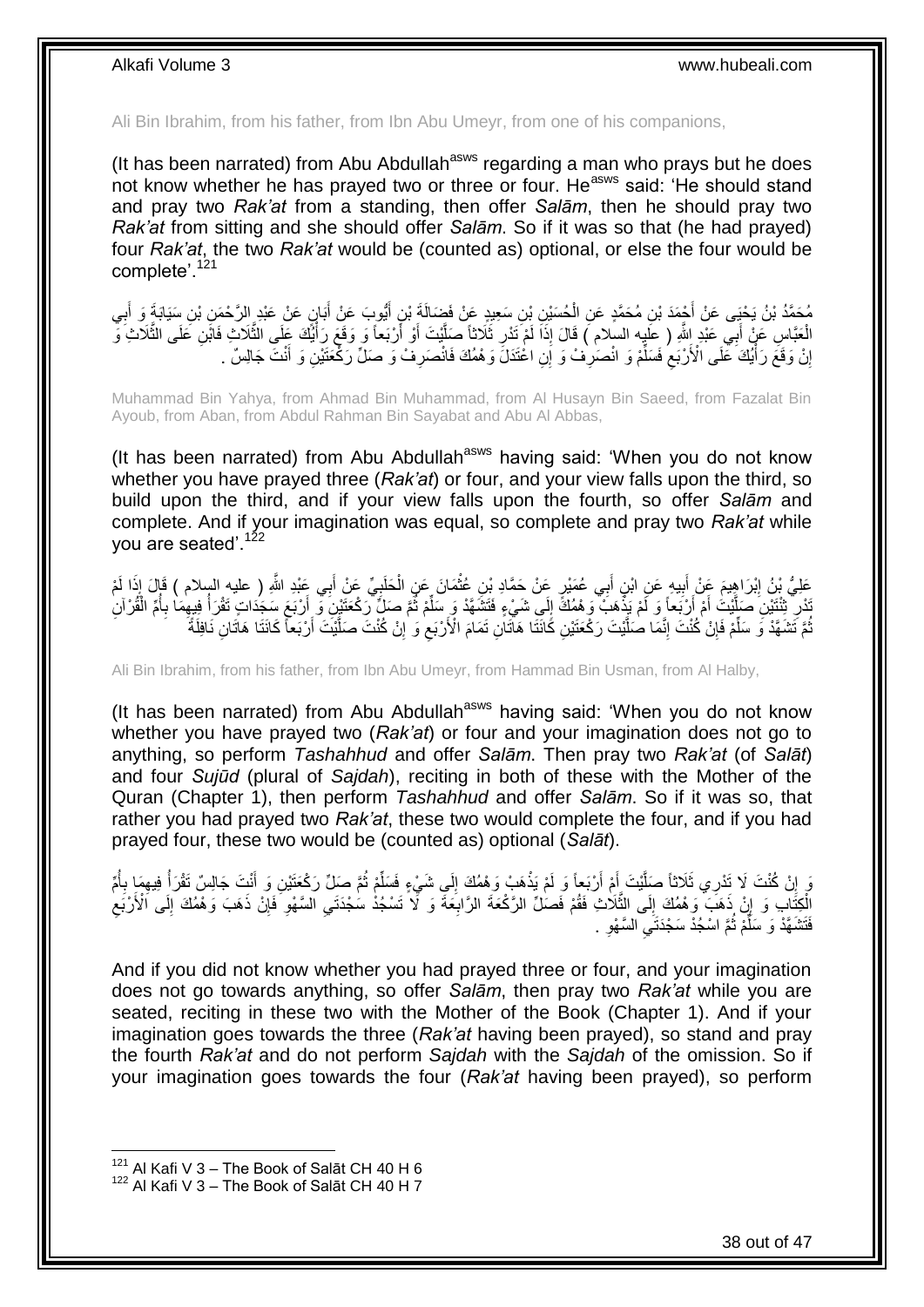*Tashahhud* and offer *Salām*, then perform *Sajdah* with the *Sajdah* of the omission'.<sup>123</sup>

; مُحَمَّدُ بْنُ يَحْيَى عَنِّ أَحْمَدَ بْنِ مُحَمَّدٍ عَنْ عَلِيٍّ بْنِ حَدِيدٍ عَنْ جَمِيلٍ عَنْ بَعْضِ أَصْحَابِنَا عَنْ أَبِي عَبْدِ اللَّهِ إِ عليهِ السلام ) قَالَ َ ِ ْفِي مَنْ لَا يَذْرِي اَ ثَلَاثاً صَلَّى أَمْ أَرْبَعاً وَ وَهُمُّهُ فَيِ ذَلِكَ سَوَاءٌ قَالَ فَقَالَ إِذَا اعْتَذَلَ الْوَهُمُ فِي الثَّلَاثِ وَ الْأَرْبَعِ فَهُوَ بِالْخِيَارِ إِنْ<br>فِي مَنْ لَا يَدْرِي اَتَّذَلاثَ عَنَ َ َ ِ ِ ْ ِ ِ َّ ْ ثَمَّاءَ صَلَّى رَكَّعَةً وَ هُوَ قَائِمٌ وَ إِنْ شَاءَ صَلَّى رَكْعَتَيْنِ وَ أَرْبَعَ سَجَدَاتٍ وَ هُوَ جَالِسٌ יֲ<br>י

Muhammad Bin Yahya, from Ahmad Bin Muhammad, from Ali Bin Hadeed, from Jameel, from one of our companions,

from Abu Abdullah<sup>asws</sup> having said regarding the one who does not know whether he had prayed three (*Rak'at*) or four, and his imagination with regards to that is equal, said: 'When the imagination is equated regarding the third and the fourth, so he is with the choice, if he so desires to he prays one *Rak'at* while he is standing, and if he so desires to he prays two *Rak'at* and four *Sujūd* (plural of *Sajdah*s) while he is seated'.

َد قَالَ فِي رَجُلٍ لَمْ يَدْرِ أَ تِتْتَيْنِ صَلَّى أَمْ أَرْبَعاً وَ وَهْمُهُ يَذْهَبُ إِلَى الْأَرْبَعِ أَوْ إِلَى الرَّكْعَتَيْنِ فَقَالَ يُصَلِّي رَكْعَتَيْنِ وَ أَرْبَعَ ِ َ ِ  $\frac{1}{2}$ **ٔ** َ َ ِ َ سَجَدَاتٍ وَّ قَالَ إِنْ ذُهَبَ وَهْمُكَ ۖ إِلَى رَكْعَتَيْنِ وَ أَرْبَعٍ فَهُوَ سَوَاءٌ وَ لَئِسَ الْوَهْمُ فِي هَٰذَا الْمَوْضِعِ مِثْلَهُ فِي الثَّلَاثِ وَ الْأَرْبَعِ . لَ ْ ِ ْ ْ ٍ َ ِ ِ ِ َّ

And he<sup>asws</sup> said regarding a man who does not know whether he had prayed two (*Rak'at*) or four, and his imagination goes towards the four, or towards the two *Rak'at.* So he<sup>asws</sup> said: 'He should pray two *Rak'at* and four *Sujūd* (plural of *Sajdahs*). And he<sup>asws</sup> said: 'If his imagination goes towards the two *Rak'at* and the four *Rak'at*, so it is the same, and the imagination in this place is not similar to regarding the three and the four'. $124$ 

> باب مَنْ سَهَا فِى الْأَرْبَعِ وَ الْخَمْسِ وَ لَمْ يَذْرِ زَادَ أَوْ نَقَصَ أَوِ اسْتَيْقَنَ أَنَّهُ زَادَ **َ َ َ ِ ِ**

<span id="page-38-0"></span>**Chapter 41 – The one who omits in the fourth and the fifth and does not know he has exceeded or is deficient, or he is convinced that he has exceeded**

عَلِيُّ بْنُ إِبْرَاهِيمَ عَنْ أَبِيهِ عَنِ ابْنِ أَبِي عُمَيْرٍ عَنِ ابْنِ أُذَيْنَةَ عَنْ زُرَارَةَ قَالَ سَمِعْتُ أَبَا جَعْفَرٍ ( عليه السلام ) يَقُولُ قَالَ ُ َ **!** َ رَسُولُ اللَّهِ ( صلى الله عليه وآله ) إِذَا تَّشَكَّ أَحَدُكُمْ فِي َصَلَاتِهِ فَلَمْ يَدْرِ زَادَ أَمْ نَقَصَ فَلْيَسْجُدْ سَجَّدَتَيْنِ وَ هُوَ جَالِسٌ وَ سَمَّاهُمَا ْ َ ِ َ رَسُولُ اللَّهِ (ُ صلــى الله عليه وألـه ) الْمُرْغِمَتَيْنِ . ْ

Ali Bin Ibrahim, from his father, from Ibn Abu Umeyr, from Ibn Azina, from Zurara who said,

'I heard Abu Ja'far<sup>asws</sup> saying: 'Rasool-Allah<sup>saww</sup> said: 'Whenever one of you doubts' in his *Salāt*, so he does not know whether he has increased or is deficient, so let him perform *Sajdah* with two *Sajdah*s while he is seated, and Rasool-Allahsaww named these as *Al-Murghimatayn* (The two compelled ones)<sup>'.125</sup>

عَلِيُّ بِنُ إِبْرَاهِيمَ عَنْ أَبِيهِ عَنِ ابْنِ أَبِي عُمَيْرٍ عَنِ ابْنِ أَذَيْنَةَ عَنْ زُرَارَةَ وَ بُكَيْرٍ ابْنَيْ أَعْيَنَ عَنْ أَبِي جَعْفَرٍ ( عليه السلام )<br>. ِ َ ِ َ َ ُ َ قَالَ ۚ إِذَا اسْتَيْقَنَ أَنَّهُ زَادَ فِي صَلَاتِهِ الْمَكْتُوبَةِ لَمْ يَعْثَدَّ بِهَا وَ اسْتَقْبَلَ صَلَاتَهُ اسْتِقْبَالًا إِذَا كَانَ قَدِ اسْتَيْقَنَ يَقِيناً ۚ **∶** ْ ֧֖֚֚֚֚֚֚֚֚֚֚֚֚֚֚֚֚֚֝֘֝֟֓֕֝֬֓֡֡֓֞֡֟֓֡֟֓֞֡֟֓֡֟֓֡֟֓֡֟֓֡֬֓֞֞֞֞֞֞֞֞֞֞֟

 $123$  Al Kafi V 3 – The Book of Salāt CH 40 H 8

 $^{124}$  Al Kafi V 3 – The Book of Salāt CH 40 H 9

<sup>125</sup> Al Kafi V 3 – The Book of Salāt CH 41 H 1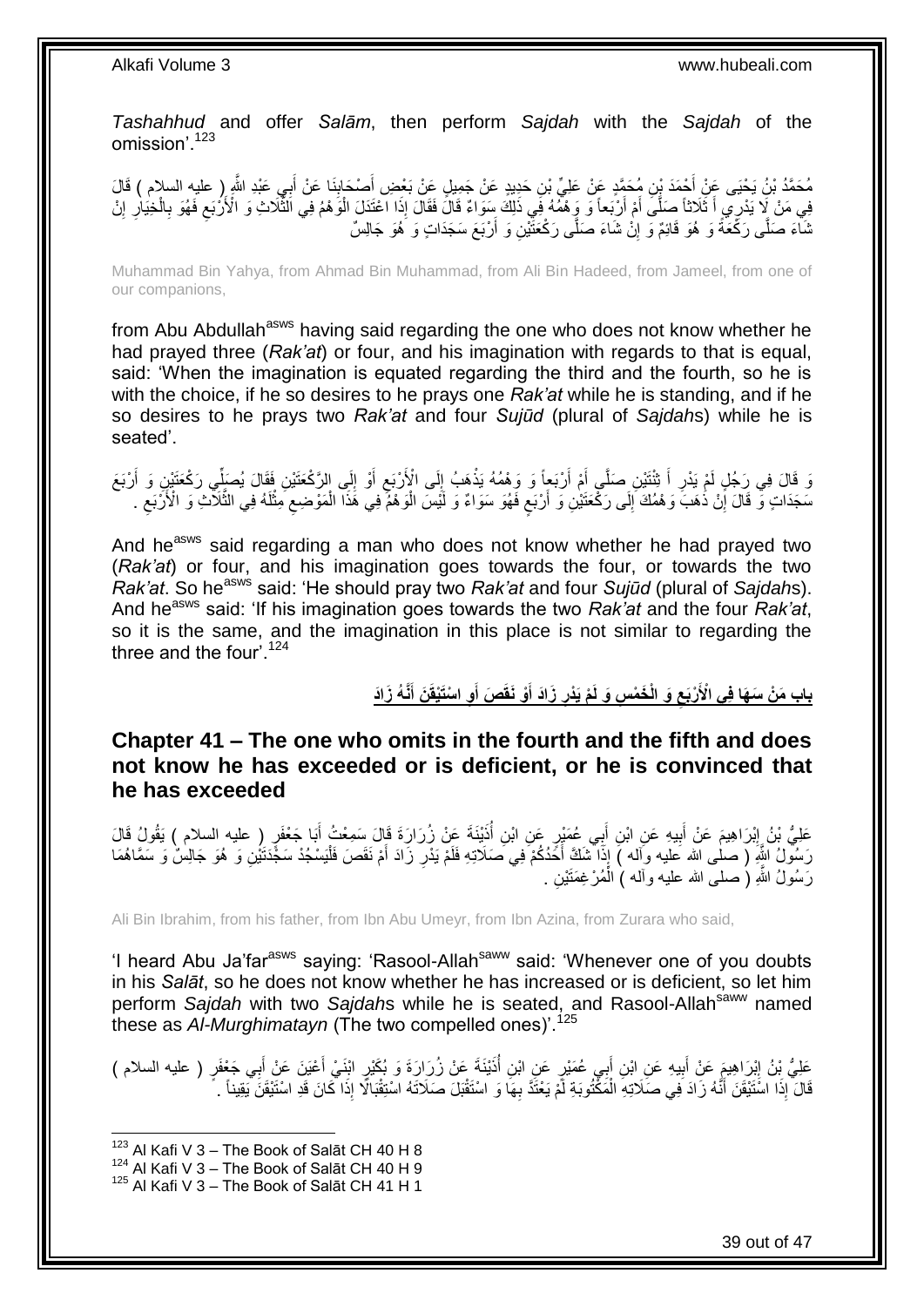Ali Bin Ibrahim, from his father, from Ibn Abu Umeyr, from Ibn Azina, from Zurara and Bukeyr two sons of Ayn,

(It has been narrated) from Abu Ja'far<sup>asws</sup> having said: 'When one is convinced that he has increased in his Prescribed *Salāt*, he should not rely with it and he should recommence his *Salāt* with a commencement, when it was so that he was convinced with a certainty'.<sup>126</sup>

َعْلِيُّ بْنُ إِبْرَاهِيمَ عَنْ مُحَمَّدِ بْنِ عِيسَى عَنْ يُونُسَ عَنْ عَبْدِ اللَّهِ بْنِ سِنَانٍ عَنْ أَبِي عَبْدِ اللَّهِ ( عليه السلام ) قَالَ إِذَا كُنْتَ لَا ِ َ نْدْرِي أَرْبَعاً صَلَّيْتَ أَوْ خَمْساً فَاسْجُدْ سَجْدَتَيِ السَّهْوِ بَعْدَ تَسْلِيمِكَ ثُمَّ سَلَّمْ بَُعْدَهُمَا كَل ِّ ان<br>ا **∶** ِ َ ةً،<br>إ َ

Ali Bin Ibrahim, from Muhammad Bin Isa, from Yunus, from Abdullah Bin Sinan,

(It has been narrated) from Abu Abdullah $a<sup>asws</sup>$  having said: 'When it was so that you did not know whether you had prayed four (*Rak'at*) or five, so perform *Sajdah* with two *Sujūd* of the omission after your offering *Salām*, then offer *Salām* (again) after it'. 127

مُحَمَّدُ بْنُ يَحْيَى عَنْ أَحْمَدَ بْنِ مُحَمَّدٍ بْنِ عِيسَى عَنْ عِتْمَانَ بْنِ عِيسَى عَنْ سَمَاعَةَ قَالَ قَالَ مَنْ حَفِظَ سَهْوَهُ وَ أَتَمَّهُ فَلَيْسَ عَلَيْهِ<br>. ْ َ سَجْدَتَا السَّهْوِ إِنَّمَا السَّهْوُ عَلَى مَنْ لَمْ يَذُرِ زَادَ أَمْ نَقَصَ مِنْهَا ۚ. َ ِ יִי (ו ِ

Muhammad Bin Yahya, from Ahmad Bin Muhammad Bin Isa, from Usman Bin Isa, from Sama'at who said,

'The one who safeguards his omission and completes it, so there are no two *Sujūd* of the omission (*Sajd Al-Sah'w*) upon him. But rather, the omission is upon the one who does not know whether he increased or reduced from it'.<sup>128</sup>

الْحُسَيْنُ بْنُ مُجَمَّدٍ عَنْ عَبْدِ اللَّهِ بْنِ عَامِرٍ عَنْ عَلِيٍّ بْنِ مَهْزِ يَإِرَ عَنْ فَضَالَةَ بْنِ أَيُّوبَ عَنْ أَبَانِ بْنِ عُثْمَانَ عَنْ أَبِي بَصِيرٍ قَالَ **∶** َ **ٔ** َ َ قَالَ أَبُو عَبْدِ اللَّهِ ( عليه السلام ) مَنْ زَادً فِي صَلَاتِهِ فَعَلَيْهِ الْإِعَادَةُ . َ

Al Husayn Bin Muhammad, from Abdullah Bin Aamir, from Ali Bin Mahziyar, from Fazalat Bin Ayoub, from Aban Bin Usman, from Abu Baseer who said,

'Abu Abdullah<sup>asws</sup> said: 'The one who increases in his Salat, so upon him is the repeating'.<sup>129</sup>

مُحَمَّدُ بْنُ يَحْيَى عَنْ أَحْمَدَ بْنِ مُحَمَّدٍ عَنْ حَمَّادِ بْنِ عِيسَى عَنْ شُعَيْبِ عَنْ أَبِي بَصِبِرٍ عَنْ أَبِي عَبْدِ اللَّهِ ( عليه السلام ) قَالَ َ َ إِذَا لَمْ تَدْرِ خَمْساً صَلَّيْتَ أَمْ أَرَْبَعاً فَاسْجُدْ سَجْدَتَي السَّهْوِ بَعْدَ تَسْلِيمِكَ وَ أَنْتَ جَالِسٌ ثُمَّ سَلِّمْ بَعْدَهُمَا . ا د َ **∶** ِ َ ا<br>ا َّ ِ ِّ

Muhammad Bin Yahya, from Ahmad Bin Muhammad, from Hammad Bin Isa, from Shuayb, from Abu Baseer,

(It has been narrated) from Abu Abdullah $a<sup>asws</sup>$  having said: 'When you do not know whether you have prayed five (*Rak'at*) or four, so perform *Sajdah* with two *Sujūd* of

 $126$  Al Kafi V 3 – The Book of Salāt CH 41 H 2

 $127$  Al Kafi V 3 – The Book of Salāt CH 41 H 3

 $^{128}$  Al Kafi V 3 – The Book of Salāt CH 41 H 4

 $129$  Al Kafi V 3 – The Book of Salāt CH 41 H 5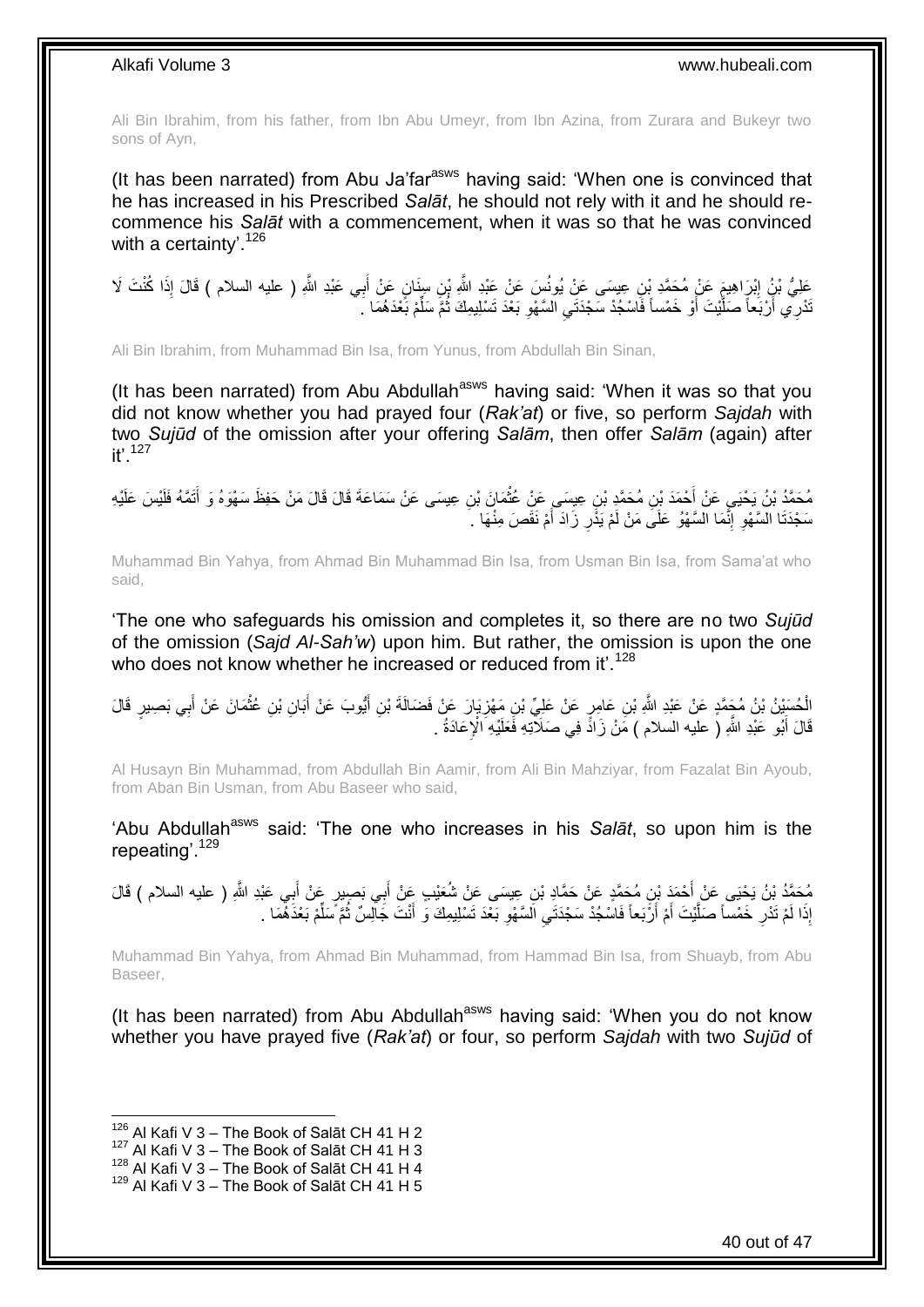the omission (*Sajd Al-Sah'w*) after your offering *Salām*, while you are seated. Then offer *Salām* (again) after these two (*Sujūd*)'.<sup>130</sup>

> باب مَنْ تَكَلَّمَ فِى صَلَاتِهِ أَوِ انْصَرَفَ قَبْلَ أَنْ يُتِمَّهَا أَوْ يَقُومُ فِى مَوْضِعِ الْجُلُوسِ **ِ َ َ**

### <span id="page-40-0"></span>**Chapter 42 – The one who speaks during his** *Salāt***, or leaves before he completes it, or stands in place of the sitting**

مُحَمَّدُ بْنُ يَحْيَى عِنْ أَحْمَدَ بْنِ مُحَمَّدِ بْنِ عِيسَى عَنْ عُثْمَانَ بْنِ عِيسَى عَنْ سَمَاعَةَ بْنِ مِهْرَانَ قَالَ قَالَ أَبُو عَبْدٍ اللَّهِ ( عِليه ْ َ السلام ) مَنْ حَفِظَ سَهْوَهُ فَأَتَمَّهُ فَلَيْسَ عَلَيْهِ سَجْدَتَا السَّهْوِ فَإِنَّ رَسُولَ الثَّهِ (صلى الله عليه وأله ) صَلَّي بِالنَّاسِ الظُّهْرَ رَكْعَتَيْنِ ∣ļ ِ َ **∶** ُّمَّ سَهَا فَسَلَّمَ فَقَالَ لَهُ ذُو الشَّمَالَيْنِ يَا رَسُولَ اللَّهِ أَ نَزَلَ فِي الصَّلَاةِ شَيْءٌ فَقَالَ وَ مَا ذَاكَ قَالَ إِنَّمَا صَلَّيْتَ رَكْعَتَيْنِ فَقَالَ رَسُولُ َ َّ رُّ<br>إ ِ اللَّهِ ( صلى الله عليه وآله ) أَ تَقُولُونَ مِثْلَ قَوْلِهِ قَالُوا نَعَمْ فَقَامَ ( صلى الله عليه وآله ) فَأَتَمَّ بَهِمُ الصَّلَاةَ وَ سَجَدَ بِهِمْ سَجْدَتَنِي َ **ٔ** َ ِ ِ ِ السَّـهْوِ

Muhammad Bin Yahya, from Ahmad Bin Muhammad Bin Isa, from Usman Bin Isa, from Sama'at Bin Mihran who said,

'Abu Abdullah<sup>asws</sup> said: 'The one who safeguards his omission and he completes, so upon him are the two *Sujūd* for the omission (Sajda Al-Sah'w), for Rasool-Allah<sup>saww</sup> prayed Al-Zohr *Salāt* with the people as two *Rak'at*, then omitted, so hesaww offered Salam. So Zul-Shimalayn said to him<sup>saww</sup>, 'O Rasool-Allah<sup>saww</sup>! Has anything (new) been Revealed with regards to the *Salāt*?' So he<sup>saww</sup> said: 'And what is that?' He said, 'But rather you<sup>saww</sup> prayed two *Rak'at*'. So Rasool-Allah<sup>saww</sup> said: 'Are you all saying the like of his words?' They said, 'Yes'. So hesaww completed the *Salāt* with them and perform *Sajdah* with them the two *Sajdah*s of omission'.

قَالَ قُلْتُ أَ رَِأَيْتَ مَنٍْ صَلَّى رَكْعَتَيْنِ وَ ظَنَّ أَنَّهُمَا أَرْبَعٌ فَسَلَّمَ وَ انْصَرَفَ ثُمَّ ذَكَرَ بَعْدَ مَا ذَهَبَ أَنَّهُ إِنَّمَا صَلَّى رَكْعَتَيْنِ قَالَ<br>فَيَنْ نُنُوبُ اللَّهُ عَلَيْهِ الْمَوْسَلِ ان<br>المقامات المقامات المقامات المقامات المقامات المقامات المقامات المقامات المقامات المقامات المقامات المقامات<br>المقامات المقامات المقامات المقامات المقامات المقامات المقامات المقامات المقامات المقامات المقامات المقامات َّ اُ َ َ َ ْ ِ َ يَسْتَقْبِلُ الصَّلَاةَ مِنْ أَوَّلِهَا َ ِ

He (the narrator) said, 'I said, 'What is your<sup>asws</sup> view of the one who prays two *Rak'at* and thinks that these two were four, so he greets and leaves. Then he remembers after having gone then he (remembers), rather, had prayed two *Rak'at*?' He<sup>asws</sup> said: 'He should re-commence the *Salāt* from its beginning'.

قَالَ قُلْتُ فَمَا بَالُ رَسُولِ اللَّهِ ( صلى الله عليه وآله ) لَمْ يَسْتَقْلِلِ الصَّلَاةَ وَ إِنَّمَا أَتَمَّ بِهِمْ مَا بَقِيَ مِنْ صَلَاتِهِ فَقَالٍ إِنَّ رَسُولَ اللَّهِ ِ َ ِ ْ ِ ( صلى الله عليه وأله ) لَمْ يُبْرَحْ مِنْ مَجْلِسِهِ فَإِنْ كَانَ لَمْ يَبْرَحْ مِنْ مَجْلِسِهِ فَلْيُنِٓءَٓ مَا نَقَصَ مِنْ صَلَاتِهِ إِذَا كَانَ قَدْ حَفِظَ<br>( مِعْنِي الْهُمَّةِ يَهْدَمَ الْلَهُ ) ِ ْ الُرَّكْعَتَيْنِ الْأَوَّلَتَيْنِ ۚ

He (the narrator) said, 'I said, 'So what was the matter Rasool-Allah<sup>saww</sup> did not recommence the *Salāt*, and rather he<sup>saww</sup> completed it with them what had remained from his<sup>saww</sup> Salat?' So he<sup>asws</sup> said: 'Rasool-Allah<sup>saww</sup> had not departed from his<sup>saww</sup> seat. So if he had not departed from his seating, then let him complete what was deficient from his *Salāt*, when it was so that he had safeguarded the first to *Rak'at*'.<sup>131</sup>

 $130$  Al Kafi V 3 – The Book of Salāt CH 41 H 6

<sup>&</sup>lt;sup>131</sup> Al Kafi V 3 – The Book of Salāt CH 42 H 1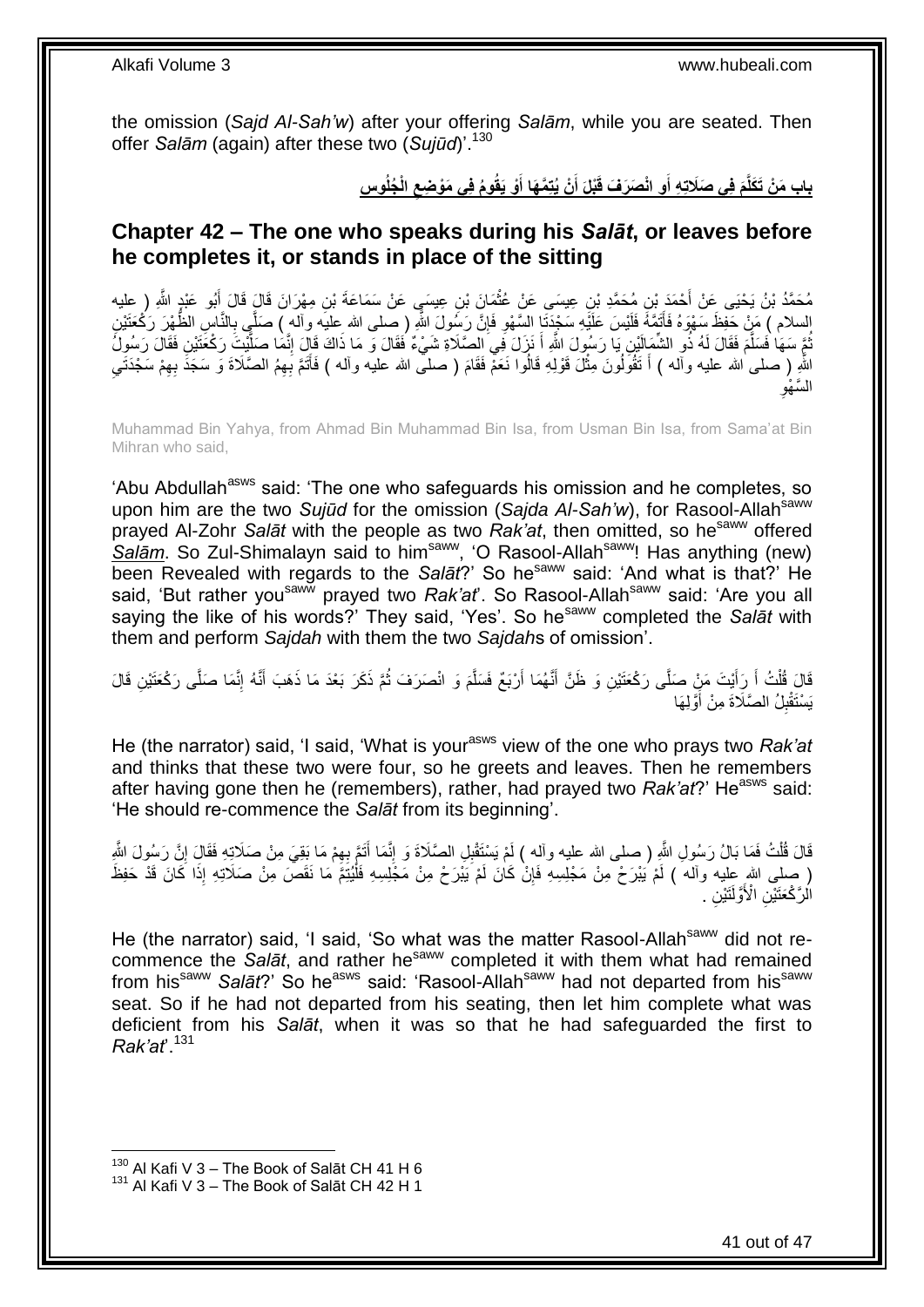عَلِيُّ بِنُ إِبْرَاهِيمَ عَنْ أَبِيهِ عَنِ ابْنِ أَبِي عُمَيْرٍ عَنْ عُمَرَ بْنِ أَذَيْنَةَ عَنِ الْفُضَيْلِ بْنِ يَسَارٍ عَنْ أَبِي جَعْفَرٍ ( عليه السلام ) قَالَ ْ ُ ِ َ َ ْفِي ْالرَّجُلِّ بُصَلِّي رَكْعَتَّيْنِ مِنَّ الْمَكْثُوبَةِ ثُمَّ يَنَّسَى فَيَقُومُ قَيْلَ أَنْ يَجْلِسَّ بَيْنَهُمَا قَالَ فَلْيَجْلِسْ مَا لَمْ يَرْكَعْ وَ قَدْ تَمَّتْ صَلَاثُهُ فَإِنْ ْ ∣ļ ْ َ .<br>• • • • مْ يَذْكُرْ حَتَّى يَرْكَعَ فَلْيَمْضِ فِي صَلَاتِهِ فَإِذَا سَلَّمَ سَجَدَ سَجْدَنَيْنِ وَ هُوَ جَالِسٌ . َّ :<br>ا **ٔ** لَ

Ali Bin Ibrahim, from his father, from Ibn Abu Umeyr, from Umar Bin Azina, from Al Fuzayl Bin Yasaar,

(It has been narrated) from Abu Ja'far<sup>asws</sup> having said regarding the man who prays two *Rak'at* from the Prescribed ones, then he forgets, so he stands before he had seated between the two. He<sup>asws</sup> said: 'So let him sit for as long as he has not performed Rukū, and he would have completed his *Salāt*. So if he does not remember until he performs *Rukū*, so let him accomplish his *Salāt*. So when he has offered *Salām*, he should perform *Sajdah* the two *Sujūd* (of omission) while he is seated'.<sup>132</sup>

عِدَّةٌ مِنْ أَصْحَابِنَا عَنْ أَحْمَدَ بْنِ مُحَمَّدٍ الْبَرْقِيِّ عَنْ مَنْصُورِ بْنِ الْعَبَّاسِ عَنْ عَمْرِو بْنِ سَعِيدٍ عَنِ الْحَسَنِ بْنِ صَدَقَةَ قَالَ قُلْتُ<br>عَلَّمَ الْمَسَنِّ الْمَسَوْلَةِ مَنْ أَحْمَدَ بِّنِ ْ **ٍ** ْ َ ا<br>پ ْ ْ لِأَبِي الْحَسَنِ الْإِنَّولِ ( عليه السلام ) أَ سَلَّمَ رَّسُولُ اللَّهِ ( صَلىَ الله عليه وآله ) فَبَى الرَّكْعَتَيْنِ الْأَوَّلَئَيْنِ فَقَالَ نَعَمْ قُلْتُ وَ حَالُهُ ْ َّ َ ُ ْ حَاَلُهُ قَالَ إِنَّمَا أَرَادَ اللَّهُ عَزَّ وَ جَلَّ أَنْ يُفَقِّهَهُمْ . اً َ ِ .<br>ـ

A number of our companions, from Ahmad Bin Muhammad Al Barqy, from Mansour Bin Al Abbas, from Amro Bin Saeed, from Al Hassan Bin Sadaqa who said,

'I said to Abu Al-Hassan<sup>asws</sup> the 1<sup>st</sup>, 'Did Rasool-Allah<sup>saww</sup> offered **Salām** in the first two *Rak'at*?' So he<sup>asws</sup> said: 'Yes'. I said, 'And his<sup>saww</sup> state was what it was?' He<sup>asws</sup> said: 'But rather Allah<sup>azwj</sup> Mighty and Majestic Wanted them to understand'.<sup>133</sup>

مُحَمَّدُ بْنُ يَحْيَى عَنْ مُحَمَّدٍ بْنِ الْحُسَيْنِ وَ مُحَمَّدُ بْنُ إِسْمَاعِيلَ عَنِ الْفَصْلِ بْنِ شَاذَانَ جَمِيعاً عَنْ صَفْوَانَ بْنِ يَحْيَى عَنْ عَبْدِ<br>دَعَمَّدُ بْنُ يَحْيَى عَنْ مُحَمَّدٍ بْنِ الْحُسَيْنِ وَ ْ ∣l<br>∶ ْ الرَّحْمَنِ بْنِ الْحَجَّاجِ قَالَ سَأَلْتُ أَبَا عَبْدِ اللَّهِ ( عليه السلام ) عَنِ الرَّجُلِ يَتَكَلَّمُ نَاسِياً فِي الصَّلَاةِ يَقُولُ أَقِيمُوا صَفُوفَكِّمْ فَقَالَ يُنِمَّ َّ َ ْ َ ِ ْ َ صَلَاتَهُ ۚ ثُمَّ يَسْجُدُ سَجَّدَتَيْنِ فَقُلْتُ سَجْدَتَا السَّهْوِ قَبْلَ النَّسْلِيمِ ۚ هُمَا أَوْ بَعْدُ قَالَ بَعْدُ ۚ ـ ُ َ ِ **∶** ْ

Muhammad Bin Yahya, from Muhammad Bin Al Husayn, and Muhammad Bin Ismail, from Al Fazl Bin Shazaan, altogether from Safwan Bin Yahya, from Abdul Rajman Bin Al Hajjaj who said,

'I asked Abu Abdullah<sup>asws</sup> about the man who talks forgetfully during the Salat saying, 'Straighten your rows!' So heasws said: 'He should complete his *Salāt*, then he should perform *Sajdah* with two *Sujūd*'. So I said, 'The two *Sujūd* for the omission, are these two before or after the offering *Salām*?' He<sup>asws</sup> said: 'After'.<sup>134</sup>

عَلِيُّ بْنُ إِبْرَاهِيمَ عَنْ أَبِيهِ عَنِ ابْنِ أَبِي عُمَيْرٍ عَنْ حَمَّادٍ عَنِ الْحَلَبِيِّ عَنْ أَبِي عَبْدِ اللَّهِ ( عليه السلام ) قَالَ نَقُولُ فِي سَجْدَتَيِ<br>يَسْمِئُ بَنُّ إِبْرَاهِيمَ عَنْ أَبِيهِ عَنِ ابْنِ أ َ **∶** ْ َ **!** َ ِ ِ السَّـهْوِ

Ali Bin Ibrahim, from his father, from Ibn Abu Umeyr, from Hammad, from Al Halby,

(It has been narrated) from Abu Abdullah<sup>asws</sup> having said: 'You should be saying in the two *Sujūd* for the omission,

> بِسْمِ اللَّهِ وَ بِاللَّهِ اللَّهُمَّ صَلِّ عَلَى مُحَمَّدٍ وَ آلِ مُحَمَّدٍ َّ **∶** ِ

 $132$  Al Kafi V 3 – The Book of Salāt CH 42 H 2

 $133$  Al Kafi V 3 – The Book of Salāt CH 42 H 3

<sup>134</sup> Al Kafi V 3 - The Book of Salāt CH 42 H 4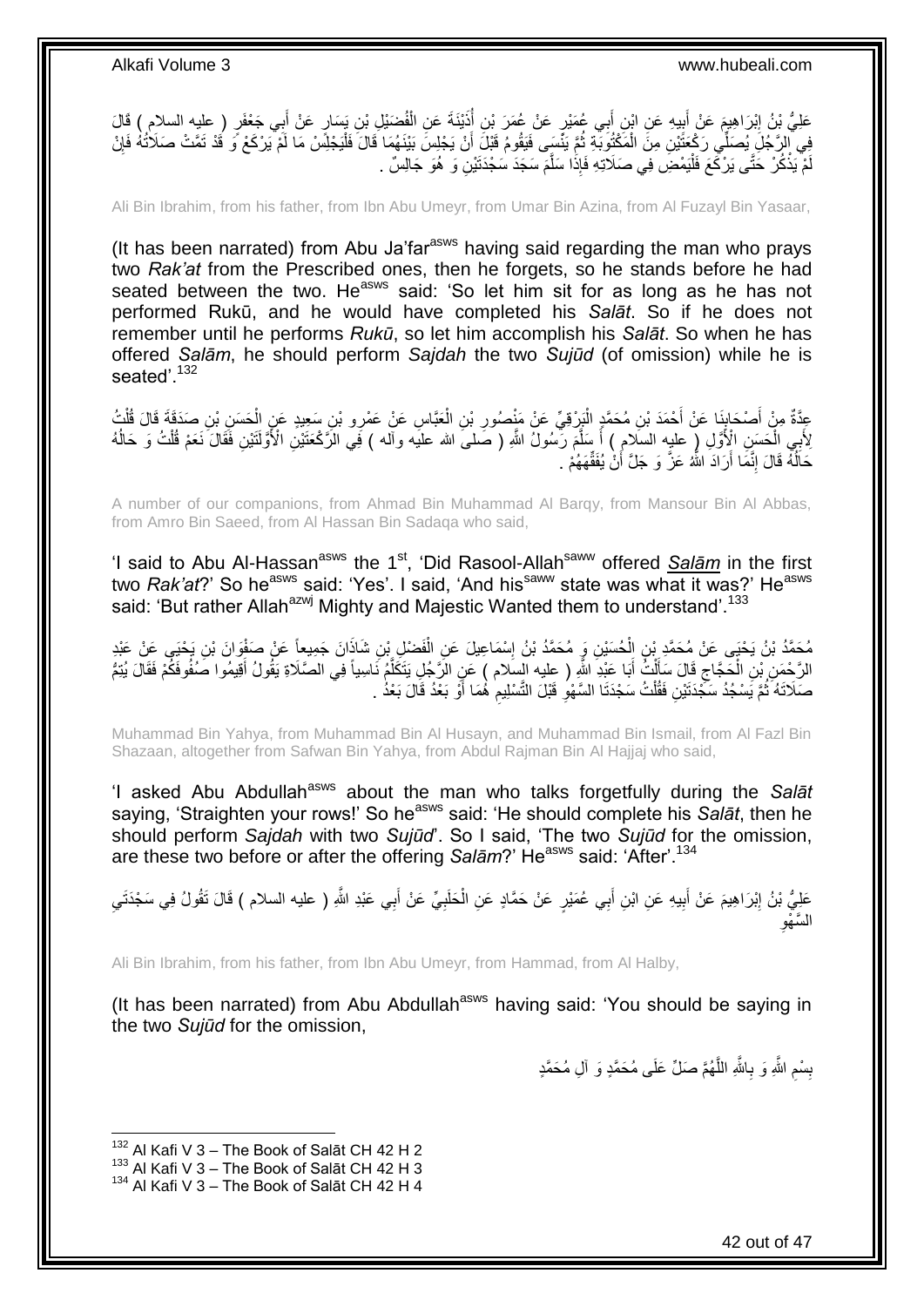'In the Name of Allah<sup>azwj</sup>, and by Allah<sup>azwj</sup>. O Allah<sup>azwj</sup>! Send Blessings upon Muhammad and the Progeny<sup>asws</sup> of Muhammad<sup>saww</sup>.

> قَالَ الْحَلَبِيُّ وَ سَمِعْتُهُ مَرَّةً أَخْرَى يَقُولُ. المعدِّد السياسية في المستشركة المستشركة المستشركة المستشركة المستشركة المستشركة المستشركة المستشركة المستشركة<br>المستشركة المستشركة المستشركة المستشركة المستشركة المستشركة المستشركة المستشركة المستشركة المستشركة المستشركة ِ ْ

Al-Halby said, 'And I heard him another times saying,

بِسْمِ اللَّهِ وَ بِاللَّهِ السَّلَامُ عَلَيْكَ أَيُّهَا النَّبِيُّ وَ رَحْمَةُ اللَّهِ وَ بَرَكَاتُهُ **∶** َ **∶** ِ 

'In the Name of Allah<sup>azwj</sup>, and by Allah<sup>azwj</sup>. Greetings be upon you O Prophet<sup>saww</sup>, and the Mercy of Allah<sup>azwj</sup> and His<sup>azwj</sup> Blessings'.<sup>135</sup>

مُحَمَّدُ بْنُ يَجْيَى عَنْ أَحْمَدَ بْنِ مُحَمَّدِ بْنِ عِيسَي عَنْ عَلِيٍّ بْنِ النُّعْمَانِ عَنْ سَعِيدٍ الْأَعْرَجِ قَالَ سَمِعْتُ أَبَا عَبْدِ اللَّهِ ( عليه السلام ِ َ ) يَقُولُ صَلِّي رَسُولُ اللَّهِ ( صِلى الله عليهِ وآلَهٖ ) ثُمَّ سَلَّمَ فِي رَكْعَتَيْنِ فَسَأَلَهُ مَنْ خَلْفَهُ يَا رَسُولَ اللَّهِ أَ حَدَثَ فِي الصَّلَاةِ شَيْءٌ َ ْ لَ Í َّ ُفَالَ وَ مَا ذَلِكَ قَالُوا إِنَّمَا صُلَّيْتَ رَكْعَتَيْنِ فَقَالَ أَ كَذَلِكَ يَا ذَا الْيَدَيْنِ وَ كَانَ يُدْعَى ذَا الشِّمَالَيْنِ فَقَالَ نَعَمْ فَبَنَى عَلَى صَلَاتِهِ فَأَتَمَّ :<br>ا َ َّ ِ َ الصَّلَاةَ أَرْبَعاً<sub>.</sub> َ

Muhammad Bin Yahya, from Ahmad Bin Muhammad Bin Isa, from Ali Bin Al Nu'man, from Saeed Al A'araj who said,

'I heard Abu Abdullah<sup>asws</sup> saying: 'Send Blessings upon Rasool-Allah<sup>azwj</sup>, then offer *Salām* in the two *Rak'at*. So the one behind him<sup>saww</sup> asked him<sup>saww</sup>, 'O Rasool-Allah<sup>saww</sup>! Did something new occurred regarding the *Salat*?' He<sup>saww</sup> said: 'And what is that?' They said, 'But rather you<sup>saww</sup> prayed two *Rak'at'*. So he<sup>saww</sup> said: 'Was it like that, O Zal Yadaeyn?' And he used to be called Zal Shimaleyn. So he said, 'Yes'. So hesaww built upon hissaww *Salāt*, and completed the *Salāt* with four (*Rak'at*)'.

وَ قَالَ إِنَّ اللَّهَ هُوَ الَّذِي أَنْسَاهُ رَحْمَةً لِلْأُمَّةِ أَ لَا تَزَى لَوْ أَنَّ رَجُلًا صَنَعَ هَذَا لَعُيِّرَ وَ قِيلَ مَا تُقْبَلُ صَلَاتُكَ فَمَنْ دَخَلَ عَلَيْهِ الْيَوْمَ اُ َ َ َّ **׀** ْ ِ ذَاكَ قَالَ قَذْ سَنَّ رَسُولُ اللَّهِ ( صلى الله عليه وآله ) وَ صَارَتْ أُسْوَةً وَ سَجَدَ سَجْدَتَيْنِ لِمَكَانِ الْكَلَامِ ْ :<br>ا

And he<sup>asws</sup> said: 'Allah<sup>azwj</sup>, He<sup>azwj</sup> is the One<sup>azwj</sup> Who Cause him<sup>saww</sup> to omit as a Mercy for the community. Do you not see that if a man were to do this he would be faulted and it would be said, 'Your *Salāt* is not Acceptable'? So the one upon whom that enters, it would be said, 'Rasool-Allah<sup>saww</sup> had established a Sunnah and has become an example, and perform *Sajdah* two *Sujūd* in place of the speech (for talking)'.<sup>136</sup>

مُحَمَّدُ بْنُ يَحْيَى عَنِّ أَحْمَدَ بْنِ مُحَمَّدٍ عَنِ الْجُسَيْنِ بْنِ سَعِيدٍ عَنِ الْقَاسِمِ بْنِ مُحَمَّدٍ عَنْ عَلِيٍّ بْنِ أَبِي حَمْزَةَ قَالَ قَالَ أَبُو ٍ عَبْدِ الثَّهِ ِ :<br>ا ْ َ َ َ ْ عِليه السالامِ ) إِذَا قُمْتَ فِي الرَّكْعَتَيْنِ الْأَوَّلَتَيْنِ وَ لَمْ تَتَشَهَّدْ فَذَكَرْتُ قَبْلَ أَنْ تَرْكَعَ اُ **ٔ** ِ فَامْضِ فِي صَلَاتِكَ كَمَا أَنْتَ فَإِذَا انْصَرَفَٰتَ سَجَدْتَ سَجْدَتَيْنِ لَا رُكُوعَ فِيهِمَا ثُمَّ تَشَهَّدِ النَّشَهُّدَ الَّذِي فَاتَكَ ۖ ـ َّ ُ ِ َ

Muhammad Bin Yahya, from Ahmad Bin Muhammad, from Al Husayn Bin Saeed, from Al Qasim Bin Muhammad, from Ali Bin Abu Hamza who said,

'Abu Abdullah<sup>asws</sup> said: 'When you stand during the first to *Rak'at* and do not perform *Tashahhud*, so you remember it before you perform *Rukū*, then sit down and perform *Tashahhud*; and if you do not remember until (after) you have Rukū, so continue in your *Salāt* just as you were. So when you complete, perform *Sajdah* two *Sujūd* there

 $135$  Al Kafi V 3 – The Book of Salāt CH 42 H 5

 $136$  Al Kafi V 3 – The Book of Salāt CH 42 H 6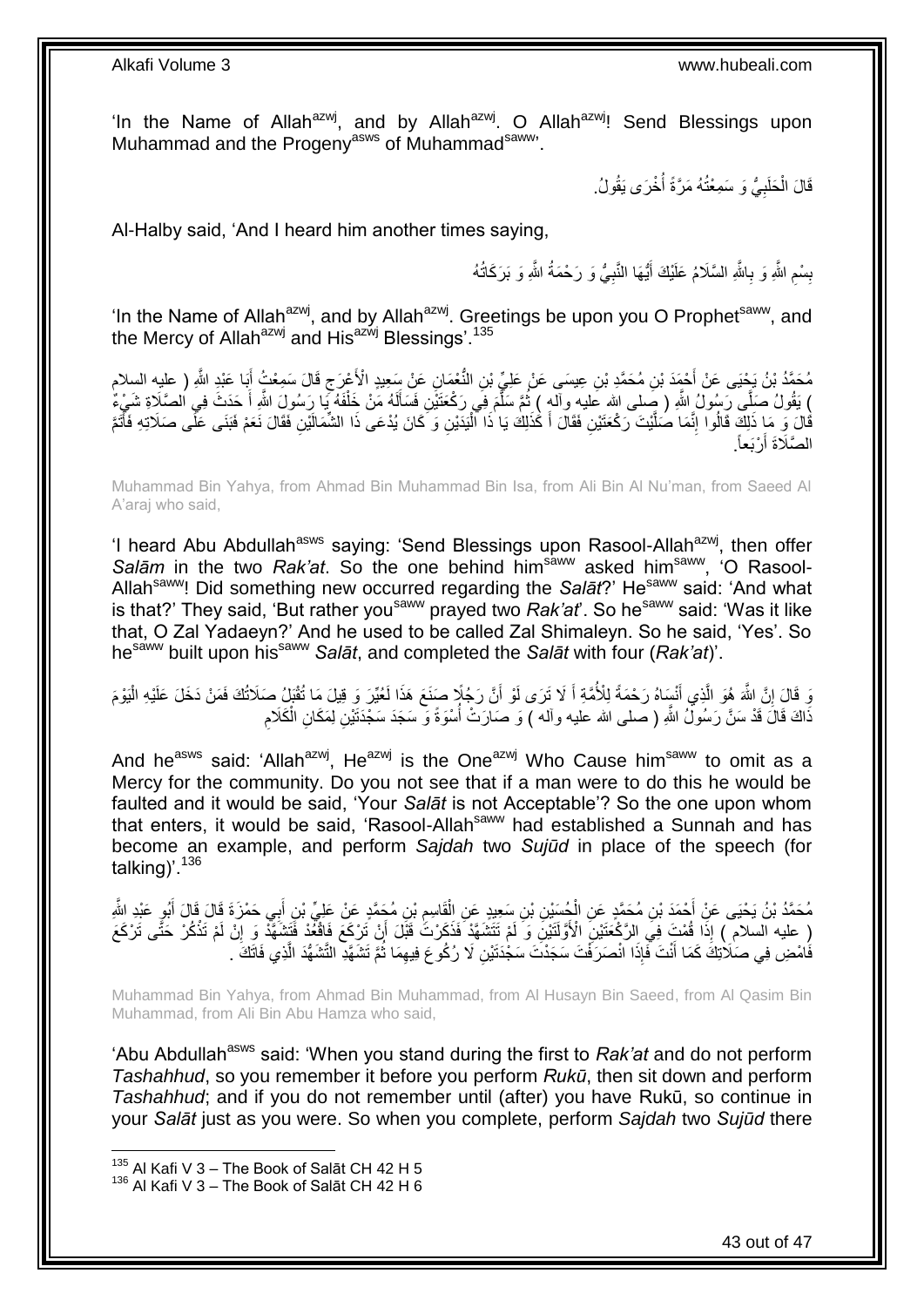not being any *Rukū* in these two, then perform *Tashahhud* which you missed out on'.<sup>137</sup>

عَلِيُّ بِنُ إِبْرَاهِيمَ عَنْ أَبِيهِ عَنِ ابْنِ أَبِي عُمَيْرٍ عَنْ حَمَّادِ بِنِ عُثْمَانَ عَنِ الْحَلَبِيِّ عَنْ أَبِي عَبْدِ اللَّهِ ( عليه السلام ) قَالَ إِذَا قُمْتَ ْ َ **!** َ ِ َ ¦ ْ َ فِي الرَّكْعَتَيْنِ مِنْ الظَّهْرِ ۚ أَوْ غَيْرِ هِمَا فَنَ فَيهِهِمَا فَذَكَّرْتَ ذَلِّكَ فِي الرَّكْعَةِ الثَّالِثَةِ قَبْلَ أَنْ تَرْكَعَ فَاجْلِسْ فَتَشْهَدْ وَ قُمْ فَأَتِمَ َّ ِ ِ َ ِ اُ َ صَلِّاتَكَ فَإِنْ أَنْتَ لَمْ تَذْكُرْ حَتَّى َتَرْكَعَ فَامْضِ فِي صَلَاتِكَ حَتَّى تَفْرُغَ فَإِذَا فَرَغْتَ فَاسْجُدْ سَجْدَتَي السَّهْوِ بَعْدَ التَّسْلِيمِ قَبْلَ أَنْ<br>سَبَعَةَ السَّمْوِ ْ َ ِ َ ِ ِ ِ َم . َتَت َكل َّ

Ali Bin Ibrahim, from his father, from Ibn Abu Umeyr, from Hammad Bin Usman, from Al Halby,

(It has been narrated) from Abu Abdullah<sup>asws</sup> having said: 'When you stand in the two *Rak'at* from Al Zohr (*Salāt*) or other than these two and do not perform *Tashahhud*, and you remember that in the third *Rak'at* before you perform *Rukū*, so sit down and perform *Tashahhud*, and stand to complete your *Salāt*. So if you do not remember until you have Rukū, so continue in your *Salāt* until you are free. So when you are free, then perform *Sajdah* two *Sujūd* for the omission after the greeting, before you speak (say anything else)<sup>'.138</sup>

عَلِيُّ بْنُ إِبْرَاهِيمَ عَنْ مُحَمَّدٍ بْنِ عِيسَى عَنْ يُونُسَ عَنْ مُعَاوِيَةَ بْنِ عَمَّارٍ قَالَ سَأَلْتُهُ عَنِ الرَّجُلِ يَسْهُو فَيَقُومُ فِي حَالِ قُعُودٍ أَوْ ْ ĺ ِ ِ َ يَقْعُذُ فِي حَالِ قِيَامٍ قَالَ يَسْجُدُ سَجْدَتَيْنِ بَعْدَ التَّسْلِيمِ وَ هُمَا الْمُرْغِمَثَانِ تُرْغِمَانِ الشَّيْطَانَ ` ْ ِ ٍ

Ali Bin Ibrahim, from Muhammad Bin Isa, from Yunuys, from Muawiya Bin Ammar who said,

'I asked him<sup>asws</sup> about the man who errs so he stands during a state of sitting or sits during a state of standing. He<sup>asws</sup> said: 'He should perform Sajdah two Sujud after the offering *Salām*, and these two are the two constrainers, they constrain the Satan<sup>la, 139</sup>

بِابِ مَنْ شَكَّ فِى صَلَاتِهِ كُلِّهَا وَ لَمْ يَدْرِ زَادَ أَوْ نَقَصَ وَ مَنْ كَثُرَ عَلَيْهِ السَّهْوُ وَ السَّهْوِ فِى النَّافِلَةِ وَ سَهْوِ الْإِمَامِ وَ مَنْ **ِ َ ِ ُه َخلْفَ**

<span id="page-43-0"></span>**Chapter 43 – The one who doubts in his** *Salāt***, all of it, and does not know whether he has increased or reduced, and the one upon whom the omissions are numerous, and the omissions in the optional (***Salāt***s), and the omission of the prayer leader, and the one behind him**

مُحَمَّدُ بْنُ يَحْيَى عَنْ أَحْمَدَ بْنِ مُحَمَّدِ بْنِ عِيسَى عَنْ مُحَمَّدِ بْنِ خَالِدٍ عَنْ سَعْدِ بْنِ سَعْدٍ عَنْ صَفْوَانَ عَنْ أَبِي الْحَسَنِ ( عليه ْ َ السلام ) قَالَ إِنْ كُنْتَ لَا تَدْرِيَ كَمْ صَلَّيْتَ وَ لَمْ يَقَعْ وَهْمُكَ عَلَى شَيْءٍ فَأَعِدِ الصَّلَاةَ . َّ ِ َ

Muhammad Bin Yahya, from Ahmad Bin Muhammad Bin Isa, from Muhammad Bin Khalid, from Sa'ad Bin Sa'ad, from Safwan,

 $137$  Al Kafi V 3 – The Book of Salāt CH 42 H 7

 $138$  Al Kafi V 3 – The Book of Salāt CH 42 H 8

 $139$  Al Kafi V 3 – The Book of Salāt CH 42 H 9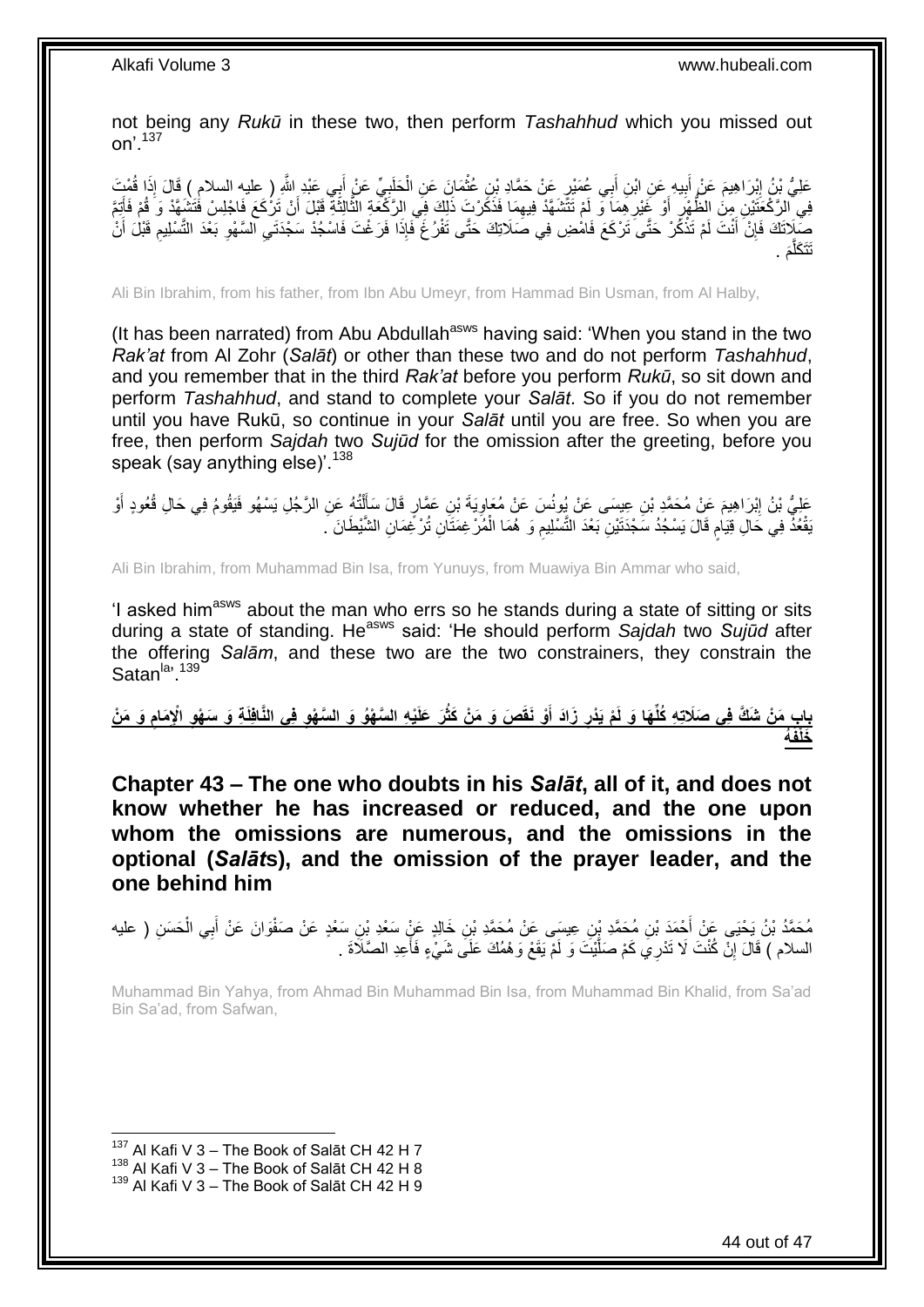(It has been narrated) from Abu Al-Hassan<sup>asws</sup> having said: 'If it was so that you did not know how many (*Rak'at*) you have prayed and your imagination does not fall upon anything, so repeat the *Salāt*'.<sup>140</sup>

عَلِيُّ بْنُ اِبْرَاهِيِمَ عَنْ أَبِيهِ عَنْ جَمَّادِ بْنِ عِيسَى وَ مُحَمَّدُ بْنُ إِسْمَاعِيلَ عَنِ الْفَضْلِ بْنِ شَاذَانٍ عَنْ حَمَّادِ بْنِ عِيسَى عَنْ حَرِيزٍ<br>. ْ ِ ِ َ <u>֖֓</u> ِ عَنْ زُرَارَةَ وَ أَبِي بَصِبِرٍ قَالَا قُلْنَا لَهُ الرَّجُلُ يَشُكُّ كَثِيرٍاً فِي صَلَاتِهِ حَتَّى لَا يَدْرِيَ كَمْ صَلَّى وَ لَا مَا بَقِيَ عَلَيْهِ قَالَ يُعِيدُ قُلْنَا<br>نَبِّنَ زُرَارَةً وَ أَبِي بَصِبِرٍ قَالَا قُ ْ َ ْ ِ هُ فَإِنَّهُ يَكْثُرُ ۚ عَلَيْهِ ذَلِكَ كُلَّمَا عَادَ شَكَّ قَالَ يَمْضِي فِي شَكِّهِ َّ ُ ِ لَ

Ali Bin Ibrahim, from his father, from Hammad Bin Isa, and Muhammad Bin Ismail, from Al Fazl Bin Shazaan, from Hammad Bin Isa, from Hareyz, from Zurara and Abu Baseer who both said,

'We both said to him, 'The man for whom are a lot of doubts in his *Salāt* to the extent that he does not know how many (*Rak'at*) he has prayed nor what remains upon him'. He<sup>asws</sup> said: 'He should repeat'. We said to him<sup>asws</sup>, 'But that is frequently upon him. Every time he repeats, he doubts (again)'. He<sup>asws</sup> said: 'He should continue in his doubt'.

نُّمَّ قَالَ لَا تُعَوِّدُوا الْخَبِيثَ مِنْ أَنْفُسِكُمْ بِنَقْضِ الصَّلَاةِ فَتُطْمِعُوهُ فَإِنَّ الشَّيْطَانَ خَبِيثٌ يَعْنَادُ لِمَا عُوِّدَ فَلْيَمْضِ أَحَدُكُمْ فِي الْوَهْمِ وَ **∣** َ **!** ْ ِ ْ َ ْ ِ ∣lٍ لَا يُكْثِرَنَّ نَقْضَ الصَّلَاةِ فَإِنَّهُ إِذَا فَعَلَ ذَلِكَ مَرَّاتٍ لَمْ يَعُدْ إِلَيْهِ الشَّكُّ لَ ِ ِ

Then he<sup>asws</sup> said: 'Do not assist the wicked one (Satan)<sup>la</sup> from yourselves by breaking the *Salāt*, so you would be feeding him<sup>la</sup>, for the Satan<sup>la</sup> is wicked, getting used to whatever he<sup>la'</sup> is assisted by. Therefore, let one of you continue in the imagination and should not frequently break the *Salāt*, for if that (continuing) is done time and again, the doubt would not return to him'.

> قَالَ زُرَارَةُ ثُمَّ قَالَ إِنَّمَا يُرِيدُ الْخَبِيثُ أَنْ يُطَاعَ فَإِذَا عُصِيَ لَمْ يَعُدْ إِلَى أَحَدِكُمْ . َ ِ **!** ْ ِ ِ ٔ.<br>ـ

Zurara said, 'Then he<sup>asws</sup> said: 'But rather the wicked one<sup>la</sup> wants to be obeyed. So when he<sup>la</sup> is disobeyed, would not return to one of you'.<sup>141</sup>

حَمَّادٌ عَنِ ابْنِ أَبِي يَخْفُورٍ عَنْ أَبِي عَبْدٍ اللَّهِ (ٍ عليه السلام ) قَالَ قَالَ إِذَا شَكَكْتَ فَلَمْ تَدْرِ أَ فِي ثَلَاثٍ أَنْتَ أَمْ فِي اثْنَثَيْنِ أَمْ فِي َ ِ َ َ ْ َ َ َ وَاحِدَةٍ أَمْ فِي أَرْبَعَ فَأَعِدْ وَ لَا تَمْضَ عَلَى الشَّكِّ . ا<br>ا ٍ اً َ

Hammad, from Ibn Abu Yafour,

(It has been narrated) from Abu Abdullah<sup>asws</sup> having said: 'When you doubt, so you do not know whether you are in the third (*Rak'at*) or in the second, or in the first, or in the fourth, so repeat and do not continue upon the doubt'.<sup>142</sup>

عَلِيُّ بْنُ إِبْرَاهِيمَ عَنْ أَبِيهٍ عَنِ النَّوْفِلِيِّ عَنِ السَّكُونِيِّ عَنْ أَبِي عَبْدِ اللَّهِ ( عليه السلام ) قَالَ أَتَـي رَجُلٌ النَّبِيَّ ( صلى الله عليه َ **!** َ ِ ِ َ وآله ) فَقَالَ يَا رَٰسُولَ اللَّهِ أَشْكُو إِلَيْكَ مِا أَلْقَى مِنَ الْمَوْسَوَسَةِ فَهِي صَلَاتِي حَتَّى لَا أَدْرِي مَا صَلَّيْتُ مِنْ زِيَادَةٍ أَوْ نُقْصَانٍ فَقَالَ َّ َ ْ ْ َ لَ ِ َ َ ِ **ٔ** إِذَا دَخُلْتَ فِي صَلَاتِكَ فَاطْعُنْ فَخِذَكَ الْأَيْسَرَ بِإِصْبَعِكَ الْيُمْنَى الْمُسَبِّحَةِ ثُمَّ قُلْ :<br>ا ِ ِ ْ ُ

Ali Bin Ibrahim, from his father, from Al nowfaly, from Al Sakuny,

 $140$  Al Kafi V 3 – The Book of Salāt CH 43 H 1

<sup>&</sup>lt;sup>141</sup> Al Kafi V 3 – The Book of Salāt CH 43 H 2

<sup>&</sup>lt;sup>142</sup> Al Kafi V 3 – The Book of Salāt CH 43 H 3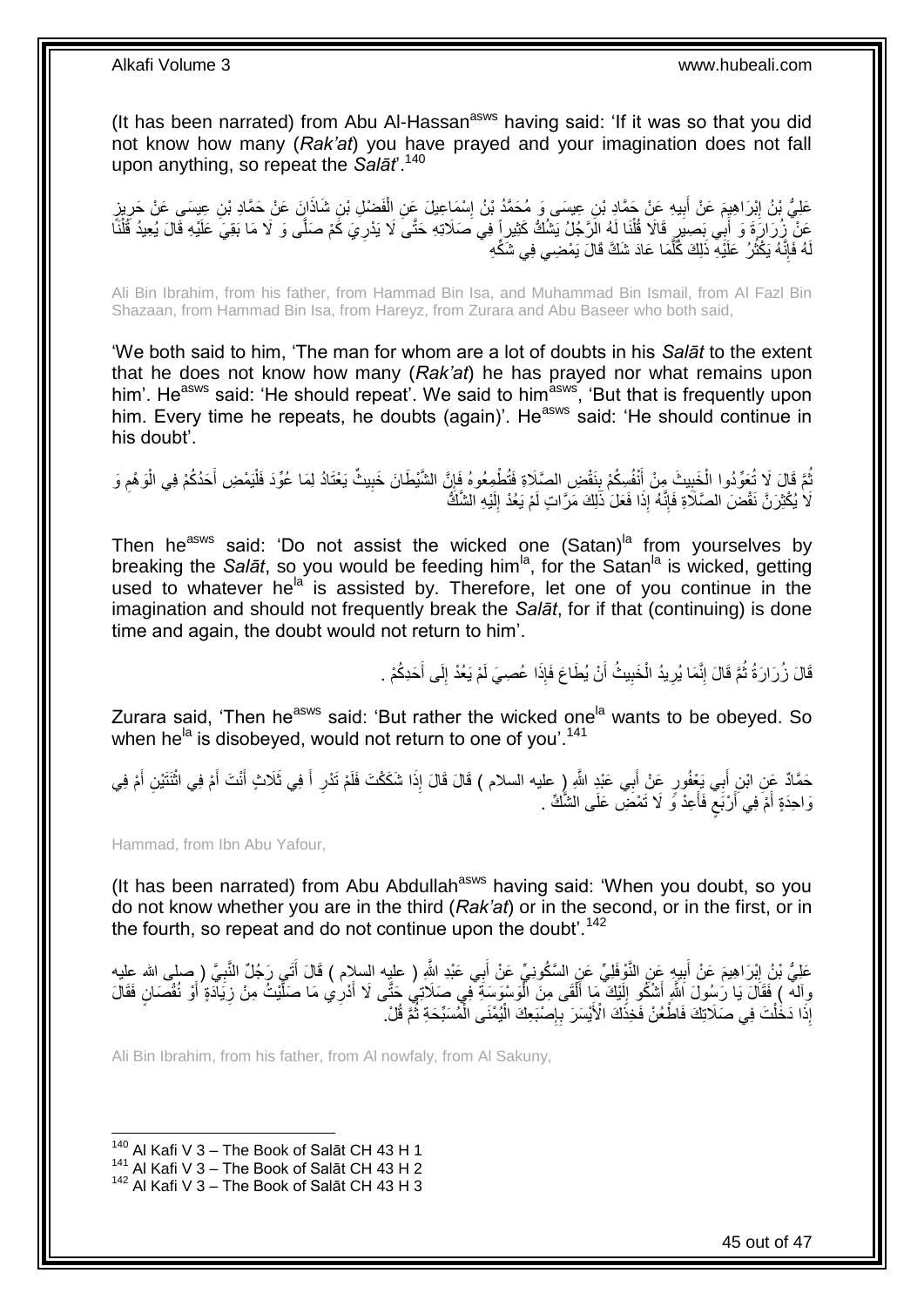(It has been narrated) from Abu Abdullah<sup>asws</sup> having said: 'A man came over to the Prophet<sup>saww</sup> and he said, 'O Rasool-Allah<sup>saww</sup>! I complain to you of what I face from the uncertainty during my *Salāt* to the extent that I do not know what I prayed from an increase or decrease'. So he<sup>saww</sup> said: 'When you enter into your *Salāt*, so stab your left thigh with your right forefinger, then say,

> ِ بِسْعِ اللَّهِ وَ بِاللَّهِ تَوَكَّلْتُ عَلَى اللَّهِ أَعُوذُ بِاللَّهِ السَّمِيعِ الْعَلِيعِ مِنَ الشَّيْطَانِ الرَّحِيمِ ِ ْ ِ **∶** َ ْ **∶** ِ

'In the Name of Allah<sup>azwj</sup> and by Allah<sup>azwj</sup>. I rely upon Allah<sup>azwj</sup>. I seek Refuge with Allah<sup>azwj</sup>, the All-Hearing, the All-Knowing, from the Pelted Satan<sup>la</sup>',

> فَإِنَّكَ تَنْحَرُهُ وَ تَطْرُدُهُ ِ

So you would slaughter him<sup>la</sup> and repel him<sup>la, 143</sup>

عَلِيُّ بْنُ إِبْرَاهِيمَ عَنْ مُحَمَّدِ بْنِ عِيسَى عَنْ بُونُسَ عَنْ رَجُلٍ عَنْ أَبِي عَبْدِ اللَّهِ ( عليه السلام ) قَالَ سَأَلْتُهُ عَنِ الْإِمَامِ يُصَلِّي<br>وَيَ مَعْ فَي الْمَرْضَ عَنْ مُحَمَّدٍ بْنِ فَي نُّذِي يَعْ ِ ْ ِّ ِ بِأَرْبَعَةِ أَنْفُسٍ أَوْ خَمْسَةِ أَنْفُسٍ وَ يُسَبِّحُ اثْنَإِنِ عَلَى أَنَّهُمْ صَلَّوْا ثَلَاثًا وَ يُسَبِّحُ ثَلَاثَةٌ عَلَى أَنَّهُمْ صَلَّوْا أَرْبَعاً وَ يَقُولُ هَؤَلَاءِ قُومُوا َ اُ<br>ا َ **ٔ** َ َ َ **∶** َ َّ َ وَ يَقُولُ هَؤُلَّاءِ اقْعُدُوا وَ الْإِمَّامُ مَائِلٌ مَعَ أَحَدِهِمَا أَوْ مُعْتَدِلُ الْوَهْمِ فَمَا يَجِبُّ عَلَيْهِ ِ ْ

Ali Bin Ibrahim, from Muhammad Bin Isa, from Yunus, from a man,

(It has been narrated) from Abu Abdullah<sup>asws</sup>, said, 'I asked him<sup>asws</sup> about the prayer leader praying with four persons or five persons, and two of them form a consensus upon that they had prayed three (*Rak'at*), and three form a consensus upon that they had prayed four (*Rak'at*), and these ones are saying, 'Stand', and those ones are saying, 'Sit', and the prayer leader is inclined with one of the two or is equal (with both) with the imagination. So what is Obligated upon him?'

قَالَ لَيْسَ عَلَى الْإِمَامِ سَهْوٌ إِذَا حَفِظَ عَلَيْهِ مَنْ خَلْفَهُ سَهْوَهُ بِإِيقَانٍ مِنْهُمْ وَ لَيْس<br>وَيَمَدُّ بِهِ الْإِمْرَامِ الْمَالِمِينَ وَالْجَمْعَةِ إِلَيْهِ مِنْ خَلْفَهُ سَهْوَهُ بِإِيقَانٍ مِنْهُمْ وَ ׀֧<br>ֺ֧֛֪֓֘ **∶** ْ ֺ֧֧֪֚֚֚֚֚֚֚֚֚֚֚֚֚֚֝֓֡֓֓֜֡֓֓֡֓֡֓֡֓֡֡֝ ِ ْ لَا سَهْوَ فِي سَهْوٍ وَ لَيْسَ فِي الْمَغْرِبِ وَ الْفَجْرِ سَهْوٌ وَ لَا فِيَ الرَّكْعَتَيْنِ الْأَوَّلَتَيْنِ مِنْ كُلِّ صَلَاةٍ وَ لَا فِي نَافِلَةٍ فَإِذَا اخْتَلَفَ عَلَى ِ ْ **∶** ْ الْإِمَامِ مَنْ خَلْفَهُ فَعَلَيْهِ وَ عَلَيْهِمْ فِيَ الِاحْتِيَاطِ الْإِعَادَةُ وَ الْأَخْذُ بِالْجَرْمِ ـ ِ ْ ِ ِ ْ ِ

He<sup>asws</sup> said: 'He<sup>asws</sup> said: 'There is no omission upon the prayer leader when the one behind him safeguards his omission; and there is no omission upon the one behind the prayer leader when the prayer leader does not omit; and there is no omission in an omission; and there is no omission in Al-Maghrib and Al-Fajr, nor in the first two *Rak'at* from every *Salāt*, nor in an optional (*Salāt*). So when there is a differing against the prayer leader by the ones behind him, so upon him and upon them in the precaution, the repeating, and taking by the surety'.<sup>144</sup>

عَلِيُّ بْنُ إِبْرَاهِيمَ عَنْ مُحَمَّدٍ بْنِ عِيسَى عَنْ بُونُسَ عَنِ الْعَلَاءِ بْنِ رَزِينٍ عَنْ مُحَمَّدِ بْنِ مُسْلِمٍ عَنْ أَحَدِهِمَا ( عليهما السلام )<br>عَلَيُّ بَيْنُ إِبْرَاهِيمَ عَنْ مُحَمَّةٍ يَجْسَمَنِي عَنْ بُ ِ ْ ِ َ ֧֖֧֖֖֖֖֖֧֖֖֖֖֧֧֧֧֧֧֧֧֧֧֧֧֧֧֧֧֧֚֚֚֚֚֚֚֚֚֚֚֝֝֟֓֝֓֝֓֝֬֟֓֝֬֟֓֝֬֝֓֝֓֝֬֝֓֝֬֝֬֝֓֝֬֝֬֓֝֬֝֬֝֬ قَالَ سَأَلْتُهُ عَنِ الْسَّهْوِ فِي النَّافِلَةِ فَقَالَ لَيْسَ عَلَيْهِ شَيْءٌ ۚ ـَ ِ ֺ֦֧֦֦֦֦֦֦֦֦֪ׅ֧֦֪ׅ֧֦֪ׅ֧֦֪֪ׅ֦֪֪֦֪֦֧֦֧֦֧֦֧֧֝֟֟֓֕֓֕֓֕֓֕֓֡֓֓֡֟֓֡֓֓֡֟֓֓֞֓֡֟֓֓֞֓֡֓֓֡֟֓֡֓֓֞֓֡֟֓֡֟֓֟֓֟֓֟֟֟֝֬<br>֧֪֪֧֪֪֧֪֪֪֪֪֪֦֧֝֝֝ َ

Ali Bin Ibrahim, from Muhammad Bin Isa, from Yunus, from Al A'ala Bin Razeyn, from Muhammad Bin Muslim,

 $143$  Al Kafi V 3 – The Book of Salāt CH 43 H 4 <sup>144</sup> Al Kafi V 3 - The Book of Salāt CH 43 H 5

1

46 out of 47